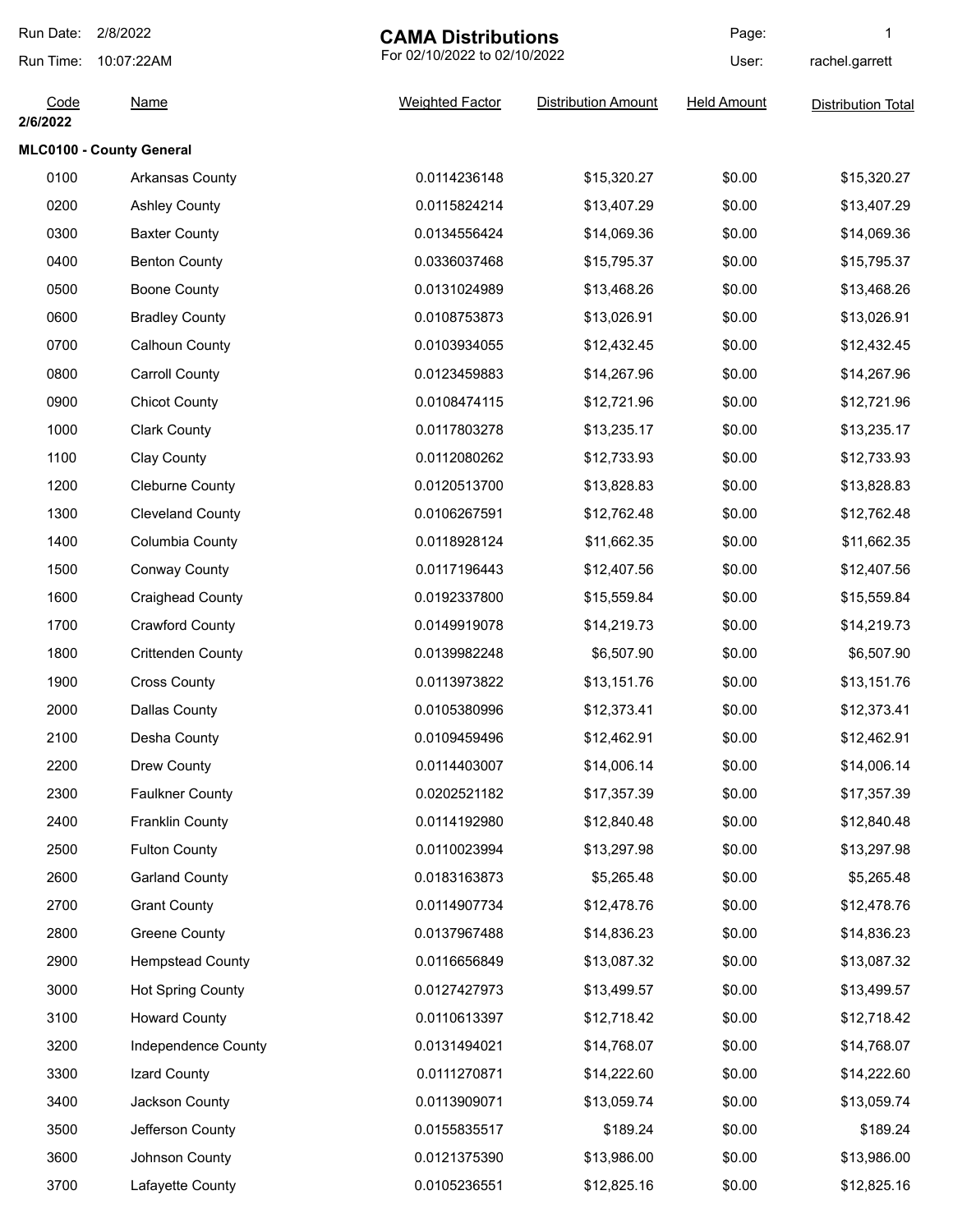| Run Date:    | 2/8/2022<br><b>CAMA Distributions</b>      |                                        | Page:                                     | $\overline{c}$               |                                          |
|--------------|--------------------------------------------|----------------------------------------|-------------------------------------------|------------------------------|------------------------------------------|
| Run Time:    | For 02/10/2022 to 02/10/2022<br>10:07:22AM |                                        |                                           | User:                        | rachel.garrett                           |
| Code<br>3800 | <b>Name</b><br>Lawrence County             | <b>Weighted Factor</b><br>0.0113461623 | <b>Distribution Amount</b><br>\$13,224.10 | <b>Held Amount</b><br>\$0.00 | <b>Distribution Total</b><br>\$13,224.10 |
| 3900         | Lee County                                 | 0.0107139242                           | \$12,421.57                               | \$0.00                       | \$12,421.57                              |
| 4000         | <b>Lincoln County</b>                      | 0.0110742900                           | \$12,851.79                               | \$0.00                       | \$12,851.79                              |
| 4100         | <b>Little River County</b>                 | 0.0109983317                           | \$12,573.73                               | \$0.00                       | \$12,573.73                              |
| 4200         | Logan County                               | 0.0117541783                           | \$12,822.12                               | \$0.00                       | \$12,822.12                              |
| 4300         | Lonoke County                              | 0.0161443143                           | \$16,357.58                               | \$0.00                       | \$16,357.58                              |
| 4400         | <b>Madison County</b>                      | 0.0113714817                           | \$12,625.36                               | \$0.00                       | \$12,625.36                              |
| 4500         | <b>Marion County</b>                       | 0.0113968011                           | \$13,183.26                               | \$0.00                       | \$13,183.26                              |
| 4600         | <b>Miller County</b>                       | 0.0135364154                           | \$10,455.96                               | \$0.00                       | \$10,455.96                              |
| 4700         | Mississippi County                         | 0.0133774428                           | \$8,377.75                                | \$0.00                       | \$8,377.75                               |
| 4800         | Monroe County                              | 0.0105644152                           | \$12,146.33                               | \$0.00                       | \$12,146.33                              |
| 4900         | <b>Montgomery County</b>                   | 0.0107042946                           | \$12,183.69                               | \$0.00                       | \$12,183.69                              |
| 5000         | Nevada County                              | 0.0106898501                           | \$12,565.14                               | \$0.00                       | \$12,565.14                              |
| 5100         | Newton County                              | 0.0105997794                           | \$13,446.84                               | \$0.00                       | \$13,446.84                              |
| 5200         | <b>Ouachita County</b>                     | 0.0118802772                           | \$11,350.87                               | \$0.00                       | \$11,350.87                              |
| 5300         | Perry County                               | 0.0108317217                           | \$13,454.15                               | \$0.00                       | \$13,454.15                              |
| 5400         | <b>Phillips County</b>                     | 0.0113753834                           | \$12,432.59                               | \$0.00                       | \$12,432.59                              |
| 5500         | Pike County                                | 0.0108443399                           | \$13,036.19                               | \$0.00                       | \$13,036.19                              |
| 5600         | <b>Poinsett County</b>                     | 0.0119064268                           | \$13,110.38                               | \$0.00                       | \$13,110.38                              |
| 5700         | Polk County                                | 0.0115956207                           | \$10,682.06                               | \$0.00                       | \$10,682.06                              |
| 5800         | Pope County                                | 0.0152615387                           | \$15,951.62                               | \$0.00                       | \$15,951.62                              |
| 5900         | <b>Prairie County</b>                      | 0.0106875257                           | \$12,479.89                               | \$0.00                       | \$12,479.89                              |
| 6000         | Pulaski County                             | 0.0431331412                           | \$0.00                                    | \$0.00                       | \$0.00                                   |
| 6100         | Randolph County                            | 0.0115416613                           | \$13,612.22                               | \$0.00                       | \$13,612.22                              |
| 6200         | Saline County                              | 0.0202453110                           | \$7,111.42                                | \$0.00                       | \$7,111.42                               |
| 6300         | <b>Scott County</b>                        | 0.0108165301                           | \$13,098.31                               | \$0.00                       | \$13,098.31                              |
| 6400         | <b>Searcy County</b>                       | 0.0106498371                           | \$13,732.56                               | \$0.00                       | \$13,732.56                              |
| 6500         | Sebastian County                           | 0.0206091633                           | \$3,399.61                                | \$0.00                       | \$3,399.61                               |
| 6600         | Sevier County                              | 0.0113148658                           | \$13,025.96                               | \$0.00                       | \$13,025.96                              |
| 6700         | <b>Sharp County</b>                        | 0.0114337425                           | \$13,551.82                               | \$0.00                       | \$13,551.82                              |
| 6800         | St. Francis County                         | 0.0119168036                           | \$12,977.71                               | \$0.00                       | \$12,977.71                              |
| 6900         | <b>Stone County</b>                        | 0.0110259756                           | \$13,966.20                               | \$0.00                       | \$13,966.20                              |
| 7000         | <b>Union County</b>                        | 0.0132420462                           | \$8,847.51                                | \$0.00                       | \$8,847.51                               |
| 7100         | Van Buren County                           | 0.0113112962                           | \$12,564.47                               | \$0.00                       | \$12,564.47                              |
| 7200         | <b>Washington County</b>                   | 0.0304108451                           | \$20,287.35                               | \$0.00                       | \$20,287.35                              |
| 7300         | <b>White County</b>                        | 0.0163773359                           | \$14,050.41                               | \$0.00                       | \$14,050.41                              |
| 7400         | <b>Woodruff County</b>                     | 0.0105204176                           | \$12,479.09                               | \$0.00                       | \$12,479.09                              |
| 7500         | <b>Yell County</b>                         | 0.0116821217                           | \$12,665.60                               | \$0.00                       | \$12,665.60                              |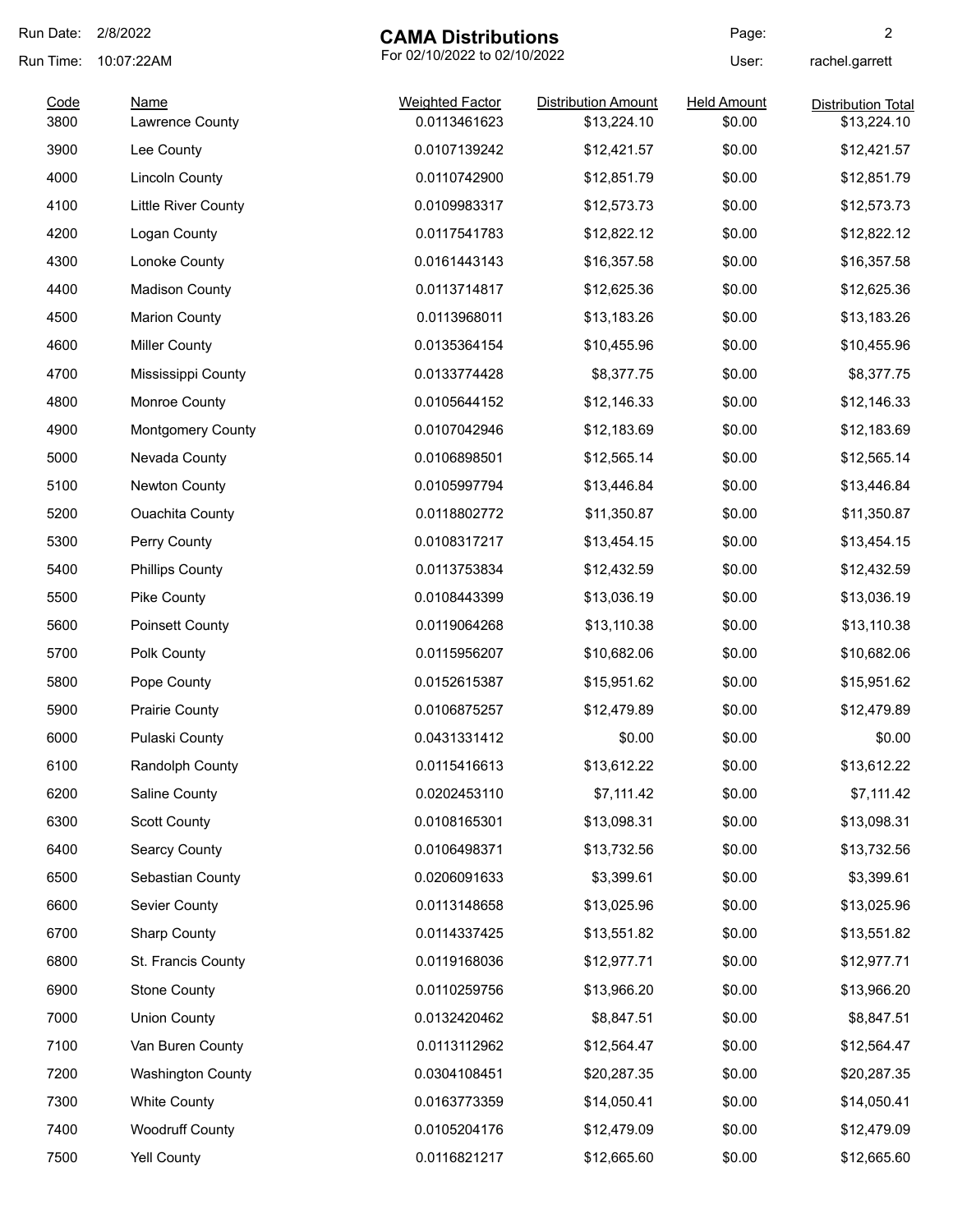| Run Date: | 2/8/2022                                        | <b>CAMA Distributions</b> |                              | Page:              | 3                         |
|-----------|-------------------------------------------------|---------------------------|------------------------------|--------------------|---------------------------|
| Run Time: | 10:07:22AM                                      |                           | For 02/10/2022 to 02/10/2022 |                    | rachel.garrett            |
| Code      | <b>Name</b>                                     | <b>Weighted Factor</b>    | <b>Distribution Amount</b>   | <b>Held Amount</b> | <b>Distribution Total</b> |
|           | <b>Total for MLC0100 - County General</b>       | 0.999999999               | \$936,957.49                 | \$0.00             | \$936,957.49              |
|           | MLC0200 - County Four Lane Highway Construction |                           |                              |                    |                           |
| 0100      | <b>Arkansas County</b>                          | 0.0128277609              | \$60,320.89                  | \$0.00             | \$60,320.89               |
| 0200      | <b>Ashley County</b>                            | 0.0120590206              | \$56,705.99                  | \$0.00             | \$56,705.99               |
| 0300      | <b>Baxter County</b>                            | 0.0142022370              | \$66,784.18                  | \$0.00             | \$66,784.18               |
| 0400      | <b>Benton County</b>                            | 0.0454137263              | \$213,552.18                 | \$0.00             | \$213,552.18              |
| 0500      | <b>Boone County</b>                             | 0.0139136049              | \$65,426.93                  | \$0.00             | \$65,426.93               |
| 0600      | <b>Bradley County</b>                           | 0.0084673926              | \$39,816.82                  | \$0.00             | \$39,816.82               |
| 0700      | <b>Calhoun County</b>                           | 0.0074007958              | \$34,801.29                  | \$0.00             | \$34,801.29               |
| 0800      | <b>Carroll County</b>                           | 0.0118399738              | \$55,675.95                  | \$0.00             | \$55,675.95               |
| 0900      | <b>Chicot County</b>                            | 0.0085420902              | \$40,168.07                  | \$0.00             | \$40,168.07               |
| 1000      | <b>Clark County</b>                             | 0.0112494209              | \$52,898.95                  | \$0.00             | \$52,898.95               |
| 1100      | <b>Clay County</b>                              | 0.0088889266              | \$41,799.03                  | \$0.00             | \$41,799.03               |
| 1200      | <b>Cleburne County</b>                          | 0.0115611385              | \$54,364.76                  | \$0.00             | \$54,364.76               |
| 1300      | <b>Cleveland County</b>                         | 0.0079757036              | \$37,504.72                  | \$0.00             | \$37,504.72               |
| 1400      | Columbia County                                 | 0.0110771178              | \$52,088.71                  | \$0.00             | \$52,088.71               |
| 1500      | <b>Conway County</b>                            | 0.0102784753              | \$48,333.20                  | \$0.00             | \$48,333.20               |
| 1600      | <b>Craighead County</b>                         | 0.0221942346              | \$104,365.52                 | \$0.00             | \$104,365.52              |
| 1700      | <b>Crawford County</b>                          | 0.0163618518              | \$76,939.49                  | \$0.00             | \$76,939.49               |
| 1800      | <b>Crittenden County</b>                        | 0.0126109859              | \$59,301.53                  | \$0.00             | \$59,301.53               |
| 1900      | <b>Cross County</b>                             | 0.0093963731              | \$44,185.23                  | \$0.00             | \$44,185.23               |
| 2000      | <b>Dallas County</b>                            | 0.0077853254              | \$36,609.49                  | \$0.00             | \$36,609.49               |
| 2100      | Desha County                                    | 0.0091932772              | \$43,230.20                  | \$0.00             | \$43,230.20               |
| 2200      | Drew County                                     | 0.0108075682              | \$50,821.19                  | \$0.00             | \$50,821.19               |
| 2300      | <b>Faulkner County</b>                          | 0.0263668876              | \$123,986.88                 | \$0.00             | \$123,986.88              |
| 2400      | <b>Franklin County</b>                          | 0.0097065162              | \$45,643.64                  | \$0.00             | \$45,643.64               |
| 2500      | <b>Fulton County</b>                            | 0.0089065318              | \$41,881.81                  | \$0.00             | \$41,881.81               |
| 2600      | <b>Garland County</b>                           | 0.0265847560              | \$125,011.38                 | \$0.00             | \$125,011.38              |
| 2700      | <b>Grant County</b>                             | 0.0101142061              | \$47,560.75                  | \$0.00             | \$47,560.75               |
| 2800      | <b>Greene County</b>                            | 0.0130833315              | \$61,522.68                  | \$0.00             | \$61,522.68               |
| 2900      | <b>Hempstead County</b>                         | 0.0107342483              | \$50,476.42                  | \$0.00             | \$50,476.42               |
| 3000      | <b>Hot Spring County</b>                        | 0.0128290549              | \$60,326.97                  | \$0.00             | \$60,326.97               |
| 3100      | <b>Howard County</b>                            | 0.0087559527              | \$41,173.74                  | \$0.00             | \$41,173.74               |
| 3200      | Independence County                             | 0.0145207701              | \$68,282.04                  | \$0.00             | \$68,282.04               |
| 3300      | Izard County                                    | 0.0086608146              | \$40,726.36                  | \$0.00             | \$40,726.36               |
| 3400      | Jackson County                                  | 0.0089328377              | \$42,005.51                  | \$0.00             | \$42,005.51               |
| 3500      | Jefferson County                                | 0.0178683132              | \$84,023.43                  | \$0.00             | \$84,023.43               |
| 3600      | Johnson County                                  | 0.0112436187              | \$52,871.66                  | \$0.00             | \$52,871.66               |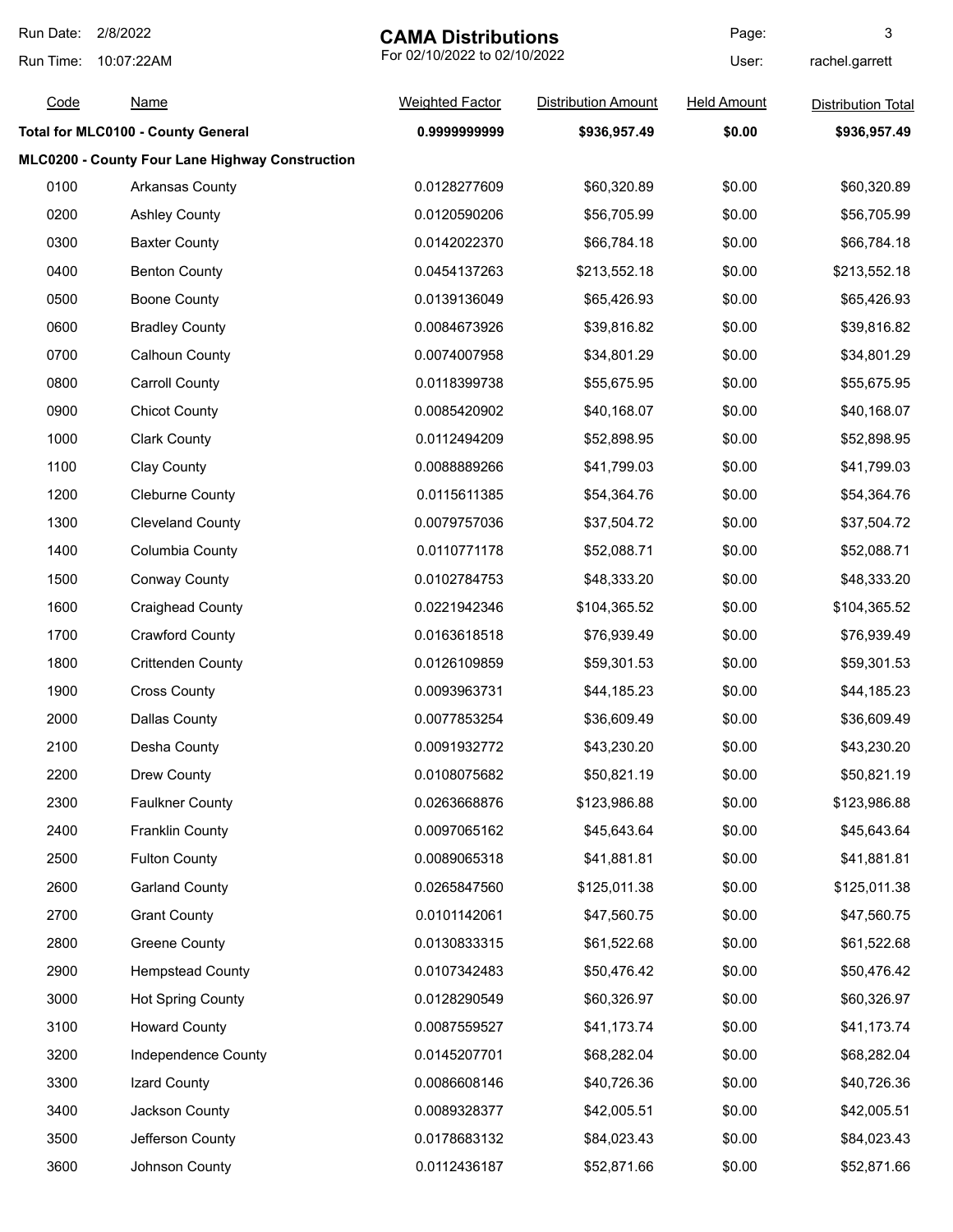| Run Date:    | 2/8/2022                        | <b>CAMA Distributions</b>              |                                           | Page:                        | 4                                 |
|--------------|---------------------------------|----------------------------------------|-------------------------------------------|------------------------------|-----------------------------------|
| Run Time:    | 10:07:22AM                      | For 02/10/2022 to 02/10/2022           |                                           | User:                        | rachel.garrett                    |
| Code<br>3700 | <b>Name</b><br>Lafayette County | <b>Weighted Factor</b><br>0.0072293783 | <b>Distribution Amount</b><br>\$33,995.22 | <b>Held Amount</b><br>\$0.00 | Distribution Total<br>\$33,995.22 |
| 3800         | Lawrence County                 | 0.0090190469                           | \$42,410.90                               | \$0.00                       | \$42,410.90                       |
| 3900         | Lee County                      | 0.0080023651                           | \$37,630.09                               | \$0.00                       | \$37,630.09                       |
| 4000         | <b>Lincoln County</b>           | 0.0088658487                           | \$41,690.51                               | \$0.00                       | \$41,690.51                       |
| 4100         | <b>Little River County</b>      | 0.0082558172                           | \$38,821.91                               | \$0.00                       | \$38,821.91                       |
| 4200         | Logan County                    | 0.0112268246                           | \$52,792.69                               | \$0.00                       | \$52,792.69                       |
| 4300         | Lonoke County                   | 0.0193750710                           | \$91,108.77                               | \$0.00                       | \$91,108.77                       |
| 4400         | <b>Madison County</b>           | 0.0115098918                           | \$54,123.78                               | \$0.00                       | \$54,123.78                       |
| 4500         | <b>Marion County</b>            | 0.0099569066                           | \$46,821.07                               | \$0.00                       | \$46,821.07                       |
| 4600         | <b>Miller County</b>            | 0.0128494452                           | \$60,422.86                               | \$0.00                       | \$60,422.86                       |
| 4700         | Mississippi County              | 0.0135498829                           | \$63,716.57                               | \$0.00                       | \$63,716.57                       |
| 4800         | Monroe County                   | 0.0076067959                           | \$35,769.97                               | \$0.00                       | \$35,769.97                       |
| 4900         | <b>Montgomery County</b>        | 0.0094354951                           | \$44,369.20                               | \$0.00                       | \$44,369.20                       |
| 5000         | Nevada County                   | 0.0078565269                           | \$36,944.30                               | \$0.00                       | \$36,944.30                       |
| 5100         | Newton County                   | 0.0093100798                           | \$43,779.45                               | \$0.00                       | \$43,779.45                       |
| 5200         | <b>Ouachita County</b>          | 0.0110831925                           | \$52,117.28                               | \$0.00                       | \$52,117.28                       |
| 5300         | Perry County                    | 0.0082209795                           | \$38,658.09                               | \$0.00                       | \$38,658.09                       |
| 5400         | <b>Phillips County</b>          | 0.0096252642                           | \$45,261.56                               | \$0.00                       | \$45,261.56                       |
| 5500         | Pike County                     | 0.0085438816                           | \$40,176.50                               | \$0.00                       | \$40,176.50                       |
| 5600         | <b>Poinsett County</b>          | 0.0110661268                           | \$52,037.03                               | \$0.00                       | \$52,037.03                       |
| 5700         | Polk County                     | 0.0116684015                           | \$54,869.15                               | \$0.00                       | \$54,869.15                       |
| 5800         | Pope County                     | 0.0186167152                           | \$87,542.70                               | \$0.00                       | \$87,542.70                       |
| 5900         | <b>Prairie County</b>           | 0.0082743054                           | \$38,908.85                               | \$0.00                       | \$38,908.85                       |
| 6000         | Pulaski County                  | 0.0604749306                           | \$284,375.54                              | \$0.00                       | \$284,375.54                      |
| 6100         | Randolph County                 | 0.0100784697                           | \$47,392.70                               | \$0.00                       | \$47,392.70                       |
| 6200         | Saline County                   | 0.0283557972                           | \$133,339.47                              | \$0.00                       | \$133,339.47                      |
| 6300         | <b>Scott County</b>             | 0.0099178797                           | \$46,637.55                               | \$0.00                       | \$46,637.55                       |
| 6400         | <b>Searcy County</b>            | 0.0083828350                           | \$39,419.20                               | \$0.00                       | \$39,419.20                       |
| 6500         | Sebastian County                | 0.0220741239                           | \$103,800.71                              | \$0.00                       | \$103,800.71                      |
| 6600         | Sevier County                   | 0.0090360434                           | \$42,490.83                               | \$0.00                       | \$42,490.83                       |
| 6700         | <b>Sharp County</b>             | 0.0093704189                           | \$44,063.18                               | \$0.00                       | \$44,063.18                       |
| 6800         | St. Francis County              | 0.0099814726                           | \$46,936.58                               | \$0.00                       | \$46,936.58                       |
| 6900         | <b>Stone County</b>             | 0.0090570236                           | \$42,589.48                               | \$0.00                       | \$42,589.48                       |
| 7000         | <b>Union County</b>             | 0.0161277716                           | \$75,838.76                               | \$0.00                       | \$75,838.76                       |
| 7100         | Van Buren County                | 0.0104556443                           | \$49,166.32                               | \$0.00                       | \$49,166.32                       |
| 7200         | <b>Washington County</b>        | 0.0408883111                           | \$192,272.00                              | \$0.00                       | \$192,272.00                      |
| 7300         | <b>White County</b>             | 0.0227897482                           | \$107,165.85                              | \$0.00                       | \$107,165.85                      |
| 7400         | <b>Woodruff County</b>          | 0.0072382288                           | \$34,036.84                               | \$0.00                       | \$34,036.84                       |
| 7500         | Yell County                     | 0.0122682186                           | \$57,689.70                               | \$0.00                       | \$57,689.70                       |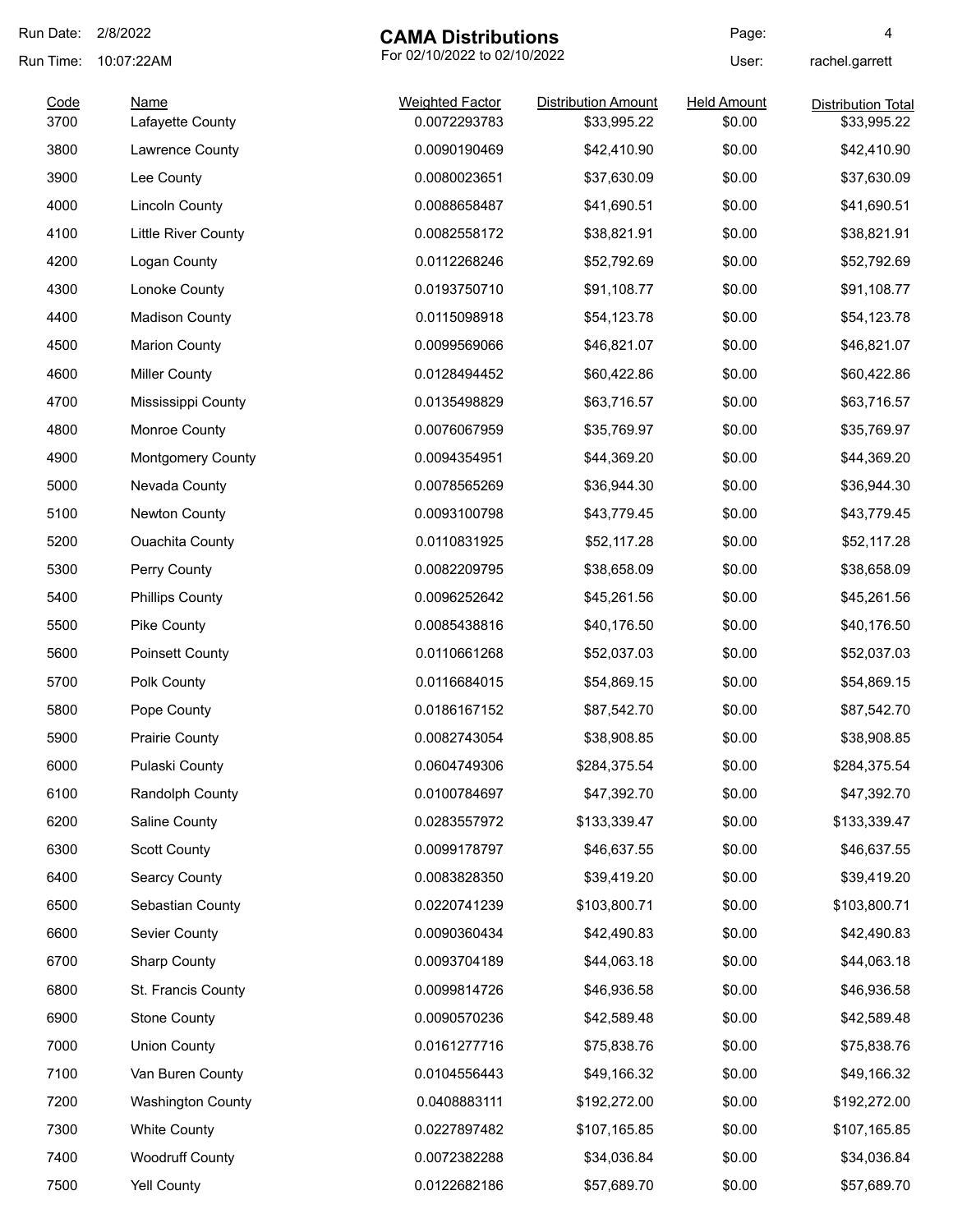| Run Date:    | 2/8/2022                                     | <b>CAMA Distributions</b>    |                            | Page:              | 5                         |
|--------------|----------------------------------------------|------------------------------|----------------------------|--------------------|---------------------------|
| Run Time:    | 10:07:22AM                                   | For 02/10/2022 to 02/10/2022 |                            | User:              | rachel.garrett            |
| Code         | <b>Name</b>                                  | <b>Weighted Factor</b>       | <b>Distribution Amount</b> | <b>Held Amount</b> | <b>Distribution Total</b> |
|              | Total for MLC0200 - County Four Lane Highway | 1.0000000003                 | \$4,702,370.75             | \$0.00             | \$4,702,370.75            |
| Canatruatian | MLC0200 - County Highway Severance           |                              |                            |                    |                           |
| 0100         | Arkansas County                              | 0.0128277609                 | \$12,519.01                | \$0.00             | \$12,519.01               |
| 0200         | <b>Ashley County</b>                         | 0.0120590206                 | \$11,768.78                | \$0.00             | \$11,768.78               |
| 0300         | <b>Baxter County</b>                         | 0.0142022370                 | \$13,860.41                | \$0.00             | \$13,860.41               |
| 0400         | <b>Benton County</b>                         | 0.0454137263                 | \$44,320.68                | \$0.00             | \$44,320.68               |
| 0500         | <b>Boone County</b>                          | 0.0139136049                 | \$13,578.72                | \$0.00             | \$13,578.72               |
| 0600         | <b>Bradley County</b>                        | 0.0084673926                 | \$8,263.59                 | \$0.00             | \$8,263.59                |
| 0700         | <b>Calhoun County</b>                        | 0.0074007958                 | \$7,222.67                 | \$0.00             | \$7,222.67                |
| 0800         | <b>Carroll County</b>                        | 0.0118399738                 | \$11,555.00                | \$0.00             | \$11,555.00               |
| 0900         | <b>Chicot County</b>                         | 0.0085420902                 | \$8,336.49                 | \$0.00             | \$8,336.49                |
| 1000         | <b>Clark County</b>                          | 0.0112494209                 | \$10,978.66                | \$0.00             | \$10,978.66               |
| 1100         | Clay County                                  | 0.0088889266                 | \$8,674.98                 | \$0.00             | \$8,674.98                |
| 1200         | <b>Cleburne County</b>                       | 0.0115611385                 | \$11,282.88                | \$0.00             | \$11,282.88               |
| 1300         | <b>Cleveland County</b>                      | 0.0079757036                 | \$7,783.74                 | \$0.00             | \$7,783.74                |
| 1400         | Columbia County                              | 0.0110771178                 | \$10,810.51                | \$0.00             | \$10,810.51               |
| 1500         | <b>Conway County</b>                         | 0.0102784753                 | \$10,031.09                | \$0.00             | \$10,031.09               |
| 1600         | <b>Craighead County</b>                      | 0.0221942346                 | \$21,660.05                | \$0.00             | \$21,660.05               |
| 1700         | <b>Crawford County</b>                       | 0.0163618518                 | \$15,968.04                | \$0.00             | \$15,968.04               |
| 1800         | <b>Crittenden County</b>                     | 0.0126109859                 | \$12,307.46                | \$0.00             | \$12,307.46               |
| 1900         | <b>Cross County</b>                          | 0.0093963731                 | \$9,170.21                 | \$0.00             | \$9,170.21                |
| 2000         | Dallas County                                | 0.0077853254                 | \$7,597.94                 | \$0.00             | \$7,597.94                |
| 2100         | Desha County                                 | 0.0091932772                 | \$8,972.01                 | \$0.00             | \$8,972.01                |
| 2200         | Drew County                                  | 0.0108075682                 | \$10,547.44                | \$0.00             | \$10,547.44               |
| 2300         | <b>Faulkner County</b>                       | 0.0263668876                 | \$25,732.27                | \$0.00             | \$25,732.27               |
| 2400         | <b>Franklin County</b>                       | 0.0097065162                 | \$9,472.89                 | \$0.00             | \$9,472.89                |
| 2500         | <b>Fulton County</b>                         | 0.0089065318                 | \$8,692.16                 | \$0.00             | \$8,692.16                |
| 2600         | <b>Garland County</b>                        | 0.0265847560                 | \$25,944.90                | \$0.00             | \$25,944.90               |
| 2700         | <b>Grant County</b>                          | 0.0101142061                 | \$9,870.77                 | \$0.00             | \$9,870.77                |
| 2800         | <b>Greene County</b>                         | 0.0130833315                 | \$12,768.43                | \$0.00             | \$12,768.43               |
| 2900         | <b>Hempstead County</b>                      | 0.0107342483                 | \$10,475.89                | \$0.00             | \$10,475.89               |
| 3000         | <b>Hot Spring County</b>                     | 0.0128290549                 | \$12,520.28                | \$0.00             | \$12,520.28               |
| 3100         | <b>Howard County</b>                         | 0.0087559527                 | \$8,545.21                 | \$0.00             | \$8,545.21                |
| 3200         | Independence County                          | 0.0145207701                 | \$14,171.27                | \$0.00             | \$14,171.27               |
| 3300         | Izard County                                 | 0.0086608146                 | \$8,452.36                 | \$0.00             | \$8,452.36                |
| 3400         | Jackson County                               | 0.0089328377                 | \$8,717.84                 | \$0.00             | \$8,717.84                |
| 3500         | Jefferson County                             | 0.0178683132                 | \$17,438.25                | \$0.00             | \$17,438.25               |
| 3600         | Johnson County                               | 0.0112436187                 | \$10,973.00                | \$0.00             | \$10,973.00               |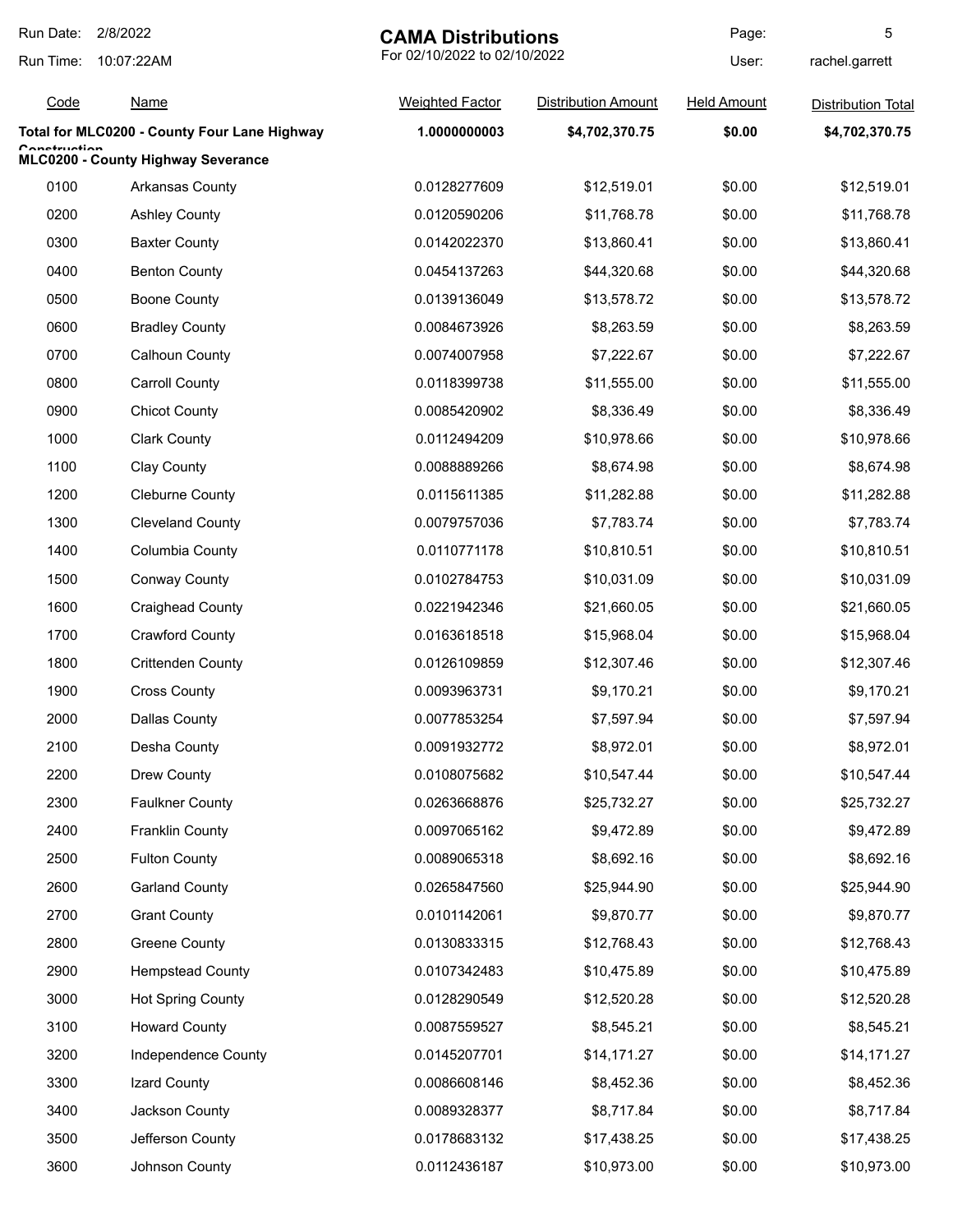| Run Date: | 2/8/2022                 | <b>CAMA Distributions</b>    |                            | Page:              | 6                  |
|-----------|--------------------------|------------------------------|----------------------------|--------------------|--------------------|
| Run Time: | 10:07:22AM               | For 02/10/2022 to 02/10/2022 |                            | User:              | rachel.garrett     |
| Code      | <b>Name</b>              | <b>Weighted Factor</b>       | <b>Distribution Amount</b> | <b>Held Amount</b> | Distribution Total |
| 3700      | Lafayette County         | 0.0072293783                 | \$7,055.38                 | \$0.00             | \$7,055.38         |
| 3800      | Lawrence County          | 0.0090190469                 | \$8,801.97                 | \$0.00             | \$8,801.97         |
| 3900      | Lee County               | 0.0080023651                 | \$7,809.76                 | \$0.00             | \$7,809.76         |
| 4000      | <b>Lincoln County</b>    | 0.0088658487                 | \$8,652.46                 | \$0.00             | \$8,652.46         |
| 4100      | Little River County      | 0.0082558172                 | \$8,057.11                 | \$0.00             | \$8,057.11         |
| 4200      | Logan County             | 0.0112268246                 | \$10,956.61                | \$0.00             | \$10,956.61        |
| 4300      | Lonoke County            | 0.0193750710                 | \$18,908.74                | \$0.00             | \$18,908.74        |
| 4400      | <b>Madison County</b>    | 0.0115098918                 | \$11,232.86                | \$0.00             | \$11,232.86        |
| 4500      | <b>Marion County</b>     | 0.0099569066                 | \$9,717.26                 | \$0.00             | \$9,717.26         |
| 4600      | <b>Miller County</b>     | 0.0128494452                 | \$12,540.18                | \$0.00             | \$12,540.18        |
| 4700      | Mississippi County       | 0.0135498829                 | \$13,223.76                | \$0.00             | \$13,223.76        |
| 4800      | Monroe County            | 0.0076067959                 | \$7,423.71                 | \$0.00             | \$7,423.71         |
| 4900      | <b>Montgomery County</b> | 0.0094354951                 | \$9,208.40                 | \$0.00             | \$9,208.40         |
| 5000      | Nevada County            | 0.0078565269                 | \$7,667.43                 | \$0.00             | \$7,667.43         |
| 5100      | Newton County            | 0.0093100798                 | \$9,086.00                 | \$0.00             | \$9,086.00         |
| 5200      | <b>Ouachita County</b>   | 0.0110831925                 | \$10,816.43                | \$0.00             | \$10,816.43        |
| 5300      | Perry County             | 0.0082209795                 | \$8,023.11                 | \$0.00             | \$8,023.11         |
| 5400      | <b>Phillips County</b>   | 0.0096252642                 | \$9,393.60                 | \$0.00             | \$9,393.60         |
| 5500      | Pike County              | 0.0085438816                 | \$8,338.24                 | \$0.00             | \$8,338.24         |
| 5600      | Poinsett County          | 0.0110661268                 | \$10,799.78                | \$0.00             | \$10,799.78        |
| 5700      | Polk County              | 0.0116684015                 | \$11,387.56                | \$0.00             | \$11,387.56        |
| 5800      | Pope County              | 0.0186167152                 | \$18,168.64                | \$0.00             | \$18,168.64        |
| 5900      | <b>Prairie County</b>    | 0.0082743054                 | \$8,075.15                 | \$0.00             | \$8,075.15         |
| 6000      | Pulaski County           | 0.0604749306                 | \$59,019.38                | \$0.00             | \$59,019.38        |
| 6100      | Randolph County          | 0.0100784697                 | \$9,835.89                 | \$0.00             | \$9,835.89         |
| 6200      | Saline County            | 0.0283557972                 | \$27,673.31                | \$0.00             | \$27,673.31        |
| 6300      | <b>Scott County</b>      | 0.0099178797                 | \$9,679.17                 | \$0.00             | \$9,679.17         |
| 6400      | <b>Searcy County</b>     | 0.0083828350                 | \$8,181.07                 | \$0.00             | \$8,181.07         |
| 6500      | Sebastian County         | 0.0220741239                 | \$21,542.83                | \$0.00             | \$21,542.83        |
| 6600      | Sevier County            | 0.0090360434                 | \$8,818.56                 | \$0.00             | \$8,818.56         |
| 6700      | <b>Sharp County</b>      | 0.0093704189                 | \$9,144.89                 | \$0.00             | \$9,144.89         |
| 6800      | St. Francis County       | 0.0099814726                 | \$9,741.23                 | \$0.00             | \$9,741.23         |
| 6900      | <b>Stone County</b>      | 0.0090570236                 | \$8,839.03                 | \$0.00             | \$8,839.03         |
| 7000      | <b>Union County</b>      | 0.0161277716                 | \$15,739.60                | \$0.00             | \$15,739.60        |
| 7100      | Van Buren County         | 0.0104556443                 | \$10,203.99                | \$0.00             | \$10,203.99        |
| 7200      | <b>Washington County</b> | 0.0408883111                 | \$39,904.18                | \$0.00             | \$39,904.18        |
| 7300      | <b>White County</b>      | 0.0227897482                 | \$22,241.23                | \$0.00             | \$22,241.23        |
| 7400      | <b>Woodruff County</b>   | 0.0072382288                 | \$7,064.01                 | \$0.00             | \$7,064.01         |
| 7500      | Yell County              | 0.0122682186                 | \$11,972.94                | \$0.00             | \$11,972.94        |
|           |                          |                              |                            |                    |                    |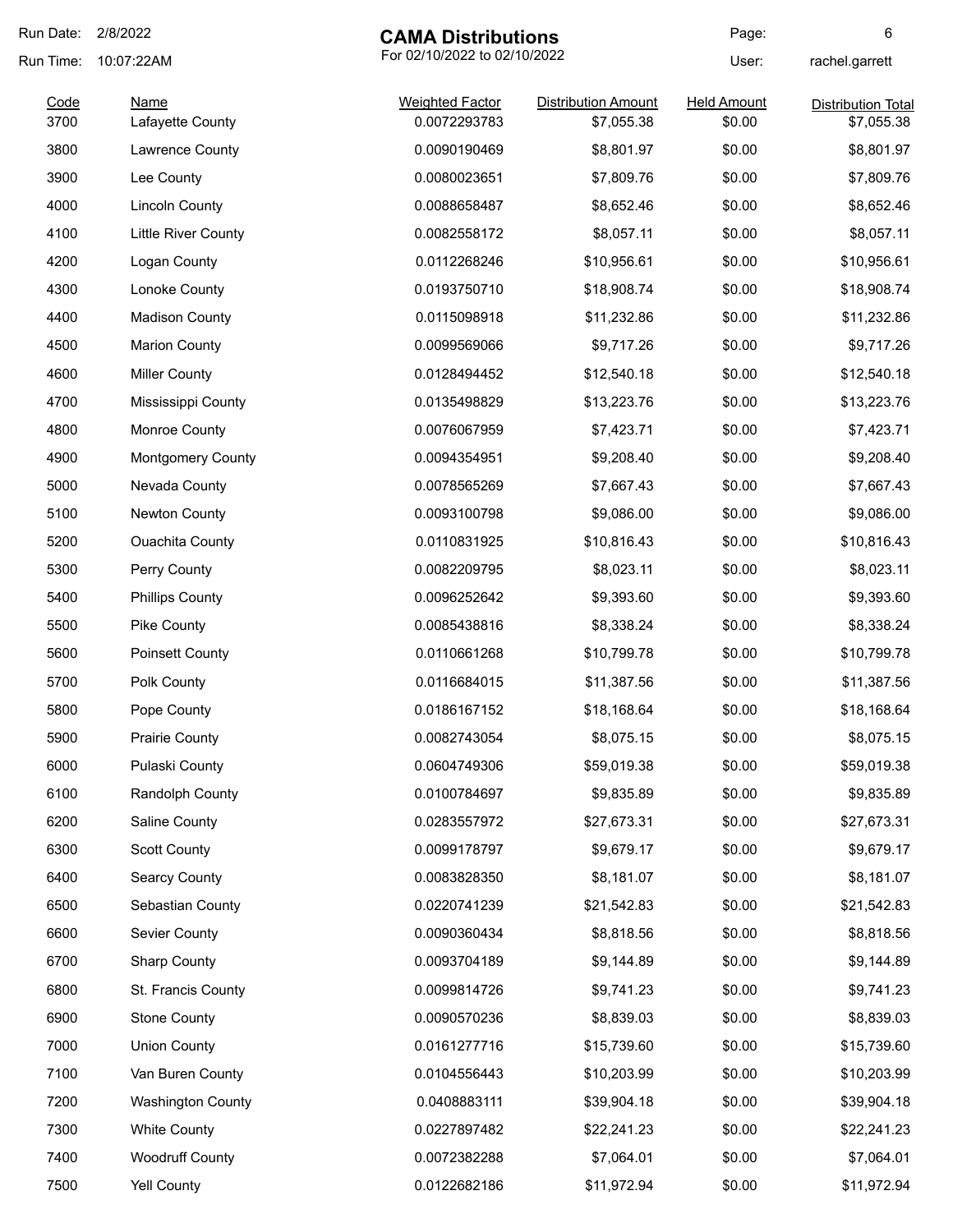| Run Date: | 2/8/2022<br><b>CAMA Distributions</b>        |                              | Page:                      | 7                  |                           |
|-----------|----------------------------------------------|------------------------------|----------------------------|--------------------|---------------------------|
| Run Time: | 10:07:22AM                                   | For 02/10/2022 to 02/10/2022 |                            | User:              | rachel.garrett            |
| Code      | <b>Name</b>                                  | <b>Weighted Factor</b>       | <b>Distribution Amount</b> | <b>Held Amount</b> | <b>Distribution Total</b> |
|           | Total for MLC0200 - County Highway Severance | 1.0000000003                 | \$975,931.33               | \$0.00             | \$975,931.33              |
|           | MLC0200 - County Special                     |                              |                            |                    |                           |
| 0100      | Arkansas County                              | 0.0128277609                 | \$98,405.28                | \$0.00             | \$98,405.28               |
| 0200      | <b>Ashley County</b>                         | 0.0120590206                 | \$92,508.07                | \$0.00             | \$92,508.07               |
| 0300      | <b>Baxter County</b>                         | 0.0142022370                 | \$108,949.27               | \$0.00             | \$108,949.27              |
| 0400      | <b>Benton County</b>                         | 0.0454137263                 | \$348,381.19               | \$0.00             | \$348,381.19              |
| 0500      | <b>Boone County</b>                          | 0.0139136049                 | \$106,735.09               | \$0.00             | \$106,735.09              |
| 0600      | <b>Bradley County</b>                        | 0.0084673926                 | \$64,955.70                | \$0.00             | \$64,955.70               |
| 0700      | Calhoun County                               | 0.0074007958                 | \$56,773.54                | \$0.00             | \$56,773.54               |
| 0800      | <b>Carroll County</b>                        | 0.0118399738                 | \$90,827.70                | \$0.00             | \$90,827.70               |
| 0900      | <b>Chicot County</b>                         | 0.0085420902                 | \$65,528.72                | \$0.00             | \$65,528.72               |
| 1000      | <b>Clark County</b>                          | 0.0112494209                 | \$86,297.40                | \$0.00             | \$86,297.40               |
| 1100      | Clay County                                  | 0.0088889266                 | \$68,189.40                | \$0.00             | \$68,189.40               |
| 1200      | <b>Cleburne County</b>                       | 0.0115611385                 | \$88,688.68                | \$0.00             | \$88,688.68               |
| 1300      | <b>Cleveland County</b>                      | 0.0079757036                 | \$61,183.82                | \$0.00             | \$61,183.82               |
| 1400      | Columbia County                              | 0.0110771178                 | \$84,975.62                | \$0.00             | \$84,975.62               |
| 1500      | <b>Conway County</b>                         | 0.0102784753                 | \$78,849.01                | \$0.00             | \$78,849.01               |
| 1600      | <b>Craighead County</b>                      | 0.0221942346                 | \$170,258.08               | \$0.00             | \$170,258.08              |
| 1700      | <b>Crawford County</b>                       | 0.0163618518                 | \$125,516.27               | \$0.00             | \$125,516.27              |
| 1800      | <b>Crittenden County</b>                     | 0.0126109859                 | \$96,742.34                | \$0.00             | \$96,742.34               |
| 1900      | <b>Cross County</b>                          | 0.0093963731                 | \$72,082.16                | \$0.00             | \$72,082.16               |
| 2000      | <b>Dallas County</b>                         | 0.0077853254                 | \$59,723.37                | \$0.00             | \$59,723.37               |
| 2100      | Desha County                                 | 0.0091932772                 | \$70,524.16                | \$0.00             | \$70,524.16               |
| 2200      | Drew County                                  | 0.0108075682                 | \$82,907.83                | \$0.00             | \$82,907.83               |
| 2300      | <b>Faulkner County</b>                       | 0.0263668876                 | \$202,267.65               | \$0.00             | \$202,267.65              |
| 2400      | <b>Franklin County</b>                       | 0.0097065162                 | \$74,461.36                | \$0.00             | \$74,461.36               |
| 2500      | <b>Fulton County</b>                         | 0.0089065318                 | \$68,324.46                | \$0.00             | \$68,324.46               |
| 2600      | <b>Garland County</b>                        | 0.0265847560                 | \$203,938.98               | \$0.00             | \$203,938.98              |
| 2700      | <b>Grant County</b>                          | 0.0101142061                 | \$77,588.86                | \$0.00             | \$77,588.86               |
| 2800      | <b>Greene County</b>                         | 0.0130833315                 | \$100,365.84               | \$0.00             | \$100,365.84              |
| 2900      | <b>Hempstead County</b>                      | 0.0107342483                 | \$82,345.37                | \$0.00             | \$82,345.37               |
| 3000      | <b>Hot Spring County</b>                     | 0.0128290549                 | \$98,415.21                | \$0.00             | \$98,415.21               |
| 3100      | <b>Howard County</b>                         | 0.0087559527                 | \$67,169.32                | \$0.00             | \$67,169.32               |
| 3200      | Independence County                          | 0.0145207701                 | \$111,392.82               | \$0.00             | \$111,392.82              |
| 3300      | Izard County                                 | 0.0086608146                 | \$66,439.49                | \$0.00             | \$66,439.49               |
| 3400      | Jackson County                               | 0.0089328377                 | \$68,526.26                | \$0.00             | \$68,526.26               |
| 3500      | Jefferson County                             | 0.0178683132                 | \$137,072.75               | \$0.00             | \$137,072.75              |
| 3600      | Johnson County                               | 0.0112436187                 | \$86,252.89                | \$0.00             | \$86,252.89               |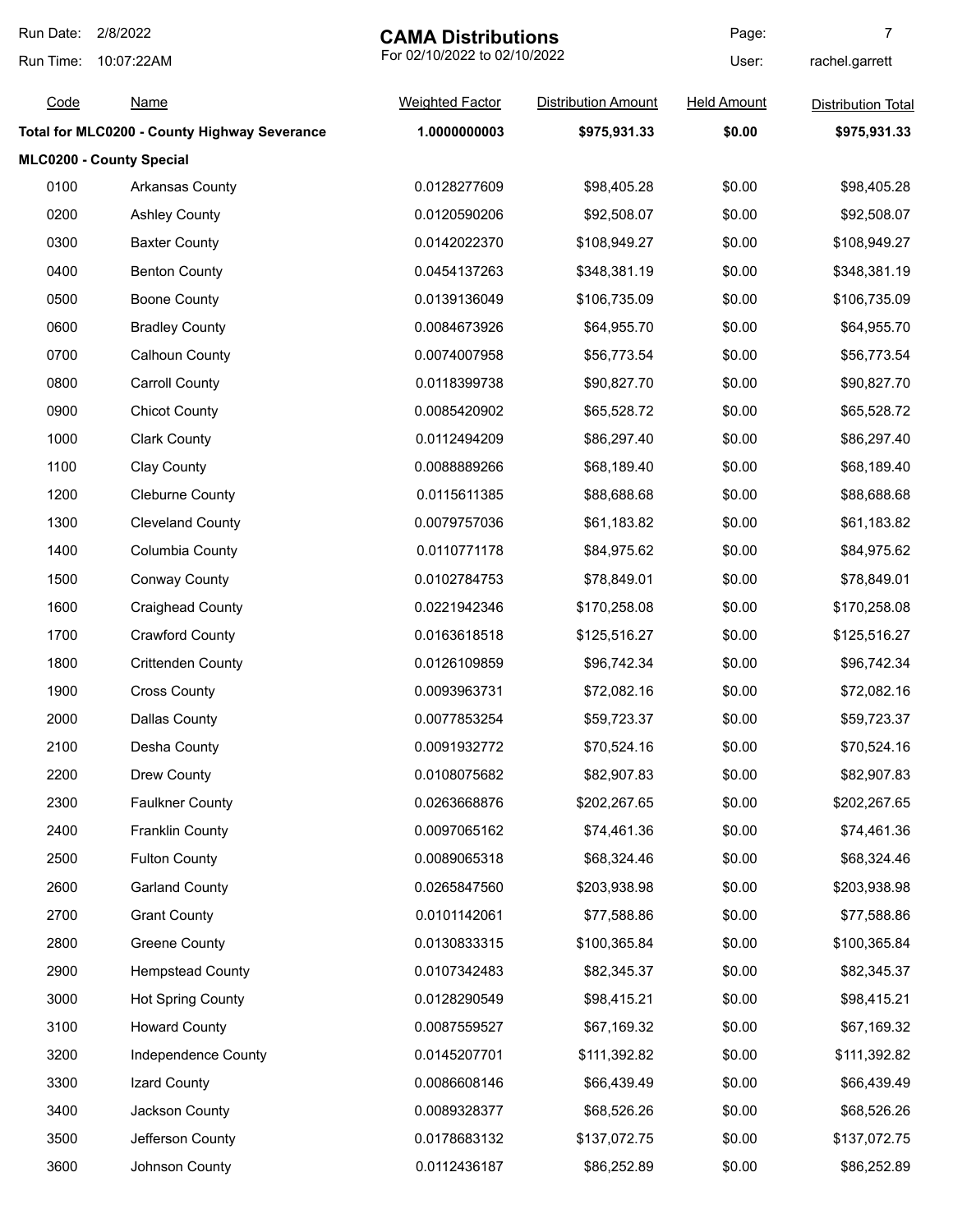| Run Date: | 2/8/2022                 | <b>CAMA Distributions</b>    |                            | Page:              | 8                         |
|-----------|--------------------------|------------------------------|----------------------------|--------------------|---------------------------|
| Run Time: | 10:07:22AM               | For 02/10/2022 to 02/10/2022 |                            | User:              | rachel.garrett            |
| Code      | <b>Name</b>              | <b>Weighted Factor</b>       | <b>Distribution Amount</b> | <b>Held Amount</b> | <b>Distribution Total</b> |
| 3700      | Lafayette County         | 0.0072293783                 | \$55,458.55                | \$0.00             | \$55,458.55               |
| 3800      | Lawrence County          | 0.0090190469                 | \$69,187.59                | \$0.00             | \$69,187.59               |
| 3900      | Lee County               | 0.0080023651                 | \$61,388.34                | \$0.00             | \$61,388.34               |
| 4000      | <b>Lincoln County</b>    | 0.0088658487                 | \$68,012.37                | \$0.00             | \$68,012.37               |
| 4100      | Little River County      | 0.0082558172                 | \$63,332.65                | \$0.00             | \$63,332.65               |
| 4200      | Logan County             | 0.0112268246                 | \$86,124.06                | \$0.00             | \$86,124.06               |
| 4300      | Lonoke County            | 0.0193750710                 | \$148,631.50               | \$0.00             | \$148,631.50              |
| 4400      | <b>Madison County</b>    | 0.0115098918                 | \$88,295.55                | \$0.00             | \$88,295.55               |
| 4500      | <b>Marion County</b>     | 0.0099569066                 | \$76,382.17                | \$0.00             | \$76,382.17               |
| 4600      | <b>Miller County</b>     | 0.0128494452                 | \$98,571.63                | \$0.00             | \$98,571.63               |
| 4700      | Mississippi County       | 0.0135498829                 | \$103,944.88               | \$0.00             | \$103,944.88              |
| 4800      | Monroe County            | 0.0076067959                 | \$58,353.82                | \$0.00             | \$58,353.82               |
| 4900      | <b>Montgomery County</b> | 0.0094354951                 | \$72,382.28                | \$0.00             | \$72,382.28               |
| 5000      | Nevada County            | 0.0078565269                 | \$60,269.58                | \$0.00             | \$60,269.58               |
| 5100      | Newton County            | 0.0093100798                 | \$71,420.18                | \$0.00             | \$71,420.18               |
| 5200      | <b>Ouachita County</b>   | 0.0110831925                 | \$85,022.22                | \$0.00             | \$85,022.22               |
| 5300      | Perry County             | 0.0082209795                 | \$63,065.40                | \$0.00             | \$63,065.40               |
| 5400      | <b>Phillips County</b>   | 0.0096252642                 | \$73,838.05                | \$0.00             | \$73,838.05               |
| 5500      | Pike County              | 0.0085438816                 | \$65,542.47                | \$0.00             | \$65,542.47               |
| 5600      | <b>Poinsett County</b>   | 0.0110661268                 | \$84,891.30                | \$0.00             | \$84,891.30               |
| 5700      | Polk County              | 0.0116684015                 | \$89,511.52                | \$0.00             | \$89,511.52               |
| 5800      | Pope County              | 0.0186167152                 | \$142,813.95               | \$0.00             | \$142,813.95              |
| 5900      | <b>Prairie County</b>    | 0.0082743054                 | \$63,474.47                | \$0.00             | \$63,474.47               |
| 6000      | Pulaski County           | 0.0604749306                 | \$463,919.84               | \$0.00             | \$463,919.84              |
| 6100      | Randolph County          | 0.0100784697                 | \$77,314.71                | \$0.00             | \$77,314.71               |
| 6200      | Saline County            | 0.0283557972                 | \$217,525.12               | \$0.00             | \$217,525.12              |
| 6300      | <b>Scott County</b>      | 0.0099178797                 | \$76,082.78                | \$0.00             | \$76,082.78               |
| 6400      | <b>Searcy County</b>     | 0.0083828350                 | \$64,307.03                | \$0.00             | \$64,307.03               |
| 6500      | Sebastian County         | 0.0220741239                 | \$169,336.68               | \$0.00             | \$169,336.68              |
| 6600      | Sevier County            | 0.0090360434                 | \$69,317.98                | \$0.00             | \$69,317.98               |
| 6700      | <b>Sharp County</b>      | 0.0093704189                 | \$71,883.06                | \$0.00             | \$71,883.06               |
| 6800      | St. Francis County       | 0.0099814726                 | \$76,570.62                | \$0.00             | \$76,570.62               |
| 6900      | <b>Stone County</b>      | 0.0090570236                 | \$69,478.92                | \$0.00             | \$69,478.92               |
| 7000      | <b>Union County</b>      | 0.0161277716                 | \$123,720.57               | \$0.00             | \$123,720.57              |
| 7100      | Van Buren County         | 0.0104556443                 | \$80,208.12                | \$0.00             | \$80,208.12               |
|           |                          |                              |                            |                    |                           |
| 7200      | <b>Washington County</b> | 0.0408883111                 | \$313,665.49               | \$0.00             | \$313,665.49              |
| 7300      | <b>White County</b>      | 0.0227897482                 | \$174,826.43               | \$0.00             | \$174,826.43              |
| 7400      | <b>Woodruff County</b>   | 0.0072382288                 | \$55,526.45                | \$0.00             | \$55,526.45               |
| 7500      | Yell County              | 0.0122682186                 | \$94,112.93                | \$0.00             | \$94,112.93               |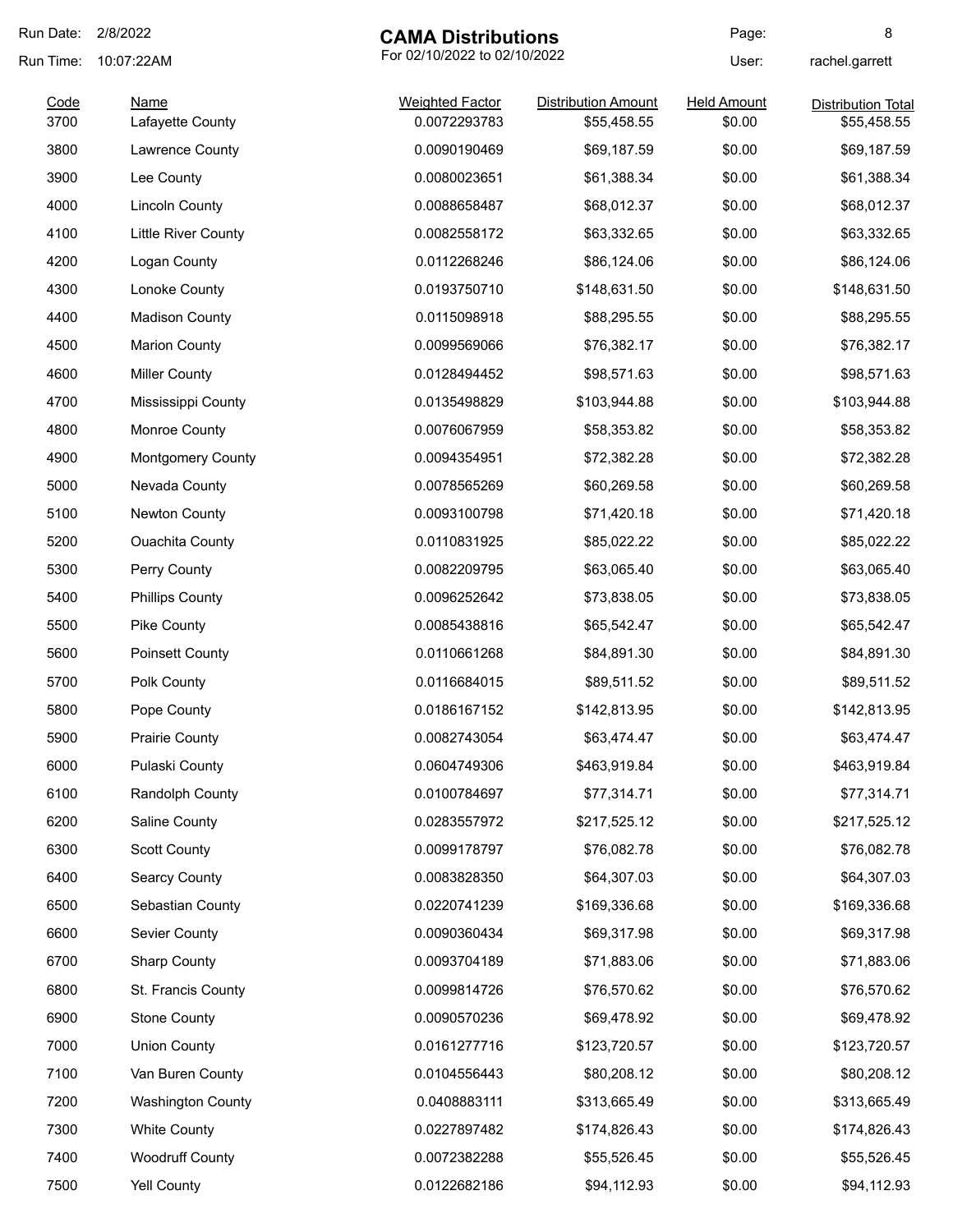| Run Date: | 2/8/2022<br><b>CAMA Distributions</b>     |                              |                            | Page:              | 9                         |
|-----------|-------------------------------------------|------------------------------|----------------------------|--------------------|---------------------------|
| Run Time: | 10:07:22AM                                | For 02/10/2022 to 02/10/2022 |                            | User:              | rachel.garrett            |
| Code      | <b>Name</b>                               | <b>Weighted Factor</b>       | <b>Distribution Amount</b> | <b>Held Amount</b> | <b>Distribution Total</b> |
|           | <b>Total for MLC0200 - County Special</b> | 1.0000000003                 | \$7,671,275.22             | \$0.00             | \$7,671,275.22            |
|           | MLC0200 - County Wholesale Fuel Tax       |                              |                            |                    |                           |
| 0100      | Arkansas County                           | 0.0128277609                 | \$13,223.61                | \$0.00             | \$13,223.61               |
| 0200      | <b>Ashley County</b>                      | 0.0120590206                 | \$12,431.15                | \$0.00             | \$12,431.15               |
| 0300      | <b>Baxter County</b>                      | 0.0142022370                 | \$14,640.51                | \$0.00             | \$14,640.51               |
| 0400      | <b>Benton County</b>                      | 0.0454137263                 | \$46,815.15                | \$0.00             | \$46,815.15               |
| 0500      | <b>Boone County</b>                       | 0.0139136049                 | \$14,342.97                | \$0.00             | \$14,342.97               |
| 0600      | <b>Bradley County</b>                     | 0.0084673926                 | \$8,728.69                 | \$0.00             | \$8,728.69                |
| 0700      | <b>Calhoun County</b>                     | 0.0074007958                 | \$7,629.18                 | \$0.00             | \$7,629.18                |
| 0800      | <b>Carroll County</b>                     | 0.0118399738                 | \$12,205.35                | \$0.00             | \$12,205.35               |
| 0900      | <b>Chicot County</b>                      | 0.0085420902                 | \$8,805.69                 | \$0.00             | \$8,805.69                |
| 1000      | <b>Clark County</b>                       | 0.0112494209                 | \$11,596.57                | \$0.00             | \$11,596.57               |
| 1100      | <b>Clay County</b>                        | 0.0088889266                 | \$9,163.23                 | \$0.00             | \$9,163.23                |
| 1200      | <b>Cleburne County</b>                    | 0.0115611385                 | \$11,917.91                | \$0.00             | \$11,917.91               |
| 1300      | <b>Cleveland County</b>                   | 0.0079757036                 | \$8,221.83                 | \$0.00             | \$8,221.83                |
| 1400      | Columbia County                           | 0.0110771178                 | \$11,418.95                | \$0.00             | \$11,418.95               |
| 1500      | <b>Conway County</b>                      | 0.0102784753                 | \$10,595.66                | \$0.00             | \$10,595.66               |
| 1600      | <b>Craighead County</b>                   | 0.0221942346                 | \$22,879.13                | \$0.00             | \$22,879.13               |
| 1700      | <b>Crawford County</b>                    | 0.0163618518                 | \$16,866.76                | \$0.00             | \$16,866.76               |
| 1800      | <b>Crittenden County</b>                  | 0.0126109859                 | \$13,000.15                | \$0.00             | \$13,000.15               |
| 1900      | <b>Cross County</b>                       | 0.0093963731                 | \$9,686.34                 | \$0.00             | \$9,686.34                |
| 2000      | Dallas County                             | 0.0077853254                 | \$8,025.57                 | \$0.00             | \$8,025.57                |
| 2100      | Desha County                              | 0.0091932772                 | \$9,476.97                 | \$0.00             | \$9,476.97                |
| 2200      | Drew County                               | 0.0108075682                 | \$11,141.08                | \$0.00             | \$11,141.08               |
| 2300      | <b>Faulkner County</b>                    | 0.0263668876                 | \$27,180.55                | \$0.00             | \$27,180.55               |
| 2400      | <b>Franklin County</b>                    | 0.0097065162                 | \$10,006.05                | \$0.00             | \$10,006.05               |
| 2500      | <b>Fulton County</b>                      | 0.0089065318                 | \$9,181.38                 | \$0.00             | \$9,181.38                |
| 2600      | <b>Garland County</b>                     | 0.0265847560                 | \$27,405.14                | \$0.00             | \$27,405.14               |
| 2700      | <b>Grant County</b>                       | 0.0101142061                 | \$10,426.32                | \$0.00             | \$10,426.32               |
| 2800      | <b>Greene County</b>                      | 0.0130833315                 | \$13,487.07                | \$0.00             | \$13,487.07               |
| 2900      | <b>Hempstead County</b>                   | 0.0107342483                 | \$11,065.50                | \$0.00             | \$11,065.50               |
| 3000      | <b>Hot Spring County</b>                  | 0.0128290549                 | \$13,224.95                | \$0.00             | \$13,224.95               |
| 3100      | <b>Howard County</b>                      | 0.0087559527                 | \$9,026.15                 | \$0.00             | \$9,026.15                |
| 3200      | Independence County                       | 0.0145207701                 | \$14,968.87                | \$0.00             | \$14,968.87               |
| 3300      | Izard County                              | 0.0086608146                 | \$8,928.08                 | \$0.00             | \$8,928.08                |
| 3400      | Jackson County                            | 0.0089328377                 | \$9,208.50                 | \$0.00             | \$9,208.50                |
| 3500      | Jefferson County                          | 0.0178683132                 | \$18,419.71                | \$0.00             | \$18,419.71               |
| 3600      | Johnson County                            | 0.0112436187                 | \$11,590.59                | \$0.00             | \$11,590.59               |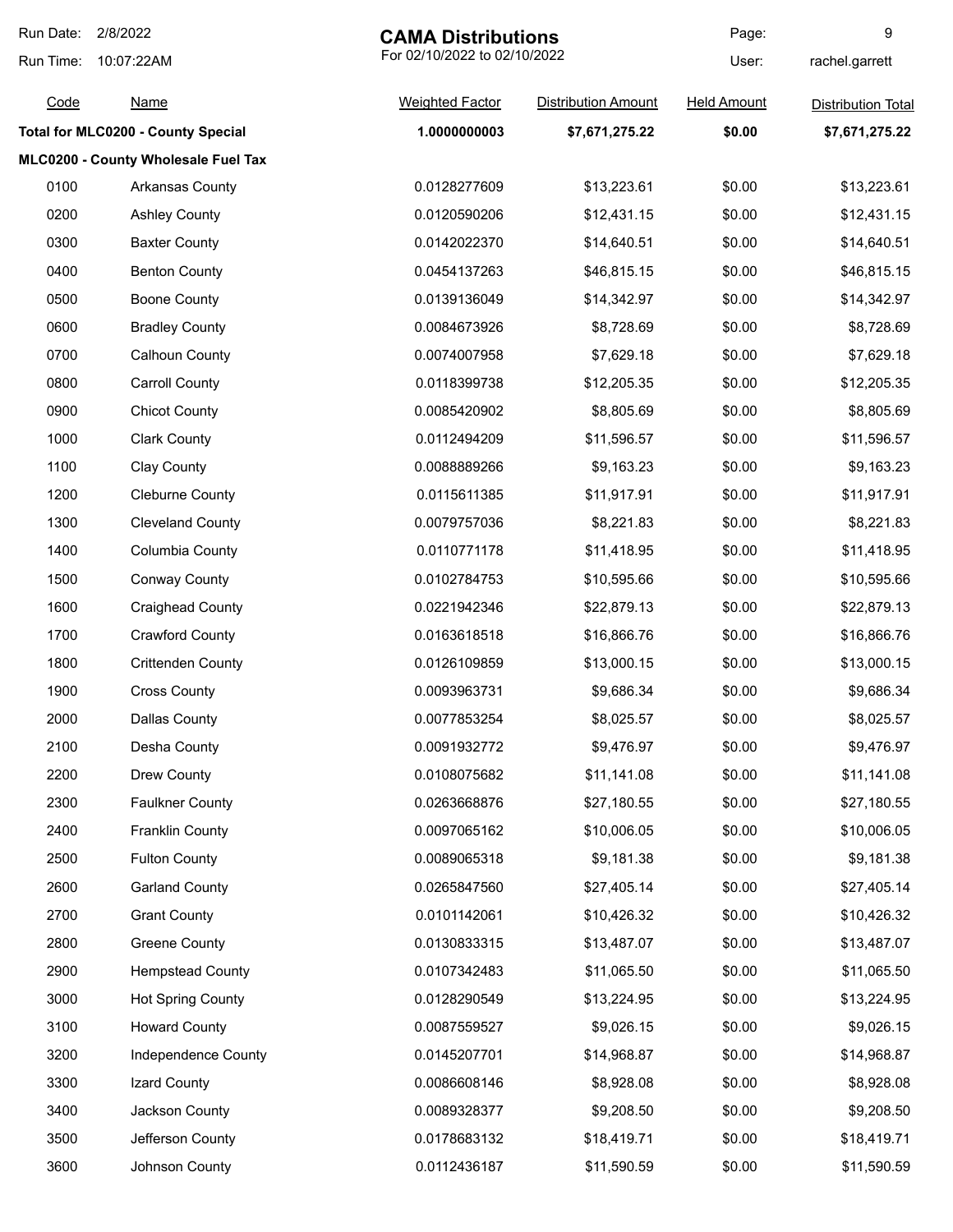| Run Date:    | 2/8/2022                        | <b>CAMA Distributions</b>              |                                          | Page:                        | 10                                      |
|--------------|---------------------------------|----------------------------------------|------------------------------------------|------------------------------|-----------------------------------------|
| Run Time:    | 10:07:22AM                      | For 02/10/2022 to 02/10/2022           |                                          | User:                        | rachel.garrett                          |
| Code<br>3700 | <b>Name</b><br>Lafayette County | <b>Weighted Factor</b><br>0.0072293783 | <b>Distribution Amount</b><br>\$7,452.47 | <b>Held Amount</b><br>\$0.00 | <b>Distribution Total</b><br>\$7,452.47 |
| 3800         | Lawrence County                 | 0.0090190469                           | \$9,297.37                               | \$0.00                       | \$9,297.37                              |
| 3900         | Lee County                      | 0.0080023651                           | \$8,249.31                               | \$0.00                       | \$8,249.31                              |
| 4000         | <b>Lincoln County</b>           | 0.0088658487                           | \$9,139.44                               | \$0.00                       | \$9,139.44                              |
| 4100         | Little River County             | 0.0082558172                           | \$8,510.58                               | \$0.00                       | \$8,510.58                              |
| 4200         | Logan County                    | 0.0112268246                           | \$11,573.27                              | \$0.00                       | \$11,573.27                             |
| 4300         | Lonoke County                   | 0.0193750710                           | \$19,972.97                              | \$0.00                       | \$19,972.97                             |
| 4400         | <b>Madison County</b>           | 0.0115098918                           | \$11,865.08                              | \$0.00                       | \$11,865.08                             |
| 4500         | <b>Marion County</b>            | 0.0099569066                           | \$10,264.17                              | \$0.00                       | \$10,264.17                             |
| 4600         | <b>Miller County</b>            | 0.0128494452                           | \$13,245.97                              | \$0.00                       | \$13,245.97                             |
| 4700         | Mississippi County              | 0.0135498829                           | \$13,968.02                              | \$0.00                       | \$13,968.02                             |
| 4800         | Monroe County                   | 0.0076067959                           | \$7,841.53                               | \$0.00                       | \$7,841.53                              |
| 4900         | <b>Montgomery County</b>        | 0.0094354951                           | \$9,726.67                               | \$0.00                       | \$9,726.67                              |
| 5000         | Nevada County                   | 0.0078565269                           | \$8,098.97                               | \$0.00                       | \$8,098.97                              |
| 5100         | Newton County                   | 0.0093100798                           | \$9,597.38                               | \$0.00                       | \$9,597.38                              |
| 5200         | <b>Ouachita County</b>          | 0.0110831925                           | \$11,425.21                              | \$0.00                       | \$11,425.21                             |
| 5300         | Perry County                    | 0.0082209795                           | \$8,474.67                               | \$0.00                       | \$8,474.67                              |
| 5400         | <b>Phillips County</b>          | 0.0096252642                           | \$9,922.29                               | \$0.00                       | \$9,922.29                              |
| 5500         | Pike County                     | 0.0085438816                           | \$8,807.54                               | \$0.00                       | \$8,807.54                              |
| 5600         | <b>Poinsett County</b>          | 0.0110661268                           | \$11,407.62                              | \$0.00                       | \$11,407.62                             |
| 5700         | Polk County                     | 0.0116684015                           | \$12,028.48                              | \$0.00                       | \$12,028.48                             |
| 5800         | Pope County                     | 0.0186167152                           | \$19,191.21                              | \$0.00                       | \$19,191.21                             |
| 5900         | <b>Prairie County</b>           | 0.0082743054                           | \$8,529.64                               | \$0.00                       | \$8,529.64                              |
| 6000         | Pulaski County                  | 0.0604749306                           | \$62,341.13                              | \$0.00                       | \$62,341.13                             |
| 6100         | Randolph County                 | 0.0100784697                           | \$10,389.48                              | \$0.00                       | \$10,389.48                             |
| 6200         | Saline County                   | 0.0283557972                           | \$29,230.83                              | \$0.00                       | \$29,230.83                             |
| 6300         | <b>Scott County</b>             | 0.0099178797                           | \$10,223.94                              | \$0.00                       | \$10,223.94                             |
| 6400         | <b>Searcy County</b>            | 0.0083828350                           | \$8,641.52                               | \$0.00                       | \$8,641.52                              |
| 6500         | Sebastian County                | 0.0220741239                           | \$22,755.31                              | \$0.00                       | \$22,755.31                             |
| 6600         | Sevier County                   | 0.0090360434                           | \$9,314.89                               | \$0.00                       | \$9,314.89                              |
| 6700         | <b>Sharp County</b>             | 0.0093704189                           | \$9,659.58                               | \$0.00                       | \$9,659.58                              |
| 6800         | St. Francis County              | 0.0099814726                           | \$10,289.49                              | \$0.00                       | \$10,289.49                             |
| 6900         | <b>Stone County</b>             | 0.0090570236                           | \$9,336.52                               | \$0.00                       | \$9,336.52                              |
| 7000         | <b>Union County</b>             | 0.0161277716                           | \$16,625.46                              | \$0.00                       | \$16,625.46                             |
| 7100         | Van Buren County                | 0.0104556443                           | \$10,778.30                              | \$0.00                       | \$10,778.30                             |
| 7200         | <b>Washington County</b>        | 0.0408883111                           | \$42,150.09                              | \$0.00                       | \$42,150.09                             |
| 7300         | <b>White County</b>             | 0.0227897482                           | \$23,493.02                              | \$0.00                       | \$23,493.02                             |
| 7400         | <b>Woodruff County</b>          | 0.0072382288                           | \$7,461.59                               | \$0.00                       | \$7,461.59                              |
| 7500         | Yell County                     | 0.0122682186                           | \$12,646.81                              | \$0.00                       | \$12,646.81                             |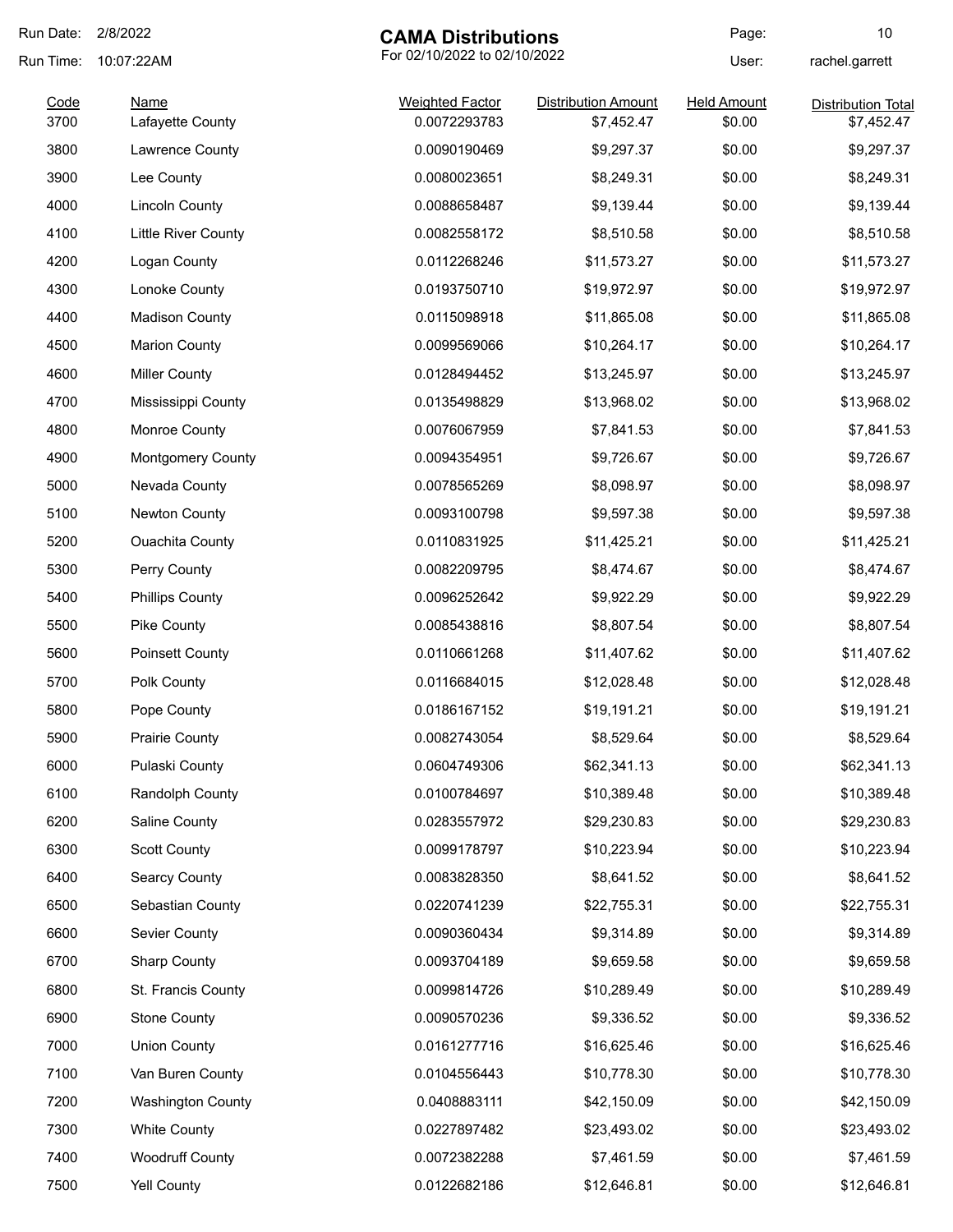| Run Date: | 2/8/2022                                      | <b>CAMA Distributions</b>    |                            | Page:              | 11                        |
|-----------|-----------------------------------------------|------------------------------|----------------------------|--------------------|---------------------------|
| Run Time: | 10:07:22AM                                    | For 02/10/2022 to 02/10/2022 |                            | User:              | rachel.garrett            |
| Code      | <b>Name</b>                                   | <b>Weighted Factor</b>       | <b>Distribution Amount</b> | <b>Held Amount</b> | <b>Distribution Total</b> |
|           | Total for MLC0200 - County Wholesale Fuel Tax | 1.0000000003                 | \$1,030,859.13             | \$0.00             | \$1,030,859.13            |
|           | MLC0200 - Real Estate Transfer                |                              |                            |                    |                           |
| 0100      | <b>Arkansas County</b>                        | 0.0017770520                 | \$395.45                   | \$0.00             | \$395.45                  |
| 0200      | <b>Ashley County</b>                          | 0.0052985846                 | \$1,179.10                 | \$0.00             | \$1,179.10                |
| 0300      | <b>Baxter County</b>                          | 0.0182552572                 | \$4,062.36                 | \$0.00             | \$4,062.36                |
| 0400      | <b>Benton County</b>                          | 0.2186717954                 | \$48,661.22                | \$0.00             | \$48,661.22               |
| 0500      | <b>Boone County</b>                           | 0.0111810141                 | \$2,488.12                 | \$0.00             | \$2,488.12                |
| 0600      | <b>Bradley County</b>                         | 0.0009052906                 | \$201.46                   | \$0.00             | \$201.46                  |
| 0700      | <b>Calhoun County</b>                         | 0.0001058567                 | \$23.56                    | \$0.00             | \$23.56                   |
| 0800      | <b>Carroll County</b>                         | 0.0119579790                 | \$2,661.02                 | \$0.00             | \$2,661.02                |
| 0900      | <b>Chicot County</b>                          | 0.0024931416                 | \$554.80                   | \$0.00             | \$554.80                  |
| 1000      | <b>Clark County</b>                           | 0.0030899629                 | \$687.61                   | \$0.00             | \$687.61                  |
| 1100      | Clay County                                   | 0.0040014803                 | \$890.45                   | \$0.00             | \$890.45                  |
| 1200      | <b>Cleburne County</b>                        | 0.0117184841                 | \$2,607.72                 | \$0.00             | \$2,607.72                |
| 1300      | <b>Cleveland County</b>                       | 0.0048785106                 | \$1,085.62                 | \$0.00             | \$1,085.62                |
| 1400      | Columbia County                               | 0.0054322227                 | \$1,208.84                 | \$0.00             | \$1,208.84                |
| 1500      | <b>Conway County</b>                          | 0.0037821030                 | \$841.63                   | \$0.00             | \$841.63                  |
| 1600      | <b>Craighead County</b>                       | 0.0394146292                 | \$8,770.97                 | \$0.00             | \$8,770.97                |
| 1700      | Crawford County                               | 0.0108131935                 | \$2,406.27                 | \$0.00             | \$2,406.27                |
| 1800      | <b>Crittenden County</b>                      | 0.0083042452                 | \$1,847.95                 | \$0.00             | \$1,847.95                |
| 1900      | <b>Cross County</b>                           | 0.0031900717                 | \$709.89                   | \$0.00             | \$709.89                  |
| 2000      | Dallas County                                 | 0.0007888090                 | \$175.53                   | \$0.00             | \$175.53                  |
| 2100      | Desha County                                  | 0.0016884389                 | \$375.73                   | \$0.00             | \$375.73                  |
| 2200      | Drew County                                   | 0.0033500543                 | \$745.49                   | \$0.00             | \$745.49                  |
| 2300      | <b>Faulkner County</b>                        | 0.0283969071                 | \$6,319.19                 | \$0.00             | \$6,319.19                |
| 2400      | <b>Franklin County</b>                        | 0.0036197255                 | \$805.50                   | \$0.00             | \$805.50                  |
| 2500      | <b>Fulton County</b>                          | 0.0030952317                 | \$688.78                   | \$0.00             | \$688.78                  |
| 2600      | <b>Garland County</b>                         | 0.0318489862                 | \$7,087.38                 | \$0.00             | \$7,087.38                |
| 2700      | <b>Grant County</b>                           | 0.0042031350                 | \$935.33                   | \$0.00             | \$935.33                  |
| 2800      | <b>Greene County</b>                          | 0.0106838663                 | \$2,377.49                 | \$0.00             | \$2,377.49                |
| 2900      | <b>Hempstead County</b>                       | 0.0039104723                 | \$870.20                   | \$0.00             | \$870.20                  |
| 3000      | <b>Hot Spring County</b>                      | 0.0045709991                 | \$1,017.19                 | \$0.00             | \$1,017.19                |
| 3100      | <b>Howard County</b>                          | 0.0012927933                 | \$287.69                   | \$0.00             | \$287.69                  |
| 3200      | Independence County                           | 0.0082055733                 | \$1,825.99                 | \$0.00             | \$1,825.99                |
| 3300      | Izard County                                  | 0.0063193117                 | \$1,406.24                 | \$0.00             | \$1,406.24                |
| 3400      | Jackson County                                | 0.0039938165                 | \$888.75                   | \$0.00             | \$888.75                  |
| 3500      | Jefferson County                              | 0.0108036137                 | \$2,404.14                 | \$0.00             | \$2,404.14                |
| 3600      | Johnson County                                | 0.0045834529                 | \$1,019.96                 | \$0.00             | \$1,019.96                |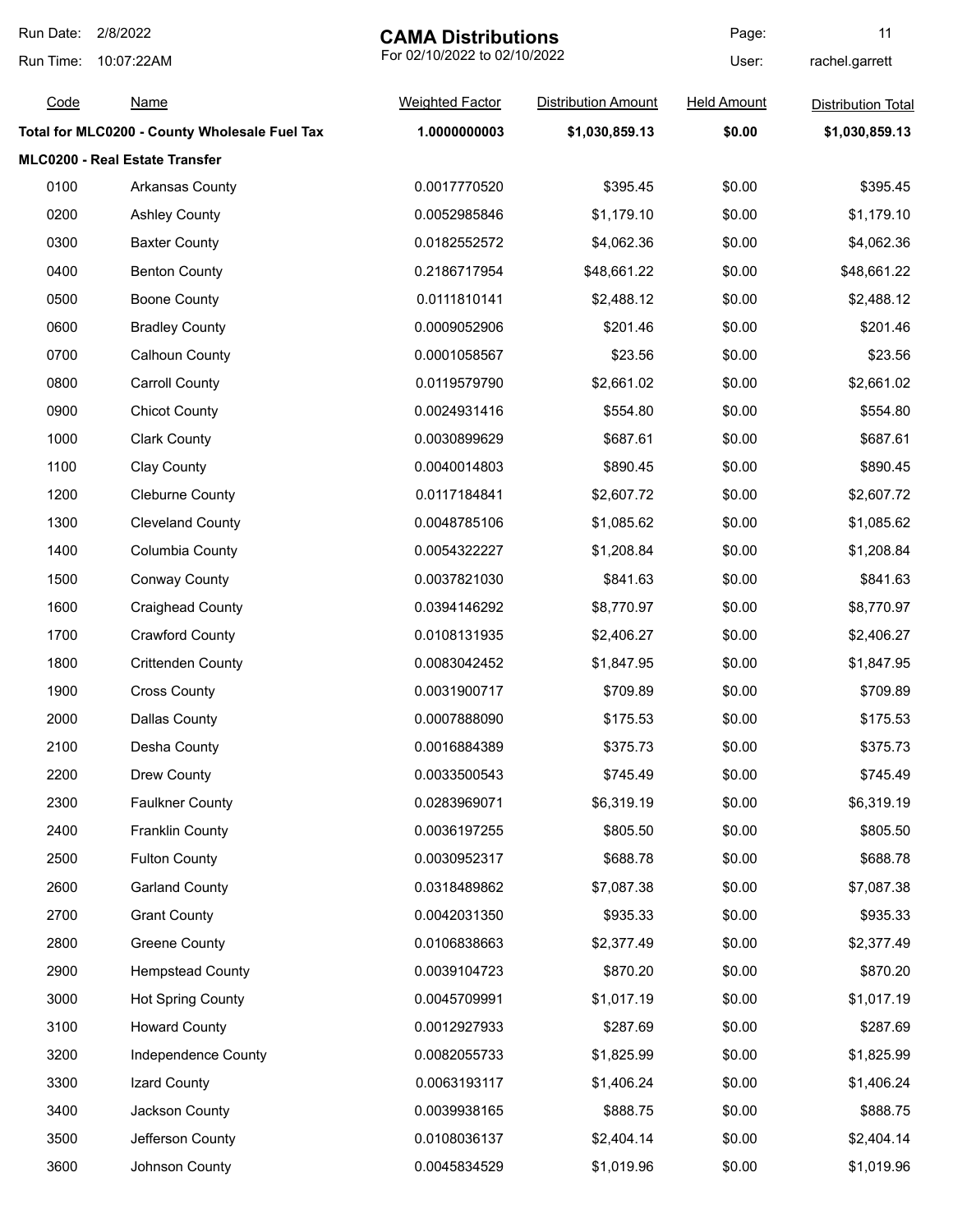| Run Date:    | 2/8/2022                 | <b>CAMA Distributions</b>              |                                        | Page:                        | 12                                    |
|--------------|--------------------------|----------------------------------------|----------------------------------------|------------------------------|---------------------------------------|
| Run Time:    | 10:07:22AM               | For 02/10/2022 to 02/10/2022           |                                        | User:                        | rachel.garrett                        |
| Code<br>3700 | Name<br>Lafayette County | <b>Weighted Factor</b><br>0.0007414761 | <b>Distribution Amount</b><br>\$165.00 | <b>Held Amount</b><br>\$0.00 | <b>Distribution Total</b><br>\$165.00 |
| 3800         | Lawrence County          | 0.0013929022                           | \$309.96                               | \$0.00                       | \$309.96                              |
| 3900         | Lee County               | 0.0015078597                           | \$335.55                               | \$0.00                       | \$335.55                              |
| 4000         | <b>Lincoln County</b>    | 0.0006763335                           | \$150.51                               | \$0.00                       | \$150.51                              |
| 4100         | Little River County      | 0.0017578924                           | \$391.19                               | \$0.00                       | \$391.19                              |
| 4200         | Logan County             | 0.0022957979                           | \$510.89                               | \$0.00                       | \$510.89                              |
| 4300         | Lonoke County            | 0.0207450459                           | \$4,616.41                             | \$0.00                       | \$4,616.41                            |
| 4400         | <b>Madison County</b>    | 0.0075742649                           | \$1,685.51                             | \$0.00                       | \$1,685.51                            |
| 4500         | <b>Marion County</b>     | 0.0053455256                           | \$1,189.54                             | \$0.00                       | \$1,189.54                            |
| 4600         | <b>Miller County</b>     | 0.0055570649                           | \$1,236.62                             | \$0.00                       | \$1,236.62                            |
| 4700         | Mississippi County       | 0.0034549530                           | \$768.83                               | \$0.00                       | \$768.83                              |
| 4800         | Monroe County            | 0.0059600694                           | \$1,326.30                             | \$0.00                       | \$1,326.30                            |
| 4900         | <b>Montgomery County</b> | 0.0017401697                           | \$387.24                               | \$0.00                       | \$387.24                              |
| 5000         | Nevada County            | 0.0007453080                           | \$165.85                               | \$0.00                       | \$165.85                              |
| 5100         | Newton County            | 0.0012530372                           | \$278.84                               | \$0.00                       | \$278.84                              |
| 5200         | <b>Ouachita County</b>   | 0.0044684953                           | \$994.38                               | \$0.00                       | \$994.38                              |
| 5300         | Perry County             | 0.0005005443                           | \$111.39                               | \$0.00                       | \$111.39                              |
| 5400         | <b>Phillips County</b>   | 0.0022914869                           | \$509.93                               | \$0.00                       | \$509.93                              |
| 5500         | Pike County              | 0.0025807968                           | \$574.31                               | \$0.00                       | \$574.31                              |
| 5600         | Poinsett County          | 0.0056511210                           | \$1,257.55                             | \$0.00                       | \$1,257.55                            |
| 5700         | Polk County              | 0.0042893532                           | \$954.51                               | \$0.00                       | \$954.51                              |
| 5800         | Pope County              | 0.0101229693                           | \$2,252.67                             | \$0.00                       | \$2,252.67                            |
| 5900         | Prairie County           | 0.0008003919                           | \$178.11                               | \$0.00                       | \$178.11                              |
| 6000         | Pulaski County           | 0.1569457367                           | \$34,925.26                            | \$0.00                       | \$34,925.26                           |
| 6100         | Randolph County          | 0.0035114738                           | \$781.41                               | \$0.00                       | \$781.41                              |
| 6200         | Saline County            | 0.0474990182                           | \$10,570.00                            | \$0.00                       | \$10,570.00                           |
| 6300         | <b>Scott County</b>      | 0.0024088394                           | \$536.04                               | \$0.00                       | \$536.04                              |
| 6400         | Searcy County            | 0.0016793381                           | \$373.70                               | \$0.00                       | \$373.70                              |
| 6500         | Sebastian County         | 0.0308809479                           | \$6,871.96                             | \$0.00                       | \$6,871.96                            |
| 6600         | Sevier County            | 0.0031958196                           | \$711.17                               | \$0.00                       | \$711.17                              |
| 6700         | <b>Sharp County</b>      | 0.0047032003                           | \$1,046.61                             | \$0.00                       | \$1,046.61                            |
| 6800         | St. Francis County       | 0.0041801435                           | \$930.21                               | \$0.00                       | \$930.21                              |
| 6900         | <b>Stone County</b>      | 0.0018776398                           | \$417.83                               | \$0.00                       | \$417.83                              |
| 7000         | <b>Union County</b>      | 0.0087152184                           | \$1,939.41                             | \$0.00                       | \$1,939.41                            |
| 7100         | Van Buren County         | 0.0041451773                           | \$922.43                               | \$0.00                       | \$922.43                              |
| 7200         | <b>Washington County</b> | 0.1148401866                           | \$25,555.49                            | \$0.00                       | \$25,555.49                           |
| 7300         | <b>White County</b>      | 0.0145890697                           | \$3,246.52                             | \$0.00                       | \$3,246.52                            |
| 7400         | <b>Woodruff County</b>   | 0.0077035921                           | \$1,714.29                             | \$0.00                       | \$1,714.29                            |
| 7500         | Yell County              | 0.0050456780                           | \$1,122.82                             | \$0.00                       | \$1,122.82                            |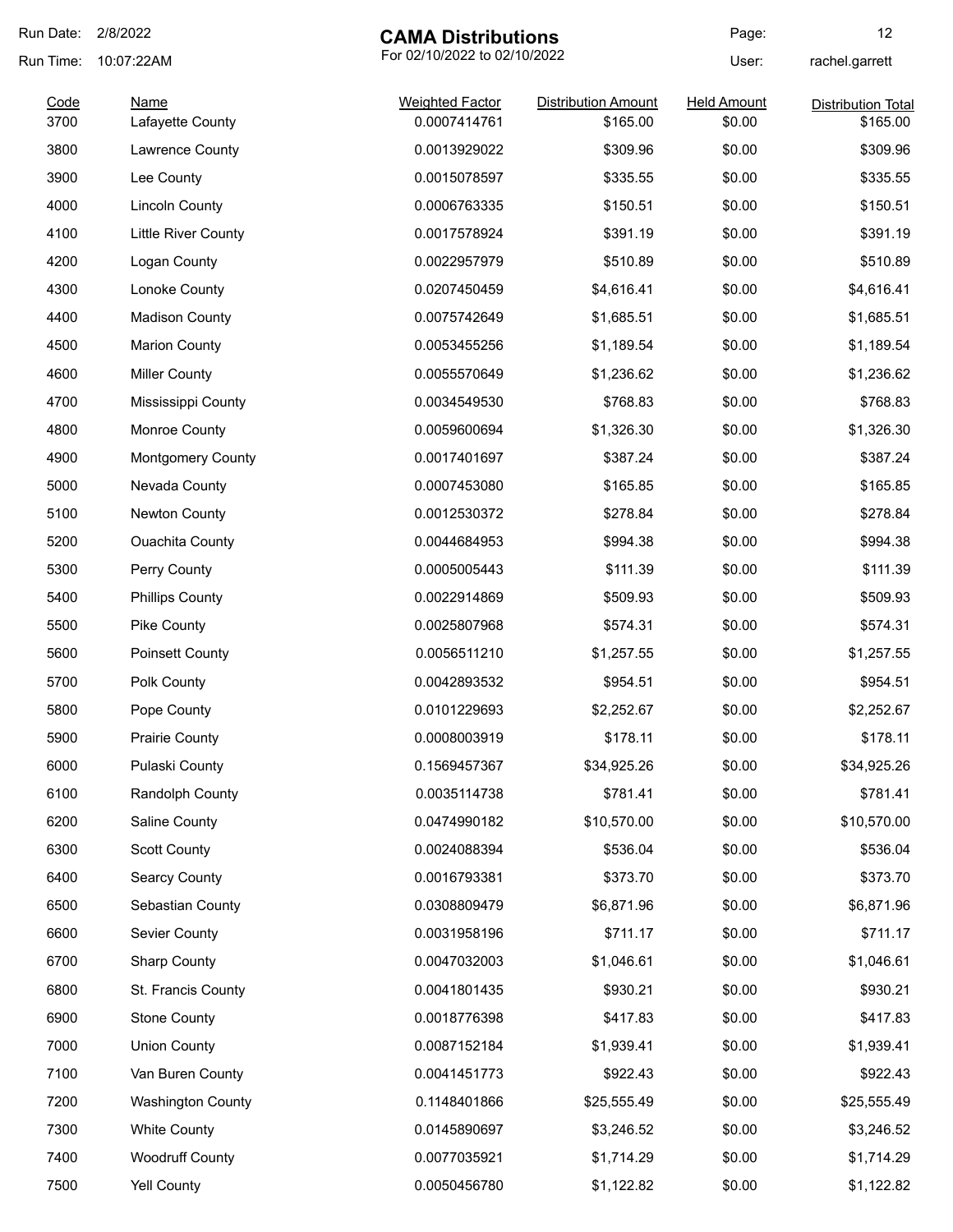| Run Date: | 2/8/2022                                 | <b>CAMA Distributions</b>    |                            | Page:              | 13                        |
|-----------|------------------------------------------|------------------------------|----------------------------|--------------------|---------------------------|
| Run Time: | 10:07:22AM                               | For 02/10/2022 to 02/10/2022 |                            | User:              | rachel.garrett            |
| Code      | <b>Name</b>                              | <b>Weighted Factor</b>       | <b>Distribution Amount</b> | <b>Held Amount</b> | <b>Distribution Total</b> |
|           | Total for MLC0200 - Real Estate Transfer | 0.9999999997                 | \$222,530.86               | \$0.00             | \$222,530.86              |
|           | MLM0100 - Municipal General              |                              |                            |                    |                           |
| 5301      | Adona                                    | 0.0000743100                 | \$143.71                   | \$0.00             | \$143.71                  |
| 6207      | Alexander                                | 0.0016881842                 | \$3,264.80                 | \$0.00             | \$3,264.80                |
| 3802      | Alicia                                   | 0.0000713177                 | \$137.92                   | \$0.00             | \$137.92                  |
| 1701      | Alma                                     | 0.0029050732                 | \$5,618.15                 | \$0.00             | \$5,618.15                |
| 0105      | Almyra                                   | 0.0001276736                 | \$246.91                   | \$0.00             | \$246.91                  |
| 0502      | Alpena                                   | 0.0001865232                 | \$360.72                   | \$0.00             | \$360.72                  |
| 3505      | Altheimer                                | 0.0003471126                 | \$671.28                   | \$0.00             | \$671.28                  |
| 2404      | Altus                                    | 0.0003316521                 | \$641.39                   | \$0.00             | \$641.39                  |
| 3404      | Amagon                                   | 0.0000344120                 | \$66.55                    | \$0.00             | \$66.55                   |
| 1004      | Amity                                    | 0.0003396317                 | \$656.82                   | \$0.00             | \$656.82                  |
| 1812      | Anthonyville                             | 0.0000673279                 | \$130.21                   | \$0.00             | \$130.21                  |
| 5501      | Antoine                                  | 0.0000563559                 | \$108.99                   | \$0.00             | \$108.99                  |
| 1002      | Arkadelphia                              | 0.0051767656                 | \$10,011.40                | \$0.00             | \$10,011.40               |
| 2102      | <b>Arkansas City</b>                     | 0.0001875206                 | \$362.65                   | \$0.00             | \$362.65                  |
| 6702      | Ash Flat                                 | 0.0005670503                 | \$1,096.62                 | \$0.00             | \$1,096.62                |
| 4101      | Ashdown                                  | 0.0021250673                 | \$4,109.69                 | \$0.00             | \$4,109.69                |
| 5802      | Atkins                                   | 0.0014258548                 | \$2,757.47                 | \$0.00             | \$2,757.47                |
| 3902      | Aubrey                                   | 0.0000538623                 | \$104.16                   | \$0.00             | \$104.16                  |
| 7402      | Augusta                                  | 0.0009964526                 | \$1,927.05                 | \$0.00             | \$1,927.05                |
| 4302      | Austin                                   | 0.0017255885                 | \$3,337.13                 | \$0.00             | \$3,337.13                |
| 0413      | Avoca                                    | 0.0002428791                 | \$469.71                   | \$0.00             | \$469.71                  |
| 7317      | <b>Bald Knob</b>                         | 0.0012577845                 | \$2,432.44                 | \$0.00             | \$2,432.44                |
| 0601      | Banks                                    | 0.0000433891                 | \$83.91                    | \$0.00             | \$83.91                   |
| 6504      | <b>Barling</b>                           | 0.0023849030                 | \$4,612.19                 | \$0.00             | \$4,612.19                |
| 4703      | <b>Bassett</b>                           | 0.0000618419                 | \$119.60                   | \$0.00             | \$119.60                  |
| 3201      | <b>Batesville</b>                        | 0.0055812316                 | \$10,793.60                | \$0.00             | \$10,793.60               |
| 6204      | <b>Bauxite</b>                           | 0.0003136980                 | \$606.66                   | \$0.00             | \$606.66                  |
| 1601      | Bay                                      | 0.0009356081                 | \$1,809.38                 | \$0.00             | \$1,809.38                |
| 5204      | Bearden                                  | 0.0003870106                 | \$748.44                   | \$0.00             | \$748.44                  |
| 0804      | Beaver                                   | 0.0000334146                 | \$64.62                    | \$0.00             | \$64.62                   |
| 7302      | Beebe                                    | 0.0042077429                 | \$8,137.39                 | \$0.00             | \$8,137.39                |
| 3405      | Beedeville                               | 0.0000418929                 | \$81.02                    | \$0.00             | \$81.02                   |
| 0423      | <b>Bella Vista</b>                       | 0.0150136177                 | \$29,034.98                | \$0.00             | \$29,034.98               |
| 0503      | Bellefonte                               | 0.0002049760                 | \$396.41                   | \$0.00             | \$396.41                  |
| 7506      | <b>Belleville</b>                        | 0.0001556022                 | \$300.92                   | \$0.00             | \$300.92                  |
| 6602      | Ben Lomond                               | 0.0000698215                 | \$135.03                   | \$0.00             | \$135.03                  |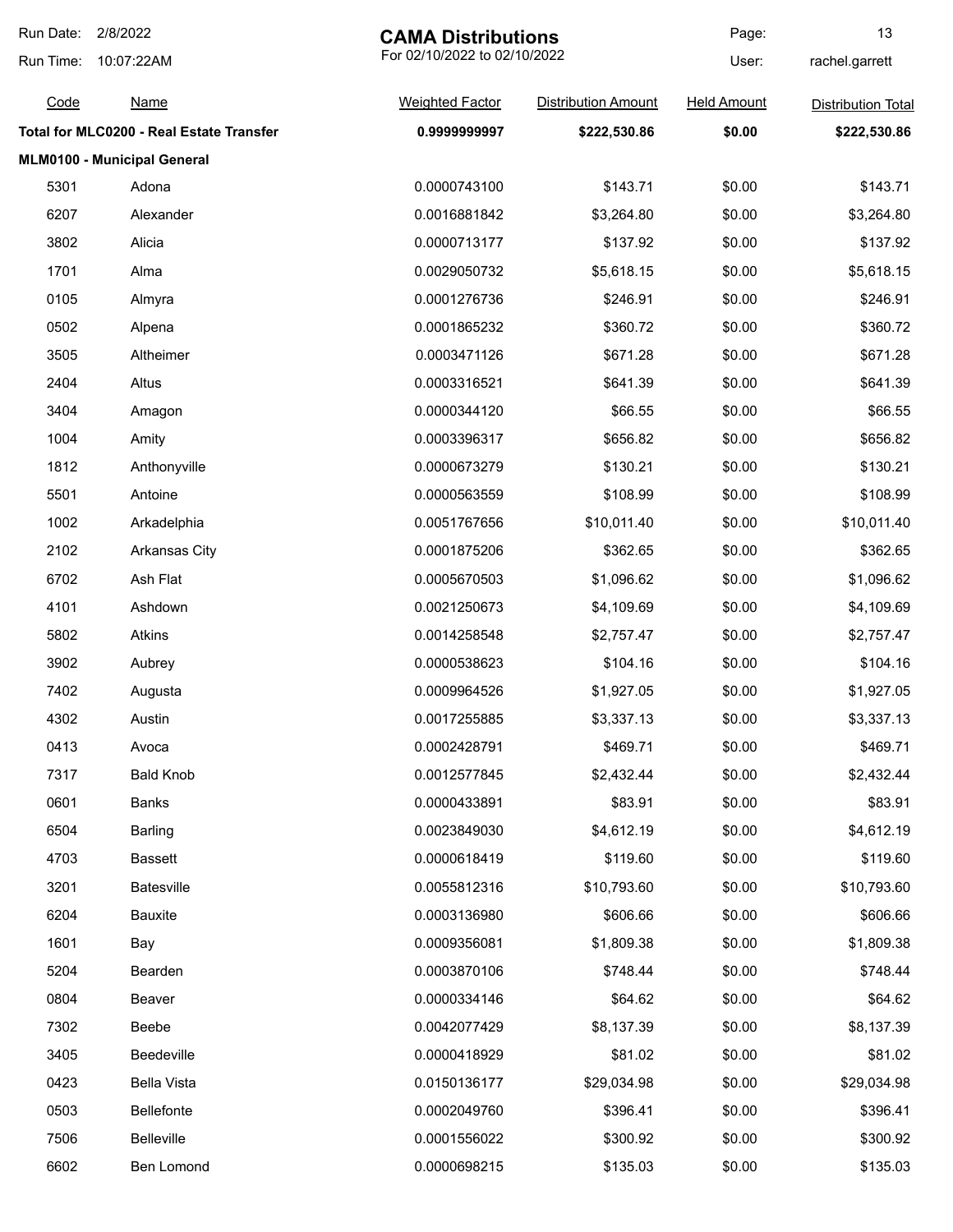| Run Date:    | 2/8/2022             | <b>CAMA Distributions</b>              |                                           | Page:                        | 14                                       |
|--------------|----------------------|----------------------------------------|-------------------------------------------|------------------------------|------------------------------------------|
| Run Time:    | 10:07:22AM           |                                        | For 02/10/2022 to 02/10/2022              |                              | rachel.garrett                           |
| Code<br>6203 | Name<br>Benton       | <b>Weighted Factor</b><br>0.0174623575 | <b>Distribution Amount</b><br>\$33,770.62 | <b>Held Amount</b><br>\$0.00 | <b>Distribution Total</b><br>\$33,770.62 |
| 0403         | Bentonville          | 0.0270129414                           |                                           | \$0.00                       |                                          |
|              |                      |                                        | \$52,240.59                               |                              | \$52,240.59                              |
| 0504         | Bergman              | 0.0002124569                           | \$410.87                                  | \$0.00                       | \$410.87                                 |
| 0802         | Berryville           | 0.0028337555                           | \$5,480.23                                | \$0.00                       | \$5,480.23                               |
| 0306         | <b>Big Flat</b>      | 0.0000438878                           | \$84.88                                   | \$0.00                       | \$84.88                                  |
| 5302         | <b>Bigelow</b>       | 0.0001755512                           | \$339.50                                  | \$0.00                       | \$339.50                                 |
| 6101         | <b>Biggers</b>       | 0.0001521111                           | \$294.17                                  | \$0.00                       | \$294.17                                 |
| 4704         | Birdsong             | 0.0000159592                           | \$30.86                                   | \$0.00                       | \$30.86                                  |
| 5902         | <b>Biscoe</b>        | 0.0001521111                           | \$294.17                                  | \$0.00                       | \$294.17                                 |
| 1602         | <b>Black Oak</b>     | 0.0001162029                           | \$224.73                                  | \$0.00                       | \$224.73                                 |
| 3803         | <b>Black Rock</b>    | 0.0002942478                           | \$569.05                                  | \$0.00                       | \$569.05                                 |
| 4901         | <b>Black Springs</b> | 0.0000478776                           | \$92.59                                   | \$0.00                       | \$92.59                                  |
| 2902         | <b>Blevins</b>       | 0.0001436328                           | \$277.77                                  | \$0.00                       | \$277.77                                 |
| 0805         | <b>Blue Eye</b>      | 0.0000229414                           | \$44.37                                   | \$0.00                       | \$44.37                                  |
| 4201         | <b>Blue Mountain</b> | 0.0000438878                           | \$84.88                                   | \$0.00                       | \$84.88                                  |
| 5002         | <b>Bluff City</b>    | 0.0000588496                           | \$113.81                                  | \$0.00                       | \$113.81                                 |
| 4705         | Blytheville          | 0.0066859075                           | \$12,929.94                               | \$0.00                       | \$12,929.94                              |
| 5003         | <b>Bodcaw</b>        | 0.0000603457                           | \$116.70                                  | \$0.00                       | \$116.70                                 |
| 6506         | Bonanza              | 0.0002927516                           | \$566.16                                  | \$0.00                       | \$566.16                                 |
| 1603         | Bono                 | 0.0012014285                           | \$2,323.45                                | \$0.00                       | \$2,323.45                               |
| 4210         | Booneville           | 0.0018996436                           | \$3,673.74                                | \$0.00                       | \$3,673.74                               |
| 7303         | <b>Bradford</b>      | 0.0003381356                           | \$653.92                                  | \$0.00                       | \$653.92                                 |
| 3701         | <b>Bradley</b>       | 0.0002019836                           | \$390.62                                  | \$0.00                       | \$390.62                                 |
| 2402         | <b>Branch</b>        | 0.0001476226                           | \$285.49                                  | \$0.00                       | \$285.49                                 |
| 0309         | <b>Briarcliff</b>    | 0.0001176991                           | \$227.62                                  | \$0.00                       | \$227.62                                 |
| 4802         | <b>Brinkley</b>      | 0.0013465575                           | \$2,604.12                                | \$0.00                       | \$2,604.12                               |
| 1604         | Brookland            | 0.0020268184                           | \$3,919.68                                | \$0.00                       | \$3,919.68                               |
| 6201         | <b>Bryant</b>        | 0.0103051549                           | \$19,929.24                               | \$0.00                       | \$19,929.24                              |
| 3703         | <b>Buckner</b>       | 0.0000822896                           | \$159.14                                  | \$0.00                       | \$159.14                                 |
| 4501         | <b>Bull Shoals</b>   | 0.0009735112                           | \$1,882.68                                | \$0.00                       | \$1,882.68                               |
| 4706         | <b>Burdette</b>      | 0.0000698215                           | \$135.03                                  | \$0.00                       | \$135.03                                 |
| 4311         | Cabot                | 0.0132506248                           | \$25,625.51                               | \$0.00                       | \$25,625.51                              |
| 1001         | Caddo Valley         | 0.0002967414                           | \$573.87                                  | \$0.00                       | \$573.87                                 |
| 6806         | Caldwell             | 0.0002249250                           | \$434.98                                  | \$0.00                       | \$434.98                                 |
| 5004         | Cale                 | 0.0000364069                           | \$70.41                                   | \$0.00                       | \$70.41                                  |
| 3303         | Calico Rock          |                                        | \$856.47                                  | \$0.00                       | \$856.47                                 |
| 7001         | Calion               | 0.0004428678<br>0.0002139530           |                                           | \$0.00                       |                                          |
|              |                      |                                        | \$413.77                                  |                              | \$413.77                                 |
| 5201         | Camden               | 0.0052924698                           | \$10,235.16                               | \$0.00                       | \$10,235.16                              |
| 6003         | Cammack Village      | 0.0003880081                           | \$750.37                                  | \$0.00                       | \$750.37                                 |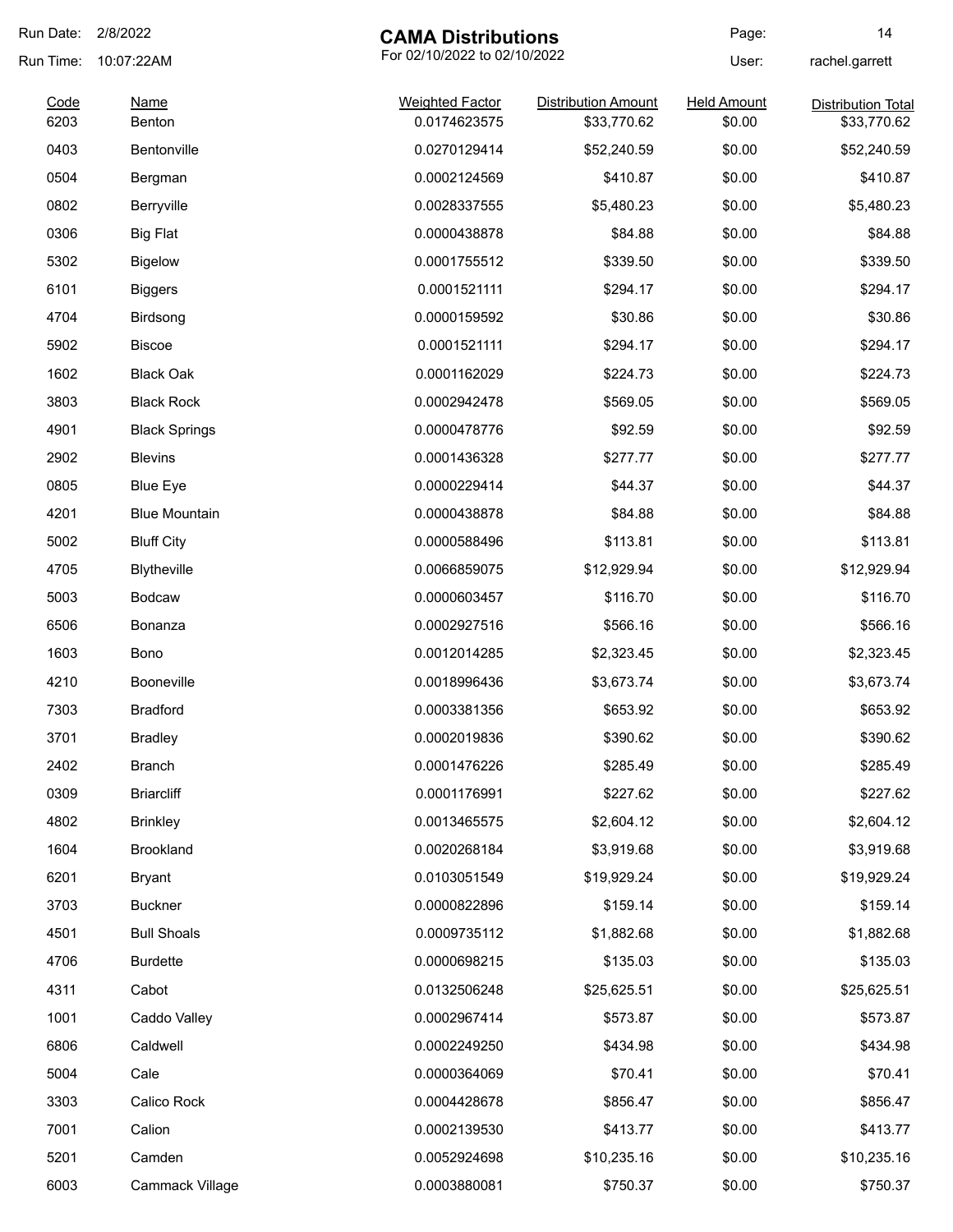| Run Date:    | 2/8/2022                               | <b>CAMA Distributions</b>              |                                        | Page:                        | 15                                    |
|--------------|----------------------------------------|----------------------------------------|----------------------------------------|------------------------------|---------------------------------------|
| Run Time:    | 10:07:22AM                             | For 02/10/2022 to 02/10/2022           |                                        | User:                        | rachel.garrett                        |
| Code<br>3406 | <b>Name</b><br><b>Campbell Station</b> | <b>Weighted Factor</b><br>0.0001157042 | <b>Distribution Amount</b><br>\$223.76 | <b>Held Amount</b><br>\$0.00 | <b>Distribution Total</b><br>\$223.76 |
| 1605         | Caraway                                | 0.0005650554                           | \$1,092.77                             | \$0.00                       | \$1,092.77                            |
| 4304         | Carlisle                               | 0.0010139079                           | \$1,960.81                             | \$0.00                       | \$1,960.81                            |
| 2003         | Carthage                               | 0.0001107170                           | \$214.12                               | \$0.00                       | \$214.12                              |
| 5303         | Casa                                   | 0.0000598470                           | \$115.74                               | \$0.00                       | \$115.74                              |
| 1606         | Cash                                   | 0.0001396430                           | \$270.06                               | \$0.00                       | \$270.06                              |
| 4203         | Caulksville                            | 0.0000768037                           | \$148.53                               | \$0.00                       | \$148.53                              |
| 6703         | Cave City                              | 0.0009585495                           | \$1,853.75                             | \$0.00                       | \$1,853.75                            |
| 0411         | Cave Springs                           | 0.0027404939                           | \$5,299.87                             | \$0.00                       | \$5,299.87                            |
| 1710         | Cedarville                             | 0.0007101844                           | \$1,373.43                             | \$0.00                       | \$1,373.43                            |
| 0409         | Centerton                              | 0.0088733154                           | \$17,160.19                            | \$0.00                       | \$17,160.19                           |
| 6507         | Central City                           | 0.0002299122                           | \$444.63                               | \$0.00                       | \$444.63                              |
| 2405         | Charleston                             | 0.0012907003                           | \$2,496.10                             | \$0.00                       | \$2,496.10                            |
| 6708         | Cherokee Village                       | 0.0023839055                           | \$4,610.26                             | \$0.00                       | \$4,610.26                            |
| 1901         | <b>Cherry Valley</b>                   | 0.0002867669                           | \$554.58                               | \$0.00                       | \$554.58                              |
| 1708         | Chester                                | 0.0000718164                           | \$138.89                               | \$0.00                       | \$138.89                              |
| 5205         | Chidester                              | 0.0001261774                           | \$244.02                               | \$0.00                       | \$244.02                              |
| 4801         | Clarendon                              | 0.0007610544                           | \$1,471.81                             | \$0.00                       | \$1,471.81                            |
| 1813         | Clarkedale                             | 0.0001675716                           | \$324.07                               | \$0.00                       | \$324.07                              |
| 3601         | Clarksville                            | 0.0046785393                           | \$9,047.87                             | \$0.00                       | \$9,047.87                            |
| 7103         | Clinton                                | 0.0012513010                           | \$2,419.90                             | \$0.00                       | \$2,419.90                            |
| 3602         | Coal Hill                              | 0.0004089545                           | \$790.88                               | \$0.00                       | \$790.88                              |
| 6807         | Colt                                   | 0.0001461264                           | \$282.60                               | \$0.00                       | \$282.60                              |
| 1201         | Concord                                | 0.0000947578                           | \$183.25                               | \$0.00                       | \$183.25                              |
| 2301         | Conway                                 | 0.0319852298                           | \$61,856.54                            | \$0.00                       | \$61,856.54                           |
| 1101         | Corning                                | 0.0016093856                           | \$3,112.41                             | \$0.00                       | \$3,112.41                            |
| 0302         | Cotter                                 | 0.0004418704                           | \$854.54                               | \$0.00                       | \$854.54                              |
| 7401         | <b>Cotton Plant</b>                    | 0.0002638255                           | \$0.00                                 | \$0.00                       | \$0.00                                |
| 5702         | Cove                                   | 0.0001590933                           | \$307.67                               | \$0.00                       | \$307.67                              |
| 4305         | Coy                                    | 0.0000433891                           | \$83.91                                | \$0.00                       | \$83.91                               |
| 1804         | Crawfordsville                         | 0.0002304110                           | \$445.59                               | \$0.00                       | \$445.59                              |
| 0201         | Crossett                               | 0.0024048520                           | \$4,650.77                             | \$0.00                       | \$4,650.77                            |
| 3203         | Cushman                                | 0.0002159479                           | \$417.62                               | \$0.00                       | \$417.62                              |
| 5502         | Daisy                                  | 0.0000438878                           | \$84.88                                | \$0.00                       | \$84.88                               |
| 7102         | Damascus                               | 0.0001905130                           | \$368.43                               | \$0.00                       | \$368.43                              |
| 7504         | Danville                               | 0.0010114143                           | \$1,955.98                             | \$0.00                       | \$1,955.98                            |
| 7502         | Dardanelle                             | 0.0022527409                           | \$4,356.60                             | \$0.00                       | \$4,356.60                            |
| 1104         | Datto                                  | 0.0000324171                           | \$62.69                                | \$0.00                       | \$62.69                               |
| 0405         | Decatur                                | 0.0008842394                           | \$1,710.04                             | \$0.00                       | \$1,710.04                            |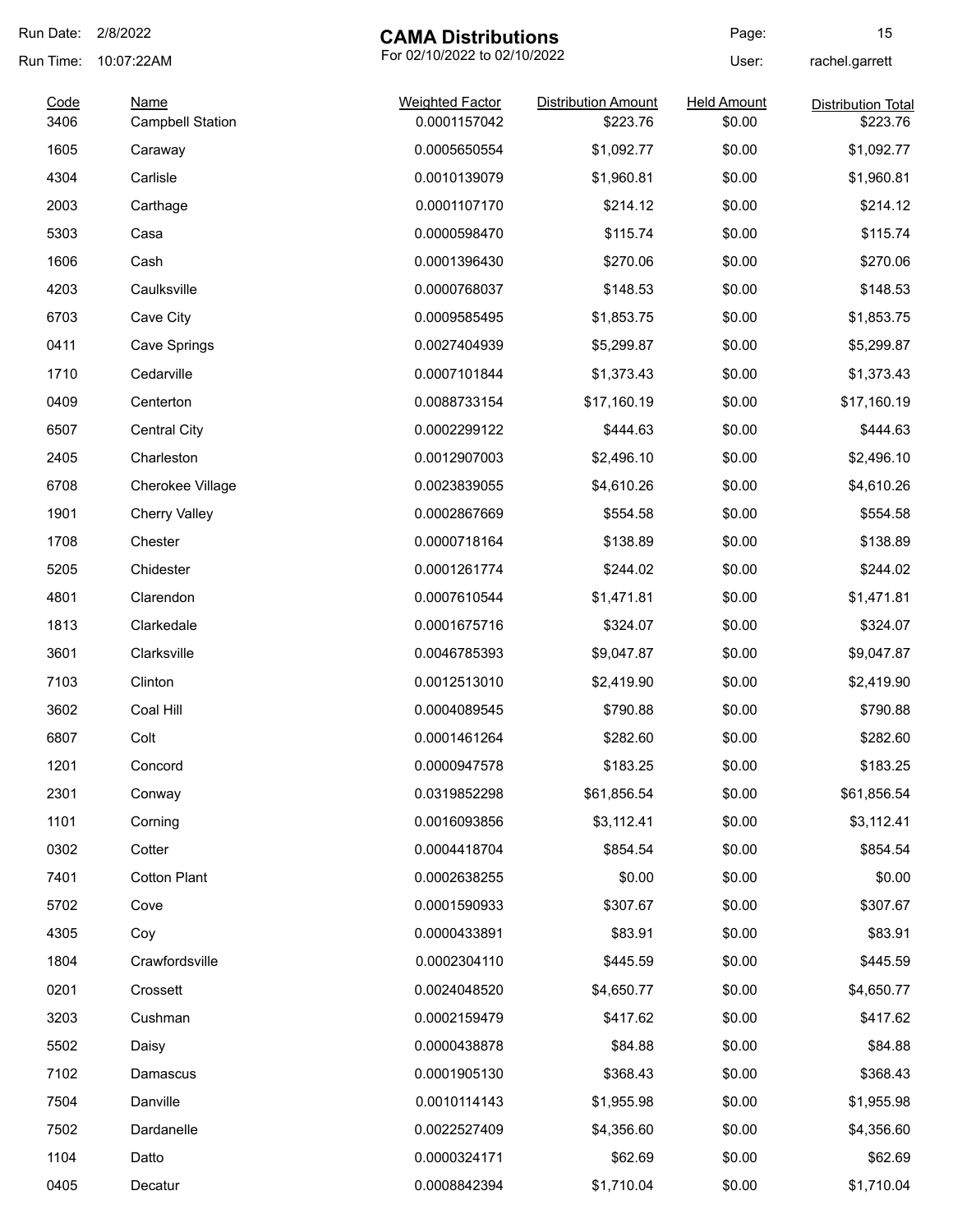| Run Date: | 2/8/2022             | <b>CAMA Distributions</b>    |                            | Page:              | 16                        |
|-----------|----------------------|------------------------------|----------------------------|--------------------|---------------------------|
| Run Time: | 10:07:22AM           | For 02/10/2022 to 02/10/2022 |                            | User:              | rachel.garrett            |
| Code      | <b>Name</b>          | <b>Weighted Factor</b>       | <b>Distribution Amount</b> | <b>Held Amount</b> | <b>Distribution Total</b> |
| 2801      | Delaplaine           | 0.0000319184                 | \$61.73                    | \$0.00             | \$61.73                   |
| 5503      | Delight              | 0.0001436328                 | \$277.77                   | \$0.00             | \$277.77                  |
| 4707      | Dell                 | 0.0000967527                 | \$187.11                   | \$0.00             | \$187.11                  |
| 2406      | Denning              | 0.0000997450                 | \$192.90                   | \$0.00             | \$192.90                  |
| 6601      | DeQueen              | 0.0030447162                 | \$5,888.21                 | \$0.00             | \$5,888.21                |
| 0903      | Dermott              | 0.0010079232                 | \$1,949.23                 | \$0.00             | \$1,949.23                |
| 5903      | Des Arc              | 0.0009500711                 | \$1,837.35                 | \$0.00             | \$1,837.35                |
| 5904      | DeValls Bluff        | 0.0002593370                 | \$501.53                   | \$0.00             | \$501.53                  |
| 0102      | <b>DeWitt</b>        | 0.0015241036                 | \$2,947.48                 | \$0.00             | \$2,947.48                |
| 0515      | Diamond City         | 0.0003775348                 | \$730.12                   | \$0.00             | \$730.12                  |
| 3407      | Diaz                 | 0.0006104394                 | \$1,180.53                 | \$0.00             | \$1,180.53                |
| 3102      | Dierks               | 0.0004568321                 | \$883.47                   | \$0.00             | \$883.47                  |
| 3004      | Donaldson            | 0.0001371494                 | \$265.23                   | \$0.00             | \$265.23                  |
| 5803      | Dover                | 0.0006667953                 | \$1,289.52                 | \$0.00             | \$1,289.52                |
| 2103      | Dumas                | 0.0019953988                 | \$3,858.92                 | \$0.00             | \$3,858.92                |
| 1707      | Dyer                 | 0.0003850157                 | \$744.59                   | \$0.00             | \$744.59                  |
| 4708      | <b>Dyess</b>         | 0.0001690678                 | \$326.96                   | \$0.00             | \$326.96                  |
| 1803      | Earle                | 0.0009131655                 | \$1,765.98                 | \$0.00             | \$1,765.98                |
| 5203      | East Camden          | 0.0003979826                 | \$769.66                   | \$0.00             | \$769.66                  |
| 1805      | Edmondson            | 0.0001211902                 | \$234.37                   | \$0.00             | \$234.37                  |
| 1607      | Egypt                | 0.0000563559                 | \$108.99                   | \$0.00             | \$108.99                  |
| 7002      | El Dorado            | 0.0088553613                 | \$17,125.47                | \$0.00             | \$17,125.47               |
| 5401      | Elaine               | 0.0002538510                 | \$490.92                   | \$0.00             | \$490.92                  |
| 7202      | Elkins               | 0.0017964075                 | \$3,474.09                 | \$0.00             | \$3,474.09                |
| 7203      | Elm Springs          | 0.0011774897                 | \$2,277.16                 | \$0.00             | \$2,277.16                |
| 1401      | Emerson              | 0.0001461264                 | \$282.60                   | \$0.00             | \$282.60                  |
| 5005      | Emmet                | 0.0002069709                 | \$400.26                   | \$0.00             | \$400.26                  |
| 4306      | England              | 0.0012353418                 | \$2,389.04                 | \$0.00             | \$2,389.04                |
| 2306      | Enola                | 0.0001585946                 | \$306.71                   | \$0.00             | \$306.71                  |
| 4717      | Etowah               | 0.0001266762                 | \$244.98                   | \$0.00             | \$244.98                  |
| 0902      | Eudora               | 0.0008617968                 | \$1,666.64                 | \$0.00             | \$1,666.64                |
| 0801      | Eureka Springs       | 0.0010802384                 | \$2,089.08                 | \$0.00             | \$2,089.08                |
| 6704      | <b>Evening Shade</b> | 0.0002094645                 | \$405.09                   | \$0.00             | \$405.09                  |
| 0506      | Everton              | 0.0000518674                 | \$100.31                   | \$0.00             | \$100.31                  |
| 7104      | <b>Fairfield Bay</b> | 0.0010513123                 | \$2,033.14                 | \$0.00             | \$2,033.14                |
| 4806      | Fargo                | 0.0000284273                 | \$54.98                    | \$0.00             | \$54.98                   |
| 7216      | Farmington           | 0.0037823305                 | \$7,314.69                 | \$0.00             | \$7,314.69                |
| 7214      | Fayetteville         | 0.0468547159                 | \$90,612.79                | \$0.00             | \$90,612.79               |
| 7003      | Felsenthal           | 0.0000423916                 | \$81.98                    | \$0.00             | \$81.98                   |
|           |                      |                              |                            |                    |                           |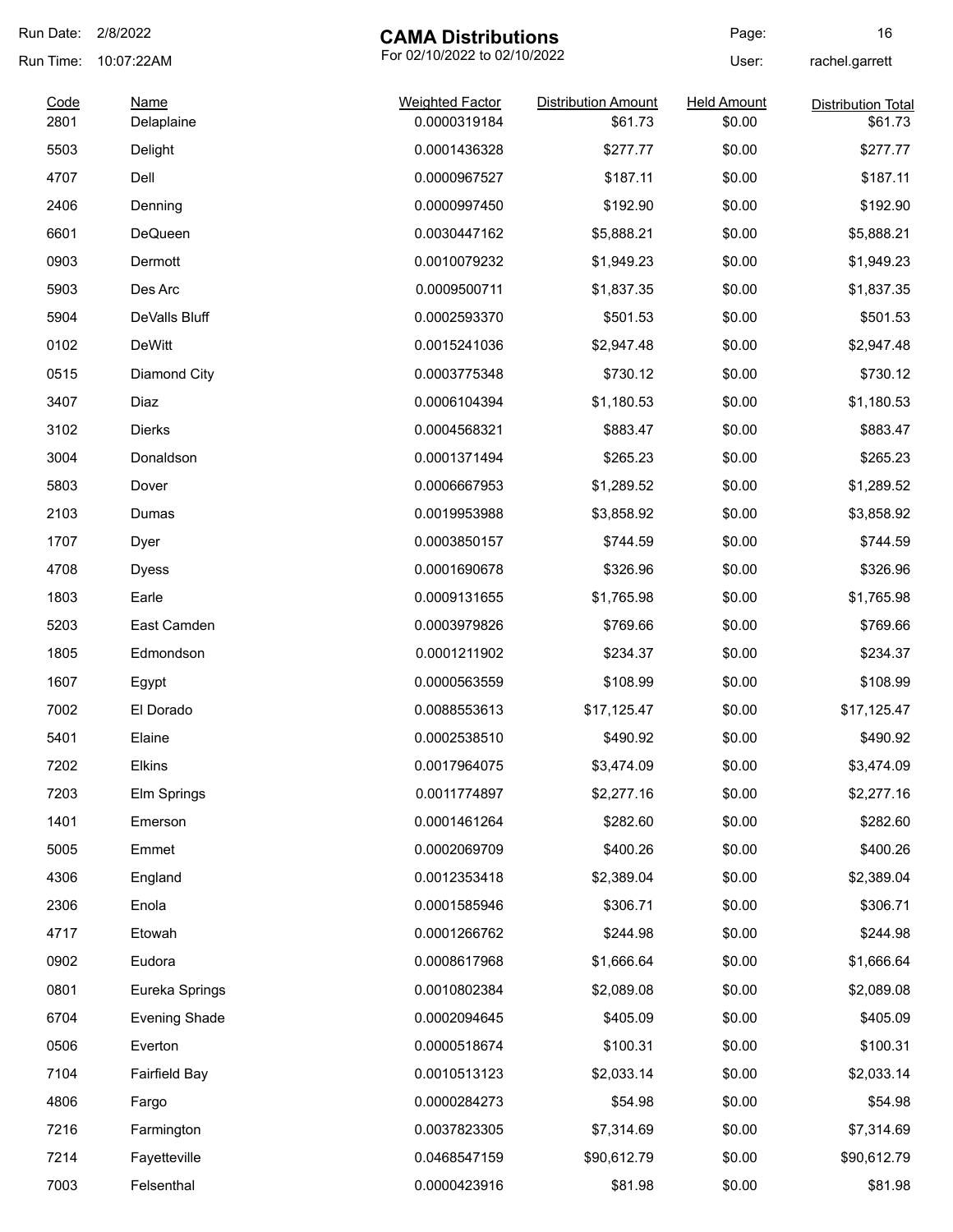| Run Date: 2/8/2022 |                      | <b>CAMA Distributions</b>    |                            | Page:              | 17                        |
|--------------------|----------------------|------------------------------|----------------------------|--------------------|---------------------------|
| Run Time:          | 10:07:22AM           | For 02/10/2022 to 02/10/2022 |                            | User:              | rachel.garrett            |
| Code               | <b>Name</b>          | <b>Weighted Factor</b>       | <b>Distribution Amount</b> | <b>Held Amount</b> | <b>Distribution Total</b> |
| 6902               | <b>Fifty Six</b>     | 0.0000787986                 | \$152.39                   | \$0.00             | \$152.39                  |
| 5602               | Fisher               | 0.0000897705                 | \$173.61                   | \$0.00             | \$173.61                  |
| 4502               | Flippin              | 0.0006707851                 | \$1,297.24                 | \$0.00             | \$1,297.24                |
| 2002               | Fordyce              | 0.0016936701                 | \$3,275.40                 | \$0.00             | \$3,275.40                |
| 4107               | Foreman              | 0.0004872543                 | \$942.31                   | \$0.00             | \$942.31                  |
| 6802               | <b>Forrest City</b>  | 0.0064909060                 | \$12,552.83                | \$0.00             | \$12,552.83               |
| 6501               | Fort Smith           | 0.0444573448                 | \$85,976.49                | \$0.00             | \$85,976.49               |
| 4602               | Fouke                | 0.0004029698                 | \$779.31                   | \$0.00             | \$779.31                  |
| 0202               | Fountain Hill        | 0.0000538623                 | \$104.16                   | \$0.00             | \$104.16                  |
| 2605               | <b>Fountain Lake</b> | 0.0002368944                 | \$458.13                   | \$0.00             | \$458.13                  |
| 5304               | Fourche              | 0.0000279286                 | \$54.01                    | \$0.00             | \$54.01                   |
| 3305               | Franklin             | 0.0000952565                 | \$184.22                   | \$0.00             | \$184.22                  |
| 3005               | Friendship           | 0.0000787986                 | \$152.39                   | \$0.00             | \$152.39                  |
| 2904               | Fulton               | 0.0000573534                 | \$110.92                   | \$0.00             | \$110.92                  |
| 0414               | Garfield             | 0.0002957439                 | \$571.94                   | \$0.00             | \$571.94                  |
| 4601               | Garland              | 0.0000972514                 | \$188.08                   | \$0.00             | \$188.08                  |
| 7306               | Garner               | 0.0001052310                 | \$203.51                   | \$0.00             | \$203.51                  |
| 0303               | Gassville            | 0.0010827320                 | \$2,093.91                 | \$0.00             | \$2,093.91                |
| 0415               | Gateway              | 0.0002174441                 | \$420.52                   | \$0.00             | \$420.52                  |
| 0406               | Gentry               | 0.0018901678                 | \$3,655.41                 | \$0.00             | \$3,655.41                |
| 7307               | Georgetown           | 0.0000403967                 | \$78.12                    | \$0.00             | \$78.12                   |
| 6401               | Gilbert              | 0.0000129669                 | \$25.08                    | \$0.00             | \$25.08                   |
| 0104               | Gillett              | 0.0002812809                 | \$543.97                   | \$0.00             | \$543.97                  |
| 6603               | Gillham              | 0.0000782998                 | \$151.42                   | \$0.00             | \$151.42                  |
| 1806               | Gilmore              | 0.0000877756                 | \$0.00                     | \$0.00             | \$0.00                    |
| 5504               | Glenwood             | 0.0010313633                 | \$1,994.56                 | \$0.00             | \$1,994.56                |
| 7205               | Goshen               | 0.0010483200                 | \$2,027.36                 | \$0.00             | \$2,027.36                |
| 4709               | Gosnell              | 0.0014512898                 | \$2,806.66                 | \$0.00             | \$2,806.66                |
| 4002               | Gould                | 0.0003306547                 | \$639.46                   | \$0.00             | \$639.46                  |
| 4003               | Grady                | 0.0001521111                 | \$294.17                   | \$0.00             | \$294.17                  |
|                    |                      |                              |                            |                    |                           |
| 5703               | Grannis              | 0.0002473676                 | \$478.39                   | \$0.00             | \$478.39                  |
| 0407               | Gravette             | 0.0017689776                 | \$3,421.04                 | \$0.00             | \$3,421.04                |
| 0803               | Green Forest         | 0.0014822107                 | \$2,866.46                 | \$0.00             | \$2,866.46                |
| 2303               | Greenbrier           | 0.0028462236                 | \$5,504.34                 | \$0.00             | \$5,504.34                |
| 7206               | Greenland            | 0.0006049534                 | \$1,169.93                 | \$0.00             | \$1,169.93                |
| 1105               | Greenway             | 0.0000867782                 | \$167.82                   | \$0.00             | \$167.82                  |
| 6505               | Greenwood            | 0.0047458672                 | \$9,178.08                 | \$0.00             | \$9,178.08                |
| 1202               | <b>Greers Ferry</b>  | 0.0004094532                 | \$791.85                   | \$0.00             | \$791.85                  |
| 7308               | Griffithville        | 0.0000773024                 | \$149.50                   | \$0.00             | \$149.50                  |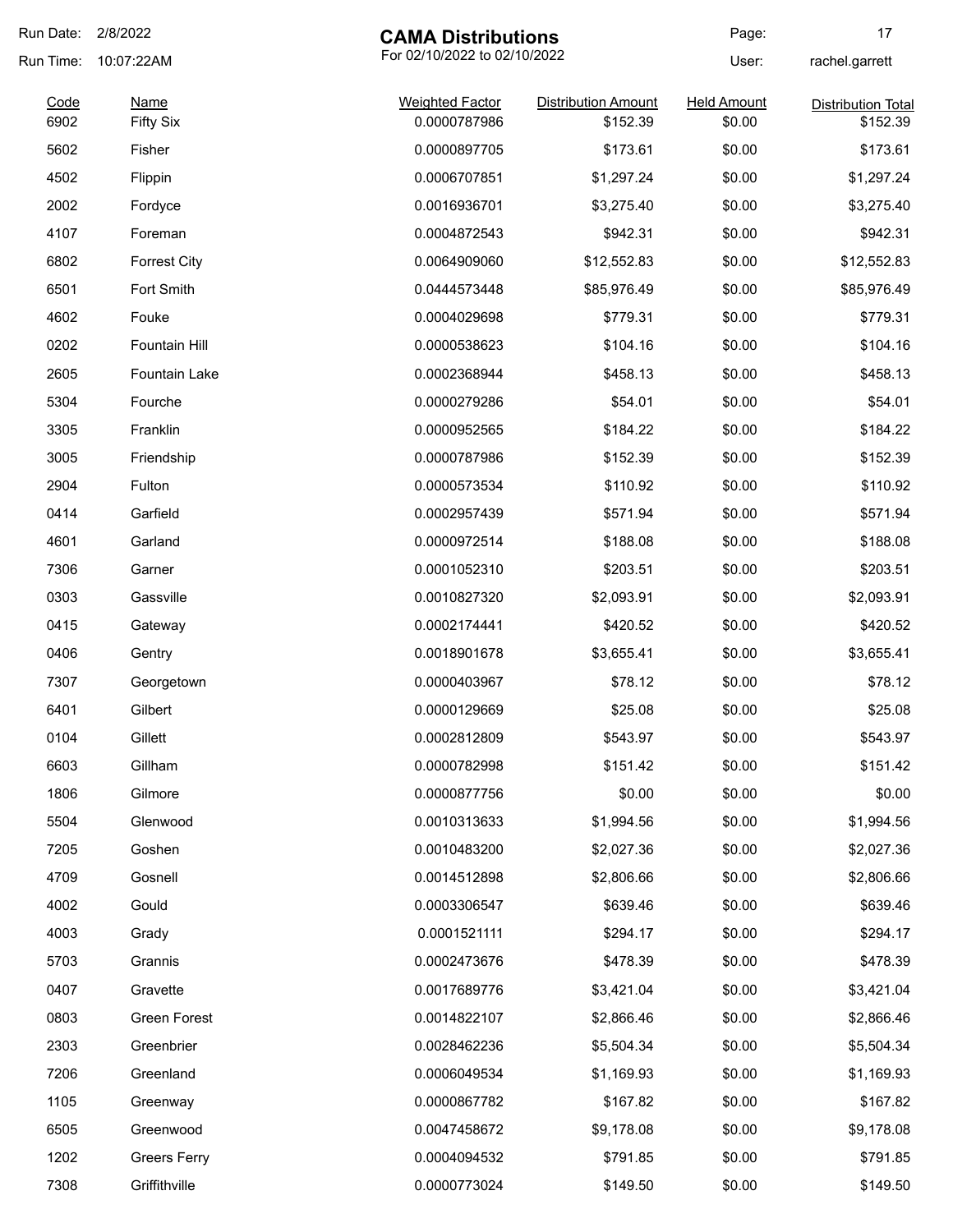| Run Date: 2/8/2022 |                       | <b>CAMA Distributions</b>              |                                        | Page:                        | 18                                    |
|--------------------|-----------------------|----------------------------------------|----------------------------------------|------------------------------|---------------------------------------|
| Run Time:          | 10:07:22AM            | For 02/10/2022 to 02/10/2022           |                                        | User:                        | rachel.garrett                        |
| Code<br>3403       | <b>Name</b><br>Grubbs | <b>Weighted Factor</b><br>0.0001501162 | <b>Distribution Amount</b><br>\$290.31 | <b>Held Amount</b><br>\$0.00 | <b>Distribution Total</b><br>\$290.31 |
| 3307               | Guion                 | 0.0000339133                           | \$65.59                                | \$0.00                       | \$65.59                               |
| 1005               | <b>Gum Springs</b>    | 0.0000453840                           | \$87.77                                | \$0.00                       | \$87.77                               |
| 1003               | Gurdon                | 0.0009176540                           | \$1,774.66                             | \$0.00                       | \$1,774.66                            |
| 2307               |                       | 0.0003750412                           | \$725.30                               | \$0.00                       | \$725.30                              |
| 6509               | Guy<br>Hackett        | 0.0003910004                           | \$756.16                               | \$0.00                       | \$756.16                              |
|                    |                       |                                        |                                        |                              |                                       |
| 0203               | Hamburg               | 0.0012647666                           | \$2,445.94                             | \$0.00                       | \$2,445.94                            |
| 0701               | Hampton               | 0.0005889942                           | \$1,139.06                             | \$0.00                       | \$1,139.06                            |
| 6701               | Hardy                 | 0.0003705527                           | \$716.62                               | \$0.00                       | \$716.62                              |
| 0702               | Harrell               | 0.0001047323                           | \$202.54                               | \$0.00                       | \$202.54                              |
| 5603               | Harrisburg            | 0.0011031797                           | \$2,133.45                             | \$0.00                       | \$2,133.45                            |
| 0512               | Harrison              | 0.0065178371                           | \$12,584.03                            | \$0.00                       | \$12,584.03                           |
| 6510               | Hartford              | 0.0002488638                           | \$481.28                               | \$0.00                       | \$481.28                              |
| 3603               | Hartman               | 0.0002573421                           | \$497.68                               | \$0.00                       | \$497.68                              |
| 6205               | Haskell               | 0.0019729561                           | \$3,815.52                             | \$0.00                       | \$3,815.52                            |
| 5704               | Hatfield              | 0.0001720601                           | \$332.75                               | \$0.00                       | \$332.75                              |
| 7507               | Havana                | 0.0001191953                           | \$230.51                               | \$0.00                       | \$230.51                              |
| 3903               | Haynes                | 0.0000608445                           | \$117.67                               | \$0.00                       | \$117.67                              |
| 5901               | Hazen                 | 0.0007386117                           | \$1,428.41                             | \$0.00                       | \$1,428.41                            |
| 1203               | <b>Heber Springs</b>  | 0.0034756146                           | \$6,721.52                             | \$0.00                       | \$6,721.52                            |
| 5804               | Hector                | 0.0002049760                           | \$396.41                               | \$0.00                       | \$396.41                              |
| 5407               | Helena-West Helena    | 0.0047473634                           | \$9,180.97                             | \$0.00                       | \$9,180.97                            |
| 0602               | Hermitage             | 0.0002618306                           | \$506.36                               | \$0.00                       | \$506.36                              |
| 1902               | <b>Hickory Ridge</b>  | 0.0001137093                           | \$219.90                               | \$0.00                       | \$219.90                              |
| 1204               | Higden                | 0.0000568547                           | \$109.95                               | \$0.00                       | \$109.95                              |
| 7309               | Higginson             | 0.0003516011                           | \$679.96                               | \$0.00                       | \$679.96                              |
| 0416               | Highfill              | 0.0007914766                           | \$1,530.64                             | \$0.00                       | \$1,530.64                            |
| 6709               | Highland              | 0.0004897480                           | \$947.13                               | \$0.00                       | \$947.13                              |
| 4402               | Hindsville            | 0.0000448853                           | \$86.80                                | \$0.00                       | \$86.80                               |
| 0814               | Holiday Island        | 0.0011964413                           | \$2,313.81                             | \$0.00                       | \$2,313.81                            |
| 2313               | Holland               | 0.0002922529                           | \$565.19                               | \$0.00                       | \$565.19                              |
| 4803               | <b>Holly Grove</b>    | 0.0002294135                           | \$443.66                               | \$0.00                       | \$443.66                              |
| 2901               | Hope                  | 0.0044645863                           | \$8,634.11                             | \$0.00                       | \$8,634.11                            |
| 6604               | Horatio               | 0.0004588270                           | \$887.33                               | \$0.00                       | \$887.33                              |
| 3301               | Horseshoe Bend        | 0.0012168890                           | \$2,353.35                             | \$0.00                       | \$2,353.35                            |
| 1807               | Horseshoe Lake        | 0.0001316634                           | \$254.63                               | \$0.00                       | \$254.63                              |
| 2601               | <b>Hot Springs</b>    | 0.0189166396                           | \$36,583.07                            | \$0.00                       | \$36,583.07                           |
| 5305               |                       | 0.0000713177                           | \$137.92                               | \$0.00                       | \$137.92                              |
|                    | Houston               |                                        |                                        |                              |                                       |
| 3805               | Hoxie                 | 0.0012956876                           | \$2,505.74                             | \$0.00                       | \$2,505.74                            |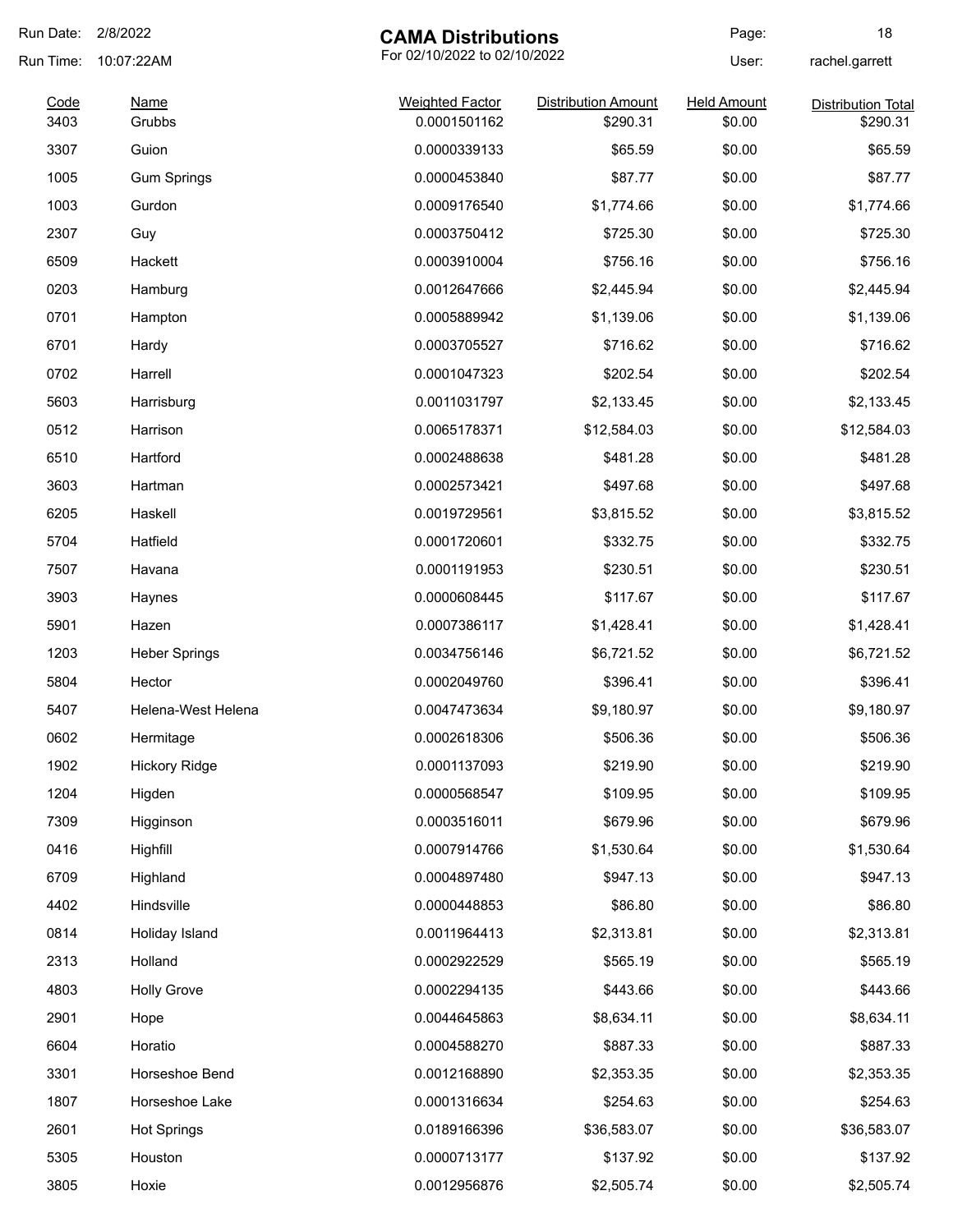| Run Date:    | 2/8/2022              | <b>CAMA Distributions</b>              |                                          | Page:                        | 19                                      |
|--------------|-----------------------|----------------------------------------|------------------------------------------|------------------------------|-----------------------------------------|
| Run Time:    | 10:07:22AM            | For 02/10/2022 to 02/10/2022           |                                          | User:                        | rachel.garrett                          |
| Code<br>6801 | <b>Name</b><br>Hughes | <b>Weighted Factor</b><br>0.0005266536 | <b>Distribution Amount</b><br>\$1,018.50 | <b>Held Amount</b><br>\$0.00 | <b>Distribution Total</b><br>\$1,018.50 |
| 4307         | Humnoke               | 0.0001092208                           | \$211.22                                 | \$0.00                       | \$211.22                                |
| 0103         | Humphrey              | 0.0002309097                           | \$0.00                                   | \$0.00                       | \$0.00                                  |
| 7403         | Hunter                | 0.0000513687                           | \$99.34                                  | \$0.00                       | \$99.34                                 |
| 6502         | Huntington            | 0.0002443753                           | \$472.60                                 | \$0.00                       | \$472.60                                |
| 4401         | Huntsville            | 0.0014358293                           | \$2,776.76                               | \$0.00                       | \$2,776.76                              |
| 7004         | Huttig                | 0.0002234288                           | \$432.09                                 | \$0.00                       | \$432.09                                |
| 3806         | Imboden               | 0.0003191840                           | \$617.27                                 | \$0.00                       | \$617.27                                |
| 3408         | Jacksonport           | 0.0000748088                           | \$144.67                                 | \$0.00                       | \$144.67                                |
| 6004         | Jacksonville          | 0.0147009171                           | \$28,430.25                              | \$0.00                       | \$28,430.25                             |
| 5101         | Jasper                | 0.0002728026                           | \$527.58                                 | \$0.00                       | \$527.58                                |
| 1808         | Jennette              | 0.0000588496                           | \$113.81                                 | \$0.00                       | \$113.81                                |
| 1809         | Jericho               | 0.0000488751                           | \$94.52                                  | \$0.00                       | \$94.52                                 |
| 7207         | Johnson               | 0.0017998986                           | \$3,480.84                               | \$0.00                       | \$3,480.84                              |
| 4710         | Joiner                | 0.0002483651                           | \$480.32                                 | \$0.00                       | \$480.32                                |
| 1611         | Jonesboro             | 0.0391878163                           | \$75,785.70                              | \$0.00                       | \$75,785.70                             |
| 7310         | Judsonia              | 0.0009246362                           | \$1,788.16                               | \$0.00                       | \$1,788.16                              |
| 7005         | Junction City         | 0.0002508587                           | \$485.14                                 | \$0.00                       | \$485.14                                |
| 4702         | Keiser                | 0.0003745425                           | \$724.33                                 | \$0.00                       | \$724.33                                |
| 7305         | Kensett               | 0.0006982150                           | \$1,350.28                               | \$0.00                       | \$1,350.28                              |
| 4308         | Keo                   | 0.0001032361                           | \$199.65                                 | \$0.00                       | \$199.65                                |
| 1705         | Kibler                | 0.0005012186                           | \$969.31                                 | \$0.00                       | \$969.31                                |
| 1302         | Kingsland             | 0.0001730576                           | \$334.68                                 | \$0.00                       | \$334.68                                |
| 1106         | Knobel                | 0.0000733126                           | \$141.78                                 | \$0.00                       | \$141.78                                |
| 3604         | Knoxville             | 0.0003291585                           | \$636.56                                 | \$0.00                       | \$636.56                                |
| 2802         | Lafe                  | 0.0002084671                           | \$403.16                                 | \$0.00                       | \$403.16                                |
| 3904         | LaGrange              | 0.0000259337                           | \$50.15                                  | \$0.00                       | \$50.15                                 |
| 1609         | Lake City             | 0.0011600344                           | \$2,243.40                               | \$0.00                       | \$2,243.40                              |
| 5403         | Lake View             | 0.0001630831                           | \$0.00                                   | \$0.00                       | \$0.00                                  |
| 0901         | Lake Village          | 0.0010298671                           | \$1,991.67                               | \$0.00                       | \$1,991.67                              |
| 0305         | Lakeview              | 0.0003865119                           | \$747.48                                 | \$0.00                       | \$747.48                                |
| 3605         | Lamar                 | 0.0008573083                           | \$1,657.96                               | \$0.00                       | \$1,657.96                              |
| 6511         | Lavaca                | 0.0012218763                           | \$2,363.00                               | \$0.00                       | \$2,363.00                              |
| 4711         | Leachville            | 0.0010169003                           | \$1,966.59                               | \$0.00                       | \$1,966.59                              |
| 0507         | Lead Hill             | 0.0001366507                           | \$264.27                                 | \$0.00                       | \$264.27                                |
| 2703         | Leola                 | 0.0002294135                           | \$443.66                                 | \$0.00                       | \$443.66                                |
| 5601         | Lepanto               | 0.0008637917                           | \$1,670.50                               | \$0.00                       | \$1,670.50                              |
| 6402         | Leslie                | 0.0001870219                           | \$361.68                                 | \$0.00                       | \$361.68                                |
| 7311         | Letona                | 0.0001196940                           | \$231.48                                 | \$0.00                       | \$231.48                                |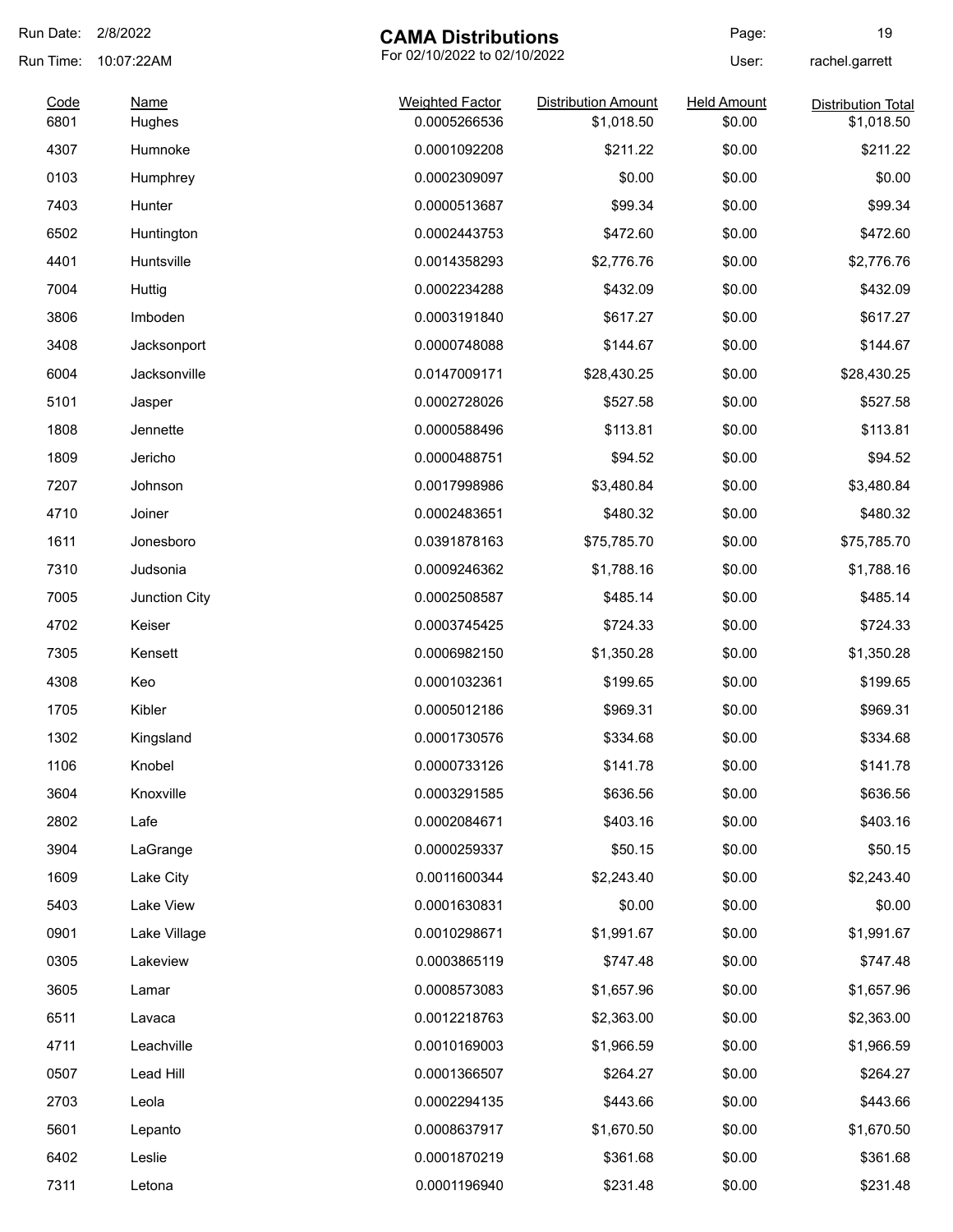| Run Date:    | 2/8/2022                  | <b>CAMA Distributions</b>              |                                        | Page:                        | 20                                    |
|--------------|---------------------------|----------------------------------------|----------------------------------------|------------------------------|---------------------------------------|
| Run Time:    | 10:07:22AM                | For 02/10/2022 to 02/10/2022           |                                        | User:                        | rachel.garrett                        |
| Code<br>3704 | <b>Name</b><br>Lewisville | <b>Weighted Factor</b><br>0.0004563334 | <b>Distribution Amount</b><br>\$882.51 | <b>Held Amount</b><br>\$0.00 | <b>Distribution Total</b><br>\$882.51 |
| 5404         | Lexa                      | 0.0001032361                           | \$199.65                               | \$0.00                       | \$199.65                              |
| 7215         | Lincoln                   | 0.0011440752                           | \$2,212.54                             | \$0.00                       | \$2,212.54                            |
| 0417         | <b>Little Flock</b>       | 0.0015236049                           | \$2,946.51                             | \$0.00                       | \$2,946.51                            |
| 6005         | Little Rock               | 0.1010371984                           | \$195,273.93                           | \$0.00                       | \$195,273.93                          |
| 6605         | Lockesburg                | 0.0002962427                           | \$572.91                               | \$0.00                       | \$572.91                              |
| 5805         | London                    | 0.0004668066                           | \$902.76                               | \$0.00                       | \$902.76                              |
| 4309         | Lonoke                    | 0.0021325481                           | \$4,124.16                             | \$0.00                       | \$4,124.16                            |
| 2602         | Lonsdale                  | 0.0000513687                           | \$99.34                                | \$0.00                       | \$99.34                               |
| 5206         | Louann                    | 0.0000763049                           | \$147.57                               | \$0.00                       | \$147.57                              |
| 0408         | Lowell                    | 0.0049069554                           | \$9,489.61                             | \$0.00                       | \$9,489.61                            |
| 4712         | Luxora                    | 0.0004697990                           | \$908.55                               | \$0.00                       | \$908.55                              |
| 3807         | Lynn                      | 0.0001286711                           | \$248.84                               | \$0.00                       | \$248.84                              |
| 6805         | Madison                   | 0.0003785323                           | \$732.05                               | \$0.00                       | \$732.05                              |
| 4204         | Magazine                  | 0.0003690565                           | \$713.72                               | \$0.00                       | \$713.72                              |
| 3204         | Magness                   | 0.0001097195                           | \$212.19                               | \$0.00                       | \$212.19                              |
| 1403         | Magnolia                  | 0.0055667686                           | \$10,765.63                            | \$0.00                       | \$10,765.63                           |
| 3001         | Malvern                   | 0.0054196447                           | \$10,481.10                            | \$0.00                       | \$10,481.10                           |
| 2501         | <b>Mammoth Spring</b>     | 0.0004633155                           | \$896.01                               | \$0.00                       | \$896.01                              |
| 4713         | Manila                    | 0.0018363055                           | \$3,551.25                             | \$0.00                       | \$3,551.25                            |
| 6503         | Mansfield                 | 0.0005251574                           | \$1,015.61                             | \$0.00                       | \$1,015.61                            |
| 3901         | Marianna                  | 0.0017829419                           | \$3,448.05                             | \$0.00                       | \$3,448.05                            |
| 4714         | Marie                     | 0.0000538623                           | \$104.16                               | \$0.00                       | \$104.16                              |
| 1801         | Marion                    | 0.0068584663                           | \$13,263.65                            | \$0.00                       | \$13,263.65                           |
| 5604         | <b>Marked Tree</b>        | 0.0011400854                           | \$2,204.82                             | \$0.00                       | \$2,204.82                            |
| 2803         | Marmaduke                 | 0.0006044547                           | \$1,168.96                             | \$0.00                       | \$1,168.96                            |
| 6403         | Marshall                  | 0.0006628055                           | \$1,281.81                             | \$0.00                       |                                       |
|              |                           |                                        |                                        |                              | \$1,281.81<br>\$824.64                |
| 5405         | Marvell                   | 0.0004264099                           | \$824.64                               | \$0.00                       |                                       |
| 6006         | Maumelle                  | 0.0096009552                           | \$18,567.38                            | \$0.00                       | \$18,567.38                           |
| 2302         | Mayflower                 | 0.0009894704                           | \$1,913.55                             | \$0.00                       | \$1,913.55                            |
| 6102         | Maynard                   | 0.0001890168                           | \$365.54                               | \$0.00                       | \$365.54                              |
| 2905         | McCaskill                 | 0.0000284273                           | \$54.98                                | \$0.00                       | \$54.98                               |
| 7404         | McCrory                   | 0.0007894817                           | \$1,526.79                             | \$0.00                       | \$1,526.79                            |
| 1107         | McDougal                  | 0.0000668292                           | \$129.24                               | \$0.00                       | \$129.24                              |
| 2101         | McGehee                   | 0.0019195926                           | \$3,712.32                             | \$0.00                       | \$3,712.32                            |
| 2911         | McNab                     | 0.0000149618                           | \$28.93                                | \$0.00                       | \$28.93                               |
| 1402         | McNeil                    | 0.0001900142                           | \$367.47                               | \$0.00                       | \$367.47                              |
| 7312         | McRae                     | 0.0003072146                           | \$594.13                               | \$0.00                       | \$594.13                              |
| 3302         | Melbourne                 | 0.0009126668                           | \$1,765.02                             | \$0.00                       | \$1,765.02                            |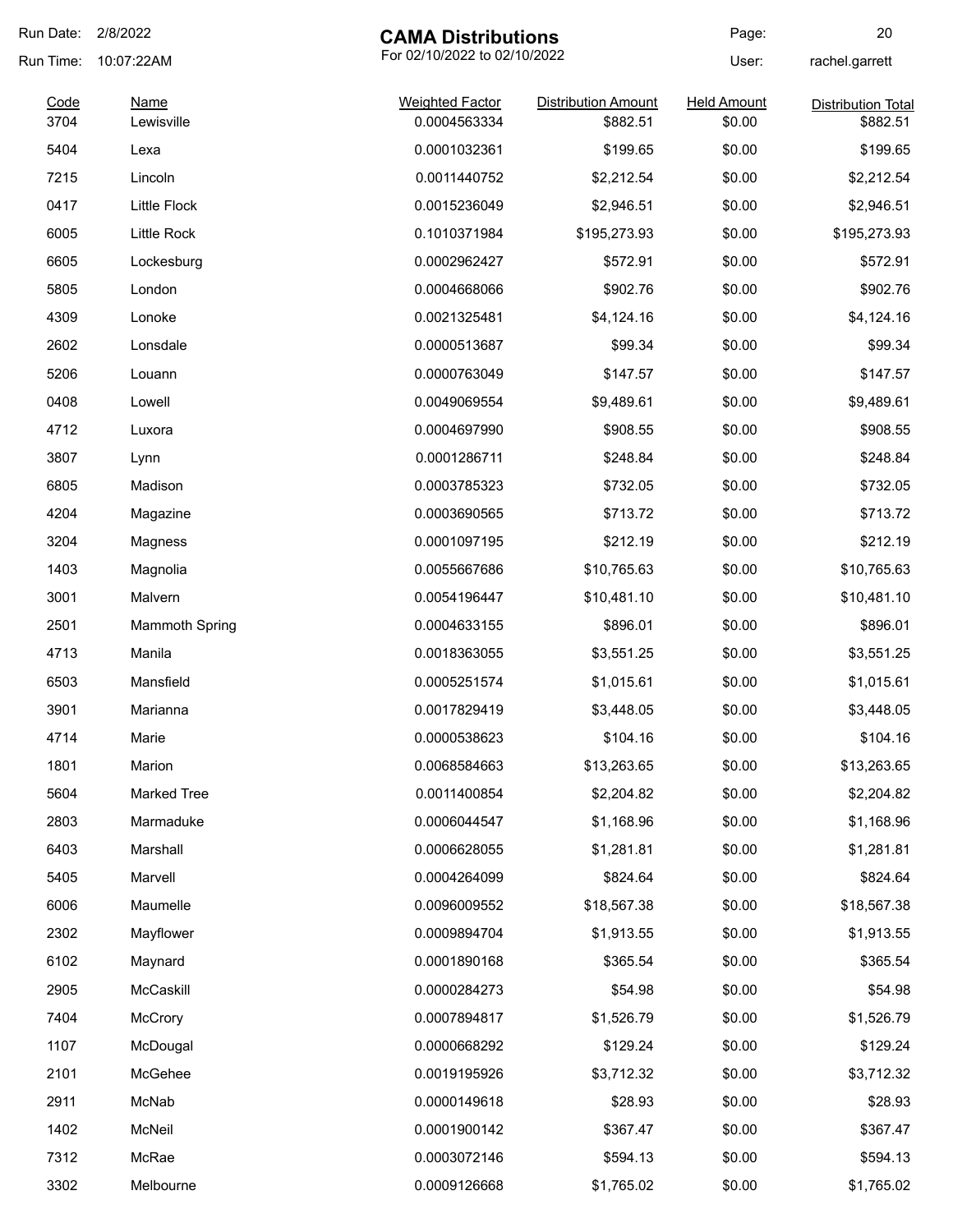| Run Date:    | 2/8/2022               | <b>CAMA Distributions</b>              |                                   | Page:                        | 21                                      |
|--------------|------------------------|----------------------------------------|-----------------------------------|------------------------------|-----------------------------------------|
| Run Time:    | 10:07:22AM             | For 02/10/2022 to 02/10/2022           |                                   | User:                        | rachel.garrett                          |
| Code<br>5701 | <b>Name</b><br>Mena    | <b>Weighted Factor</b><br>0.0027873741 | Distribution Amount<br>\$5,390.53 | <b>Held Amount</b><br>\$0.00 | <b>Distribution Total</b><br>\$5,390.53 |
| 1502         | Menifee                | 0.0001366507                           | \$264.27                          | \$0.00                       | \$264.27                                |
| 6512         | Midland                | 0.0001132106                           | \$218.94                          | \$0.00                       | \$218.94                                |
| 3007         | Midway                 | 0.0001880193                           | \$363.61                          | \$0.00                       | \$363.61                                |
| 3103         | <b>Mineral Springs</b> | 0.0005411166                           | \$1,046.47                        | \$0.00                       | \$1,046.47                              |
| 3808         | Minturn                | 0.0000433891                           | \$83.91                           | \$0.00                       | \$83.91                                 |
| 2104         | Mitchellville          | 0.0001461264                           | \$282.60                          | \$0.00                       | \$282.60                                |
| 1610         | Monette                | 0.0007510799                           | \$1,452.52                        | \$0.00                       | \$1,452.52                              |
| 2201         | Monticello             | 0.0042102365                           | \$8,142.22                        | \$0.00                       | \$8,142.22                              |
| 0204         | Montrose               | 0.0001211902                           | \$234.37                          | \$0.00                       | \$234.37                                |
| 3205         | Moorefield             | 0.0000628394                           | \$121.53                          | \$0.00                       | \$121.53                                |
| 3905         | Moro                   | 0.0000882743                           | \$170.71                          | \$0.00                       | \$170.71                                |
| 1501         | Morrilton              | 0.0034870853                           | \$6,743.71                        | \$0.00                       | \$6,743.71                              |
| 4205         | Morrison Bluff         | 0.0000389006                           | \$75.23                           | \$0.00                       | \$75.23                                 |
| 4905         | Mount Ida              | 0.0004967301                           | \$960.63                          | \$0.00                       | \$960.63                                |
| 3309         | Mount Pleasant         | 0.0001760499                           | \$340.46                          | \$0.00                       | \$340.46                                |
| 2308         | Mount Vernon           | 0.0000718164                           | \$138.89                          | \$0.00                       | \$138.89                                |
| 0301         | <b>Mountain Home</b>   | 0.0063961482                           | \$12,369.57                       | \$0.00                       | \$12,369.57                             |
| 2603         | <b>Mountain Pine</b>   | 0.0002917541                           | \$564.23                          | \$0.00                       | \$564.23                                |
| 6901         | <b>Mountain View</b>   | 0.0014348319                           | \$2,774.84                        | \$0.00                       | \$2,774.84                              |
| 1704         | Mountainburg           | 0.0002633268                           | \$509.25                          | \$0.00                       | \$509.25                                |
| 1703         | Mulberry               | 0.0007695327                           | \$1,488.21                        | \$0.00                       | \$1,488.21                              |
| 5505         | Murfreesboro           | 0.0007455939                           | \$1,441.91                        | \$0.00                       | \$1,441.91                              |
| 3101         | Nashville              | 0.0020712050                           | \$4,005.52                        | \$0.00                       | \$4,005.52                              |
| 3206         | Newark                 | 0.0005884955                           | \$1,138.10                        | \$0.00                       | \$1,138.10                              |
| 3401         | Newport                | 0.0039922937                           | \$7,720.74                        | \$0.00                       | \$7,720.74                              |
| 1108         | Nimmons                | 0.0000344120                           | \$66.55                           | \$0.00                       | \$66.55                                 |
| 0304         | Norfork                | 0.0002319071                           | \$448.49                          | \$0.00                       | \$448.49                                |
| 4903         | Norman                 | 0.0001511137                           | \$0.00                            | \$0.00                       | \$0.00                                  |
| 7006         | Norphlet               | 0.0003820234                           | \$738.80                          | \$0.00                       | \$738.80                                |
| 6001         | North Little Rock      | 0.0322131471                           | \$62,297.32                       | \$0.00                       | \$62,297.32                             |
| 0813         | Oak Grove              | 0.0001925079                           | \$372.29                          | \$0.00                       | \$372.29                                |
| 2804         | Oak Grove Heights      | 0.0005505924                           | \$1,064.80                        | \$0.00                       | \$1,064.80                              |
| 2906         | Oakhaven               | 0.0000324171                           | \$62.69                           | \$0.00                       | \$62.69                                 |
| 4904         | Oden                   | 0.0000897705                           | \$173.61                          | \$0.00                       | \$173.61                                |
| 4103         | Ogden                  | 0.0000653330                           | \$126.35                          | \$0.00                       | \$126.35                                |
| 3207         | Oil Trough             | 0.0001127119                           | \$217.97                          | \$0.00                       | \$217.97                                |
| 6103         | O'Kean                 | 0.0000957552                           | \$185.18                          | \$0.00                       | \$185.18                                |
| 1006         | Okolona                | 0.0000483763                           | \$93.56                           | \$0.00                       | \$93.56                                 |
|              |                        |                                        |                                   |                              |                                         |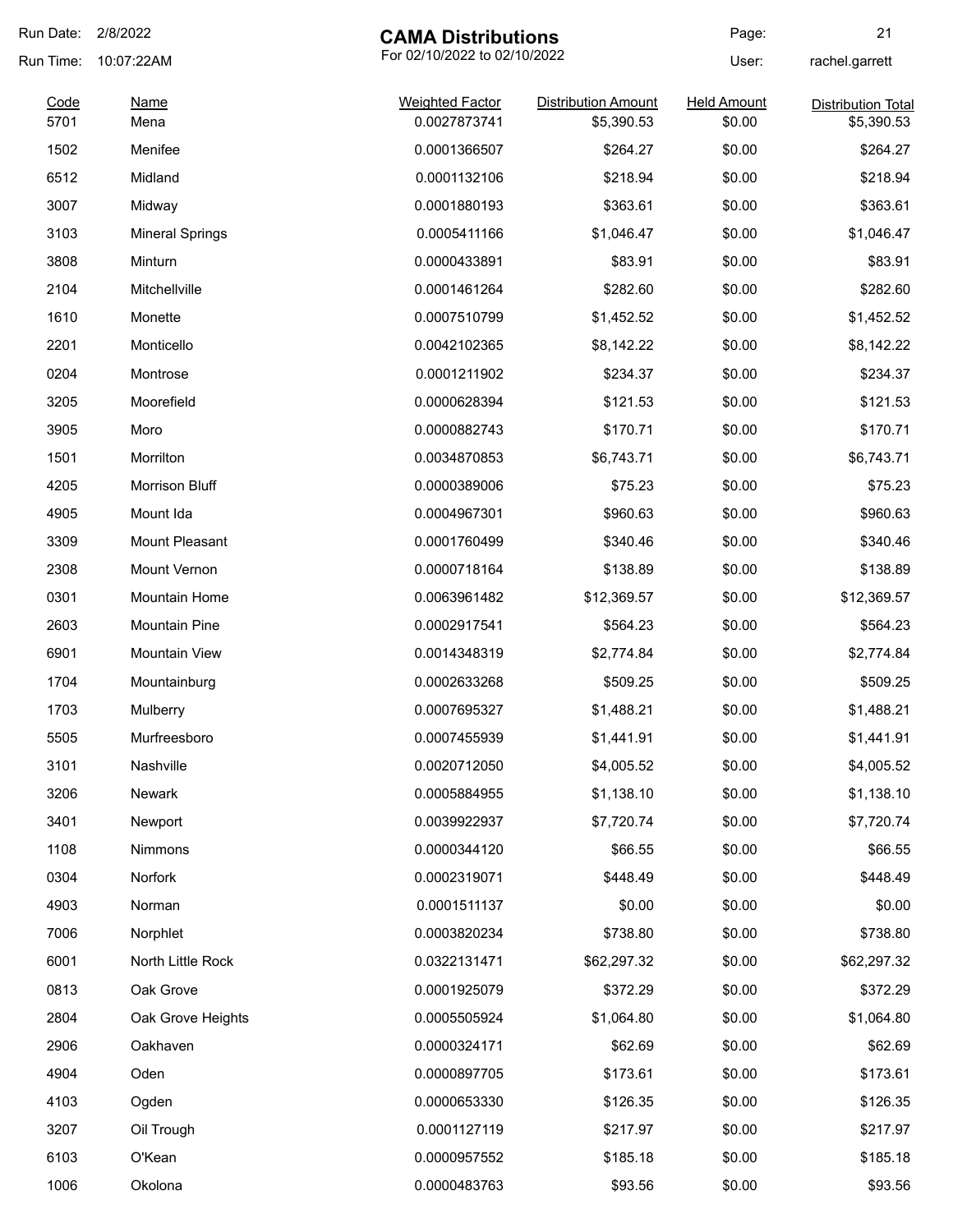| Run Date: | 2/8/2022               | <b>CAMA Distributions</b>    |                            | Page:              | 22                        |
|-----------|------------------------|------------------------------|----------------------------|--------------------|---------------------------|
| Run Time: | 10:07:22AM             | For 02/10/2022 to 02/10/2022 |                            | User:              | rachel.garrett            |
| Code      | <b>Name</b>            | <b>Weighted Factor</b>       | <b>Distribution Amount</b> | <b>Held Amount</b> | <b>Distribution Total</b> |
| 7503      | Ola                    | 0.0004658092                 | \$900.83                   | \$0.00             | \$900.83                  |
| 0508      | Omaha                  | 0.0000638368                 | \$123.45                   | \$0.00             | \$123.45                  |
| 1503      | Oppelo                 | 0.0003675603                 | \$710.83                   | \$0.00             | \$710.83                  |
| 4701      | Osceola                | 0.0034791057                 | \$6,728.28                 | \$0.00             | \$6,728.28                |
| 3306      | Oxford                 | 0.0002857694                 | \$552.65                   | \$0.00             | \$552.65                  |
| 2907      | Ozan                   | 0.0000249363                 | \$48.22                    | \$0.00             | \$48.22                   |
| 2407      | Ozark                  | 0.0017664840                 | \$3,416.22                 | \$0.00             | \$3,416.22                |
| 6804      | Palestine              | 0.0002523549                 | \$488.03                   | \$0.00             | \$488.03                  |
| 7313      | Pangburn               | 0.0002493625                 | \$482.24                   | \$0.00             | \$482.24                  |
| 2805      | Paragould              | 0.0147308406                 | \$28,488.11                | \$0.00             | \$28,488.11               |
| 4206      | Paris                  | 0.0015839506                 | \$3,060.87                 | \$0.00             | \$3,060.87                |
| 0205      | Parkdale               | 0.0000857807                 | \$165.89                   | \$0.00             | \$165.89                  |
| 1903      | Parkin                 | 0.0003959877                 | \$765.80                   | \$0.00             | \$765.80                  |
| 2908      | Patmos                 | 0.0000284273                 | \$54.98                    | \$0.00             | \$54.98                   |
| 7405      | Patterson              | 0.0001546048                 | \$298.99                   | \$0.00             | \$298.99                  |
| 0410      | Pea Ridge              | 0.0032711373                 | \$6,326.08                 | \$0.00             | \$6,326.08                |
| 1109      | Peach Orchard          | 0.0000523661                 | \$101.27                   | \$0.00             | \$101.27                  |
| 3002      | Perla                  | 0.0001281723                 | \$247.87                   | \$0.00             | \$247.87                  |
| 5306      | Perry                  | 0.0001306660                 | \$252.70                   | \$0.00             | \$252.70                  |
| 2909      | Perrytown              | 0.0001157042                 | \$223.76                   | \$0.00             | \$223.76                  |
| 5307      | Perryville             | 0.0006847494                 | \$1,324.24                 | \$0.00             | \$1,324.24                |
| 1103      | Piggott                | 0.0018063820                 | \$3,493.38                 | \$0.00             | \$3,493.38                |
| 6404      | Pindall                | 0.0000473789                 | \$91.63                    | \$0.00             | \$91.63                   |
| 3501      | Pine Bluff             | 0.0205739028                 | \$39,788.07                | \$0.00             | \$39,788.07               |
| 3304      | Pineville              | 0.0000768037                 | \$148.53                   | \$0.00             | \$148.53                  |
| 7501      | Plainview              | 0.0002329046                 | \$450.42                   | \$0.00             | \$450.42                  |
| 3208      | <b>Pleasant Plains</b> | 0.0001755512                 | \$339.50                   | \$0.00             | \$339.50                  |
| 1504      | Plumerville            | 0.0003660642                 | \$707.93                   | \$0.00             | \$707.93                  |
| 6104      | Pocahontas             | 0.0036761020                 | \$7,109.25                 | \$0.00             | \$7,109.25                |
| 1110      | Pollard                | 0.0000962539                 | \$186.15                   | \$0.00             | \$186.15                  |
| 3809      | Portia                 | 0.0002114594                 | \$408.94                   | \$0.00             | \$408.94                  |
| 0206      | Portland               | 0.0001620856                 | \$313.46                   | \$0.00             | \$313.46                  |
| 5806      | Pottsville             | 0.0015659965                 | \$3,028.50                 | \$0.00             | \$3,028.50                |
| 3810      | Powhatan               | 0.0000518674                 | \$100.31                   | \$0.00             | \$100.31                  |
| 2704      | Poyen                  | 0.0001311647                 | \$253.66                   | \$0.00             | \$253.66                  |
| 7209      | <b>Prairie Grove</b>   | 0.0035135177                 | \$6,794.83                 | \$0.00             | \$6,794.83                |
| 2705      |                        |                              |                            |                    | \$278.74                  |
|           | Prattsville            | 0.0001441315                 | \$278.74                   | \$0.00             |                           |
| 5001      | Prescott               | 0.0015465463                 | \$2,990.88                 | \$0.00             | \$2,990.88                |
| 4503      | Pyatt                  | 0.0000902692                 | \$174.57                   | \$0.00             | \$174.57                  |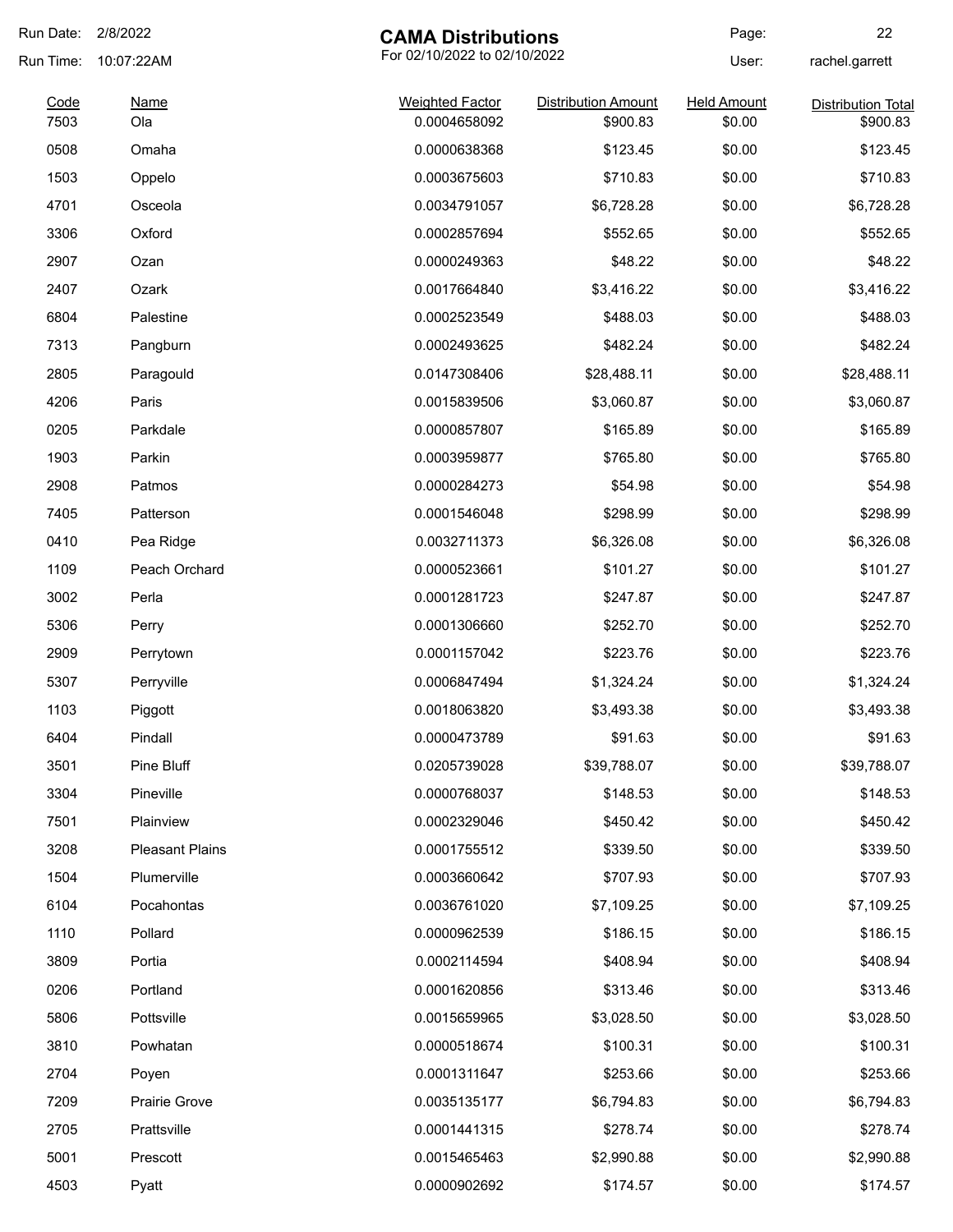| Run Date:    | 2/8/2022               | <b>CAMA Distributions</b>              |                                        | Page:                        | 23                                    |
|--------------|------------------------|----------------------------------------|----------------------------------------|------------------------------|---------------------------------------|
| Run Time:    | 10:07:22AM             | For 02/10/2022 to 02/10/2022           |                                        | User:                        | rachel.garrett                        |
| Code<br>1205 | <b>Name</b><br>Quitman | <b>Weighted Factor</b><br>0.0003461152 | <b>Distribution Amount</b><br>\$669.36 | <b>Held Amount</b><br>\$0.00 | <b>Distribution Total</b><br>\$669.36 |
|              |                        |                                        |                                        |                              |                                       |
| 4207         | Ratcliff               | 0.0000832871                           | \$161.07                               | \$0.00                       | \$161.07                              |
| 3811         | Ravenden               | 0.0002124569                           | \$410.87                               | \$0.00                       | \$410.87                              |
| 6105         | Ravenden Springs       | 0.0000593483                           | \$114.77                               | \$0.00                       | \$114.77                              |
| 1102         | Rector                 | 0.0009286260                           | \$1,795.88                             | \$0.00                       | \$1,795.88                            |
| 3504         | Redfield               | 0.0007505811                           | \$1,451.56                             | \$0.00                       | \$1,451.56                            |
| 2105         | Reed                   | 0.0000648343                           | \$125.38                               | \$0.00                       | \$125.38                              |
| 6106         | Reyno                  | 0.0001950015                           | \$377.12                               | \$0.00                       | \$377.12                              |
| 1301         | Rison                  | 0.0004822671                           | \$932.66                               | \$0.00                       | \$932.66                              |
| 3003         | Rockport               | 0.0003371381                           | \$651.99                               | \$0.00                       | \$651.99                              |
| 4804         | Roe                    | 0.0000339133                           | \$65.59                                | \$0.00                       | \$65.59                               |
| 0402         | Rogers                 | 0.0348648680                           | \$67,425.50                            | \$0.00                       | \$67,425.50                           |
| 3906         | Rondo                  | 0.0000812922                           | \$157.21                               | \$0.00                       | \$157.21                              |
| 7301         | Rose Bud               | 0.0002463702                           | \$476.46                               | \$0.00                       | \$476.46                              |
| 5006         | Rosston                | 0.0001356532                           | \$262.34                               | \$0.00                       | \$262.34                              |
| 1709         | Rudy                   | 0.0000648343                           | \$125.38                               | \$0.00                       | \$125.38                              |
| 7314         | Russell                | 0.0000917654                           | \$177.47                               | \$0.00                       | \$177.47                              |
| 5801         | Russellville           | 0.0144331018                           | \$27,912.31                            | \$0.00                       | \$27,912.31                           |
| 2502         | Salem                  | 0.0007810034                           | \$1,510.39                             | \$0.00                       | \$1,510.39                            |
| 0307         | Salesville             | 0.0002358969                           | \$456.20                               | \$0.00                       | \$456.20                              |
| 4208         | Scranton               | 0.0001221876                           | \$236.30                               | \$0.00                       | \$236.30                              |
| 7315         | Searcy                 | 0.0114392555                           | \$22,122.49                            | \$0.00                       | \$22,122.49                           |
| 3812         | Sedgwick               | 0.0000812922                           | \$157.21                               | \$0.00                       | \$157.21                              |
| 6202         | Shannon Hills          | 0.0022392753                           | \$4,330.56                             | \$0.00                       | \$4,330.56                            |
| 2701         | Sheridan               | 0.0024537270                           | \$4,745.29                             | \$0.00                       | \$4,745.29                            |
| 3507         | Sherrill               | 0.0000264324                           | \$51.12                                | \$0.00                       | \$51.12                               |
| 6007         | Sherwood               | 0.0163237683                           | \$31,568.69                            | \$0.00                       | \$31,568.69                           |
| 7101         | Shirley                | 0.0001236838                           | \$239.19                               | \$0.00                       | \$239.19                              |
| 6705         | Sidney                 | 0.0000957552                           | \$185.18                               | \$0.00                       | \$185.18                              |
| 0401         | Siloam Springs         | 0.0086214592                           | \$16,673.12                            | \$0.00                       | \$16,673.12                           |
| 7007         | Smackover              | 0.0008129218                           | \$1,572.12                             | \$0.00                       | \$1,572.12                            |
| 3813         | Smithville             | 0.0000433891                           | \$83.91                                | \$0.00                       | \$83.91                               |
| 0509         | South Lead Hill        | 0.0000428904                           | \$82.95                                | \$0.00                       | \$82.95                               |
| 3210         | Southside              | 0.0021340443                           | \$4,127.05                             | \$0.00                       | \$4,127.05                            |
| 2001         | Sparkman               | 0.0001770474                           | \$342.39                               | \$0.00                       | \$342.39                              |
| 7210         | Springdale             | 0.0434768514                           | \$84,080.30                            | \$0.00                       | \$84,080.30                           |
| 0421         | Springtown             | 0.0000413942                           | \$80.05                                | \$0.00                       | \$80.05                               |
| 0106         | St. Charles            | 0.0001032361                           | \$199.65                               | \$0.00                       | \$199.65                              |
| 1113         | St. Francis            | 0.0001087221                           | \$210.26                               | \$0.00                       | \$210.26                              |
|              |                        |                                        |                                        |                              |                                       |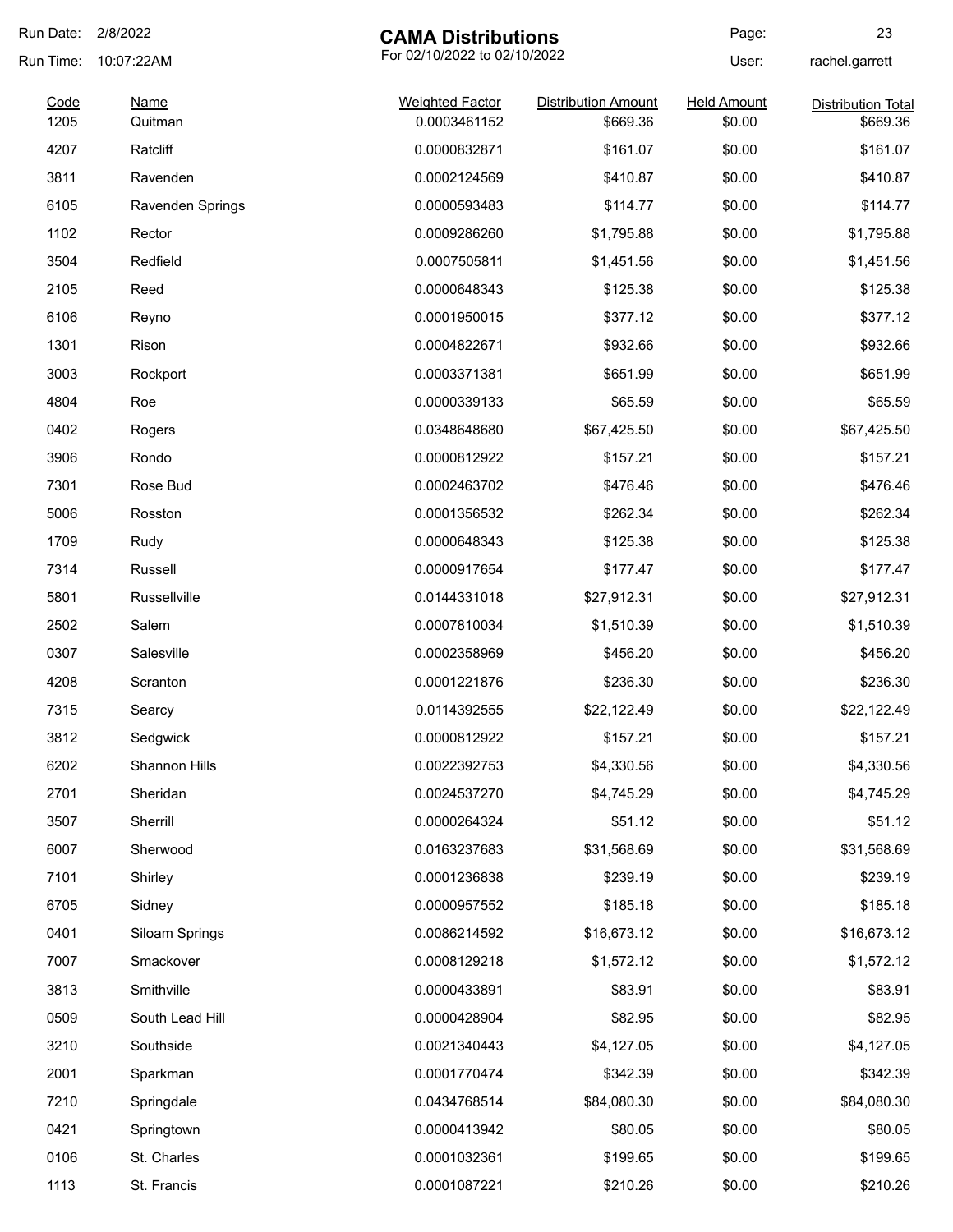| Run Date:                            | 2/8/2022                         | <b>CAMA Distributions</b>                                                                    |                                                                      | Page:                                                    | 24                                    |
|--------------------------------------|----------------------------------|----------------------------------------------------------------------------------------------|----------------------------------------------------------------------|----------------------------------------------------------|---------------------------------------|
| Run Time:                            | 10:07:22AM                       | For 02/10/2022 to 02/10/2022                                                                 |                                                                      | User:                                                    | rachel.garrett                        |
| Code<br>6405                         | <b>Name</b><br>St. Joe           | <b>Weighted Factor</b><br>0.0000643355                                                       | <b>Distribution Amount</b><br>\$124.42                               | <b>Held Amount</b><br>\$0.00                             | <b>Distribution Total</b><br>\$124.42 |
| 4403                                 | St. Paul                         | 0.0000553585                                                                                 | \$107.06                                                             | \$0.00                                                   | \$107.06                              |
| 3702                                 | Stamps                           | 0.0006273961                                                                                 | \$1,213.33                                                           | \$0.00                                                   | \$1,213.33                            |
| 4001                                 | <b>Star City</b>                 | 0.0010837294                                                                                 | \$2,095.83                                                           | \$0.00                                                   | \$2,095.83                            |
| 5202                                 | Stephens                         | 0.0003840183                                                                                 | \$742.66                                                             | \$0.00                                                   | \$742.66                              |
| 3814                                 | Strawberry                       | 0.0001336583                                                                                 | \$258.48                                                             | \$0.00                                                   | \$258.48                              |
| 7008                                 |                                  | 0.0002044773                                                                                 |                                                                      | \$0.00                                                   | \$395.44                              |
|                                      | Strong                           |                                                                                              | \$395.44                                                             |                                                          |                                       |
| 0101                                 | Stuttgart                        | 0.0041214635                                                                                 | \$7,970.54                                                           | \$0.00                                                   | \$7,970.54                            |
| 4209                                 | Subiaco                          | 0.0001999887                                                                                 | \$386.76                                                             | \$0.00                                                   | \$386.76                              |
| 1112                                 | <b>Success</b>                   | 0.0000488751                                                                                 | \$94.52                                                              | \$0.00                                                   | \$94.52                               |
| 3209                                 | Sulphur Rock                     | 0.0003037235                                                                                 | \$587.37                                                             | \$0.00                                                   | \$587.37                              |
| 0412                                 | <b>Sulphur Springs</b>           | 0.0002398867                                                                                 | \$463.92                                                             | \$0.00                                                   | \$463.92                              |
| 4504                                 | Summit                           | 0.0002713064                                                                                 | \$524.68                                                             | \$0.00                                                   | \$524.68                              |
| 1810                                 | Sunset                           | 0.0000917654                                                                                 | \$177.47                                                             | \$0.00                                                   | \$177.47                              |
| 3409                                 | Swifton                          | 0.0003655654                                                                                 | \$706.97                                                             | \$0.00                                                   | \$706.97                              |
| 1404                                 | Taylor                           | 0.0002887618                                                                                 | \$558.44                                                             | \$0.00                                                   | \$558.44                              |
| 4610                                 | Texarkana                        | 0.0146560319                                                                                 | \$28,343.44                                                          | \$0.00                                                   | \$28,343.44                           |
| 0703                                 | Thornton                         | 0.0001690678                                                                                 | \$326.96                                                             | \$0.00                                                   | \$326.96                              |
| 2203                                 | Tillar                           | 0.0000857807                                                                                 | \$165.89                                                             | \$0.00                                                   | \$165.89                              |
| 0704                                 | Tinsman                          | 0.0000249363                                                                                 | \$48.22                                                              | \$0.00                                                   | \$48.22                               |
| 3104                                 | Tollette                         | 0.0000922641                                                                                 | \$178.43                                                             | \$0.00                                                   | \$178.43                              |
| 7211                                 | Tontitown                        | 0.0021450163                                                                                 | \$4,148.27                                                           | \$0.00                                                   | \$4,148.27                            |
| 6206                                 | Traskwood                        | 0.0002468689                                                                                 | \$477.42                                                             | \$0.00                                                   | \$477.42                              |
| 5605                                 | Trumann                          | 0.0036900663                                                                                 | \$7,136.25                                                           | \$0.00                                                   | \$7,136.25                            |
| 3402                                 | Tuckerman                        | 0.0008513236                                                                                 | \$1,646.38                                                           | \$0.00                                                   | \$1,646.38                            |
| 2706                                 | Tull                             | 0.0002413829                                                                                 | \$466.81                                                             | \$0.00                                                   | \$466.81                              |
| 3410                                 | Tupelo                           | 0.0000349108                                                                                 | \$67.51                                                              | \$0.00                                                   | \$67.51                               |
| 1811                                 | Turrell                          | 0.0002578408                                                                                 | \$498.64                                                             | \$0.00                                                   | \$498.64                              |
| 2311                                 | <b>Twin Groves</b>               | 0.0001580958                                                                                 | \$305.74                                                             | \$0.00                                                   | \$305.74                              |
| 5606                                 | Tyronza                          | 0.0003570871                                                                                 | \$690.57                                                             | \$0.00                                                   | \$690.57                              |
| 5905                                 | Ulm                              | 0.0000872769                                                                                 | \$168.79                                                             | \$0.00                                                   | \$168.79                              |
| 0510                                 | <b>Valley Springs</b>            | 0.0000912667                                                                                 | \$176.50                                                             | \$0.00                                                   | \$176.50                              |
| 1702                                 | Van Buren                        | 0.0115793973                                                                                 | \$22,393.51                                                          | \$0.00                                                   | \$22,393.51                           |
|                                      | Vandervoort                      |                                                                                              |                                                                      |                                                          | \$110.92                              |
|                                      | Victoria                         |                                                                                              |                                                                      |                                                          | \$19.29                               |
|                                      | Vilonia                          |                                                                                              |                                                                      |                                                          | \$4,135.73                            |
|                                      |                                  |                                                                                              |                                                                      |                                                          | \$345.29                              |
|                                      |                                  |                                                                                              |                                                                      |                                                          | \$173.61                              |
| 5609                                 |                                  |                                                                                              |                                                                      |                                                          | \$51.12                               |
| 5705<br>4715<br>2304<br>2503<br>3502 | Viola<br>Wabbaseka<br>Waldenburg | 0.0000573534<br>0.0000099745<br>0.0021385328<br>0.0001785436<br>0.0000897705<br>0.0000264324 | \$110.92<br>\$19.29<br>\$4,135.73<br>\$345.29<br>\$173.61<br>\$51.12 | \$0.00<br>\$0.00<br>\$0.00<br>\$0.00<br>\$0.00<br>\$0.00 |                                       |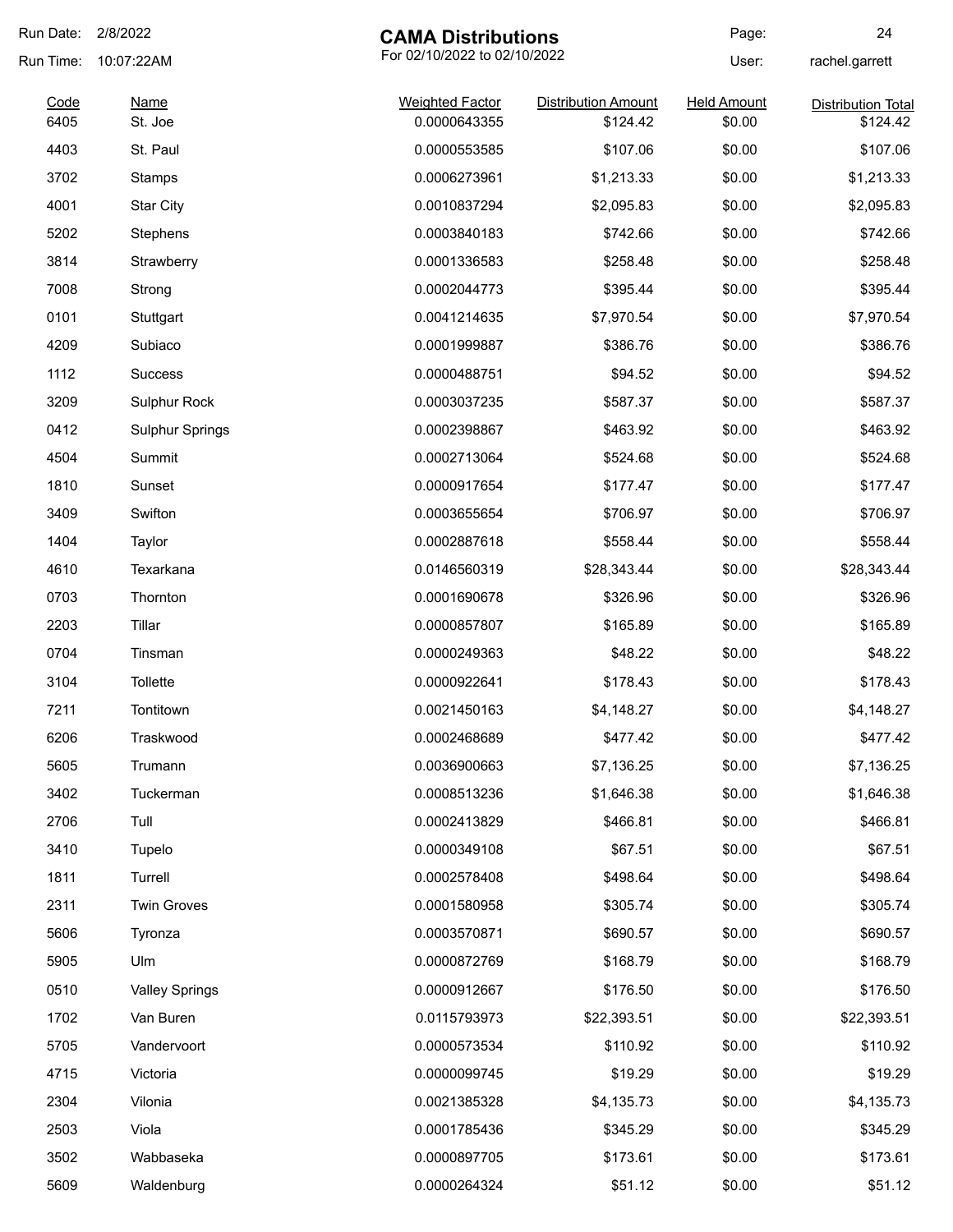| Run Date:    | 2/8/2022                              | <b>CAMA Distributions</b>              |                                          | Page:                        | 25                                      |
|--------------|---------------------------------------|----------------------------------------|------------------------------------------|------------------------------|-----------------------------------------|
| Run Time:    | 10:07:22AM                            | For 02/10/2022 to 02/10/2022           |                                          | User:                        | rachel.garrett                          |
| Code<br>1405 | <b>Name</b><br>Waldo                  | <b>Weighted Factor</b><br>0.0005740325 | <b>Distribution Amount</b><br>\$1,110.13 | <b>Held Amount</b><br>\$0.00 | <b>Distribution Total</b><br>\$1,110.13 |
| 6301         | Waldron                               | 0.0016886829                           | \$3,265.76                               | \$0.00                       | \$3,265.76                              |
| 3801         | <b>Walnut Ridge</b>                   | 0.0026851355                           | \$5,192.81                               | \$0.00                       | \$5,192.81                              |
| 4310         | Ward                                  | 0.0030182838                           | \$5,837.09                               | \$0.00                       | \$5,837.09                              |
| 0603         | Warren                                | 0.0027195475                           | \$5,259.36                               | \$0.00                       | \$5,259.36                              |
| 2910         | Washington                            | 0.0000468802                           | \$90.66                                  | \$0.00                       | \$90.66                                 |
| 2106         | Watson                                | 0.0000922641                           | \$178.43                                 | \$0.00                       | \$178.43                                |
| 5608         | Weiner                                | 0.0003226751                           | \$624.02                                 | \$0.00                       | \$624.02                                |
| 3411         | Weldon                                | 0.0000284273                           | \$54.98                                  | \$0.00                       | \$54.98                                 |
| 7212         | <b>West Fork</b>                      | 0.0011625280                           | \$2,248.22                               | \$0.00                       | \$2,248.22                              |
| 1802         | <b>West Memphis</b>                   | 0.0122287372                           | \$23,649.27                              | \$0.00                       | \$23,649.27                             |
| 7316         | West Point                            | 0.0000847833                           | \$163.96                                 | \$0.00                       | \$163.96                                |
| 5102         | <b>Western Grove</b>                  | 0.0001765487                           | \$341.43                                 | \$0.00                       | \$341.43                                |
| 6803         | Wheatley                              | 0.0001391443                           | \$269.09                                 | \$0.00                       | \$269.09                                |
| 1007         | <b>Whelen Springs</b>                 | 0.0000234401                           | \$45.33                                  | \$0.00                       | \$45.33                                 |
| 3503         | White Hall                            | 0.0027833843                           | \$5,382.81                               | \$0.00                       | \$5,382.81                              |
| 5707         | Wickes                                | 0.0003176878                           | \$614.38                                 | \$0.00                       | \$614.38                                |
| 6808         | Widener                               | 0.0001057297                           | \$204.47                                 | \$0.00                       | \$204.47                                |
| 2403         | Wiederkehr Village                    | 0.0000249363                           | \$48.22                                  | \$0.00                       | \$48.22                                 |
| 6706         | Williford                             | 0.0000393993                           | \$76.19                                  | \$0.00                       | \$76.19                                 |
| 5007         | Willisville                           | 0.0000738113                           | \$142.74                                 | \$0.00                       | \$142.74                                |
| 2204         | Wilmar                                | 0.0001969964                           | \$380.97                                 | \$0.00                       | \$380.97                                |
| 0207         | Wilmot                                | 0.0002074696                           | \$401.23                                 | \$0.00                       | \$401.23                                |
| 4716         | Wilson                                | 0.0003820234                           | \$738.80                                 | \$0.00                       | \$738.80                                |
| 4104         | Wilton                                | 0.0001431341                           | \$276.81                                 | \$0.00                       | \$276.81                                |
| 2205         | Winchester                            | 0.0000683253                           | \$132.14                                 | \$0.00                       | \$132.14                                |
| 7213         | Winslow                               | 0.0001820346                           | \$352.04                                 | \$0.00                       | \$352.04                                |
| 4105         | Winthrop                              | 0.0000578521                           | \$111.88                                 | \$0.00                       | \$111.88                                |
| 2309         | Wooster                               | 0.0005196715                           | \$1,005.00                               | \$0.00                       | \$1,005.00                              |
| 6008         | Wrightsville                          | 0.0007690340                           | \$1,487.24                               | \$0.00                       | \$1,487.24                              |
| 1904         | Wynne                                 | 0.0041463997                           | \$8,018.76                               | \$0.00                       | \$8,018.76                              |
| 4505         | Yellville                             | 0.0005874981                           | \$1,136.11                               | \$0.00                       | \$1,136.11                              |
| 0511         | Zinc                                  | 0.0000458827                           | \$88.73                                  | \$0.00                       | \$88.73                                 |
|              | Total for MLM0100 - Municipal General | 1.0000000024                           | \$1,932,029.37                           | \$0.00                       | \$1,932,029.37                          |
|              | <b>MLM0200 - Municipal Dog Racing</b> |                                        |                                          |                              |                                         |
| 1812         | Anthonyville                          | 0.0074519762                           | \$18.01                                  | \$0.00                       | \$18.01                                 |
| 1813         | Clarkedale                            | 0.0185471406                           | \$44.83                                  | \$0.00                       | \$44.83                                 |
| 1804         | Crawfordsville                        | 0.0255023184                           | \$61.64                                  | \$0.00                       | \$61.64                                 |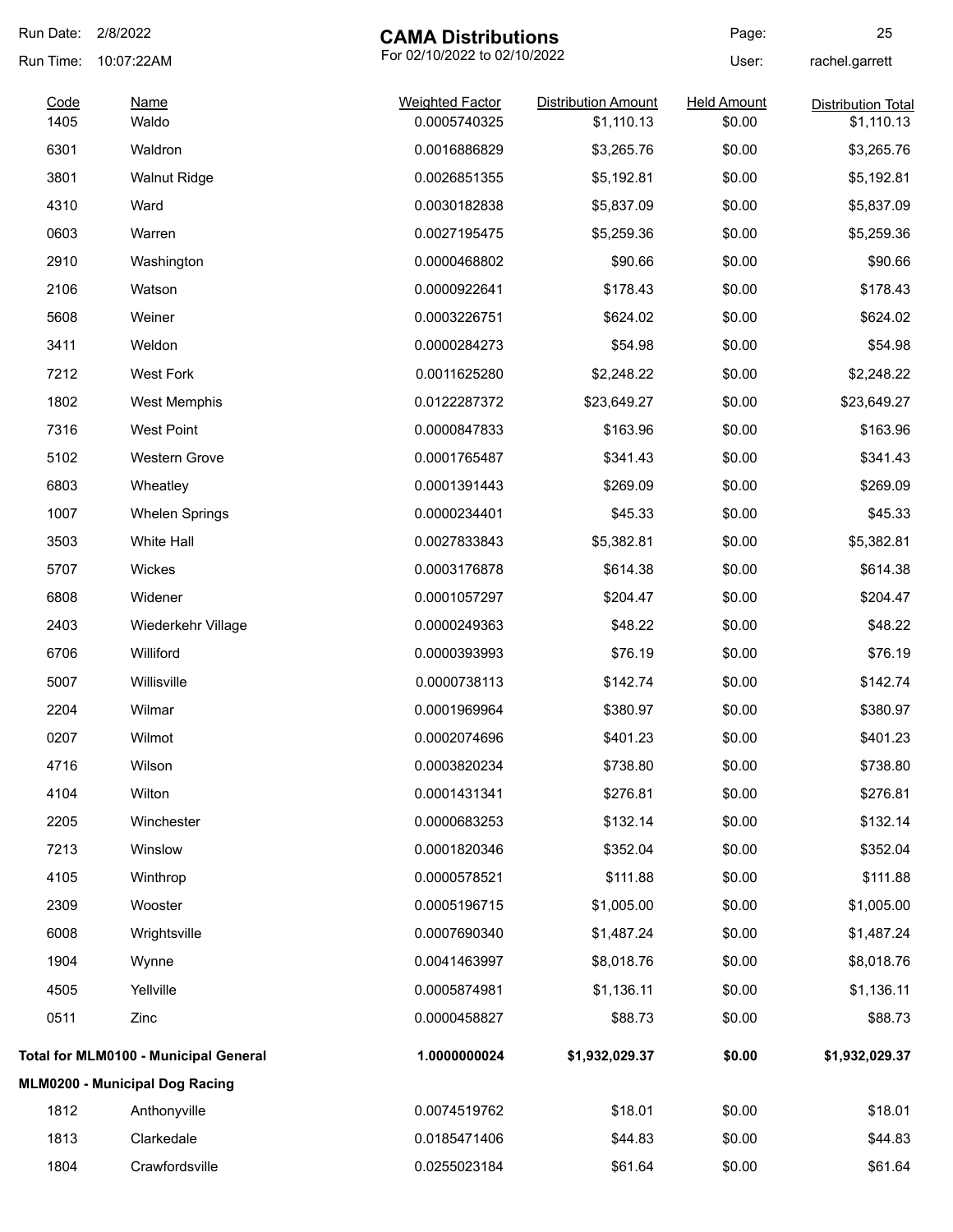| Run Date:    | 2/8/2022<br><b>CAMA Distributions</b>              |                                        | Page:                                  | 26                           |                                       |
|--------------|----------------------------------------------------|----------------------------------------|----------------------------------------|------------------------------|---------------------------------------|
| Run Time:    | 10:07:22AM                                         |                                        | For 02/10/2022 to 02/10/2022           |                              | rachel.garrett                        |
| Code<br>1803 | <b>Name</b><br>Earle                               | <b>Weighted Factor</b><br>0.1010708766 | <b>Distribution Amount</b><br>\$244.29 | <b>Held Amount</b><br>\$0.00 | <b>Distribution Total</b><br>\$244.29 |
| 1805         | Edmondson                                          | 0.0134135571                           | \$32.42                                | \$0.00                       | \$32.42                               |
| 1806         | Gilmore                                            | 0.0097151689                           | \$23.48                                | \$0.00                       | \$23.48                               |
| 1807         | Horseshoe Lake                                     | 0.0145727534                           | \$35.22                                | \$0.00                       | \$35.22                               |
| 1808         | Jennette                                           | 0.0065135792                           | \$15.74                                | \$0.00                       | \$15.74                               |
| 1809         | Jericho                                            | 0.0054095827                           | \$13.08                                | \$0.00                       | \$13.08                               |
| 1801         | Marion                                             | 0.7591079709                           | \$1,834.80                             | \$0.00                       | \$1,834.80                            |
| 1810         | Sunset                                             | 0.0101567675                           | \$24.55                                | \$0.00                       | \$24.55                               |
| 1811         | Turrell                                            | 0.0285383087                           | \$68.98                                | \$0.00                       | \$68.98                               |
|              | Total for MLM0200 - Municipal Dog Racing           | 1.0000000002                           | \$2,417.04                             | \$0.00                       | \$2,417.04                            |
|              | MLM0200 - Municipal Four Lane Highway Construction |                                        |                                        |                              |                                       |
| 5301         | Adona                                              | 0.0000743100                           | \$349.43                               | \$0.00                       | \$349.43                              |
| 6207         | Alexander                                          | 0.0016881842                           | \$7,938.47                             | \$0.00                       | \$7,938.47                            |
| 3802         | Alicia                                             | 0.0000713177                           | \$335.36                               | \$0.00                       | \$335.36                              |
| 1701         | Alma                                               | 0.0029050732                           | \$13,660.73                            | \$0.00                       | \$13,660.73                           |
| 0105         | Almyra                                             | 0.0001276736                           | \$600.37                               | \$0.00                       | \$600.37                              |
| 0502         | Alpena                                             | 0.0001865232                           | \$877.10                               | \$0.00                       | \$877.10                              |
| 3505         | Altheimer                                          | 0.0003471126                           | \$1,632.25                             | \$0.00                       | \$1,632.25                            |
| 2404         | Altus                                              | 0.0003316521                           | \$1,559.55                             | \$0.00                       | \$1,559.55                            |
| 3404         | Amagon                                             | 0.0000344120                           | \$161.82                               | \$0.00                       | \$161.82                              |
| 1004         | Amity                                              | 0.0003396317                           | \$1,597.07                             | \$0.00                       | \$1,597.07                            |
| 1812         | Anthonyville                                       | 0.0000673279                           | \$316.60                               | \$0.00                       | \$316.60                              |
| 5501         | Antoine                                            | 0.0000563559                           | \$265.01                               | \$0.00                       | \$265.01                              |
| 1002         | Arkadelphia                                        | 0.0051767656                           | \$24,343.07                            | \$0.00                       | \$24,343.07                           |
| 2102         | Arkansas City                                      | 0.0001875206                           | \$881.79                               | \$0.00                       | \$881.79                              |
| 6702         | Ash Flat                                           | 0.0005670503                           | \$2,666.48                             | \$0.00                       | \$2,666.48                            |
| 4101         | Ashdown                                            | 0.0021250673                           | \$9,992.85                             | \$0.00                       | \$9,992.85                            |
| 5802         | Atkins                                             | 0.0014258548                           | \$6,704.90                             | \$0.00                       | \$6,704.90                            |
| 3902         | Aubrey                                             | 0.0000538623                           | \$253.28                               | \$0.00                       | \$253.28                              |
| 7402         | Augusta                                            | 0.0009964526                           | \$4,685.69                             | \$0.00                       | \$4,685.69                            |
| 4302         | Austin                                             | 0.0017255885                           | \$8,114.36                             | \$0.00                       | \$8,114.36                            |
| 0413         | Avoca                                              | 0.0002428791                           | \$1,142.11                             | \$0.00                       | \$1,142.11                            |
| 7317         | <b>Bald Knob</b>                                   | 0.0012577845                           | \$5,914.57                             | \$0.00                       | \$5,914.57                            |
| 0601         | <b>Banks</b>                                       | 0.0000433891                           | \$204.03                               | \$0.00                       | \$204.03                              |
| 6504         | Barling                                            | 0.0023849030                           | \$11,214.70                            | \$0.00                       | \$11,214.70                           |
| 4703         | Bassett                                            | 0.0000618419                           | \$290.80                               | \$0.00                       | \$290.80                              |
| 3201         | <b>Batesville</b>                                  | 0.0055812316                           | \$26,245.02                            | \$0.00                       | \$26,245.02                           |
| 6204         | Bauxite                                            | 0.0003136980                           | \$1,475.12                             | \$0.00                       | \$1,475.12                            |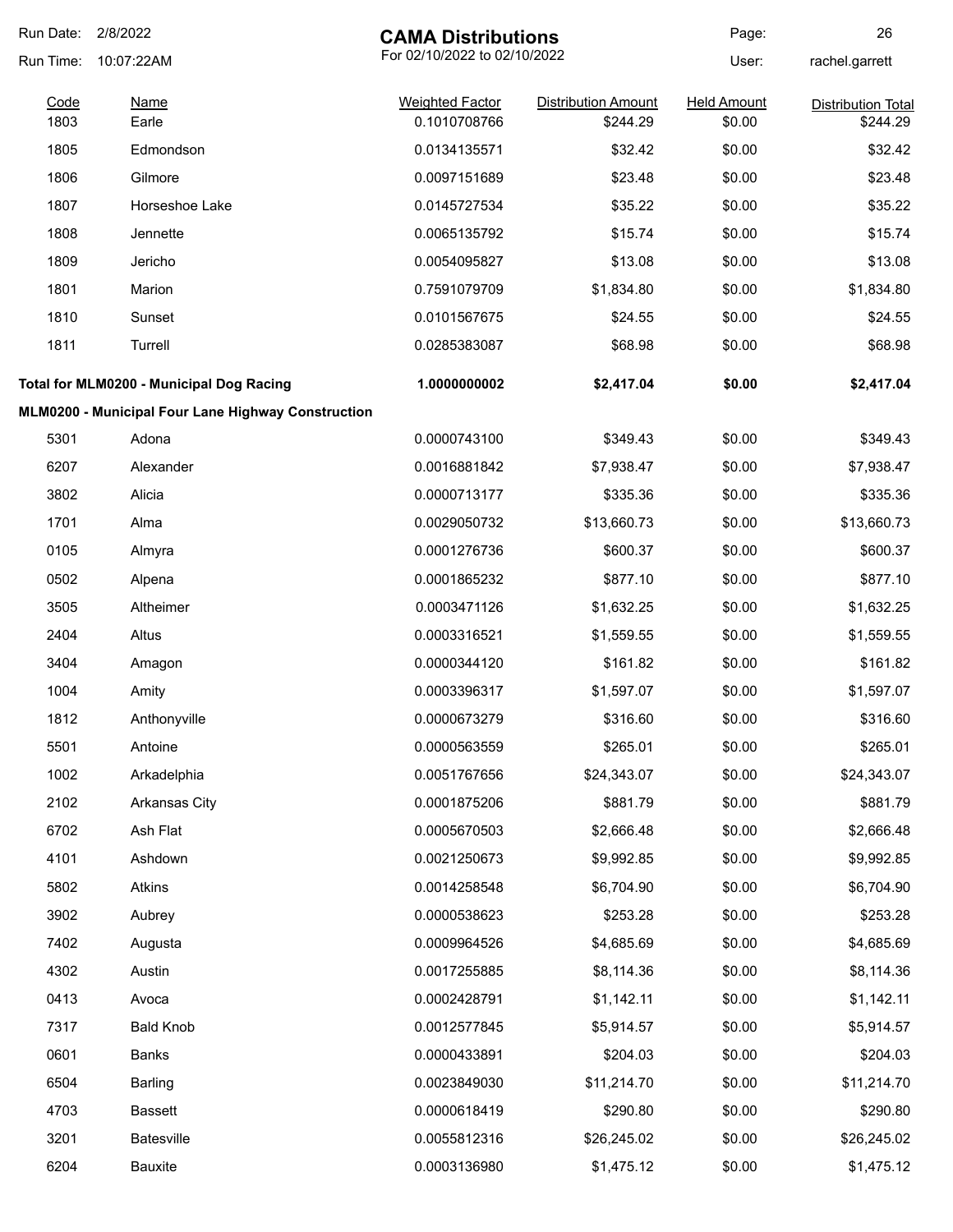| Run Date:    | 2/8/2022             | <b>CAMA Distributions</b>              |                                          | Page:                        | 27                                      |
|--------------|----------------------|----------------------------------------|------------------------------------------|------------------------------|-----------------------------------------|
| Run Time:    | 10:07:22AM           | For 02/10/2022 to 02/10/2022           |                                          | User:                        | rachel.garrett                          |
| Code<br>1601 | Name<br>Bay          | <b>Weighted Factor</b><br>0.0009356081 | <b>Distribution Amount</b><br>\$4,399.58 | <b>Held Amount</b><br>\$0.00 | <b>Distribution Total</b><br>\$4,399.58 |
| 5204         | Bearden              | 0.0003870106                           | \$1,819.87                               | \$0.00                       | \$1,819.87                              |
| 0804         | <b>Beaver</b>        | 0.0000334146                           | \$157.13                                 | \$0.00                       | \$157.13                                |
| 7302         | Beebe                | 0.0042077429                           | \$19,786.37                              | \$0.00                       | \$19,786.37                             |
| 3405         | <b>Beedeville</b>    | 0.0000418929                           | \$197.00                                 | \$0.00                       | \$197.00                                |
| 0423         | <b>Bella Vista</b>   | 0.0150136177                           | \$70,599.60                              | \$0.00                       | \$70,599.60                             |
| 0503         | <b>Bellefonte</b>    | 0.0002049760                           | \$963.87                                 | \$0.00                       | \$963.87                                |
| 7506         | <b>Belleville</b>    | 0.0001556022                           | \$731.70                                 | \$0.00                       | \$731.70                                |
| 6602         | Ben Lomond           | 0.0000698215                           | \$328.33                                 | \$0.00                       | \$328.33                                |
| 6203         | Benton               | 0.0174623575                           | \$82,114.48                              | \$0.00                       | \$82,114.48                             |
| 0403         | Bentonville          | 0.0270129414                           | \$127,024.87                             | \$0.00                       | \$127,024.87                            |
| 0504         | Bergman              | 0.0002124569                           | \$999.05                                 | \$0.00                       | \$999.05                                |
| 0802         | Berryville           | 0.0028337555                           | \$13,325.37                              | \$0.00                       | \$13,325.37                             |
| 0306         | <b>Big Flat</b>      | 0.0000438878                           | \$206.38                                 | \$0.00                       | \$206.38                                |
| 5302         | <b>Bigelow</b>       | 0.0001755512                           | \$825.51                                 | \$0.00                       | \$825.51                                |
| 6101         | <b>Biggers</b>       | 0.0001521111                           | \$715.28                                 | \$0.00                       | \$715.28                                |
| 4704         | Birdsong             | 0.0000159592                           | \$75.05                                  | \$0.00                       | \$75.05                                 |
| 5902         | <b>Biscoe</b>        | 0.0001521111                           | \$715.28                                 | \$0.00                       | \$715.28                                |
| 1602         | <b>Black Oak</b>     | 0.0001162029                           | \$546.43                                 | \$0.00                       | \$546.43                                |
| 3803         | <b>Black Rock</b>    | 0.0002942478                           | \$1,383.66                               | \$0.00                       | \$1,383.66                              |
| 4901         | <b>Black Springs</b> | 0.0000478776                           | \$225.14                                 | \$0.00                       | \$225.14                                |
| 2902         | Blevins              | 0.0001436328                           | \$675.41                                 | \$0.00                       | \$675.41                                |
| 0805         | <b>Blue Eye</b>      | 0.0000229414                           | \$107.88                                 | \$0.00                       | \$107.88                                |
| 4201         | <b>Blue Mountain</b> | 0.0000438878                           | \$206.38                                 | \$0.00                       | \$206.38                                |
| 5002         | <b>Bluff City</b>    | 0.0000588496                           | \$276.73                                 | \$0.00                       | \$276.73                                |
| 4705         | <b>Blytheville</b>   | 0.0066859075                           | \$31,439.62                              | \$0.00                       | \$31,439.62                             |
| 5003         | <b>Bodcaw</b>        | 0.0000603457                           | \$283.77                                 | \$0.00                       | \$283.77                                |
| 6506         | Bonanza              | 0.0002927516                           | \$1,376.63                               | \$0.00                       | \$1,376.63                              |
| 1603         | Bono                 | 0.0012014285                           | \$5,649.56                               | \$0.00                       | \$5,649.56                              |
| 4210         | Booneville           | 0.0018996436                           | \$8,932.83                               | \$0.00                       | \$8,932.83                              |
| 7303         | <b>Bradford</b>      | 0.0003381356                           | \$1,590.04                               | \$0.00                       | \$1,590.04                              |
| 3701         | <b>Bradley</b>       | 0.0002019836                           | \$949.80                                 | \$0.00                       | \$949.80                                |
| 2402         | Branch               | 0.0001476226                           | \$694.18                                 | \$0.00                       | \$694.18                                |
| 0309         | <b>Briarcliff</b>    | 0.0001176991                           | \$553.46                                 | \$0.00                       | \$553.46                                |
| 4802         | <b>Brinkley</b>      | 0.0013465575                           | \$6,332.01                               | \$0.00                       | \$6,332.01                              |
| 1604         | Brookland            | 0.0020268184                           | \$9,530.85                               | \$0.00                       | \$9,530.85                              |
| 6201         | <b>Bryant</b>        | 0.0103051549                           | \$48,458.66                              | \$0.00                       | \$48,458.66                             |
| 3703         | <b>Buckner</b>       | 0.0000822896                           | \$386.96                                 | \$0.00                       | \$386.96                                |
| 4501         | <b>Bull Shoals</b>   | 0.0009735112                           | \$4,577.81                               | \$0.00                       | \$4,577.81                              |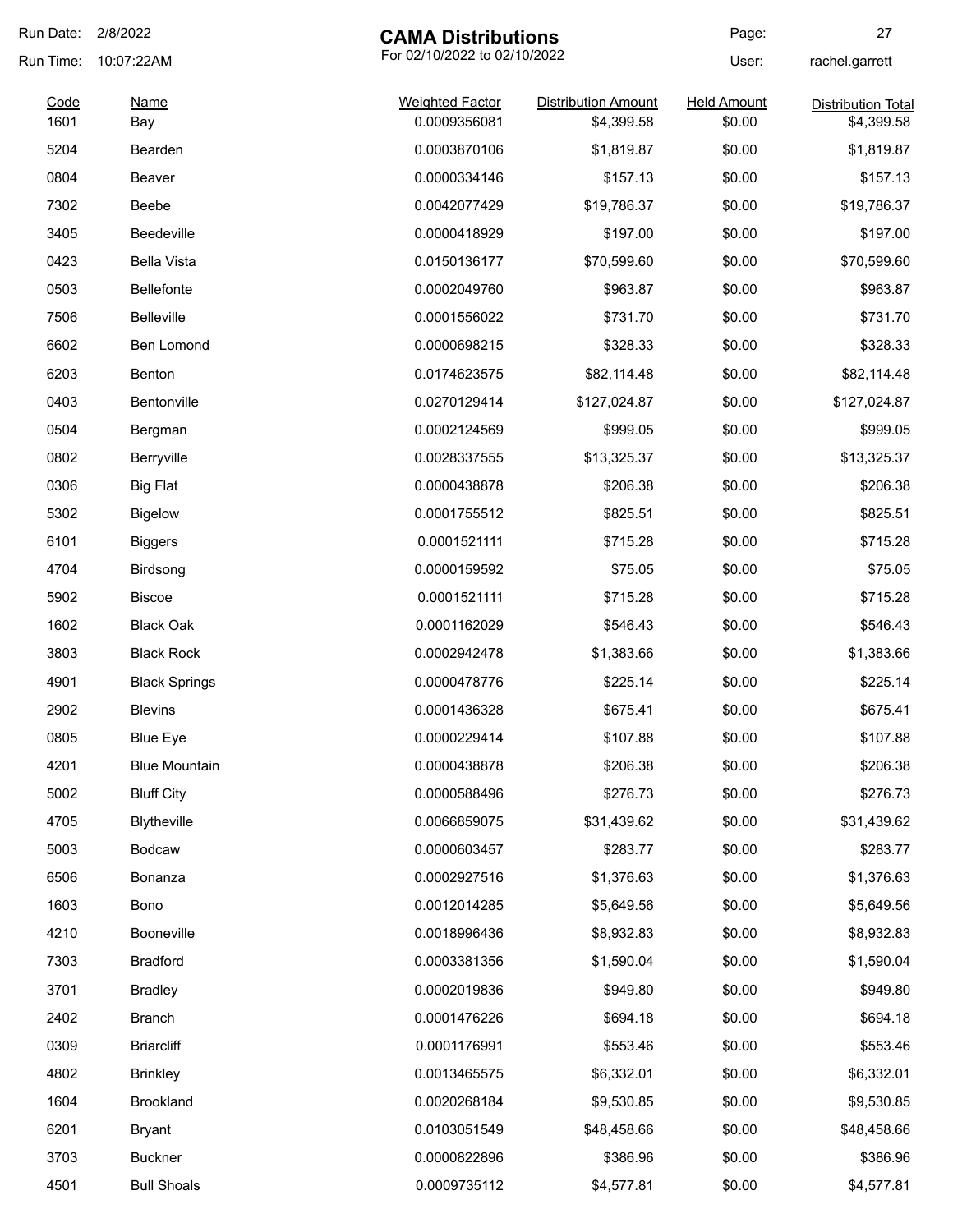| Run Date:    | 2/8/2022                | <b>CAMA Distributions</b>              |                                        | Page:                        | 28                                    |
|--------------|-------------------------|----------------------------------------|----------------------------------------|------------------------------|---------------------------------------|
| Run Time:    | 10:07:22AM              | For 02/10/2022 to 02/10/2022           |                                        | User:                        | rachel.garrett                        |
| Code<br>4706 | Name<br><b>Burdette</b> | <b>Weighted Factor</b><br>0.0000698215 | <b>Distribution Amount</b><br>\$328.33 | <b>Held Amount</b><br>\$0.00 | <b>Distribution Total</b><br>\$328.33 |
| 4311         | Cabot                   | 0.0132506248                           | \$62,309.35                            | \$0.00                       | \$62,309.35                           |
| 1001         | Caddo Valley            | 0.0002967414                           | \$1,395.39                             | \$0.00                       | \$1,395.39                            |
| 6806         | Caldwell                | 0.0002249250                           | \$1,057.68                             | \$0.00                       | \$1,057.68                            |
| 5004         | Cale                    | 0.0000364069                           | \$171.20                               | \$0.00                       | \$171.20                              |
| 3303         | Calico Rock             | 0.0004428678                           | \$2,082.53                             | \$0.00                       | \$2,082.53                            |
| 7001         | Calion                  | 0.0002139530                           | \$1,006.09                             | \$0.00                       | \$1,006.09                            |
| 5201         | Camden                  | 0.0052924698                           | \$24,887.16                            | \$0.00                       | \$24,887.16                           |
| 6003         | Cammack Village         | 0.0003880081                           | \$1,824.56                             | \$0.00                       | \$1,824.56                            |
| 3406         | <b>Campbell Station</b> | 0.0001157042                           | \$544.08                               | \$0.00                       | \$544.08                              |
| 1605         | Caraway                 | 0.0005650554                           | \$2,657.10                             | \$0.00                       | \$2,657.10                            |
| 4304         | Carlisle                | 0.0010139079                           | \$4,767.77                             | \$0.00                       | \$4,767.77                            |
| 2003         | Carthage                | 0.0001107170                           | \$520.63                               | \$0.00                       | \$520.63                              |
| 5303         | Casa                    | 0.0000598470                           | \$281.42                               | \$0.00                       | \$281.42                              |
| 1606         | Cash                    | 0.0001396430                           | \$656.65                               | \$0.00                       | \$656.65                              |
| 4203         | Caulksville             | 0.0000768037                           | \$361.16                               | \$0.00                       | \$361.16                              |
| 6703         | Cave City               | 0.0009585495                           | \$4,507.45                             | \$0.00                       | \$4,507.45                            |
| 0411         | Cave Springs            | 0.0027404939                           | \$12,886.82                            | \$0.00                       | \$12,886.82                           |
| 1710         | Cedarville              | 0.0007101844                           | \$3,339.55                             | \$0.00                       | \$3,339.55                            |
| 0409         | Centerton               | 0.0088733154                           | \$41,725.62                            | \$0.00                       | \$41,725.62                           |
| 6507         | <b>Central City</b>     | 0.0002299122                           | \$1,081.13                             | \$0.00                       | \$1,081.13                            |
| 2405         | Charleston              | 0.0012907003                           | \$6,069.35                             | \$0.00                       | \$6,069.35                            |
| 6708         | Cherokee Village        | 0.0023839055                           | \$11,210.01                            | \$0.00                       | \$11,210.01                           |
| 1901         | <b>Cherry Valley</b>    | 0.0002867669                           | \$1,348.48                             | \$0.00                       | \$1,348.48                            |
| 1708         | Chester                 | 0.0000718164                           | \$337.71                               | \$0.00                       | \$337.71                              |
| 5205         | Chidester               | 0.0001261774                           | \$593.33                               | \$0.00                       | \$593.33                              |
| 4801         | Clarendon               | 0.0007610544                           | \$3,578.76                             | \$0.00                       | \$3,578.76                            |
| 1813         | Clarkedale              | 0.0001675716                           | \$787.98                               | \$0.00                       | \$787.98                              |
| 3601         | Clarksville             | 0.0046785393                           | \$22,000.23                            | \$0.00                       | \$22,000.23                           |
| 7103         | Clinton                 | 0.0012513010                           | \$5,884.08                             | \$0.00                       | \$5,884.08                            |
| 3602         | Coal Hill               | 0.0004089545                           | \$1,923.06                             | \$0.00                       | \$1,923.06                            |
| 6807         | Colt                    | 0.0001461264                           | \$687.14                               | \$0.00                       | \$687.14                              |
| 1201         | Concord                 | 0.0000947578                           | \$445.59                               | \$0.00                       | \$445.59                              |
| 2301         | Conway                  | 0.0319852298                           | \$150,406.41                           | \$0.00                       | \$150,406.41                          |
| 1101         | Corning                 | 0.0016093856                           | \$7,567.93                             | \$0.00                       | \$7,567.93                            |
| 0302         | Cotter                  | 0.0004418704                           | \$2,077.84                             | \$0.00                       | \$2,077.84                            |
| 7401         | <b>Cotton Plant</b>     | 0.0002638255                           | \$1,240.61                             | \$0.00                       | \$1,240.61                            |
| 5702         | Cove                    | 0.0001590933                           | \$748.12                               | \$0.00                       | \$748.12                              |
| 4305         | Coy                     | 0.0000433891                           | \$204.03                               | \$0.00                       | \$204.03                              |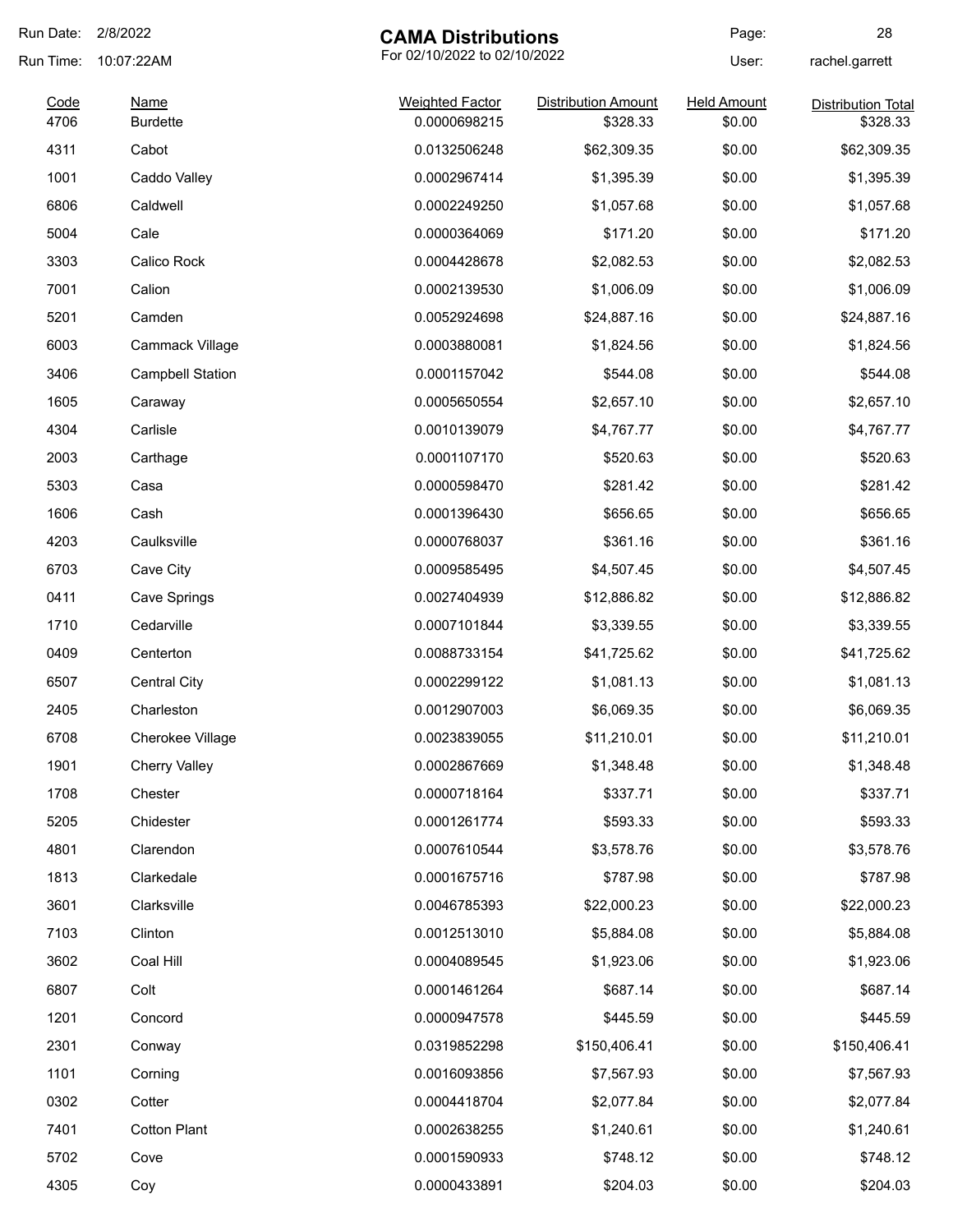| Run Date:    | 2/8/2022                      | <b>CAMA Distributions</b>              |                                          | Page:                        | 29                                      |
|--------------|-------------------------------|----------------------------------------|------------------------------------------|------------------------------|-----------------------------------------|
| Run Time:    | 10:07:22AM                    | For 02/10/2022 to 02/10/2022           |                                          | User:                        | rachel.garrett                          |
| Code<br>1804 | <b>Name</b><br>Crawfordsville | <b>Weighted Factor</b><br>0.0002304110 | <b>Distribution Amount</b><br>\$1,083.48 | <b>Held Amount</b><br>\$0.00 | <b>Distribution Total</b><br>\$1,083.48 |
| 0201         | Crossett                      | 0.0024048520                           | \$11,308.51                              | \$0.00                       | \$11,308.51                             |
| 3203         | Cushman                       | 0.0002159479                           | \$1,015.47                               | \$0.00                       | \$1,015.47                              |
| 5502         | Daisy                         | 0.0000438878                           | \$206.38                                 | \$0.00                       | \$206.38                                |
| 7102         | Damascus                      | 0.0001905130                           | \$895.86                                 | \$0.00                       | \$895.86                                |
| 7504         | Danville                      | 0.0010114143                           | \$4,756.05                               | \$0.00                       | \$4,756.05                              |
| 7502         | Dardanelle                    | 0.0022527409                           | \$10,593.22                              | \$0.00                       | \$10,593.22                             |
| 1104         | Datto                         | 0.0000324171                           | \$152.44                                 | \$0.00                       | \$152.44                                |
| 0405         | Decatur                       | 0.0008842394                           | \$4,158.02                               | \$0.00                       | \$4,158.02                              |
| 2801         | Delaplaine                    | 0.0000319184                           | \$150.09                                 | \$0.00                       | \$150.09                                |
| 5503         | Delight                       | 0.0001436328                           | \$675.41                                 | \$0.00                       | \$675.41                                |
| 4707         | Dell                          | 0.0000967527                           | \$454.97                                 | \$0.00                       | \$454.97                                |
| 2406         | Denning                       | 0.0000997450                           | \$469.04                                 | \$0.00                       | \$469.04                                |
| 6601         | DeQueen                       | 0.0030447162                           | \$14,317.38                              | \$0.00                       | \$14,317.38                             |
| 0903         | Dermott                       | 0.0010079232                           | \$4,739.63                               | \$0.00                       | \$4,739.63                              |
| 5903         | Des Arc                       | 0.0009500711                           | \$4,467.59                               | \$0.00                       | \$4,467.59                              |
| 5904         | DeValls Bluff                 | 0.0002593370                           | \$1,219.50                               | \$0.00                       | \$1,219.50                              |
| 0102         | <b>DeWitt</b>                 | 0.0015241036                           | \$7,166.90                               | \$0.00                       | \$7,166.90                              |
| 0515         | Diamond City                  | 0.0003775348                           | \$1,775.31                               | \$0.00                       | \$1,775.31                              |
| 3407         | Diaz                          | 0.0006104394                           | \$2,870.51                               | \$0.00                       | \$2,870.51                              |
| 3102         | <b>Dierks</b>                 | 0.0004568321                           | \$2,148.19                               | \$0.00                       | \$2,148.19                              |
| 3004         | Donaldson                     | 0.0001371494                           | \$644.93                                 | \$0.00                       | \$644.93                                |
| 5803         | Dover                         | 0.0006667953                           | \$3,135.52                               | \$0.00                       | \$3,135.52                              |
| 2103         | Dumas                         | 0.0019953988                           | \$9,383.10                               | \$0.00                       | \$9,383.10                              |
| 1707         | Dyer                          | 0.0003850157                           | \$1,810.49                               | \$0.00                       | \$1,810.49                              |
| 4708         | <b>Dyess</b>                  | 0.0001690678                           | \$795.02                                 | \$0.00                       | \$795.02                                |
| 1803         | Earle                         | 0.0009131655                           | \$4,294.04                               | \$0.00                       | \$4,294.04                              |
| 5203         | East Camden                   | 0.0003979826                           | \$1,871.46                               | \$0.00                       | \$1,871.46                              |
| 1805         | Edmondson                     | 0.0001211902                           | \$569.88                                 | \$0.00                       | \$569.88                                |
| 1607         | Egypt                         | 0.0000563559                           | \$265.01                                 | \$0.00                       | \$265.01                                |
| 7002         | El Dorado                     | 0.0088553613                           | \$41,641.19                              | \$0.00                       | \$41,641.19                             |
| 5401         | Elaine                        | 0.0002538510                           | \$1,193.70                               | \$0.00                       | \$1,193.70                              |
| 7202         | Elkins                        | 0.0017964075                           | \$8,447.37                               | \$0.00                       | \$8,447.37                              |
| 7203         | Elm Springs                   | 0.0011774897                           | \$5,536.99                               | \$0.00                       | \$5,536.99                              |
| 1401         | Emerson                       | 0.0001461264                           | \$687.14                                 | \$0.00                       | \$687.14                                |
| 5005         | Emmet                         | 0.0002069709                           | \$973.25                                 | \$0.00                       | \$973.25                                |
| 4306         | England                       | 0.0012353418                           | \$5,809.04                               | \$0.00                       | \$5,809.04                              |
| 2306         | Enola                         | 0.0001585946                           | \$745.77                                 | \$0.00                       | \$745.77                                |
| 4717         | Etowah                        | 0.0001266762                           | \$595.68                                 | \$0.00                       | \$595.68                                |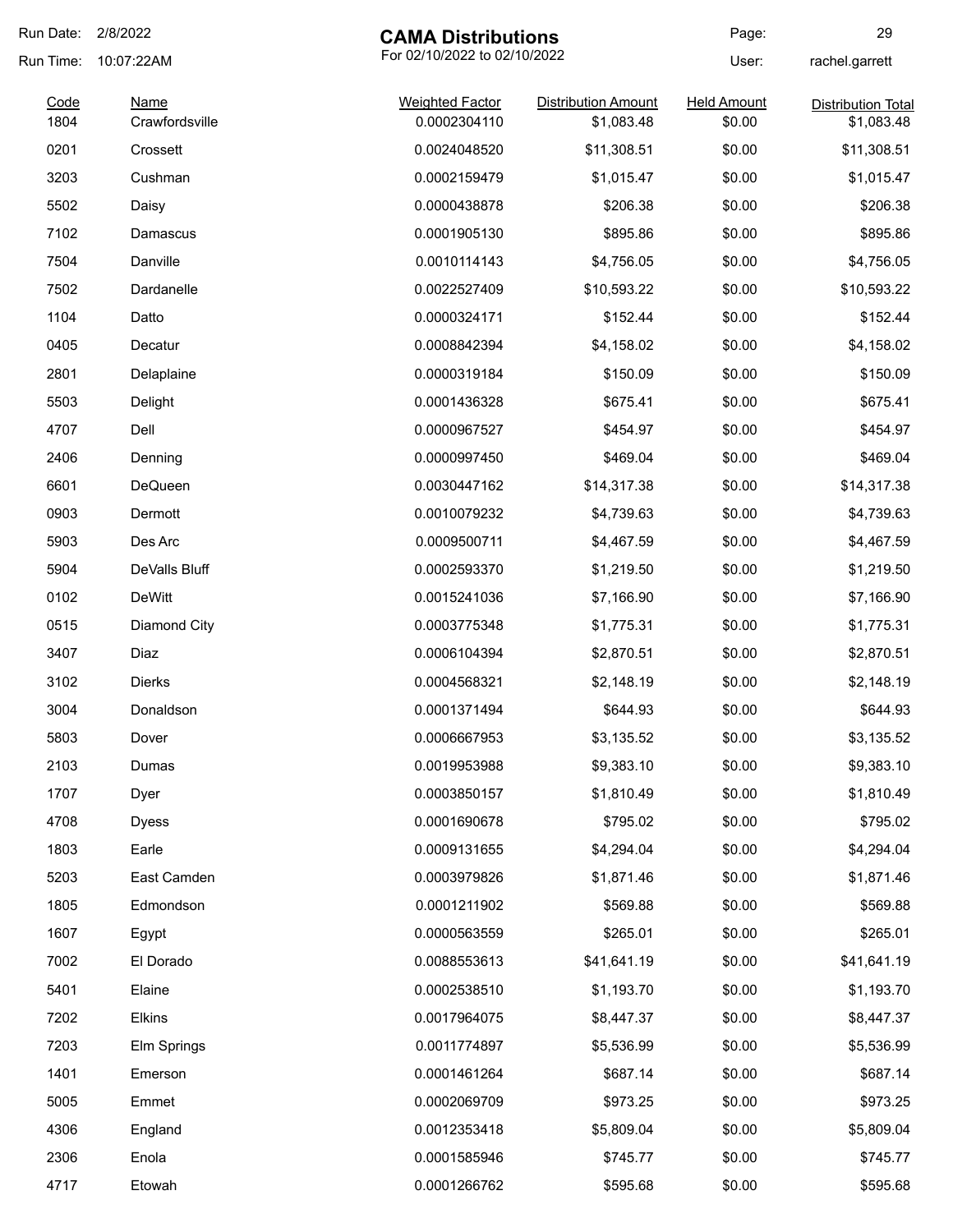| Run Date: | 2/8/2022<br><b>CAMA Distributions</b> |                              | Page:                      | 30                 |                           |
|-----------|---------------------------------------|------------------------------|----------------------------|--------------------|---------------------------|
| Run Time: | 10:07:22AM                            | For 02/10/2022 to 02/10/2022 |                            | User:              | rachel.garrett            |
| Code      | <b>Name</b>                           | <b>Weighted Factor</b>       | <b>Distribution Amount</b> | <b>Held Amount</b> | <b>Distribution Total</b> |
| 0902      | Eudora                                | 0.0008617968                 | \$4,052.49                 | \$0.00             | \$4,052.49                |
| 0801      | Eureka Springs                        | 0.0010802384                 | \$5,079.68                 | \$0.00             | \$5,079.68                |
| 6704      | <b>Evening Shade</b>                  | 0.0002094645                 | \$984.98                   | \$0.00             | \$984.98                  |
| 0506      | Everton                               | 0.0000518674                 | \$243.90                   | \$0.00             | \$243.90                  |
| 7104      | <b>Fairfield Bay</b>                  | 0.0010513123                 | \$4,943.66                 | \$0.00             | \$4,943.66                |
| 4806      | Fargo                                 | 0.0000284273                 | \$133.68                   | \$0.00             | \$133.68                  |
| 7216      | Farmington                            | 0.0037823305                 | \$17,785.92                | \$0.00             | \$17,785.92               |
| 7214      | Fayetteville                          | 0.0468547159                 | \$220,328.25               | \$0.00             | \$220,328.25              |
| 7003      | Felsenthal                            | 0.0000423916                 | \$199.34                   | \$0.00             | \$199.34                  |
| 6902      | <b>Fifty Six</b>                      | 0.0000787986                 | \$370.54                   | \$0.00             | \$370.54                  |
| 5602      | Fisher                                | 0.0000897705                 | \$422.13                   | \$0.00             | \$422.13                  |
| 4502      | Flippin                               | 0.0006707851                 | \$3,154.28                 | \$0.00             | \$3,154.28                |
| 2002      | Fordyce                               | 0.0016936701                 | \$7,964.26                 | \$0.00             | \$7,964.26                |
| 4107      | Foreman                               | 0.0004872543                 | \$2,291.25                 | \$0.00             | \$2,291.25                |
| 6802      | <b>Forrest City</b>                   | 0.0064909060                 | \$30,522.65                | \$0.00             | \$30,522.65               |
| 6501      | Fort Smith                            | 0.0444573448                 | \$209,054.92               | \$0.00             | \$209,054.92              |
| 4602      | Fouke                                 | 0.0004029698                 | \$1,894.91                 | \$0.00             | \$1,894.91                |
| 0202      | Fountain Hill                         | 0.0000538623                 | \$253.28                   | \$0.00             | \$253.28                  |
| 2605      | <b>Fountain Lake</b>                  | 0.0002368944                 | \$1,113.97                 | \$0.00             | \$1,113.97                |
| 5304      | Fourche                               | 0.0000279286                 | \$131.33                   | \$0.00             | \$131.33                  |
| 3305      | Franklin                              | 0.0000952565                 | \$447.93                   | \$0.00             | \$447.93                  |
| 3005      | Friendship                            | 0.0000787986                 | \$370.54                   | \$0.00             | \$370.54                  |
| 2904      | Fulton                                | 0.0000573534                 | \$269.70                   | \$0.00             | \$269.70                  |
| 0414      | Garfield                              | 0.0002957439                 | \$1,390.70                 | \$0.00             | \$1,390.70                |
| 4601      | Garland                               | 0.0000972514                 | \$457.31                   | \$0.00             | \$457.31                  |
| 7306      | Garner                                | 0.0001052310                 | \$494.84                   | \$0.00             | \$494.84                  |
| 0303      | Gassville                             | 0.0010827320                 | \$5,091.41                 | \$0.00             | \$5,091.41                |
| 0415      | Gateway                               | 0.0002174441                 | \$1,022.50                 | \$0.00             | \$1,022.50                |
| 0406      | Gentry                                | 0.0018901678                 | \$8,888.27                 | \$0.00             | \$8,888.27                |
| 7307      | Georgetown                            | 0.0000403967                 | \$189.96                   | \$0.00             | \$189.96                  |
| 6401      | Gilbert                               | 0.0000129669                 | \$60.97                    | \$0.00             | \$60.97                   |
| 0104      | Gillett                               | 0.0002812809                 | \$1,322.69                 | \$0.00             | \$1,322.69                |
| 6603      | Gillham                               | 0.0000782998                 | \$368.19                   | \$0.00             | \$368.19                  |
| 1806      | Gilmore                               | 0.0000877756                 | \$0.00                     | \$0.00             | \$0.00                    |
| 5504      | Glenwood                              | 0.0010313633                 | \$4,849.85                 | \$0.00             | \$4,849.85                |
| 7205      | Goshen                                | 0.0010483200                 | \$4,929.59                 | \$0.00             | \$4,929.59                |
| 4709      | Gosnell                               | 0.0014512898                 | \$6,824.50                 | \$0.00             | \$6,824.50                |
|           |                                       |                              |                            |                    |                           |
| 4002      | Gould                                 | 0.0003306547                 | \$1,554.86                 | \$0.00             | \$1,554.86                |
| 4003      | Grady                                 | 0.0001521111                 | \$715.28                   | \$0.00             | \$715.28                  |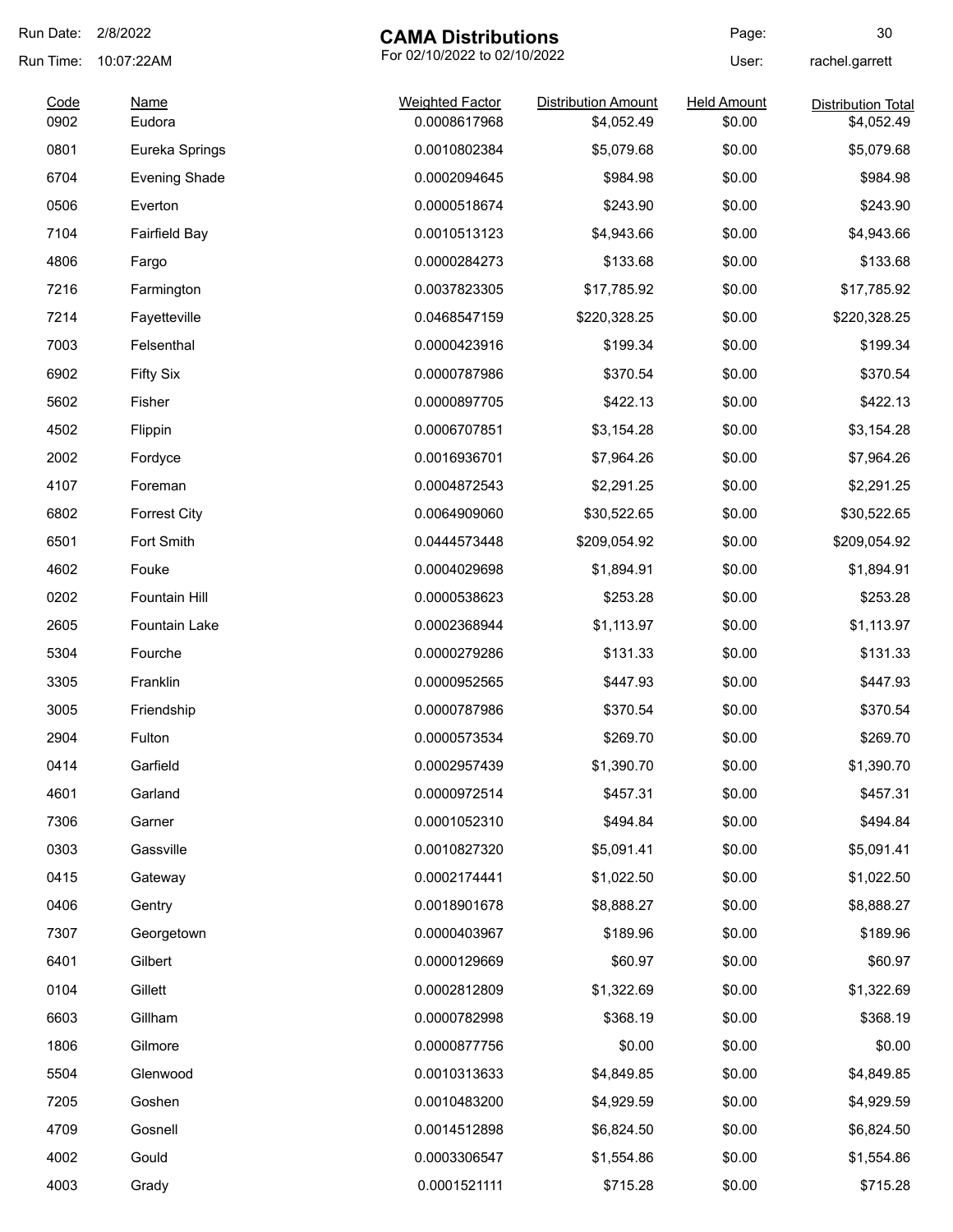| Run Date: 2/8/2022 |                      | <b>CAMA Distributions</b>    |                            | Page:              | 31                        |
|--------------------|----------------------|------------------------------|----------------------------|--------------------|---------------------------|
| Run Time:          | 10:07:22AM           | For 02/10/2022 to 02/10/2022 |                            | User:              | rachel.garrett            |
| Code               | <b>Name</b>          | <b>Weighted Factor</b>       | <b>Distribution Amount</b> | <b>Held Amount</b> | <b>Distribution Total</b> |
| 5703               | Grannis              | 0.0002473676                 | \$1,163.21                 | \$0.00             | \$1,163.21                |
| 0407               | Gravette             | 0.0017689776                 | \$8,318.39                 | \$0.00             | \$8,318.39                |
| 0803               | <b>Green Forest</b>  | 0.0014822107                 | \$6,969.90                 | \$0.00             | \$6,969.90                |
| 2303               | Greenbrier           | 0.0028462236                 | \$13,384.00                | \$0.00             | \$13,384.00               |
| 7206               | Greenland            | 0.0006049534                 | \$2,844.72                 | \$0.00             | \$2,844.72                |
| 1105               | Greenway             | 0.0000867782                 | \$408.06                   | \$0.00             | \$408.06                  |
| 6505               | Greenwood            | 0.0047458672                 | \$22,316.83                | \$0.00             | \$22,316.83               |
| 1202               | <b>Greers Ferry</b>  | 0.0004094532                 | \$1,925.40                 | \$0.00             | \$1,925.40                |
| 7308               | Griffithville        | 0.0000773024                 | \$363.50                   | \$0.00             | \$363.50                  |
| 3403               | Grubbs               | 0.0001501162                 | \$705.90                   | \$0.00             | \$705.90                  |
| 3307               | Guion                | 0.0000339133                 | \$159.47                   | \$0.00             | \$159.47                  |
| 1005               | <b>Gum Springs</b>   | 0.0000453840                 | \$213.41                   | \$0.00             | \$213.41                  |
| 1003               | Gurdon               | 0.0009176540                 | \$4,315.15                 | \$0.00             | \$4,315.15                |
| 2307               | Guy                  | 0.0003750412                 | \$1,763.58                 | \$0.00             | \$1,763.58                |
| 6509               | Hackett              | 0.0003910004                 | \$1,838.63                 | \$0.00             | \$1,838.63                |
| 0203               | Hamburg              | 0.0012647666                 | \$5,947.40                 | \$0.00             | \$5,947.40                |
| 0701               | Hampton              | 0.0005889942                 | \$2,769.67                 | \$0.00             | \$2,769.67                |
| 6701               | Hardy                | 0.0003705527                 | \$1,742.48                 | \$0.00             | \$1,742.48                |
| 0702               | Harrell              | 0.0001047323                 | \$492.49                   | \$0.00             | \$492.49                  |
| 5603               | Harrisburg           | 0.0011031797                 | \$5,187.56                 | \$0.00             | \$5,187.56                |
| 0512               | Harrison             | 0.0065178371                 | \$30,649.29                | \$0.00             | \$30,649.29               |
| 6510               | Hartford             | 0.0002488638                 | \$1,170.25                 | \$0.00             | \$1,170.25                |
| 3603               | Hartman              | 0.0002573421                 | \$1,210.12                 | \$0.00             | \$1,210.12                |
| 6205               | Haskell              | 0.0019729561                 | \$9,277.57                 | \$0.00             | \$9,277.57                |
| 5704               | Hatfield             | 0.0001720601                 | \$809.09                   | \$0.00             | \$809.09                  |
| 7507               | Havana               | 0.0001191953                 | \$560.50                   | \$0.00             | \$560.50                  |
| 3903               | Haynes               | 0.0000608445                 | \$286.11                   | \$0.00             | \$286.11                  |
| 5901               | Hazen                | 0.0007386117                 | \$3,473.23                 | \$0.00             | \$3,473.23                |
| 1203               | <b>Heber Springs</b> | 0.0034756146                 | \$16,343.63                | \$0.00             | \$16,343.63               |
| 5804               | Hector               | 0.0002049760                 | \$963.87                   | \$0.00             | \$963.87                  |
| 5407               | Helena-West Helena   | 0.0047473634                 | \$22,323.86                | \$0.00             | \$22,323.86               |
| 0602               | Hermitage            | 0.0002618306                 | \$1,231.22                 | \$0.00             | \$1,231.22                |
| 1902               | <b>Hickory Ridge</b> | 0.0001137093                 | \$534.70                   | \$0.00             | \$534.70                  |
| 1204               | Higden               | 0.0000568547                 | \$267.35                   | \$0.00             | \$267.35                  |
| 7309               | Higginson            | 0.0003516011                 | \$1,653.36                 | \$0.00             | \$1,653.36                |
| 0416               | Highfill             | 0.0007914766                 | \$3,721.82                 | \$0.00             | \$3,721.82                |
| 6709               | Highland             | 0.0004897480                 | \$2,302.98                 | \$0.00             | \$2,302.98                |
| 4402               | Hindsville           | 0.0000448853                 | \$211.07                   | \$0.00             | \$211.07                  |
| 0814               | Holiday Island       | 0.0011964413                 | \$5,626.11                 | \$0.00             | \$5,626.11                |
|                    |                      |                              |                            |                    |                           |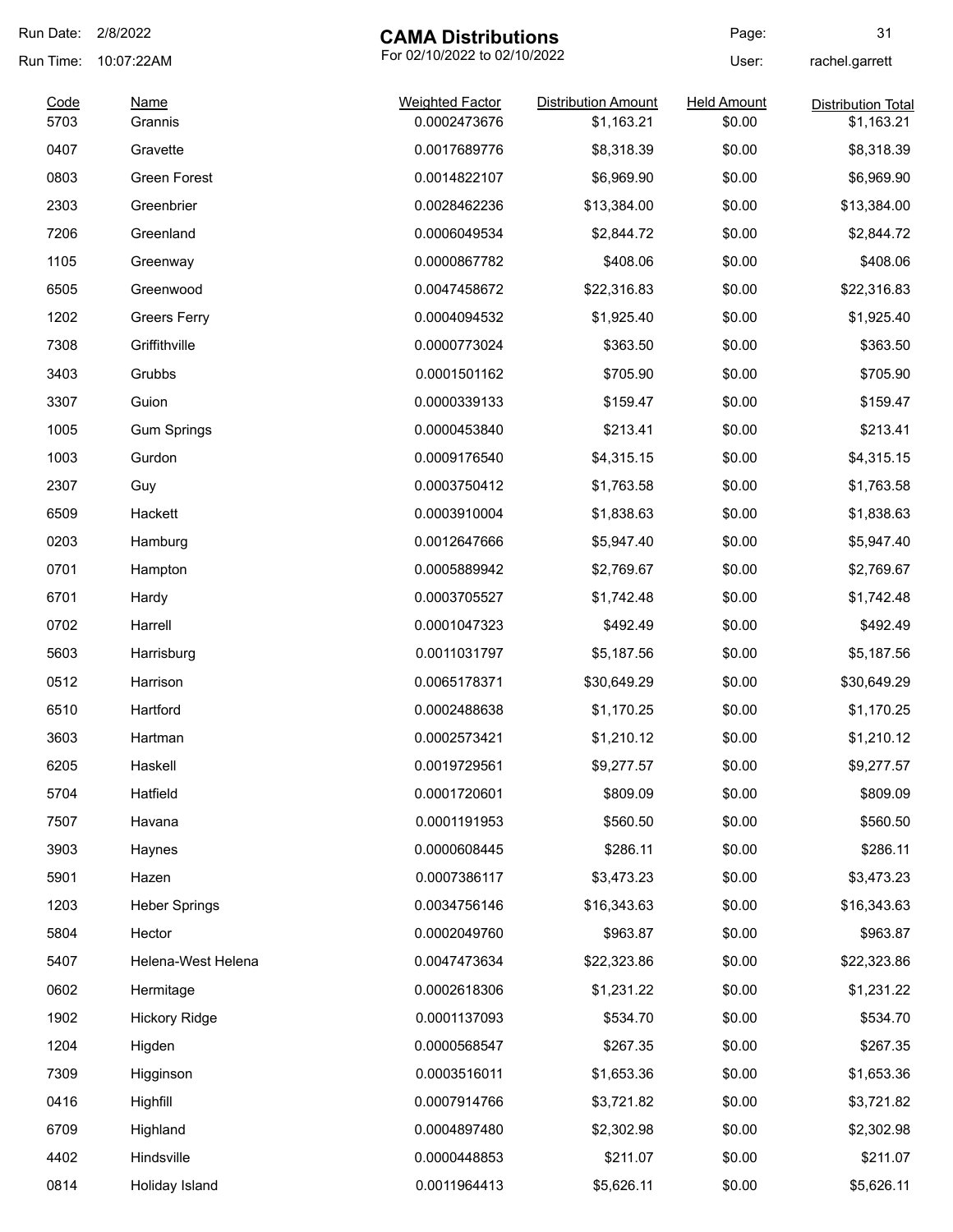| Run Date: | 2/8/2022                                   | <b>CAMA Distributions</b> |                            | Page:              | 32                        |
|-----------|--------------------------------------------|---------------------------|----------------------------|--------------------|---------------------------|
| Run Time: | For 02/10/2022 to 02/10/2022<br>10:07:22AM |                           |                            | User:              | rachel.garrett            |
| Code      | <b>Name</b>                                | <b>Weighted Factor</b>    | <b>Distribution Amount</b> | <b>Held Amount</b> | <b>Distribution Total</b> |
| 2313      | Holland                                    | 0.0002922529              | \$1,374.28                 | \$0.00             | \$1,374.28                |
| 4803      | <b>Holly Grove</b>                         | 0.0002294135              | \$1,078.79                 | \$0.00             | \$1,078.79                |
| 2901      | Hope                                       | 0.0044645863              | \$20,994.14                | \$0.00             | \$20,994.14               |
| 6604      | Horatio                                    | 0.0004588270              | \$2,157.57                 | \$0.00             | \$2,157.57                |
| 3301      | Horseshoe Bend                             | 0.0012168890              | \$5,722.26                 | \$0.00             | \$5,722.26                |
| 1807      | Horseshoe Lake                             | 0.0001316634              | \$619.13                   | \$0.00             | \$619.13                  |
| 2601      | <b>Hot Springs</b>                         | 0.0189166396              | \$88,953.05                | \$0.00             | \$88,953.05               |
| 5305      | Houston                                    | 0.0000713177              | \$335.36                   | \$0.00             | \$335.36                  |
| 3805      | Hoxie                                      | 0.0012956876              | \$6,092.80                 | \$0.00             | \$6,092.80                |
| 6801      | Hughes                                     | 0.0005266536              | \$2,476.52                 | \$0.00             | \$2,476.52                |
| 4307      | Humnoke                                    | 0.0001092208              | \$513.60                   | \$0.00             | \$513.60                  |
| 0103      | Humphrey                                   | 0.0002309097              | \$1,085.82                 | \$0.00             | \$1,085.82                |
| 7403      | Hunter                                     | 0.0000513687              | \$241.55                   | \$0.00             | \$241.55                  |
| 6502      | Huntington                                 | 0.0002443753              | \$1,149.14                 | \$0.00             | \$1,149.14                |
| 4401      | Huntsville                                 | 0.0014358293              | \$6,751.80                 | \$0.00             | \$6,751.80                |
| 7004      | Huttig                                     | 0.0002234288              | \$1,050.65                 | \$0.00             | \$1,050.65                |
| 3806      | Imboden                                    | 0.0003191840              | \$1,500.92                 | \$0.00             | \$1,500.92                |
| 3408      | Jacksonport                                | 0.0000748088              | \$351.78                   | \$0.00             | \$351.78                  |
| 6004      | Jacksonville                               | 0.0147009171              | \$69,129.16                | \$0.00             | \$69,129.16               |
| 5101      | Jasper                                     | 0.0002728026              | \$1,282.82                 | \$0.00             | \$1,282.82                |
| 1808      | Jennette                                   | 0.0000588496              | \$276.73                   | \$0.00             | \$276.73                  |
| 1809      | Jericho                                    | 0.0000488751              | \$229.83                   | \$0.00             | \$229.83                  |
| 7207      | Johnson                                    | 0.0017998986              | \$8,463.79                 | \$0.00             | \$8,463.79                |
| 4710      | Joiner                                     | 0.0002483651              | \$1,167.90                 | \$0.00             | \$1,167.90                |
| 1611      | Jonesboro                                  | 0.0391878163              | \$184,275.64               | \$0.00             | \$184,275.64              |
| 7310      | Judsonia                                   | 0.0009246362              | \$4,347.98                 | \$0.00             | \$4,347.98                |
| 7005      | Junction City                              | 0.0002508587              | \$1,179.63                 | \$0.00             | \$1,179.63                |
| 4702      | Keiser                                     | 0.0003745425              | \$1,761.24                 | \$0.00             | \$1,761.24                |
| 7305      | Kensett                                    | 0.0006982150              | \$3,283.27                 | \$0.00             | \$3,283.27                |
| 4308      | Keo                                        | 0.0001032361              | \$485.45                   | \$0.00             | \$485.45                  |
| 1705      | Kibler                                     | 0.0005012186              | \$2,356.92                 | \$0.00             | \$2,356.92                |
| 1302      | Kingsland                                  | 0.0001730576              | \$813.78                   | \$0.00             | \$813.78                  |
| 1106      | Knobel                                     | 0.0000733126              | \$344.74                   | \$0.00             | \$344.74                  |
| 3604      | Knoxville                                  | 0.0003291585              | \$1,547.83                 | \$0.00             | \$1,547.83                |
| 2802      | Lafe                                       | 0.0002084671              | \$980.29                   | \$0.00             | \$980.29                  |
| 3904      | LaGrange                                   | 0.0000259337              | \$121.95                   | \$0.00             | \$121.95                  |
| 1609      | Lake City                                  | 0.0011600344              | \$5,454.91                 | \$0.00             | \$5,454.91                |
| 5403      | Lake View                                  | 0.0001630831              | \$766.88                   | \$0.00             | \$766.88                  |
|           |                                            |                           |                            |                    | \$4,842.82                |
| 0901      | Lake Village                               | 0.0010298671              | \$4,842.82                 | \$0.00             |                           |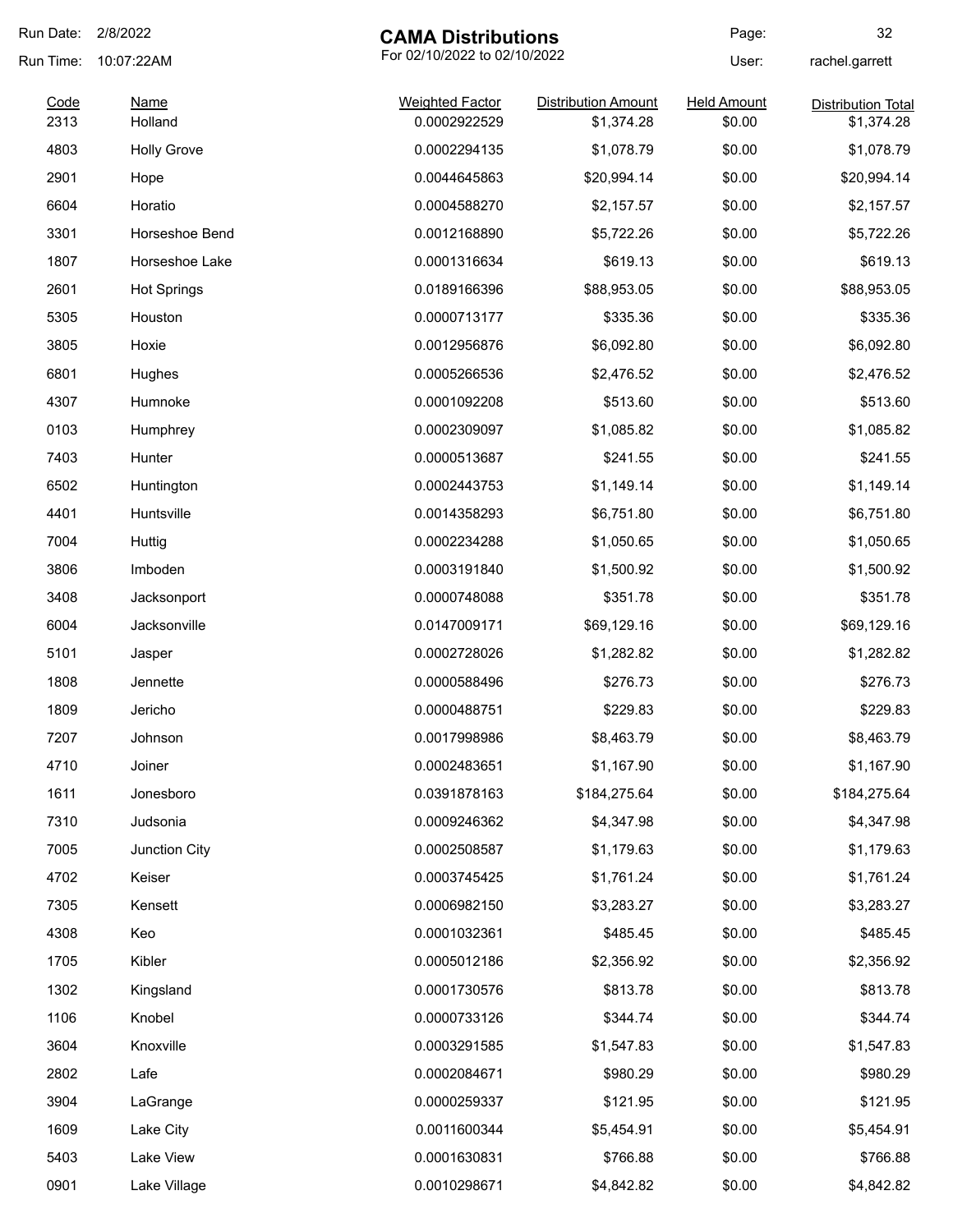| Run Date:    | 2/8/2022                | <b>CAMA Distributions</b>              |                                          | Page:                        | 33                                      |
|--------------|-------------------------|----------------------------------------|------------------------------------------|------------------------------|-----------------------------------------|
| Run Time:    | 10:07:22AM              | For 02/10/2022 to 02/10/2022           |                                          | User:                        | rachel.garrett                          |
| Code<br>0305 | <b>Name</b><br>Lakeview | <b>Weighted Factor</b><br>0.0003865119 | <b>Distribution Amount</b><br>\$1,817.52 | <b>Held Amount</b><br>\$0.00 | <b>Distribution Total</b><br>\$1,817.52 |
| 3605         | Lamar                   | 0.0008573083                           | \$4,031.38                               | \$0.00                       | \$4,031.38                              |
| 6511         | Lavaca                  | 0.0012218763                           | \$5,745.72                               | \$0.00                       | \$5,745.72                              |
| 4711         | Leachville              | 0.0010169003                           | \$4,781.84                               | \$0.00                       | \$4,781.84                              |
| 0507         | Lead Hill               | 0.0001366507                           | \$642.58                                 | \$0.00                       | \$642.58                                |
| 2703         | Leola                   | 0.0002294135                           | \$1,078.79                               | \$0.00                       | \$1,078.79                              |
| 5601         | Lepanto                 | 0.0008637917                           | \$4,061.87                               | \$0.00                       | \$4,061.87                              |
| 6402         | Leslie                  | 0.0001870219                           | \$879.45                                 | \$0.00                       | \$879.45                                |
| 7311         | Letona                  | 0.0001196940                           | \$562.85                                 | \$0.00                       | \$562.85                                |
| 3704         | Lewisville              | 0.0004563334                           | \$2,145.85                               | \$0.00                       | \$2,145.85                              |
| 5404         | Lexa                    | 0.0001032361                           | \$485.45                                 | \$0.00                       | \$485.45                                |
| 7215         | Lincoln                 | 0.0011440752                           | \$5,379.87                               | \$0.00                       | \$5,379.87                              |
| 0417         | <b>Little Flock</b>     | 0.0015236049                           | \$7,164.56                               | \$0.00                       | \$7,164.56                              |
| 6005         | Little Rock             | 0.1010371984                           | \$475,114.37                             | \$0.00                       | \$475,114.37                            |
| 6605         | Lockesburg              | 0.0002962427                           | \$1,393.04                               | \$0.00                       | \$1,393.04                              |
| 5805         | London                  | 0.0004668066                           | \$2,195.10                               | \$0.00                       | \$2,195.10                              |
| 4309         | Lonoke                  | 0.0021325481                           | \$10,028.03                              | \$0.00                       | \$10,028.03                             |
| 2602         | Lonsdale                | 0.0000513687                           | \$241.55                                 | \$0.00                       | \$241.55                                |
| 5206         | Louann                  | 0.0000763049                           | \$358.81                                 | \$0.00                       | \$358.81                                |
| 0408         | Lowell                  | 0.0049069554                           | \$23,074.32                              | \$0.00                       | \$23,074.32                             |
| 4712         | Luxora                  | 0.0004697990                           | \$2,209.17                               | \$0.00                       | \$2,209.17                              |
| 3807         | Lynn                    | 0.0001286711                           | \$605.06                                 | \$0.00                       | \$605.06                                |
| 6805         | Madison                 | 0.0003785323                           | \$1,780.00                               | \$0.00                       | \$1,780.00                              |
| 4204         | Magazine                | 0.0003690565                           | \$1,735.44                               | \$0.00                       | \$1,735.44                              |
| 3204         | Magness                 | 0.0001097195                           | \$515.94                                 | \$0.00                       | \$515.94                                |
| 1403         | Magnolia                | 0.0055667686                           | \$26,177.01                              | \$0.00                       | \$26,177.01                             |
| 3001         | Malvern                 | 0.0054196447                           | \$25,485.18                              | \$0.00                       | \$25,485.18                             |
| 2501         | <b>Mammoth Spring</b>   | 0.0004633155                           | \$2,178.68                               | \$0.00                       | \$2,178.68                              |
| 4713         | Manila                  | 0.0018363055                           | \$4,317.49                               | \$0.00                       | \$4,317.49                              |
| 6503         | Mansfield               | 0.0005251574                           | \$2,469.48                               | \$0.00                       | \$2,469.48                              |
| 3901         | Marianna                | 0.0017829419                           | \$8,384.05                               | \$0.00                       | \$8,384.05                              |
| 4714         | Marie                   | 0.0000538623                           | \$253.28                                 | \$0.00                       | \$253.28                                |
| 1801         | Marion                  | 0.0068584663                           | \$32,251.05                              | \$0.00                       | \$32,251.05                             |
| 5604         | <b>Marked Tree</b>      | 0.0011400854                           | \$5,361.10                               | \$0.00                       | \$5,361.10                              |
| 2803         | Marmaduke               | 0.0006044547                           | \$2,842.37                               | \$0.00                       | \$2,842.37                              |
| 6403         | Marshall                | 0.0006628055                           | \$3,116.76                               | \$0.00                       | \$3,116.76                              |
| 5405         | Marvell                 | 0.0004264099                           | \$2,005.14                               | \$0.00                       | \$2,005.14                              |
| 6006         | Maumelle                | 0.0096009552                           | \$45,147.25                              | \$0.00                       | \$45,147.25                             |
| 2302         | Mayflower               | 0.0009894704                           | \$4,652.86                               | \$0.00                       | \$4,652.86                              |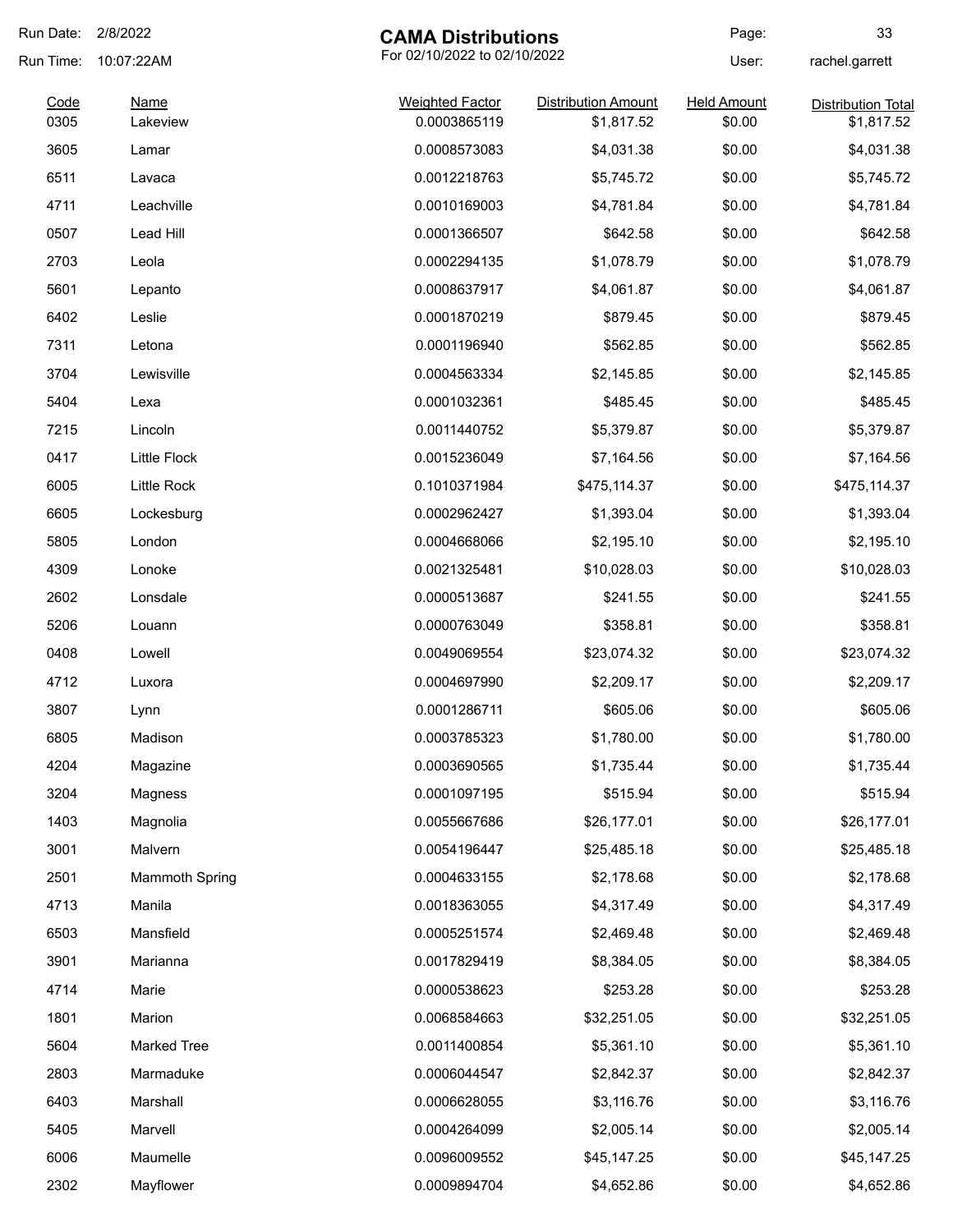| Run Date:    | 2/8/2022               | <b>CAMA Distributions</b>              |                                        | Page:                        | 34                                    |
|--------------|------------------------|----------------------------------------|----------------------------------------|------------------------------|---------------------------------------|
| Run Time:    | 10:07:22AM             | For 02/10/2022 to 02/10/2022           |                                        | User:                        | rachel.garrett                        |
| Code<br>6102 | <b>Name</b><br>Maynard | <b>Weighted Factor</b><br>0.0001890168 | <b>Distribution Amount</b><br>\$888.83 | <b>Held Amount</b><br>\$0.00 | <b>Distribution Total</b><br>\$888.83 |
| 2905         | McCaskill              | 0.0000284273                           | \$133.68                               | \$0.00                       | \$133.68                              |
| 7404         | <b>McCrory</b>         | 0.0007894817                           | \$3,712.44                             | \$0.00                       | \$3,712.44                            |
| 1107         | McDougal               | 0.0000668292                           | \$314.26                               | \$0.00                       | \$314.26                              |
| 2101         | McGehee                | 0.0019195926                           | \$9,026.64                             | \$0.00                       | \$9,026.64                            |
| 2911         | McNab                  | 0.0000149618                           | \$70.36                                | \$0.00                       | \$70.36                               |
| 1402         | McNeil                 | 0.0001900142                           | \$893.52                               | \$0.00                       | \$893.52                              |
| 7312         | McRae                  | 0.0003072146                           | \$1,444.64                             | \$0.00                       | \$1,444.64                            |
| 3302         | Melbourne              | 0.0009126668                           | \$4,291.70                             | \$0.00                       | \$4,291.70                            |
| 5701         | Mena                   | 0.0027873741                           | \$13,107.27                            | \$0.00                       | \$13,107.27                           |
| 1502         | Menifee                | 0.0001366507                           | \$642.58                               | \$0.00                       | \$642.58                              |
| 6512         | Midland                | 0.0001132106                           | \$532.36                               | \$0.00                       | \$532.36                              |
| 3007         | Midway                 | 0.0001880193                           | \$884.14                               | \$0.00                       | \$884.14                              |
| 3103         | <b>Mineral Springs</b> | 0.0005411166                           | \$2,544.53                             | \$0.00                       | \$2,544.53                            |
| 3808         | Minturn                | 0.0000433891                           | \$204.03                               | \$0.00                       | \$204.03                              |
| 2104         | Mitchellville          | 0.0001461264                           | \$687.14                               | \$0.00                       | \$687.14                              |
| 1610         | Monette                | 0.0007510799                           | \$3,531.86                             | \$0.00                       | \$3,531.86                            |
| 2201         | Monticello             | 0.0042102365                           | \$19,798.09                            | \$0.00                       | \$19,798.09                           |
| 0204         | Montrose               | 0.0001211902                           | \$569.88                               | \$0.00                       | \$569.88                              |
| 3205         | Moorefield             | 0.0000628394                           | \$295.49                               | \$0.00                       | \$295.49                              |
| 3905         | Moro                   | 0.0000882743                           | \$415.10                               | \$0.00                       | \$415.10                              |
| 1501         | Morrilton              | 0.0034870853                           | \$16,397.57                            | \$0.00                       | \$16,397.57                           |
| 4205         | Morrison Bluff         | 0.0000389006                           | \$182.92                               | \$0.00                       | \$182.92                              |
| 4905         | Mount Ida              | 0.0004967301                           | \$2,335.81                             | \$0.00                       | \$2,335.81                            |
| 3309         | Mount Pleasant         | 0.0001760499                           | \$827.85                               | \$0.00                       | \$827.85                              |
| 2308         | Mount Vernon           | 0.0000718164                           | \$337.71                               | \$0.00                       | \$337.71                              |
| 0301         | Mountain Home          | 0.0063961482                           | \$30,077.06                            | \$0.00                       | \$30,077.06                           |
| 2603         | <b>Mountain Pine</b>   | 0.0002917541                           | \$1,371.94                             | \$0.00                       | \$1,371.94                            |
| 6901         | Mountain View          | 0.0014348319                           | \$6,747.11                             | \$0.00                       | \$6,747.11                            |
| 1704         | Mountainburg           | 0.0002633268                           | \$1,238.26                             | \$0.00                       | \$1,238.26                            |
| 1703         | Mulberry               | 0.0007695327                           | \$3,618.63                             | \$0.00                       | \$3,618.63                            |
| 5505         | Murfreesboro           | 0.0007455939                           | \$3,506.06                             | \$0.00                       | \$3,506.06                            |
| 3101         | Nashville              | 0.0020712050                           | \$9,739.57                             | \$0.00                       | \$9,739.57                            |
| 3206         | <b>Newark</b>          | 0.0005884955                           | \$2,767.32                             | \$0.00                       | \$2,767.32                            |
| 3401         | Newport                | 0.0039922937                           | \$18,773.25                            | \$0.00                       | \$18,773.25                           |
| 1108         | <b>Nimmons</b>         | 0.0000344120                           | \$161.82                               | \$0.00                       | \$161.82                              |
| 0304         | Norfork                | 0.0002319071                           | \$1,090.51                             | \$0.00                       | \$1,090.51                            |
| 4903         | Norman                 | 0.0001511137                           | \$710.59                               | \$0.00                       | \$710.59                              |
| 7006         | Norphlet               | 0.0003820234                           | \$1,796.42                             | \$0.00                       | \$1,796.42                            |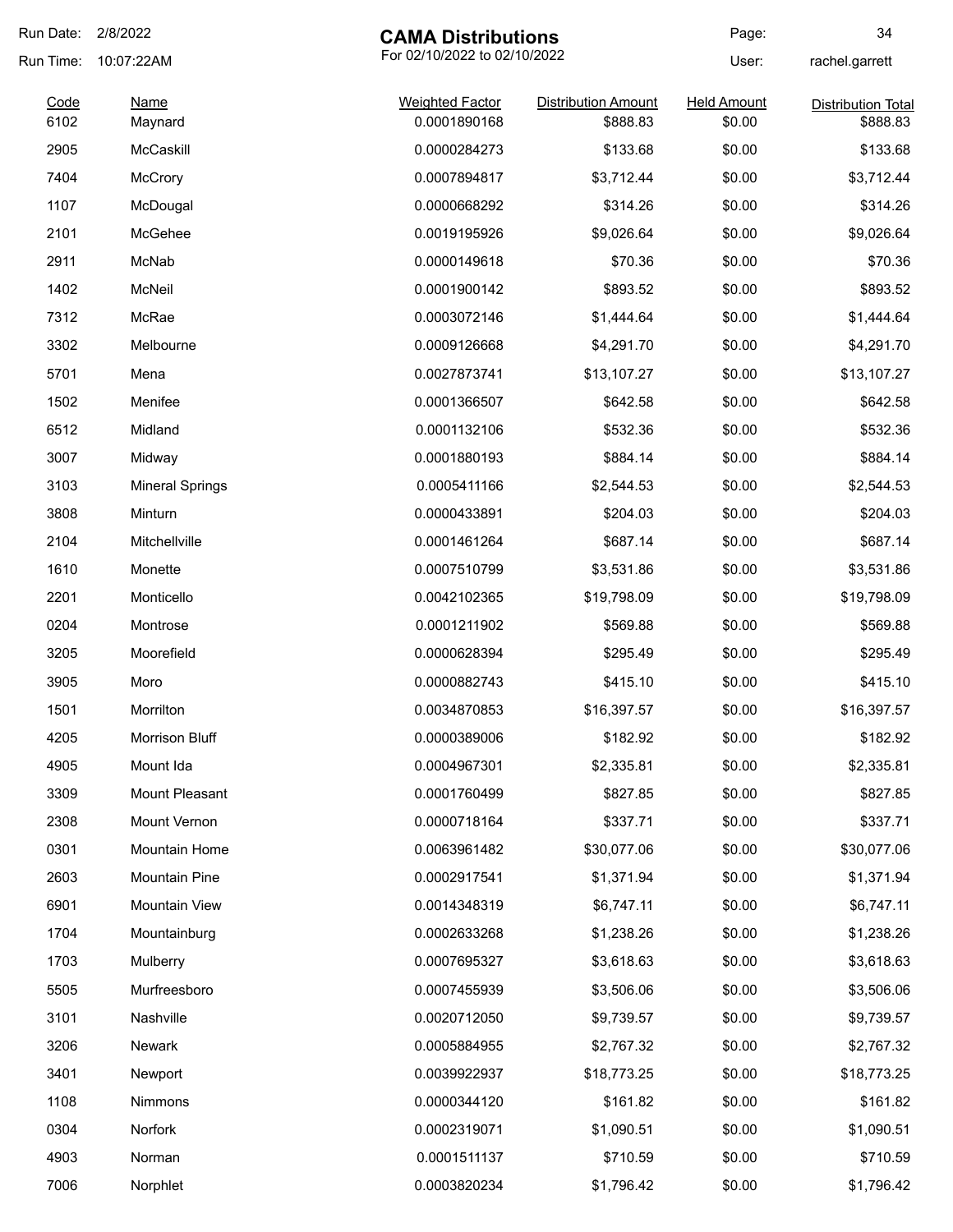| Run Date:    | 2/8/2022                         | <b>CAMA Distributions</b>              |                                            | Page:                        | 35                                        |
|--------------|----------------------------------|----------------------------------------|--------------------------------------------|------------------------------|-------------------------------------------|
| Run Time:    | 10:07:22AM                       | For 02/10/2022 to 02/10/2022           |                                            | User:                        | rachel.garrett                            |
| Code<br>6001 | <b>Name</b><br>North Little Rock | <b>Weighted Factor</b><br>0.0322131471 | <b>Distribution Amount</b><br>\$151,478.16 | <b>Held Amount</b><br>\$0.00 | <b>Distribution Total</b><br>\$151,478.16 |
| 0813         | Oak Grove                        | 0.0001925079                           | \$905.24                                   | \$0.00                       | \$905.24                                  |
| 2804         | Oak Grove Heights                | 0.0005505924                           | \$2,589.09                                 | \$0.00                       | \$2,589.09                                |
| 2906         | Oakhaven                         | 0.0000324171                           | \$152.44                                   | \$0.00                       | \$152.44                                  |
| 4904         | Oden                             | 0.0000897705                           | \$422.13                                   | \$0.00                       | \$422.13                                  |
| 4103         | Ogden                            | 0.0000653330                           | \$307.22                                   | \$0.00                       | \$307.22                                  |
| 3207         | Oil Trough                       | 0.0001127119                           | \$530.01                                   | \$0.00                       | \$530.01                                  |
| 6103         | O'Kean                           | 0.0000957552                           | \$450.28                                   | \$0.00                       | \$450.28                                  |
| 1006         | Okolona                          | 0.0000483763                           | \$227.48                                   | \$0.00                       | \$227.48                                  |
| 7503         | Ola                              | 0.0004658092                           | \$2,190.41                                 | \$0.00                       | \$2,190.41                                |
| 0508         | Omaha                            | 0.0000638368                           | \$300.18                                   | \$0.00                       | \$300.18                                  |
| 1503         | Oppelo                           | 0.0003675603                           | \$1,728.40                                 | \$0.00                       | \$1,728.40                                |
| 4701         | Osceola                          | 0.0034791057                           | \$16,360.04                                | \$0.00                       | \$16,360.04                               |
| 3306         | Oxford                           | 0.0002857694                           | \$1,343.79                                 | \$0.00                       | \$1,343.79                                |
| 2907         | Ozan                             | 0.0000249363                           | \$117.26                                   | \$0.00                       | \$117.26                                  |
| 2407         | Ozark                            | 0.0017664840                           | \$8,306.66                                 | \$0.00                       | \$8,306.66                                |
| 6804         | Palestine                        | 0.0002523549                           | \$1,186.67                                 | \$0.00                       | \$1,186.67                                |
| 7313         | Pangburn                         | 0.0002493625                           | \$1,172.59                                 | \$0.00                       | \$1,172.59                                |
| 2805         | Paragould                        | 0.0147308406                           | \$69,269.87                                | \$0.00                       | \$69,269.87                               |
| 4206         | Paris                            | 0.0015839506                           | \$7,448.32                                 | \$0.00                       | \$7,448.32                                |
| 0205         | Parkdale                         | 0.0000857807                           | \$403.37                                   | \$0.00                       | \$403.37                                  |
| 1903         | Parkin                           | 0.0003959877                           | \$1,862.08                                 | \$0.00                       | \$1,862.08                                |
| 2908         | Patmos                           | 0.0000284273                           | \$133.68                                   | \$0.00                       | \$133.68                                  |
| 7405         | Patterson                        | 0.0001546048                           | \$727.01                                   | \$0.00                       | \$727.01                                  |
| 0410         | Pea Ridge                        | 0.0032711373                           | \$15,382.10                                | \$0.00                       | \$15,382.10                               |
| 1109         | Peach Orchard                    | 0.0000523661                           | \$246.24                                   | \$0.00                       | \$246.24                                  |
| 3002         | Perla                            | 0.0001281723                           | \$602.71                                   | \$0.00                       | \$602.71                                  |
| 5306         | Perry                            | 0.0001306660                           | \$614.44                                   | \$0.00                       | \$614.44                                  |
| 2909         | Perrytown                        | 0.0001157042                           | \$544.08                                   | \$0.00                       | \$544.08                                  |
| 5307         | Perryville                       | 0.0006847494                           | \$3,219.95                                 | \$0.00                       | \$3,219.95                                |
| 1103         | Piggott                          | 0.0018063820                           | \$8,494.28                                 | \$0.00                       | \$8,494.28                                |
| 6404         | Pindall                          | 0.0000473789                           | \$222.79                                   | \$0.00                       | \$222.79                                  |
| 3501         | Pine Bluff                       | 0.0205739028                           | \$96,746.12                                | \$0.00                       | \$96,746.12                               |
| 3304         | Pineville                        | 0.0000768037                           | \$361.16                                   | \$0.00                       | \$361.16                                  |
| 7501         | Plainview                        | 0.0002329046                           | \$1,095.20                                 | \$0.00                       | \$1,095.20                                |
| 3208         | <b>Pleasant Plains</b>           | 0.0001755512                           | \$825.51                                   | \$0.00                       | \$825.51                                  |
| 1504         | Plumerville                      | 0.0003660642                           | \$1,721.37                                 | \$0.00                       | \$1,721.37                                |
| 6104         | Pocahontas                       | 0.0036761020                           | \$17,286.39                                | \$0.00                       | \$17,286.39                               |
| 1110         | Pollard                          | 0.0000962539                           | \$452.62                                   | \$0.00                       | \$452.62                                  |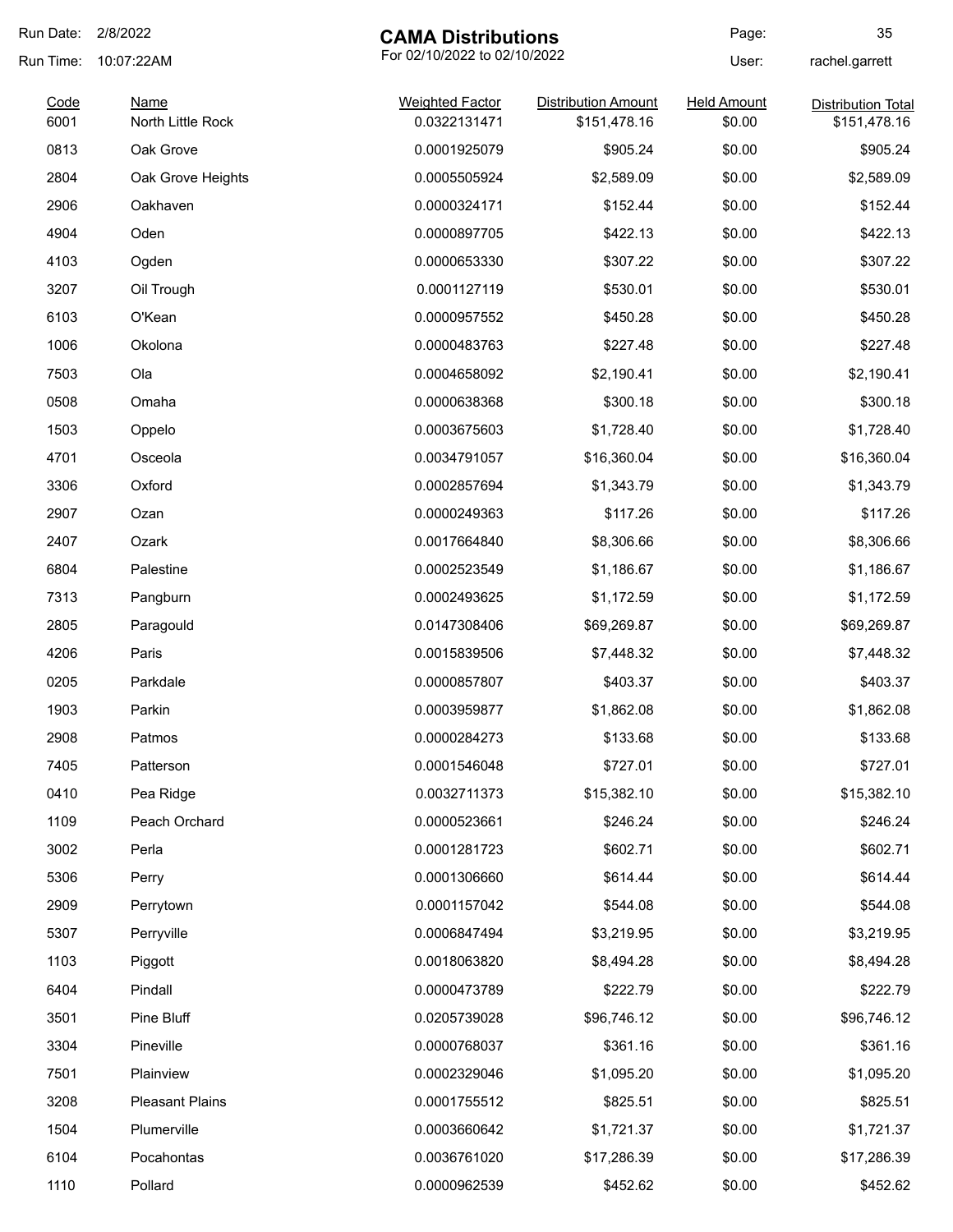| Run Date: | 2/8/2022             | <b>CAMA Distributions</b>    |                            | Page:              | 36                        |
|-----------|----------------------|------------------------------|----------------------------|--------------------|---------------------------|
| Run Time: | 10:07:22AM           | For 02/10/2022 to 02/10/2022 |                            | User:              | rachel.garrett            |
| Code      | Name                 | <b>Weighted Factor</b>       | <b>Distribution Amount</b> | <b>Held Amount</b> | <b>Distribution Total</b> |
| 3809      | Portia               | 0.0002114594                 | \$994.36                   | \$0.00             | \$994.36                  |
| 0206      | Portland             | 0.0001620856                 | \$762.19                   | \$0.00             | \$762.19                  |
| 5806      | Pottsville           | 0.0015659965                 | \$7,363.90                 | \$0.00             | \$7,363.90                |
| 3810      | Powhatan             | 0.0000518674                 | \$243.90                   | \$0.00             | \$243.90                  |
| 2704      | Poyen                | 0.0001311647                 | \$616.78                   | \$0.00             | \$616.78                  |
| 7209      | <b>Prairie Grove</b> | 0.0035135177                 | \$16,521.86                | \$0.00             | \$16,521.86               |
| 2705      | Prattsville          | 0.0001441315                 | \$677.76                   | \$0.00             | \$677.76                  |
| 5001      | Prescott             | 0.0015465463                 | \$7,272.43                 | \$0.00             | \$7,272.43                |
| 4503      | Pyatt                | 0.0000902692                 | \$424.48                   | \$0.00             | \$424.48                  |
| 1205      | Quitman              | 0.0003461152                 | \$1,627.56                 | \$0.00             | \$1,627.56                |
| 4207      | Ratcliff             | 0.0000832871                 | \$391.65                   | \$0.00             | \$391.65                  |
| 3811      | Ravenden             | 0.0002124569                 | \$999.05                   | \$0.00             | \$999.05                  |
| 6105      | Ravenden Springs     | 0.0000593483                 | \$279.08                   | \$0.00             | \$279.08                  |
| 1102      | Rector               | 0.0009286260                 | \$4,366.74                 | \$0.00             | \$4,366.74                |
| 3504      | Redfield             | 0.0007505811                 | \$3,529.51                 | \$0.00             | \$3,529.51                |
| 2105      | Reed                 | 0.0000648343                 | \$304.87                   | \$0.00             | \$304.87                  |
| 6106      | Reyno                | 0.0001950015                 | \$916.97                   | \$0.00             | \$916.97                  |
| 1301      | Rison                | 0.0004822671                 | \$2,267.80                 | \$0.00             | \$2,267.80                |
| 3003      | Rockport             | 0.0003371381                 | \$1,585.35                 | \$0.00             | \$1,585.35                |
| 4804      | Roe                  | 0.0000339133                 | \$159.47                   | \$0.00             | \$159.47                  |
| 0402      | Rogers               | 0.0348648680                 | \$163,947.54               | \$0.00             | \$163,947.54              |
| 3906      | Rondo                | 0.0000812922                 | \$382.27                   | \$0.00             | \$382.27                  |
| 7301      | Rose Bud             | 0.0002463702                 | \$1,158.52                 | \$0.00             | \$1,158.52                |
| 5006      | Rosston              | 0.0001356532                 | \$637.89                   | \$0.00             | \$637.89                  |
| 1709      | Rudy                 | 0.0000648343                 | \$304.87                   | \$0.00             | \$304.87                  |
| 7314      | Russell              | 0.0000917654                 | \$431.51                   | \$0.00             | \$431.51                  |
| 5801      | Russellville         | 0.0144331018                 | \$67,869.80                | \$0.00             | \$67,869.80               |
| 2502      | Salem                | 0.0007810034                 | \$3,672.57                 | \$0.00             | \$3,672.57                |
| 0307      | Salesville           | 0.0002358969                 | \$1,109.27                 | \$0.00             | \$1,109.27                |
| 4208      | Scranton             | 0.0001221876                 | \$574.57                   | \$0.00             | \$574.57                  |
| 7315      | Searcy               | 0.0114392555                 | \$53,791.62                | \$0.00             | \$53,791.62               |
| 3812      | Sedgwick             | 0.0000812922                 | \$382.27                   | \$0.00             | \$382.27                  |
| 6202      | Shannon Hills        | 0.0022392753                 | \$10,529.90                | \$0.00             | \$10,529.90               |
| 2701      | Sheridan             | 0.0024537270                 | \$11,538.33                | \$0.00             | \$11,538.33               |
|           |                      |                              |                            |                    |                           |
| 3507      | Sherrill             | 0.0000264324                 | \$124.30                   | \$0.00             | \$124.30                  |
| 6007      | Sherwood             | 0.0163237683                 | \$76,760.41                | \$0.00             | \$76,760.41               |
| 7101      | Shirley              | 0.0001236838                 | \$581.61                   | \$0.00             | \$581.61                  |
| 6705      | Sidney               | 0.0000957552                 | \$450.28                   | \$0.00             | \$450.28                  |
| 0401      | Siloam Springs       | 0.0086214592                 | \$40,541.30                | \$0.00             | \$40,541.30               |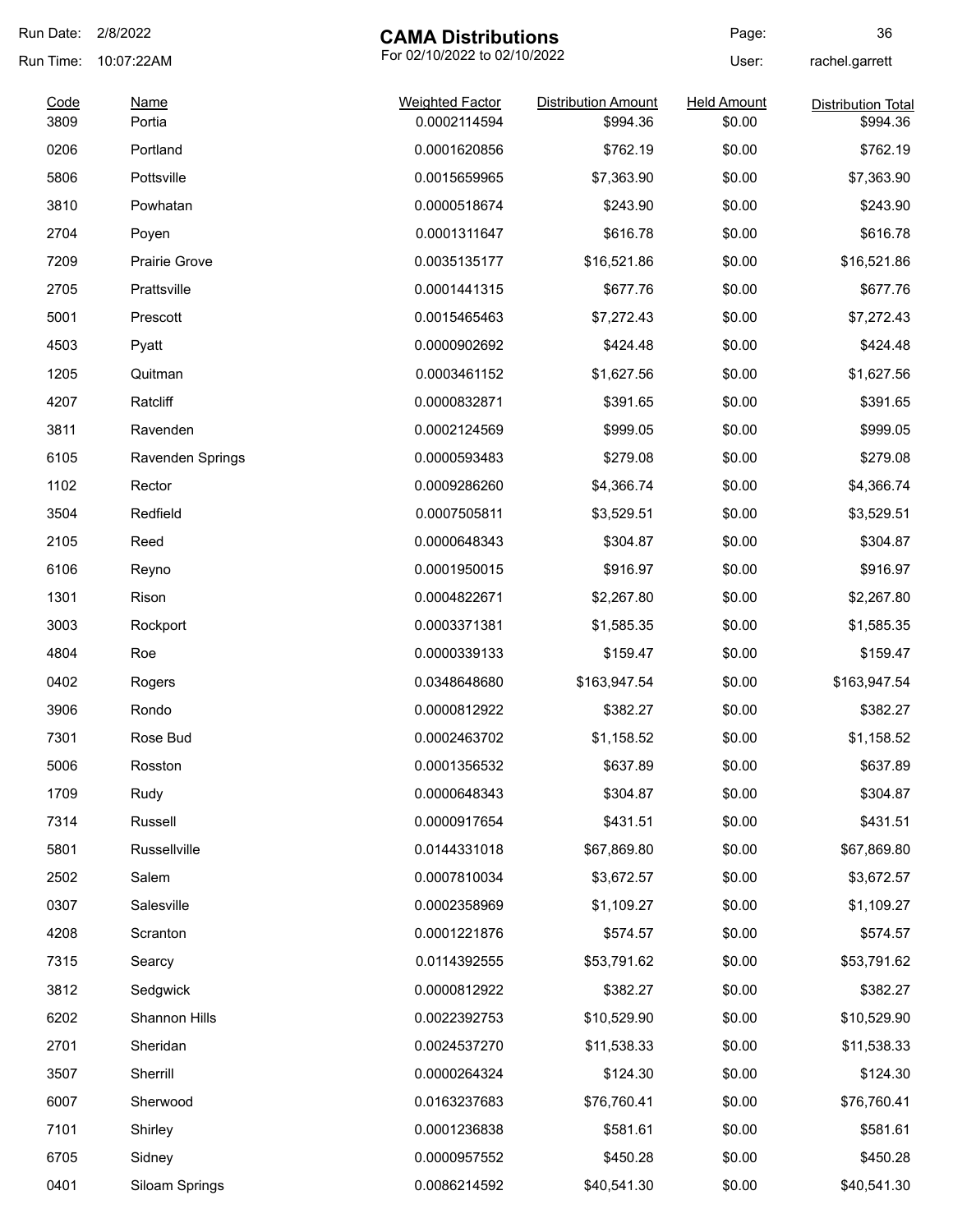| Run Date:    | 2/8/2022               | <b>CAMA Distributions</b>              |                                          | Page:                        | 37                                      |
|--------------|------------------------|----------------------------------------|------------------------------------------|------------------------------|-----------------------------------------|
| Run Time:    | 10:07:22AM             | For 02/10/2022 to 02/10/2022           |                                          | User:                        | rachel.garrett                          |
| Code<br>7007 | Name<br>Smackover      | <b>Weighted Factor</b><br>0.0008129218 | <b>Distribution Amount</b><br>\$3,822.66 | <b>Held Amount</b><br>\$0.00 | <b>Distribution Total</b><br>\$3,822.66 |
| 3813         | Smithville             | 0.0000433891                           | \$204.03                                 | \$0.00                       | \$204.03                                |
|              | South Lead Hill        |                                        |                                          |                              |                                         |
| 0509         |                        | 0.0000428904                           | \$201.69                                 | \$0.00                       | \$201.69                                |
| 3210         | Southside              | 0.0021340443                           | \$10,035.07                              | \$0.00                       | \$10,035.07                             |
| 2001         | Sparkman               | 0.0001770474                           | \$832.54                                 | \$0.00                       | \$832.54                                |
| 7210         | Springdale             | 0.0434768514                           | \$204,444.27                             | \$0.00                       | \$204,444.27                            |
| 0421         | Springtown             | 0.0000413942                           | \$194.65                                 | \$0.00                       | \$194.65                                |
| 0106         | St. Charles            | 0.0001032361                           | \$485.45                                 | \$0.00                       | \$485.45                                |
| 1113         | St. Francis            | 0.0001087221                           | \$511.25                                 | \$0.00                       | \$511.25                                |
| 6405         | St. Joe                | 0.0000643355                           | \$302.53                                 | \$0.00                       | \$302.53                                |
| 4403         | St. Paul               | 0.0000553585                           | \$260.32                                 | \$0.00                       | \$260.32                                |
| 3702         | Stamps                 | 0.0006273961                           | \$2,950.25                               | \$0.00                       | \$2,950.25                              |
| 4001         | <b>Star City</b>       | 0.0010837294                           | \$5,096.10                               | \$0.00                       | \$5,096.10                              |
| 5202         | Stephens               | 0.0003840183                           | \$1,805.80                               | \$0.00                       | \$1,805.80                              |
| 3814         | Strawberry             | 0.0001336583                           | \$628.51                                 | \$0.00                       | \$628.51                                |
| 7008         | Strong                 | 0.0002044773                           | \$961.53                                 | \$0.00                       | \$961.53                                |
| 0101         | Stuttgart              | 0.0041214635                           | \$19,380.65                              | \$0.00                       | \$19,380.65                             |
| 4209         | Subiaco                | 0.0001999887                           | \$940.42                                 | \$0.00                       | \$940.42                                |
| 1112         | <b>Success</b>         | 0.0000488751                           | \$229.83                                 | \$0.00                       | \$229.83                                |
| 3209         | Sulphur Rock           | 0.0003037235                           | \$1,428.22                               | \$0.00                       | \$1,428.22                              |
| 0412         | <b>Sulphur Springs</b> | 0.0002398867                           | \$1,128.04                               | \$0.00                       | \$1,128.04                              |
| 4504         | Summit                 | 0.0002713064                           | \$1,275.78                               | \$0.00                       | \$1,275.78                              |
| 1810         | Sunset                 | 0.0000917654                           | \$431.51                                 | \$0.00                       | \$431.51                                |
| 3409         | Swifton                | 0.0003655654                           | \$1,719.02                               | \$0.00                       | \$1,719.02                              |
| 1404         | Taylor                 | 0.0002887618                           | \$1,357.86                               | \$0.00                       | \$1,357.86                              |
| 4610         | Texarkana              | 0.0146560319                           | \$68,918.10                              | \$0.00                       | \$68,918.10                             |
| 0703         | Thornton               | 0.0001690678                           | \$795.02                                 | \$0.00                       | \$795.02                                |
| 2203         | Tillar                 | 0.0000857807                           | \$403.37                                 | \$0.00                       | \$403.37                                |
| 0704         | Tinsman                | 0.0000249363                           | \$117.26                                 | \$0.00                       | \$117.26                                |
| 3104         | Tollette               | 0.0000922641                           | \$433.86                                 | \$0.00                       | \$433.86                                |
| 7211         | Tontitown              | 0.0021450163                           | \$10,086.66                              | \$0.00                       | \$10,086.66                             |
| 6206         | Traskwood              | 0.0002468689                           | \$1,160.87                               | \$0.00                       | \$1,160.87                              |
| 5605         | Trumann                | 0.0036900663                           | \$17,352.06                              | \$0.00                       | \$17,352.06                             |
| 3402         | Tuckerman              | 0.0008513236                           | \$4,003.24                               | \$0.00                       | \$4,003.24                              |
| 2706         | Tull                   | 0.0002413829                           | \$1,135.07                               | \$0.00                       | \$1,135.07                              |
| 3410         | Tupelo                 | 0.0000349108                           | \$164.16                                 | \$0.00                       | \$164.16                                |
| 1811         | Turrell                | 0.0002578408                           | \$1,212.46                               | \$0.00                       | \$1,212.46                              |
| 2311         | <b>Twin Groves</b>     | 0.0001580958                           | \$743.43                                 | \$0.00                       | \$743.43                                |
| 5606         | Tyronza                | 0.0003570871                           | \$1,679.16                               | \$0.00                       | \$1,679.16                              |
|              |                        |                                        |                                          |                              |                                         |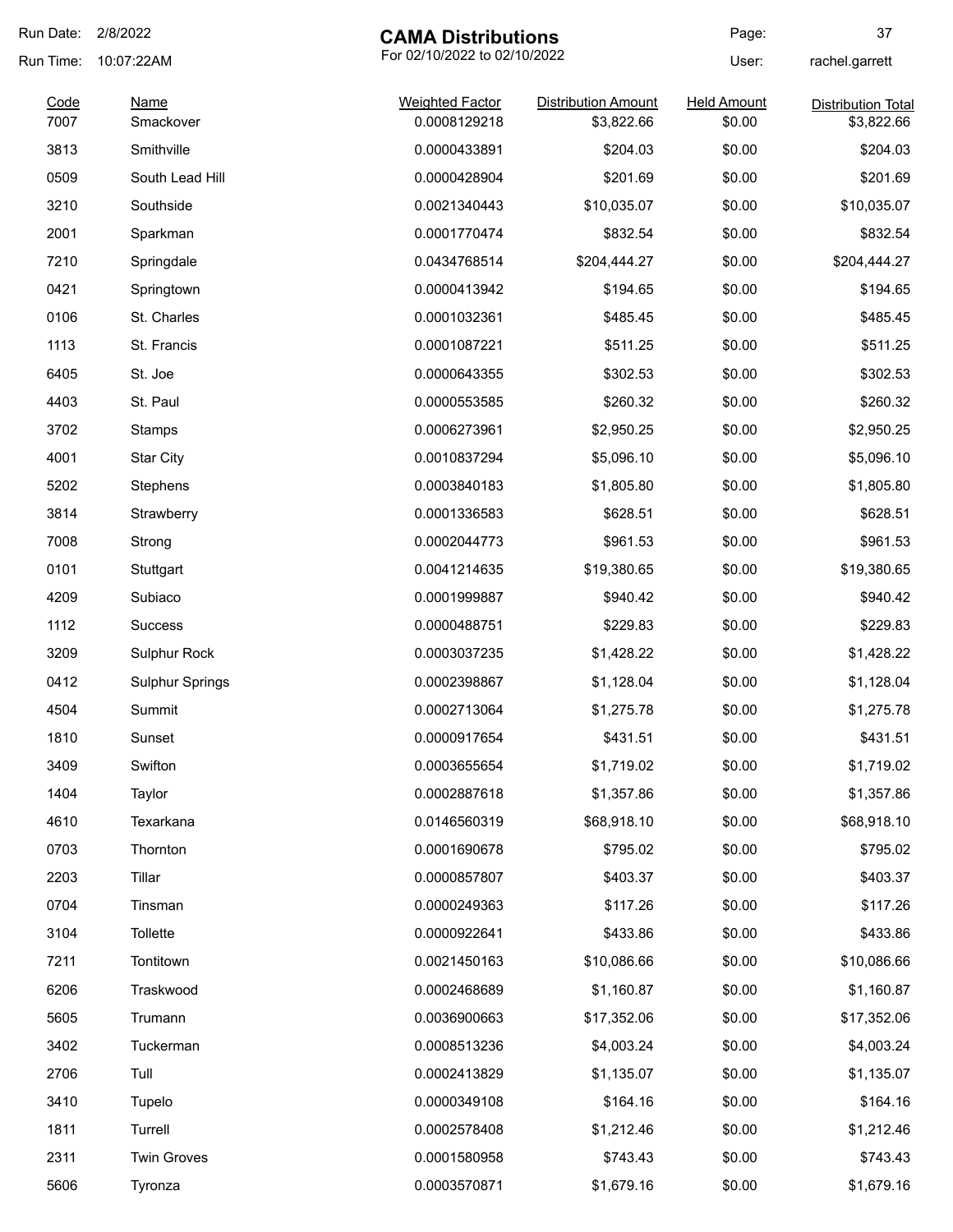| Run Date:    | 2/8/2022              | <b>CAMA Distributions</b>              |                                        | Page:                        | 38                                    |
|--------------|-----------------------|----------------------------------------|----------------------------------------|------------------------------|---------------------------------------|
| Run Time:    | 10:07:22AM            | For 02/10/2022 to 02/10/2022           |                                        | User:                        | rachel.garrett                        |
| Code<br>5905 | <b>Name</b><br>Ulm    | <b>Weighted Factor</b><br>0.0000872769 | <b>Distribution Amount</b><br>\$410.41 | <b>Held Amount</b><br>\$0.00 | <b>Distribution Total</b><br>\$410.41 |
| 0510         | <b>Valley Springs</b> | 0.0000912667                           | \$429.17                               | \$0.00                       | \$429.17                              |
| 1702         | Van Buren             | 0.0115793973                           | \$54,450.62                            | \$0.00                       | \$54,450.62                           |
| 5705         | Vandervoort           | 0.0000573534                           | \$269.70                               | \$0.00                       | \$269.70                              |
| 4715         | Victoria              | 0.0000099745                           | \$46.90                                | \$0.00                       | \$46.90                               |
| 2304         | Vilonia               | 0.0021385328                           | \$10,056.17                            | \$0.00                       | \$10,056.17                           |
| 2503         | Viola                 | 0.0001785436                           | \$839.58                               | \$0.00                       | \$839.58                              |
| 3502         | Wabbaseka             | 0.0000897705                           | \$422.13                               | \$0.00                       | \$422.13                              |
| 5609         | Waldenburg            | 0.0000264324                           | \$124.30                               | \$0.00                       | \$124.30                              |
| 1405         | Waldo                 | 0.0005740325                           | \$2,699.31                             | \$0.00                       | \$2,699.31                            |
| 6301         | Waldron               | 0.0016886829                           | \$7,940.81                             | \$0.00                       | \$7,940.81                            |
| 3801         | <b>Walnut Ridge</b>   | 0.0026851355                           | \$12,626.50                            | \$0.00                       | \$12,626.50                           |
| 4310         | Ward                  | 0.0030182838                           | \$14,193.09                            | \$0.00                       | \$14,193.09                           |
| 0603         | Warren                | 0.0027195475                           | \$12,788.32                            | \$0.00                       | \$12,788.32                           |
| 2910         | Washington            | 0.0000468802                           | \$220.45                               | \$0.00                       | \$220.45                              |
| 2106         | Watson                | 0.0000922641                           | \$433.86                               | \$0.00                       | \$433.86                              |
| 5608         | Weiner                | 0.0003226751                           | \$1,517.34                             | \$0.00                       | \$1,517.34                            |
| 3411         | Weldon                | 0.0000284273                           | \$133.68                               | \$0.00                       | \$133.68                              |
| 7212         | <b>West Fork</b>      | 0.0011625280                           | \$5,466.64                             | \$0.00                       | \$5,466.64                            |
| 1802         | West Memphis          | 0.0122287372                           | \$57,504.06                            | \$0.00                       | \$57,504.06                           |
| 7316         | <b>West Point</b>     | 0.0000847833                           | \$398.68                               | \$0.00                       | \$398.68                              |
| 5102         | <b>Western Grove</b>  | 0.0001765487                           | \$830.20                               | \$0.00                       | \$830.20                              |
| 6803         | Wheatley              | 0.0001391443                           | \$654.31                               | \$0.00                       | \$654.31                              |
| 1007         | <b>Whelen Springs</b> | 0.0000234401                           | \$110.22                               | \$0.00                       | \$110.22                              |
| 3503         | White Hall            | 0.0027833843                           | \$13,088.50                            | \$0.00                       | \$13,088.50                           |
| 5707         | Wickes                | 0.0003176878                           | \$1,493.89                             | \$0.00                       | \$1,493.89                            |
| 6808         | Widener               | 0.0001057297                           | \$497.18                               | \$0.00                       | \$497.18                              |
| 2403         | Wiederkehr Village    | 0.0000249363                           | \$117.26                               | \$0.00                       | \$117.26                              |
| 6706         | Williford             | 0.0000393993                           | \$185.27                               | \$0.00                       | \$185.27                              |
| 5007         | Willisville           | 0.0000738113                           | \$347.09                               | \$0.00                       | \$347.09                              |
| 2204         | Wilmar                | 0.0001969964                           | \$926.35                               | \$0.00                       | \$926.35                              |
| 0207         | Wilmot                | 0.0002074696                           | \$975.60                               | \$0.00                       | \$975.60                              |
| 4716         | Wilson                | 0.0003820234                           | \$1,796.42                             | \$0.00                       | \$1,796.42                            |
| 4104         | Wilton                | 0.0001431341                           | \$673.07                               | \$0.00                       | \$673.07                              |
| 2205         | Winchester            | 0.0000683253                           | \$321.29                               | \$0.00                       | \$321.29                              |
| 7213         | Winslow               | 0.0001820346                           | \$855.99                               | \$0.00                       | \$855.99                              |
| 4105         | Winthrop              | 0.0000578521                           | \$272.04                               | \$0.00                       | \$272.04                              |
| 2309         | Wooster               | 0.0005196715                           | \$2,443.69                             | \$0.00                       | \$2,443.69                            |
| 6008         | Wrightsville          | 0.0007690340                           | \$3,616.28                             | \$0.00                       | \$3,616.28                            |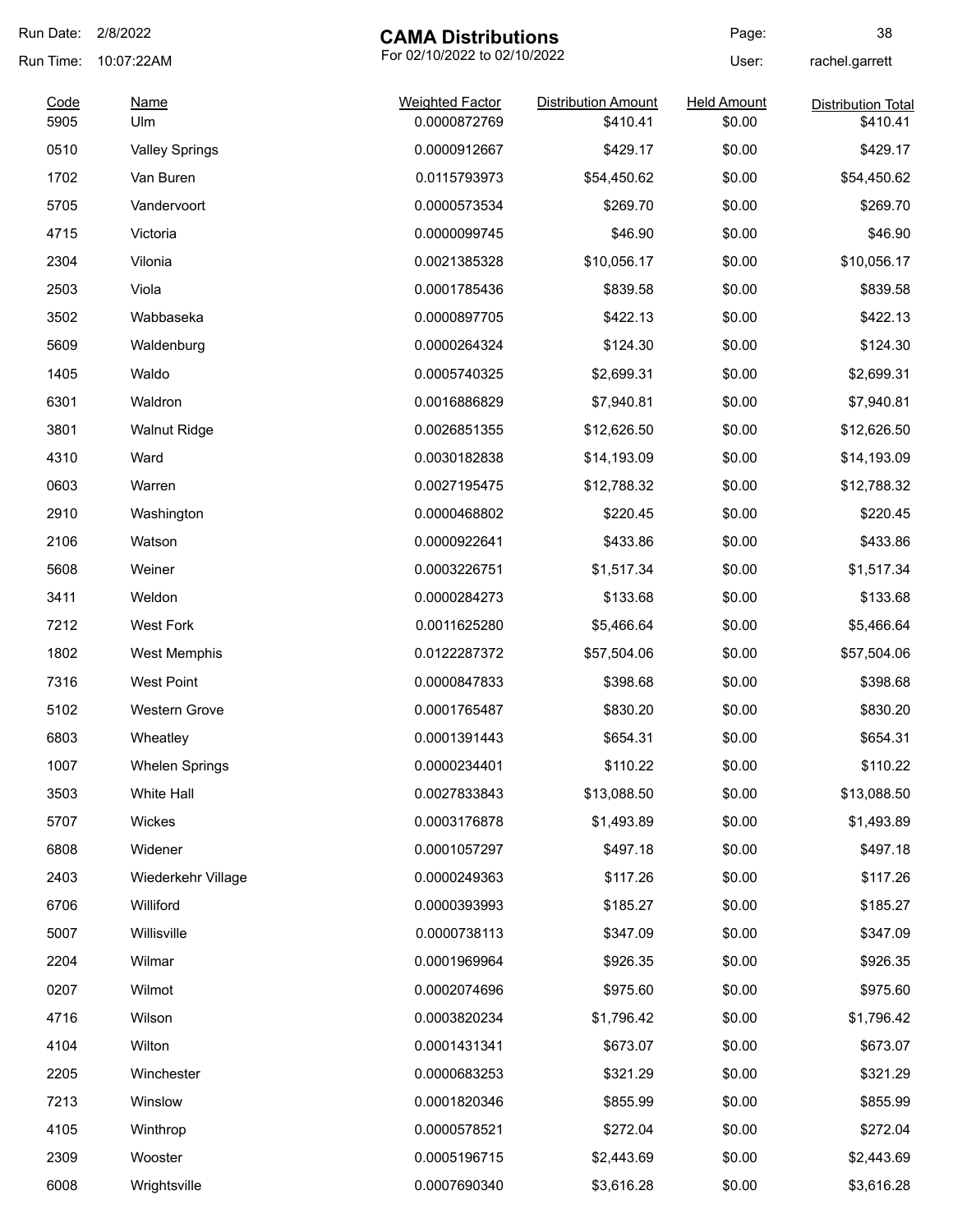| Run Date:    | 2/8/2022                                                       | <b>CAMA Distributions</b>              |                                           | Page:                        | 39                                       |
|--------------|----------------------------------------------------------------|----------------------------------------|-------------------------------------------|------------------------------|------------------------------------------|
| Run Time:    | 10:07:22AM                                                     | For 02/10/2022 to 02/10/2022           |                                           | User:                        | rachel.garrett                           |
| Code<br>1904 | Name<br>Wynne                                                  | <b>Weighted Factor</b><br>0.0041463997 | <b>Distribution Amount</b><br>\$19,497.91 | <b>Held Amount</b><br>\$0.00 | <b>Distribution Total</b><br>\$19,497.91 |
| 4505         | Yellville                                                      | 0.0005874981                           | \$2,762.65                                | \$0.00                       | \$2,762.65                               |
| 0511         | Zinc                                                           | 0.0000458827                           | \$215.76                                  | \$0.00                       | \$215.76                                 |
|              | Total for MLM0200 - Municipal Four Lane                        | 1.0000000024                           | \$4,697,640.50                            | \$0.00                       | \$4,697,640.50                           |
|              | Llinhway Canatruatian<br>MLM0200 - Municipal Highway Severance |                                        |                                           |                              |                                          |
| 5301         | Adona                                                          | 0.0000743100                           | \$72.52                                   | \$0.00                       | \$72.52                                  |
| 6207         | Alexander                                                      | 0.0016881842                           | \$1,647.55                                | \$0.00                       | \$1,647.55                               |
| 3802         | Alicia                                                         | 0.0000713177                           | \$69.60                                   | \$0.00                       | \$69.60                                  |
| 1701         | Alma                                                           | 0.0029050732                           | \$2,835.15                                | \$0.00                       | \$2,835.15                               |
| 0105         | Almyra                                                         | 0.0001276736                           | \$124.60                                  | \$0.00                       | \$124.60                                 |
| 0502         | Alpena                                                         | 0.0001865232                           | \$182.03                                  | \$0.00                       | \$182.03                                 |
| 3505         | Altheimer                                                      | 0.0003471126                           | \$338.76                                  | \$0.00                       | \$338.76                                 |
| 2404         | Altus                                                          | 0.0003316521                           | \$323.67                                  | \$0.00                       | \$323.67                                 |
| 3404         | Amagon                                                         | 0.0000344120                           | \$33.58                                   | \$0.00                       | \$33.58                                  |
| 1004         | Amity                                                          | 0.0003396317                           | \$331.46                                  | \$0.00                       | \$331.46                                 |
| 1812         | Anthonyville                                                   | 0.0000673279                           | \$65.71                                   | \$0.00                       | \$65.71                                  |
| 5501         | Antoine                                                        | 0.0000563559                           | \$55.00                                   | \$0.00                       | \$55.00                                  |
| 1002         | Arkadelphia                                                    | 0.0051767656                           | \$5,052.17                                | \$0.00                       | \$5,052.17                               |
| 2102         | <b>Arkansas City</b>                                           | 0.0001875206                           | \$183.01                                  | \$0.00                       | \$183.01                                 |
| 6702         | Ash Flat                                                       | 0.0005670503                           | \$553.40                                  | \$0.00                       | \$553.40                                 |
| 4101         | Ashdown                                                        | 0.0021250673                           | \$2,073.92                                | \$0.00                       | \$2,073.92                               |
| 5802         | Atkins                                                         | 0.0014258548                           | \$1,391.54                                | \$0.00                       | \$1,391.54                               |
| 3902         | Aubrey                                                         | 0.0000538623                           | \$52.57                                   | \$0.00                       | \$52.57                                  |
| 7402         | Augusta                                                        | 0.0009964526                           | \$972.47                                  | \$0.00                       | \$972.47                                 |
| 4302         | Austin                                                         | 0.0017255885                           | \$1,684.06                                | \$0.00                       | \$1,684.06                               |
| 0413         | Avoca                                                          | 0.0002428791                           | \$237.03                                  | \$0.00                       | \$237.03                                 |
| 7317         | <b>Bald Knob</b>                                               | 0.0012577845                           | \$1,227.51                                | \$0.00                       | \$1,227.51                               |
| 0601         | <b>Banks</b>                                                   | 0.0000433891                           | \$42.34                                   | \$0.00                       | \$42.34                                  |
| 6504         | <b>Barling</b>                                                 | 0.0023849030                           | \$2,327.50                                | \$0.00                       | \$2,327.50                               |
| 4703         | <b>Bassett</b>                                                 | 0.0000618419                           | \$60.35                                   | \$0.00                       | \$60.35                                  |
| 3201         | <b>Batesville</b>                                              | 0.0055812316                           | \$5,446.90                                | \$0.00                       | \$5,446.90                               |
| 6204         | <b>Bauxite</b>                                                 | 0.0003136980                           | \$306.15                                  | \$0.00                       | \$306.15                                 |
| 1601         | Bay                                                            | 0.0009356081                           | \$913.09                                  | \$0.00                       | \$913.09                                 |
| 5204         | Bearden                                                        | 0.0003870106                           | \$377.70                                  | \$0.00                       | \$377.70                                 |
| 0804         | Beaver                                                         | 0.0000334146                           | \$32.61                                   | \$0.00                       | \$32.61                                  |
| 7302         | Beebe                                                          | 0.0042077429                           | \$4,106.47                                | \$0.00                       | \$4,106.47                               |
| 3405         | Beedeville                                                     | 0.0000418929                           | \$40.88                                   | \$0.00                       | \$40.88                                  |
| 0423         | <b>Bella Vista</b>                                             | 0.0150136177                           | \$14,652.26                               | \$0.00                       | \$14,652.26                              |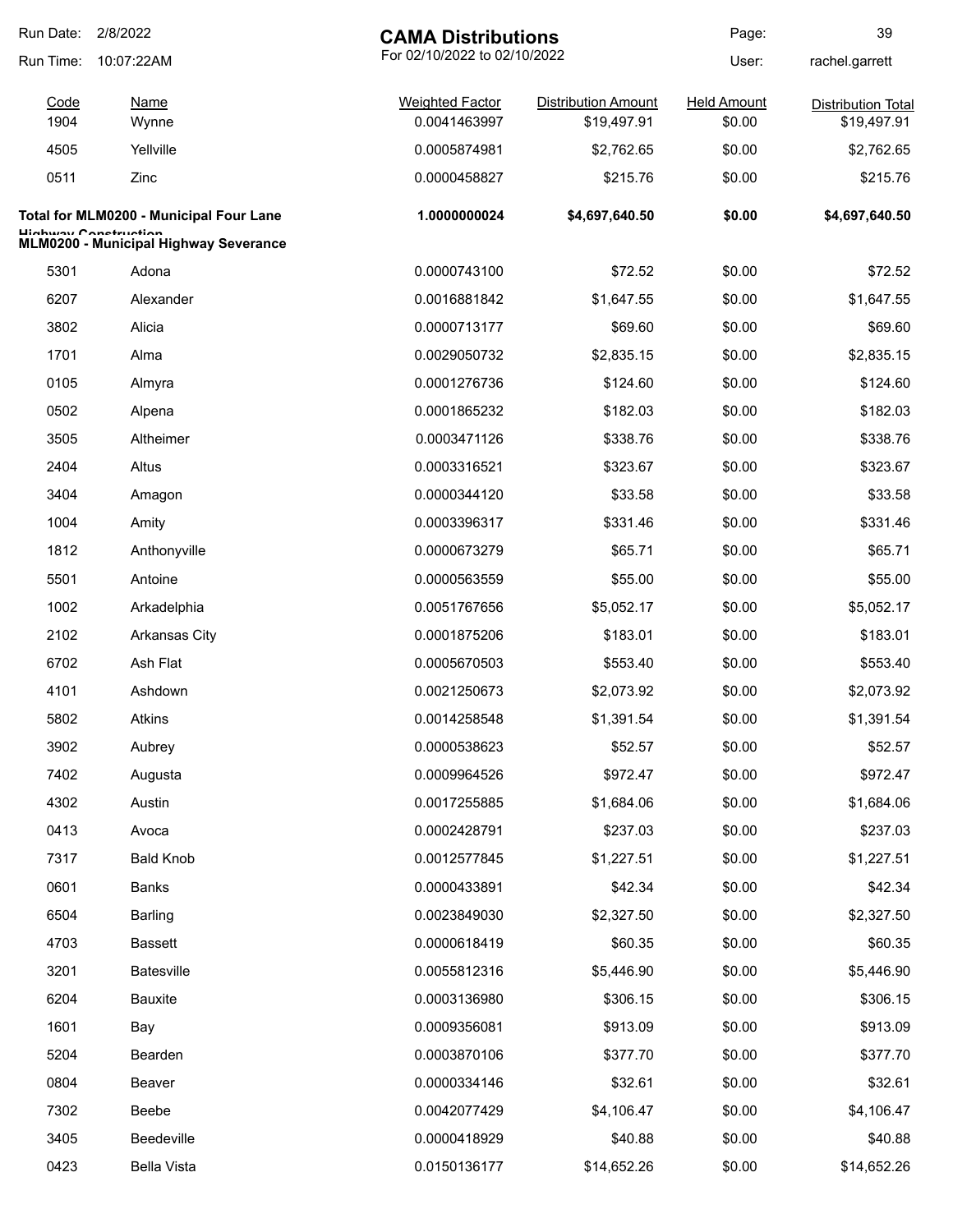| Run Date:    | 2/8/2022                  | <b>CAMA Distributions</b>              |                                        | Page:                        | 40                                    |
|--------------|---------------------------|----------------------------------------|----------------------------------------|------------------------------|---------------------------------------|
| Run Time:    | 10:07:22AM                |                                        | For 02/10/2022 to 02/10/2022           |                              | rachel.garrett                        |
| Code<br>0503 | <b>Name</b><br>Bellefonte | <b>Weighted Factor</b><br>0.0002049760 | <b>Distribution Amount</b><br>\$200.04 | <b>Held Amount</b><br>\$0.00 | <b>Distribution Total</b><br>\$200.04 |
| 7506         | <b>Belleville</b>         | 0.0001556022                           | \$151.86                               | \$0.00                       | \$151.86                              |
| 6602         | <b>Ben Lomond</b>         | 0.0000698215                           | \$68.14                                | \$0.00                       | \$68.14                               |
| 6203         | Benton                    | 0.0174623575                           | \$17,042.06                            | \$0.00                       | \$17,042.06                           |
| 0403         | Bentonville               | 0.0270129414                           | \$26,362.78                            | \$0.00                       | \$26,362.78                           |
| 0504         |                           | 0.0002124569                           | \$207.34                               | \$0.00                       | \$207.34                              |
|              | Bergman                   | 0.0028337555                           |                                        | \$0.00                       | \$2,765.55                            |
| 0802         | Berryville                |                                        | \$2,765.55                             |                              |                                       |
| 0306         | <b>Big Flat</b>           | 0.0000438878                           | \$42.83                                | \$0.00                       | \$42.83                               |
| 5302         | <b>Bigelow</b>            | 0.0001755512                           | \$171.33                               | \$0.00                       | \$171.33                              |
| 6101         | <b>Biggers</b>            | 0.0001521111                           | \$148.45                               | \$0.00                       | \$148.45                              |
| 4704         | Birdsong                  | 0.0000159592                           | \$15.58                                | \$0.00                       | \$15.58                               |
| 5902         | <b>Biscoe</b>             | 0.0001521111                           | \$148.45                               | \$0.00                       | \$148.45                              |
| 1602         | <b>Black Oak</b>          | 0.0001162029                           | \$113.41                               | \$0.00                       | \$113.41                              |
| 3803         | <b>Black Rock</b>         | 0.0002942478                           | \$287.17                               | \$0.00                       | \$287.17                              |
| 4901         | <b>Black Springs</b>      | 0.0000478776                           | \$46.73                                | \$0.00                       | \$46.73                               |
| 2902         | <b>Blevins</b>            | 0.0001436328                           | \$140.18                               | \$0.00                       | \$140.18                              |
| 0805         | <b>Blue Eye</b>           | 0.0000229414                           | \$22.39                                | \$0.00                       | \$22.39                               |
| 4201         | <b>Blue Mountain</b>      | 0.0000438878                           | \$42.83                                | \$0.00                       | \$42.83                               |
| 5002         | <b>Bluff City</b>         | 0.0000588496                           | \$57.43                                | \$0.00                       | \$57.43                               |
| 4705         | Blytheville               | 0.0066859075                           | \$6,524.99                             | \$0.00                       | \$6,524.99                            |
| 5003         | <b>Bodcaw</b>             | 0.0000603457                           | \$58.89                                | \$0.00                       | \$58.89                               |
| 6506         | Bonanza                   | 0.0002927516                           | \$285.71                               | \$0.00                       | \$285.71                              |
| 1603         | Bono                      | 0.0012014285                           | \$1,172.51                             | \$0.00                       | \$1,172.51                            |
| 4210         | Booneville                | 0.0018996436                           | \$1,853.92                             | \$0.00                       | \$1,853.92                            |
| 7303         | <b>Bradford</b>           | 0.0003381356                           | \$330.00                               | \$0.00                       | \$330.00                              |
| 3701         | <b>Bradley</b>            | 0.0002019836                           | \$197.12                               | \$0.00                       | \$197.12                              |
| 2402         | <b>Branch</b>             | 0.0001476226                           | \$144.07                               | \$0.00                       | \$144.07                              |
| 0309         | <b>Briarcliff</b>         | 0.0001176991                           | \$114.87                               | \$0.00                       | \$114.87                              |
| 4802         | <b>Brinkley</b>           | 0.0013465575                           | \$1,314.15                             | \$0.00                       | \$1,314.15                            |
| 1604         | <b>Brookland</b>          | 0.0020268184                           | \$1,978.04                             | \$0.00                       | \$1,978.04                            |
| 6201         | <b>Bryant</b>             | 0.0103051549                           | \$10,057.12                            | \$0.00                       | \$10,057.12                           |
| 3703         | <b>Buckner</b>            | 0.0000822896                           | \$80.31                                | \$0.00                       | \$80.31                               |
| 4501         | <b>Bull Shoals</b>        | 0.0009735112                           | \$950.08                               | \$0.00                       | \$950.08                              |
| 4706         | <b>Burdette</b>           | 0.0000698215                           | \$68.14                                | \$0.00                       | \$68.14                               |
| 4311         | Cabot                     | 0.0132506248                           | \$12,931.70                            | \$0.00                       | \$12,931.70                           |
| 1001         | Caddo Valley              | 0.0002967414                           | \$289.60                               | \$0.00                       | \$289.60                              |
| 6806         | Caldwell                  | 0.0002249250                           | \$219.51                               | \$0.00                       | \$219.51                              |
| 5004         | Cale                      | 0.0000364069                           | \$35.53                                | \$0.00                       | \$35.53                               |
|              |                           |                                        |                                        |                              |                                       |
| 3303         | Calico Rock               | 0.0004428678                           | \$432.21                               | \$0.00                       | \$432.21                              |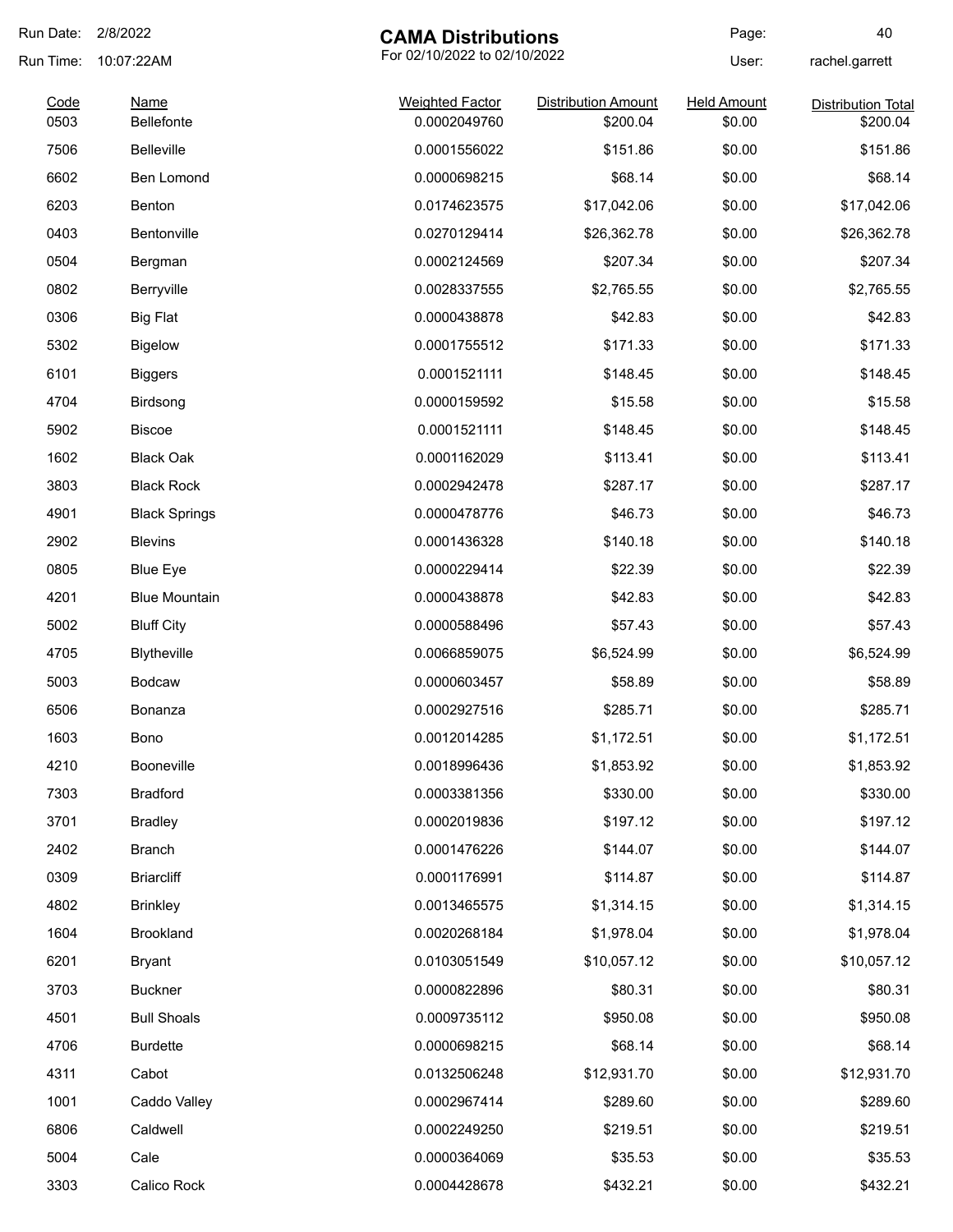| Run Date:    | 2/8/2022                | <b>CAMA Distributions</b>              |                                        | Page:                        | 41                                    |
|--------------|-------------------------|----------------------------------------|----------------------------------------|------------------------------|---------------------------------------|
| Run Time:    | 10:07:22AM              | For 02/10/2022 to 02/10/2022           |                                        | User:                        | rachel.garrett                        |
| Code<br>7001 | <b>Name</b><br>Calion   | <b>Weighted Factor</b><br>0.0002139530 | <b>Distribution Amount</b><br>\$208.80 | <b>Held Amount</b><br>\$0.00 | <b>Distribution Total</b><br>\$208.80 |
| 5201         | Camden                  | 0.0052924698                           | \$5,165.09                             | \$0.00                       | \$5,165.09                            |
| 6003         | Cammack Village         | 0.0003880081                           | \$378.67                               | \$0.00                       | \$378.67                              |
| 3406         | <b>Campbell Station</b> | 0.0001157042                           | \$112.92                               | \$0.00                       | \$112.92                              |
| 1605         | Caraway                 | 0.0005650554                           | \$551.46                               | \$0.00                       | \$551.46                              |
| 4304         | Carlisle                | 0.0010139079                           | \$989.50                               | \$0.00                       | \$989.50                              |
| 2003         | Carthage                | 0.0001107170                           | \$108.05                               | \$0.00                       | \$108.05                              |
| 5303         | Casa                    | 0.0000598470                           | \$58.41                                | \$0.00                       | \$58.41                               |
| 1606         | Cash                    | 0.0001396430                           | \$136.28                               | \$0.00                       | \$136.28                              |
| 4203         | Caulksville             | 0.0000768037                           | \$74.96                                | \$0.00                       | \$74.96                               |
| 6703         | Cave City               | 0.0009585495                           | \$935.48                               | \$0.00                       | \$935.48                              |
| 0411         | <b>Cave Springs</b>     | 0.0027404939                           | \$2,674.53                             | \$0.00                       | \$2,674.53                            |
| 1710         | Cedarville              | 0.0007101844                           | \$693.09                               | \$0.00                       | \$693.09                              |
| 0409         | Centerton               | 0.0088733154                           | \$8,659.75                             | \$0.00                       | \$8,659.75                            |
| 6507         | <b>Central City</b>     | 0.0002299122                           | \$224.38                               | \$0.00                       | \$224.38                              |
| 2405         | Charleston              | 0.0012907003                           | \$1,259.63                             | \$0.00                       | \$1,259.63                            |
| 6708         | <b>Cherokee Village</b> | 0.0023839055                           | \$2,326.53                             | \$0.00                       | \$2,326.53                            |
| 1901         | <b>Cherry Valley</b>    | 0.0002867669                           | \$279.86                               | \$0.00                       | \$279.86                              |
| 1708         | Chester                 | 0.0000718164                           | \$70.09                                | \$0.00                       | \$70.09                               |
| 5205         | Chidester               | 0.0001261774                           | \$123.14                               | \$0.00                       | \$123.14                              |
| 4801         | Clarendon               | 0.0007610544                           | \$742.74                               | \$0.00                       | \$742.74                              |
| 1813         | Clarkedale              | 0.0001675716                           | \$163.54                               | \$0.00                       | \$163.54                              |
| 3601         | Clarksville             | 0.0046785393                           | \$4,565.93                             | \$0.00                       | \$4,565.93                            |
| 7103         | Clinton                 | 0.0012513010                           | \$1,221.18                             | \$0.00                       | \$1,221.18                            |
| 3602         | Coal Hill               | 0.0004089545                           | \$399.11                               | \$0.00                       | \$399.11                              |
| 6807         | Colt                    | 0.0001461264                           | \$142.61                               | \$0.00                       | \$142.61                              |
| 1201         | Concord                 | 0.0000947578                           | \$92.48                                | \$0.00                       | \$92.48                               |
| 2301         | Conway                  | 0.0319852298                           | \$31,215.39                            | \$0.00                       | \$31,215.39                           |
| 1101         | Corning                 | 0.0016093856                           | \$1,570.65                             | \$0.00                       | \$1,570.65                            |
| 0302         | Cotter                  | 0.0004418704                           | \$431.24                               | \$0.00                       | \$431.24                              |
| 7401         | <b>Cotton Plant</b>     | 0.0002638255                           | \$257.48                               | \$0.00                       | \$257.48                              |
| 5702         | Cove                    | 0.0001590933                           | \$155.26                               | \$0.00                       | \$155.26                              |
| 4305         | Coy                     | 0.0000433891                           | \$42.34                                | \$0.00                       | \$42.34                               |
| 1804         | Crawfordsville          | 0.0002304110                           | \$224.87                               | \$0.00                       | \$224.87                              |
| 0201         | Crossett                | 0.0024048520                           | \$2,346.97                             | \$0.00                       | \$2,346.97                            |
| 3203         | Cushman                 | 0.0002159479                           | \$210.75                               | \$0.00                       | \$210.75                              |
| 5502         | Daisy                   | 0.0000438878                           | \$42.83                                | \$0.00                       | \$42.83                               |
| 7102         | Damascus                | 0.0001905130                           | \$185.93                               | \$0.00                       | \$185.93                              |
| 7504         | Danville                | 0.0010114143                           | \$987.07                               | \$0.00                       | \$987.07                              |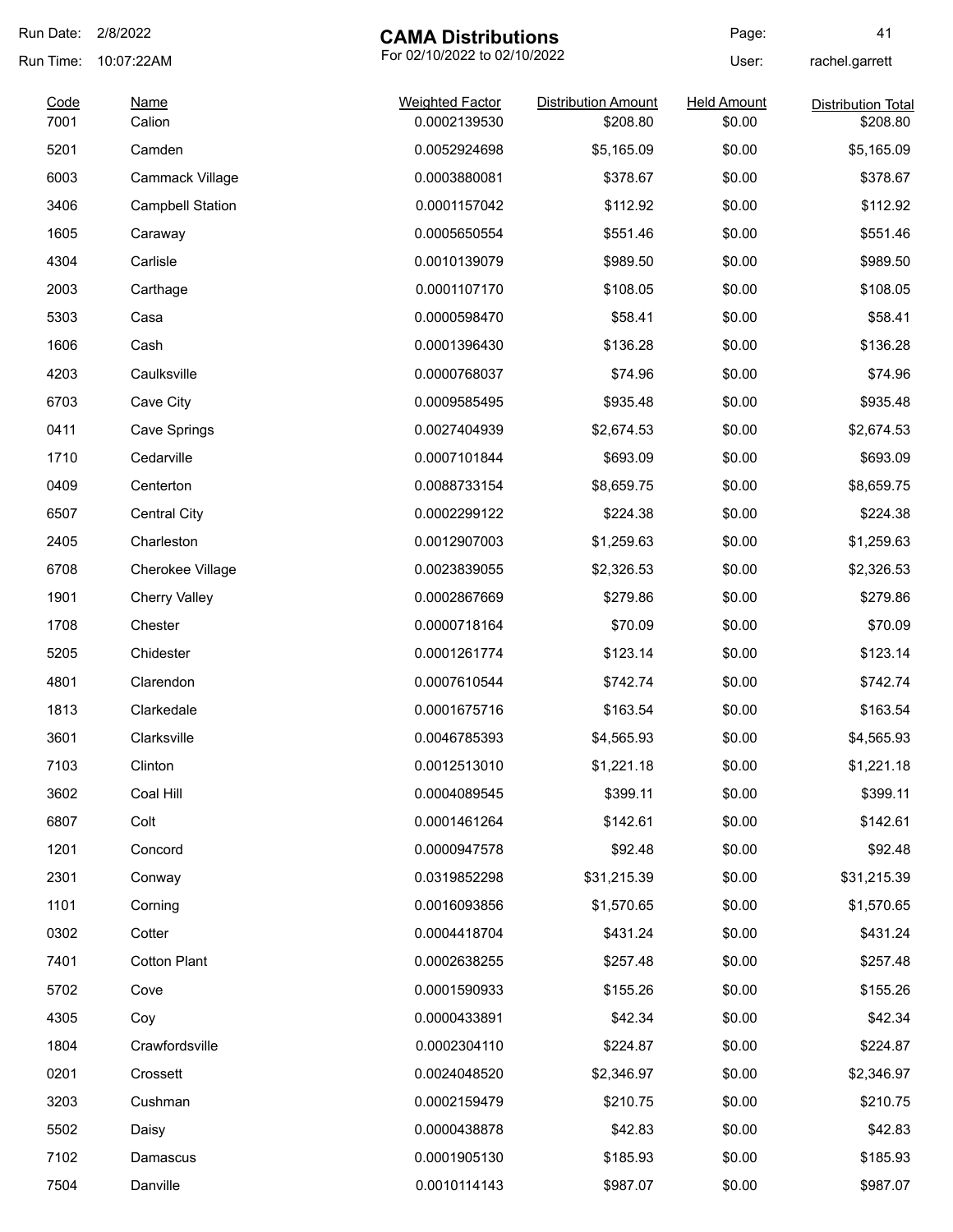| Run Date:    | 2/8/2022             | <b>CAMA Distributions</b>              |                                          | Page:                        | 42                                      |
|--------------|----------------------|----------------------------------------|------------------------------------------|------------------------------|-----------------------------------------|
| Run Time:    | 10:07:22AM           | For 02/10/2022 to 02/10/2022           |                                          | User:                        | rachel.garrett                          |
| Code<br>7502 | Name<br>Dardanelle   | <b>Weighted Factor</b><br>0.0022527409 | <b>Distribution Amount</b><br>\$2,198.52 | <b>Held Amount</b><br>\$0.00 | <b>Distribution Total</b><br>\$2,198.52 |
| 1104         | Datto                | 0.0000324171                           | \$31.64                                  | \$0.00                       | \$31.64                                 |
| 0405         | Decatur              | 0.0008842394                           | \$862.96                                 | \$0.00                       | \$862.96                                |
| 2801         | Delaplaine           | 0.0000319184                           | \$31.15                                  | \$0.00                       | \$31.15                                 |
| 5503         | Delight              | 0.0001436328                           | \$140.18                                 | \$0.00                       | \$140.18                                |
| 4707         | Dell                 | 0.0000967527                           | \$94.42                                  | \$0.00                       | \$94.42                                 |
| 2406         | Denning              | 0.0000997450                           | \$97.34                                  | \$0.00                       | \$97.34                                 |
| 6601         | DeQueen              | 0.0030447162                           | \$2,971.43                               | \$0.00                       | \$2,971.43                              |
| 0903         | Dermott              | 0.0010079232                           | \$983.66                                 | \$0.00                       | \$983.66                                |
| 5903         | Des Arc              | 0.0009500711                           | \$927.20                                 | \$0.00                       | \$927.20                                |
| 5904         | DeValls Bluff        | 0.0002593370                           | \$253.10                                 | \$0.00                       | \$253.10                                |
| 0102         | <b>DeWitt</b>        | 0.0015241036                           | \$1,487.42                               | \$0.00                       | \$1,487.42                              |
| 0515         | Diamond City         | 0.0003775348                           | \$368.45                                 | \$0.00                       | \$368.45                                |
| 3407         | Diaz                 | 0.0006104394                           | \$595.75                                 | \$0.00                       | \$595.75                                |
| 3102         | <b>Dierks</b>        | 0.0004568321                           | \$445.84                                 | \$0.00                       | \$445.84                                |
| 3004         | Donaldson            | 0.0001371494                           | \$133.85                                 | \$0.00                       | \$133.85                                |
| 5803         | Dover                | 0.0006667953                           | \$650.75                                 | \$0.00                       | \$650.75                                |
| 2103         | Dumas                | 0.0019953988                           | \$1,947.37                               | \$0.00                       | \$1,947.37                              |
| 1707         | Dyer                 | 0.0003850157                           | \$375.75                                 | \$0.00                       | \$375.75                                |
| 4708         | <b>Dyess</b>         | 0.0001690678                           | \$165.00                                 | \$0.00                       | \$165.00                                |
| 1803         | Earle                | 0.0009131655                           | \$891.19                                 | \$0.00                       | \$891.19                                |
| 5203         | East Camden          | 0.0003979826                           | \$388.40                                 | \$0.00                       | \$388.40                                |
| 1805         | Edmondson            | 0.0001211902                           | \$118.27                                 | \$0.00                       | \$118.27                                |
| 1607         | Egypt                | 0.0000563559                           | \$55.00                                  | \$0.00                       | \$55.00                                 |
| 7002         | El Dorado            | 0.0088553613                           | \$8,642.22                               | \$0.00                       | \$8,642.22                              |
| 5401         | Elaine               | 0.0002538510                           | \$247.74                                 | \$0.00                       | \$247.74                                |
| 7202         | <b>Elkins</b>        | 0.0017964075                           | \$1,753.17                               | \$0.00                       | \$1,753.17                              |
| 7203         | Elm Springs          | 0.0011774897                           | \$1,149.15                               | \$0.00                       | \$1,149.15                              |
| 1401         | Emerson              | 0.0001461264                           | \$142.61                                 | \$0.00                       | \$142.61                                |
| 5005         | Emmet                | 0.0002069709                           | \$201.99                                 | \$0.00                       | \$201.99                                |
| 4306         | England              | 0.0012353418                           | \$1,205.61                               | \$0.00                       | \$1,205.61                              |
| 2306         | Enola                | 0.0001585946                           | \$154.78                                 | \$0.00                       | \$154.78                                |
| 4717         | Etowah               | 0.0001266762                           | \$123.63                                 | \$0.00                       | \$123.63                                |
| 0902         | Eudora               | 0.0008617968                           | \$841.05                                 | \$0.00                       | \$841.05                                |
| 0801         | Eureka Springs       | 0.0010802384                           | \$1,054.24                               | \$0.00                       | \$1,054.24                              |
| 6704         | <b>Evening Shade</b> | 0.0002094645                           | \$204.42                                 | \$0.00                       | \$204.42                                |
| 0506         | Everton              | 0.0000518674                           | \$50.62                                  | \$0.00                       | \$50.62                                 |
| 7104         | <b>Fairfield Bay</b> | 0.0010513123                           | \$1,026.01                               | \$0.00                       | \$1,026.01                              |
| 4806         | Fargo                | 0.0000284273                           | \$27.74                                  | \$0.00                       | \$27.74                                 |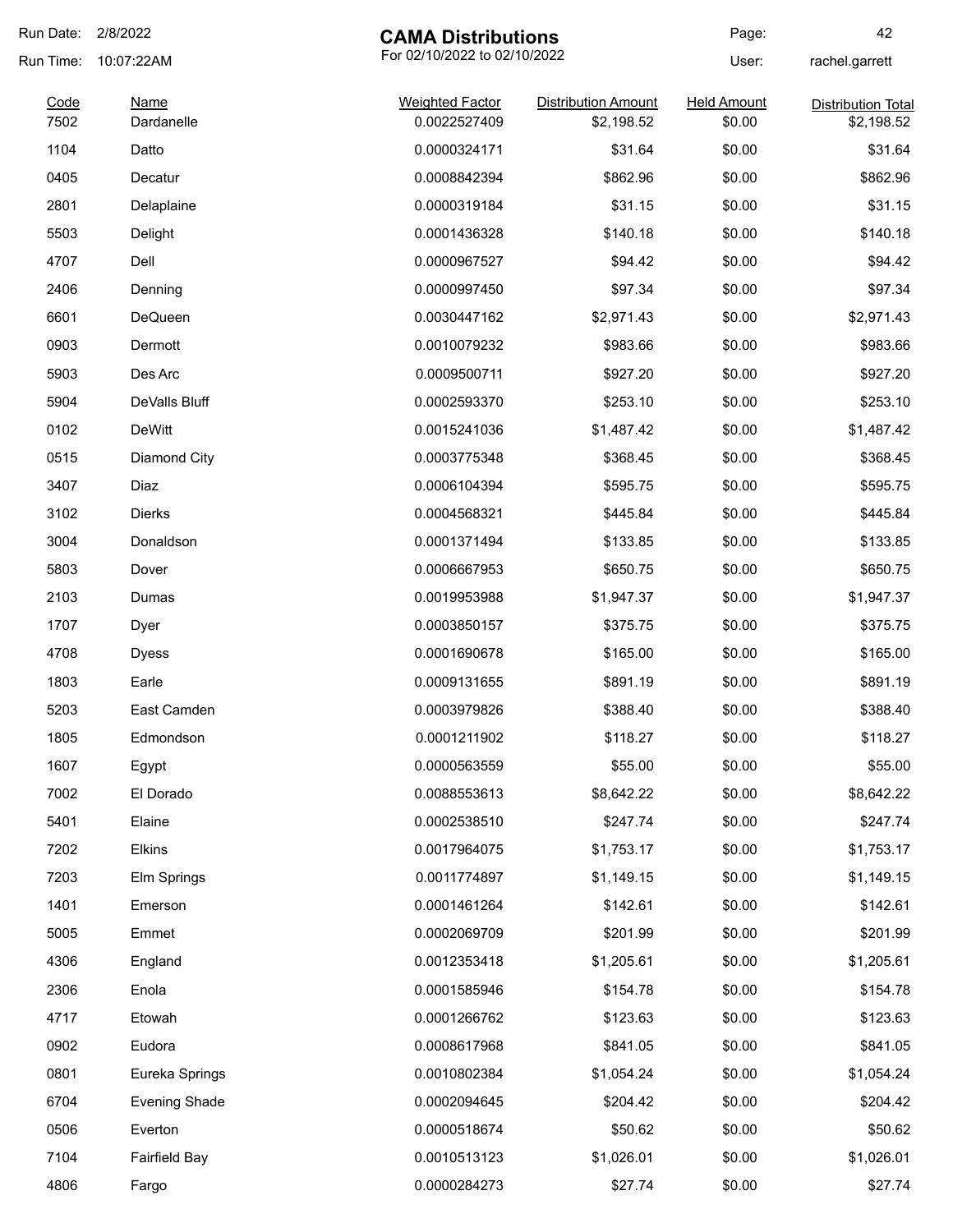| Run Date:    | 2/8/2022                  | <b>CAMA Distributions</b>              |                                          | Page:                        | 43                                      |
|--------------|---------------------------|----------------------------------------|------------------------------------------|------------------------------|-----------------------------------------|
| Run Time:    | 10:07:22AM                | For 02/10/2022 to 02/10/2022           |                                          | User:                        | rachel.garrett                          |
| Code<br>7216 | <b>Name</b><br>Farmington | <b>Weighted Factor</b><br>0.0037823305 | <b>Distribution Amount</b><br>\$3,691.29 | <b>Held Amount</b><br>\$0.00 | <b>Distribution Total</b><br>\$3,691.29 |
| 7214         | Fayetteville              | 0.0468547159                           | \$45,726.99                              | \$0.00                       | \$45,726.99                             |
| 7003         | Felsenthal                | 0.0000423916                           | \$41.37                                  | \$0.00                       | \$41.37                                 |
| 6902         | <b>Fifty Six</b>          | 0.0000787986                           | \$76.90                                  | \$0.00                       | \$76.90                                 |
| 5602         | Fisher                    | 0.0000897705                           | \$87.61                                  | \$0.00                       | \$87.61                                 |
| 4502         | Flippin                   | 0.0006707851                           | \$654.64                                 | \$0.00                       | \$654.64                                |
| 2002         | Fordyce                   | 0.0016936701                           | \$1,652.91                               | \$0.00                       | \$1,652.91                              |
| 4107         | Foreman                   | 0.0004872543                           | \$475.53                                 | \$0.00                       | \$475.53                                |
| 6802         | <b>Forrest City</b>       | 0.0064909060                           | \$6,334.68                               | \$0.00                       | \$6,334.68                              |
| 6501         | Fort Smith                | 0.0444573448                           | \$43,387.32                              | \$0.00                       | \$43,387.32                             |
| 4602         | Fouke                     | 0.0004029698                           | \$393.27                                 | \$0.00                       | \$393.27                                |
| 0202         | Fountain Hill             | 0.0000538623                           | \$52.57                                  | \$0.00                       | \$52.57                                 |
| 2605         | <b>Fountain Lake</b>      | 0.0002368944                           | \$231.19                                 | \$0.00                       | \$231.19                                |
| 5304         | Fourche                   | 0.0000279286                           | \$27.26                                  | \$0.00                       | \$27.26                                 |
| 3305         | Franklin                  | 0.0000952565                           | \$92.96                                  | \$0.00                       | \$92.96                                 |
| 3005         | Friendship                | 0.0000787986                           | \$76.90                                  | \$0.00                       | \$76.90                                 |
| 2904         | Fulton                    | 0.0000573534                           | \$55.97                                  | \$0.00                       | \$55.97                                 |
| 0414         | Garfield                  | 0.0002957439                           | \$288.63                                 | \$0.00                       | \$288.63                                |
| 4601         | Garland                   | 0.0000972514                           | \$94.91                                  | \$0.00                       | \$94.91                                 |
| 7306         | Garner                    | 0.0001052310                           | \$102.70                                 | \$0.00                       | \$102.70                                |
| 0303         | Gassville                 | 0.0010827320                           | \$1,056.67                               | \$0.00                       | \$1,056.67                              |
| 0415         | Gateway                   | 0.0002174441                           | \$212.21                                 | \$0.00                       | \$212.21                                |
| 0406         | Gentry                    | 0.0018901678                           | \$1,844.67                               | \$0.00                       | \$1,844.67                              |
| 7307         | Georgetown                | 0.0000403967                           | \$39.42                                  | \$0.00                       | \$39.42                                 |
| 6401         | Gilbert                   | 0.0000129669                           | \$12.65                                  | \$0.00                       | \$12.65                                 |
| 0104         | Gillett                   | 0.0002812809                           | \$274.51                                 | \$0.00                       | \$274.51                                |
| 6603         | Gillham                   | 0.0000782998                           | \$76.42                                  | \$0.00                       | \$76.42                                 |
| 1806         | Gilmore                   | 0.0000877756                           | \$0.00                                   | \$0.00                       | \$0.00                                  |
| 5504         | Glenwood                  | 0.0010313633                           | \$1,006.54                               | \$0.00                       | \$1,006.54                              |
| 7205         | Goshen                    | 0.0010483200                           | \$1,023.09                               | \$0.00                       | \$1,023.09                              |
| 4709         | Gosnell                   | 0.0014512898                           | \$1,416.36                               | \$0.00                       | \$1,416.36                              |
| 4002         | Gould                     | 0.0003306547                           | \$322.70                                 | \$0.00                       | \$322.70                                |
| 4003         | Grady                     | 0.0001521111                           | \$148.45                                 | \$0.00                       | \$148.45                                |
| 5703         | Grannis                   | 0.0002473676                           | \$241.41                                 | \$0.00                       | \$241.41                                |
| 0407         | Gravette                  | 0.0017689776                           | \$1,726.40                               | \$0.00                       | \$1,726.40                              |
| 0803         | Green Forest              | 0.0014822107                           | \$1,446.54                               | \$0.00                       | \$1,446.54                              |
| 2303         | Greenbrier                | 0.0028462236                           | \$2,777.72                               | \$0.00                       | \$2,777.72                              |
| 7206         | Greenland                 | 0.0006049534                           | \$590.39                                 | \$0.00                       | \$590.39                                |
| 1105         | Greenway                  | 0.0000867782                           | \$84.69                                  | \$0.00                       | \$84.69                                 |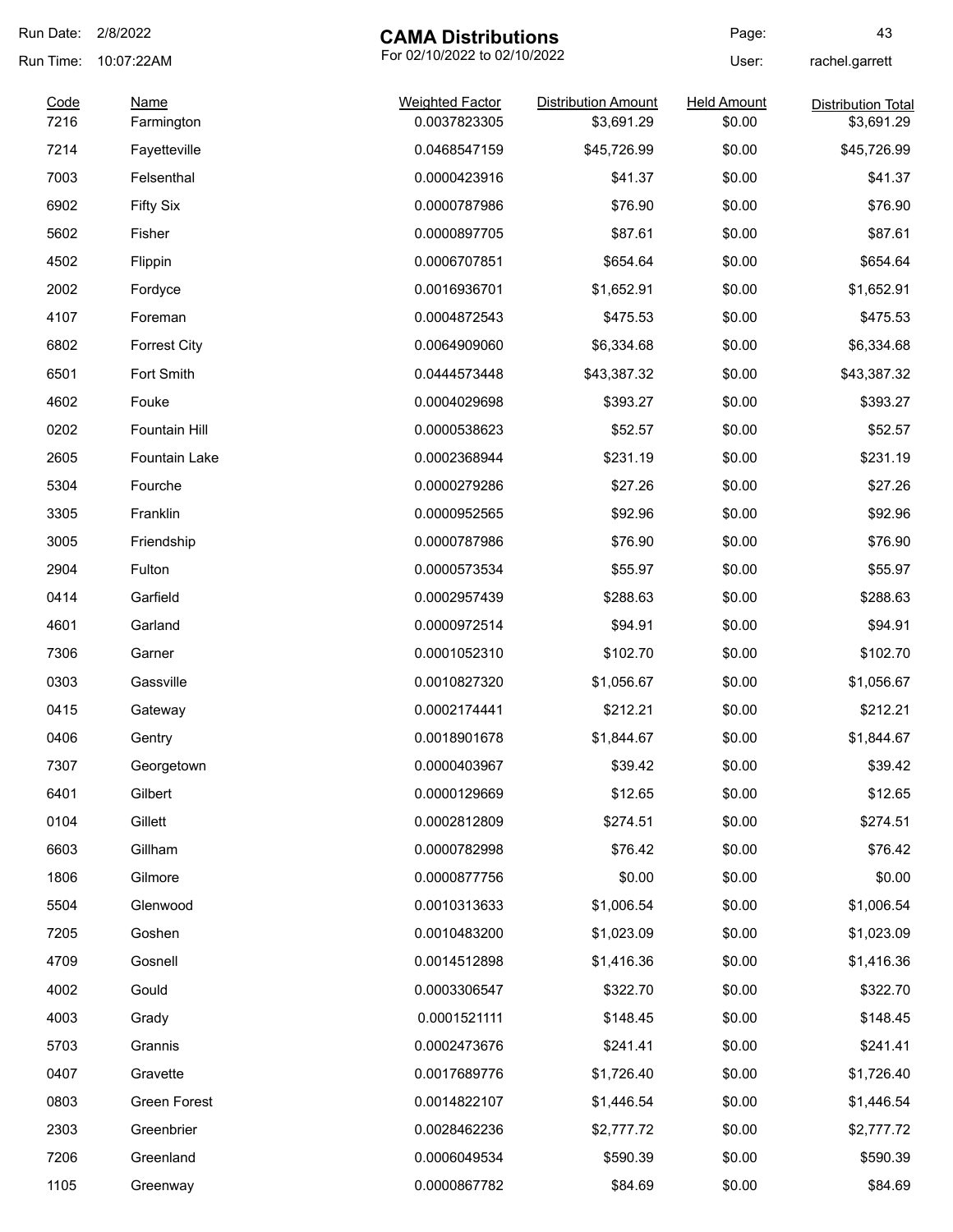| Run Date:    | 2/8/2022             | <b>CAMA Distributions</b>              |                                          | Page:                        | 44                                      |
|--------------|----------------------|----------------------------------------|------------------------------------------|------------------------------|-----------------------------------------|
| Run Time:    | 10:07:22AM           | For 02/10/2022 to 02/10/2022           |                                          | User:                        | rachel.garrett                          |
| Code<br>6505 | Name<br>Greenwood    | <b>Weighted Factor</b><br>0.0047458672 | <b>Distribution Amount</b><br>\$4,631.64 | <b>Held Amount</b><br>\$0.00 | <b>Distribution Total</b><br>\$4,631.64 |
| 1202         | <b>Greers Ferry</b>  | 0.0004094532                           | \$399.60                                 | \$0.00                       | \$399.60                                |
| 7308         | Griffithville        | 0.0000773024                           | \$75.44                                  | \$0.00                       | \$75.44                                 |
| 3403         | Grubbs               | 0.0001501162                           | \$146.50                                 | \$0.00                       | \$146.50                                |
| 3307         | Guion                | 0.0000339133                           | \$33.10                                  | \$0.00                       | \$33.10                                 |
| 1005         | <b>Gum Springs</b>   | 0.0000453840                           | \$44.29                                  | \$0.00                       | \$44.29                                 |
| 1003         | Gurdon               | 0.0009176540                           | \$895.57                                 | \$0.00                       | \$895.57                                |
| 2307         | Guy                  | 0.0003750412                           | \$366.01                                 | \$0.00                       | \$366.01                                |
| 6509         | Hackett              | 0.0003910004                           | \$381.59                                 | \$0.00                       | \$381.59                                |
| 0203         | Hamburg              | 0.0012647666                           | \$1,234.33                               | \$0.00                       | \$1,234.33                              |
| 0701         | Hampton              | 0.0005889942                           | \$574.82                                 | \$0.00                       | \$574.82                                |
| 6701         | Hardy                | 0.0003705527                           | \$361.63                                 | \$0.00                       | \$361.63                                |
| 0702         | Harrell              | 0.0001047323                           | \$102.21                                 | \$0.00                       | \$102.21                                |
| 5603         | Harrisburg           | 0.0011031797                           | \$1,076.63                               | \$0.00                       | \$1,076.63                              |
| 0512         | Harrison             | 0.0065178371                           | \$6,360.96                               | \$0.00                       | \$6,360.96                              |
| 6510         | Hartford             | 0.0002488638                           | \$242.87                                 | \$0.00                       | \$242.87                                |
| 3603         | Hartman              | 0.0002573421                           | \$251.15                                 | \$0.00                       | \$251.15                                |
| 6205         | Haskell              | 0.0019729561                           | \$1,925.47                               | \$0.00                       | \$1,925.47                              |
| 5704         | Hatfield             | 0.0001720601                           | \$167.92                                 | \$0.00                       | \$167.92                                |
| 7507         | Havana               | 0.0001191953                           | \$116.33                                 | \$0.00                       | \$116.33                                |
| 3903         | Haynes               | 0.0000608445                           | \$59.38                                  | \$0.00                       | \$59.38                                 |
| 5901         | Hazen                | 0.0007386117                           | \$720.83                                 | \$0.00                       | \$720.83                                |
| 1203         | <b>Heber Springs</b> | 0.0034756146                           | \$3,391.96                               | \$0.00                       | \$3,391.96                              |
| 5804         | Hector               | 0.0002049760                           | \$200.04                                 | \$0.00                       | \$200.04                                |
| 5407         | Helena-West Helena   | 0.0047473634                           | \$4,633.10                               | \$0.00                       | \$4,633.10                              |
| 0602         | Hermitage            | 0.0002618306                           | \$255.53                                 | \$0.00                       | \$255.53                                |
| 1902         | <b>Hickory Ridge</b> | 0.0001137093                           | \$110.97                                 | \$0.00                       | \$110.97                                |
| 1204         | Higden               | 0.0000568547                           | \$55.49                                  | \$0.00                       | \$55.49                                 |
| 7309         | Higginson            | 0.0003516011                           | \$343.14                                 | \$0.00                       | \$343.14                                |
| 0416         | Highfill             | 0.0007914766                           | \$772.43                                 | \$0.00                       | \$772.43                                |
| 6709         | Highland             | 0.0004897480                           | \$477.96                                 | \$0.00                       | \$477.96                                |
| 4402         | Hindsville           | 0.0000448853                           | \$43.80                                  | \$0.00                       | \$43.80                                 |
| 0814         | Holiday Island       | 0.0011964413                           | \$1,167.64                               | \$0.00                       | \$1,167.64                              |
| 2313         | Holland              | 0.0002922529                           | \$285.22                                 | \$0.00                       | \$285.22                                |
| 4803         | <b>Holly Grove</b>   | 0.0002294135                           | \$223.89                                 | \$0.00                       | \$223.89                                |
| 2901         | Hope                 | 0.0044645863                           | \$4,357.13                               | \$0.00                       | \$4,357.13                              |
| 6604         | Horatio              | 0.0004588270                           | \$447.78                                 | \$0.00                       | \$447.78                                |
| 3301         | Horseshoe Bend       | 0.0012168890                           | \$1,187.60                               | \$0.00                       | \$1,187.60                              |
| 1807         | Horseshoe Lake       | 0.0001316634                           | \$128.49                                 | \$0.00                       | \$128.49                                |
|              |                      |                                        |                                          |                              |                                         |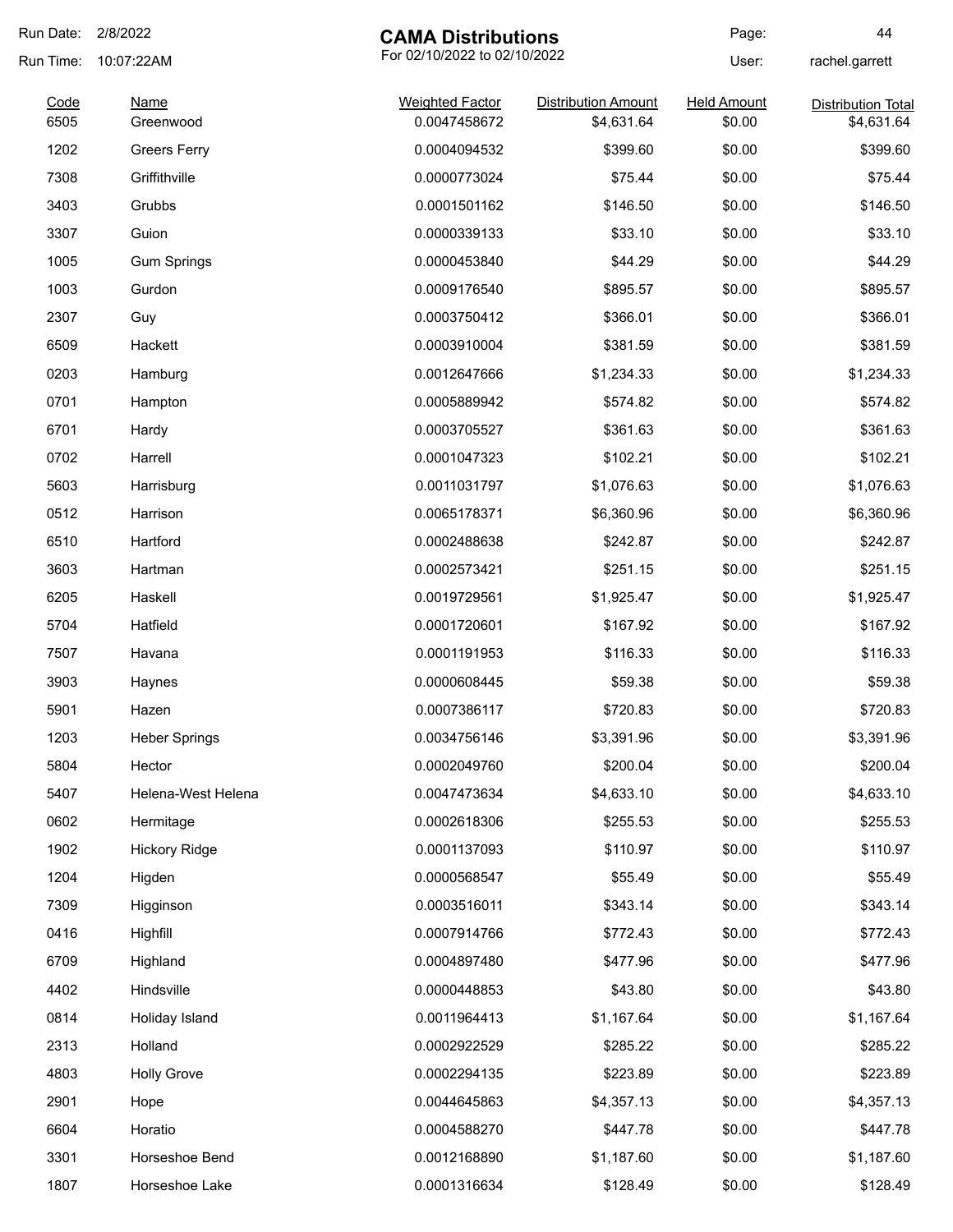| Run Date:    | 2/8/2022                          | <b>CAMA Distributions</b>              |                                           | Page:                        | 45                                       |
|--------------|-----------------------------------|----------------------------------------|-------------------------------------------|------------------------------|------------------------------------------|
| Run Time:    | 10:07:22AM                        |                                        | For 02/10/2022 to 02/10/2022              |                              | rachel.garrett                           |
| Code<br>2601 | <b>Name</b><br><b>Hot Springs</b> | <b>Weighted Factor</b><br>0.0189166396 | <b>Distribution Amount</b><br>\$18,461.34 | <b>Held Amount</b><br>\$0.00 | <b>Distribution Total</b><br>\$18,461.34 |
| 5305         | Houston                           | 0.0000713177                           | \$69.60                                   | \$0.00                       | \$69.60                                  |
| 3805         | Hoxie                             | 0.0012956876                           | \$1,264.50                                | \$0.00                       | \$1,264.50                               |
| 6801         | Hughes                            | 0.0005266536                           | \$513.98                                  | \$0.00                       | \$513.98                                 |
| 4307         | Humnoke                           | 0.0001092208                           | \$106.59                                  | \$0.00                       | \$106.59                                 |
| 0103         | Humphrey                          | 0.0002309097                           | \$225.35                                  | \$0.00                       | \$225.35                                 |
| 7403         | Hunter                            | 0.0000513687                           | \$50.13                                   | \$0.00                       | \$50.13                                  |
| 6502         | Huntington                        | 0.0002443753                           | \$238.49                                  | \$0.00                       | \$238.49                                 |
| 4401         | Huntsville                        | 0.0014358293                           | \$1,401.27                                | \$0.00                       | \$1,401.27                               |
| 7004         | Huttig                            | 0.0002234288                           | \$218.05                                  | \$0.00                       | \$218.05                                 |
| 3806         | Imboden                           | 0.0003191840                           | \$311.50                                  | \$0.00                       | \$311.50                                 |
| 3408         | Jacksonport                       | 0.0000748088                           | \$73.01                                   | \$0.00                       | \$73.01                                  |
| 6004         | Jacksonville                      | 0.0147009171                           | \$14,347.09                               | \$0.00                       | \$14,347.09                              |
| 5101         | Jasper                            | 0.0002728026                           | \$266.24                                  | \$0.00                       | \$266.24                                 |
| 1808         | Jennette                          | 0.0000588496                           | \$57.43                                   | \$0.00                       | \$57.43                                  |
| 1809         | Jericho                           | 0.0000488751                           | \$47.70                                   | \$0.00                       | \$47.70                                  |
| 7207         | Johnson                           | 0.0017998986                           | \$1,756.58                                | \$0.00                       | \$1,756.58                               |
| 4710         | Joiner                            | 0.0002483651                           | \$242.39                                  | \$0.00                       | \$242.39                                 |
| 1611         | Jonesboro                         | 0.0391878163                           | \$38,244.62                               | \$0.00                       | \$38,244.62                              |
| 7310         | Judsonia                          | 0.0009246362                           | \$902.38                                  | \$0.00                       | \$902.38                                 |
| 7005         | Junction City                     | 0.0002508587                           | \$244.82                                  | \$0.00                       | \$244.82                                 |
| 4702         | Keiser                            | 0.0003745425                           | \$365.53                                  | \$0.00                       | \$365.53                                 |
| 7305         | Kensett                           | 0.0006982150                           | \$681.41                                  | \$0.00                       | \$681.41                                 |
| 4308         | Keo                               | 0.0001032361                           | \$100.75                                  | \$0.00                       | \$100.75                                 |
| 1705         | Kibler                            | 0.0005012186                           | \$489.15                                  | \$0.00                       | \$489.15                                 |
| 1302         | Kingsland                         | 0.0001730576                           | \$168.89                                  | \$0.00                       | \$168.89                                 |
| 1106         | Knobel                            | 0.0000733126                           | \$71.55                                   | \$0.00                       | \$71.55                                  |
| 3604         | Knoxville                         | 0.0003291585                           | \$321.24                                  | \$0.00                       | \$321.24                                 |
| 2802         | Lafe                              | 0.0002084671                           | \$203.45                                  | \$0.00                       | \$203.45                                 |
| 3904         | LaGrange                          | 0.0000259337                           | \$25.31                                   | \$0.00                       | \$25.31                                  |
| 1609         | Lake City                         | 0.0011600344                           | \$1,132.11                                | \$0.00                       | \$1,132.11                               |
| 5403         | Lake View                         | 0.0001630831                           | \$159.16                                  | \$0.00                       | \$159.16                                 |
| 0901         | Lake Village                      | 0.0010298671                           | \$1,005.08                                | \$0.00                       | \$1,005.08                               |
| 0305         | Lakeview                          | 0.0003865119                           | \$377.21                                  | \$0.00                       | \$377.21                                 |
| 3605         | Lamar                             | 0.0008573083                           | \$836.67                                  | \$0.00                       | \$836.67                                 |
| 6511         | Lavaca                            | 0.0012218763                           | \$1,192.47                                | \$0.00                       | \$1,192.47                               |
| 4711         | Leachville                        | 0.0010169003                           | \$992.42                                  | \$0.00                       | \$992.42                                 |
| 0507         | Lead Hill                         | 0.0001366507                           | \$133.36                                  | \$0.00                       | \$133.36                                 |
| 2703         | Leola                             | 0.0002294135                           | \$223.89                                  | \$0.00                       | \$223.89                                 |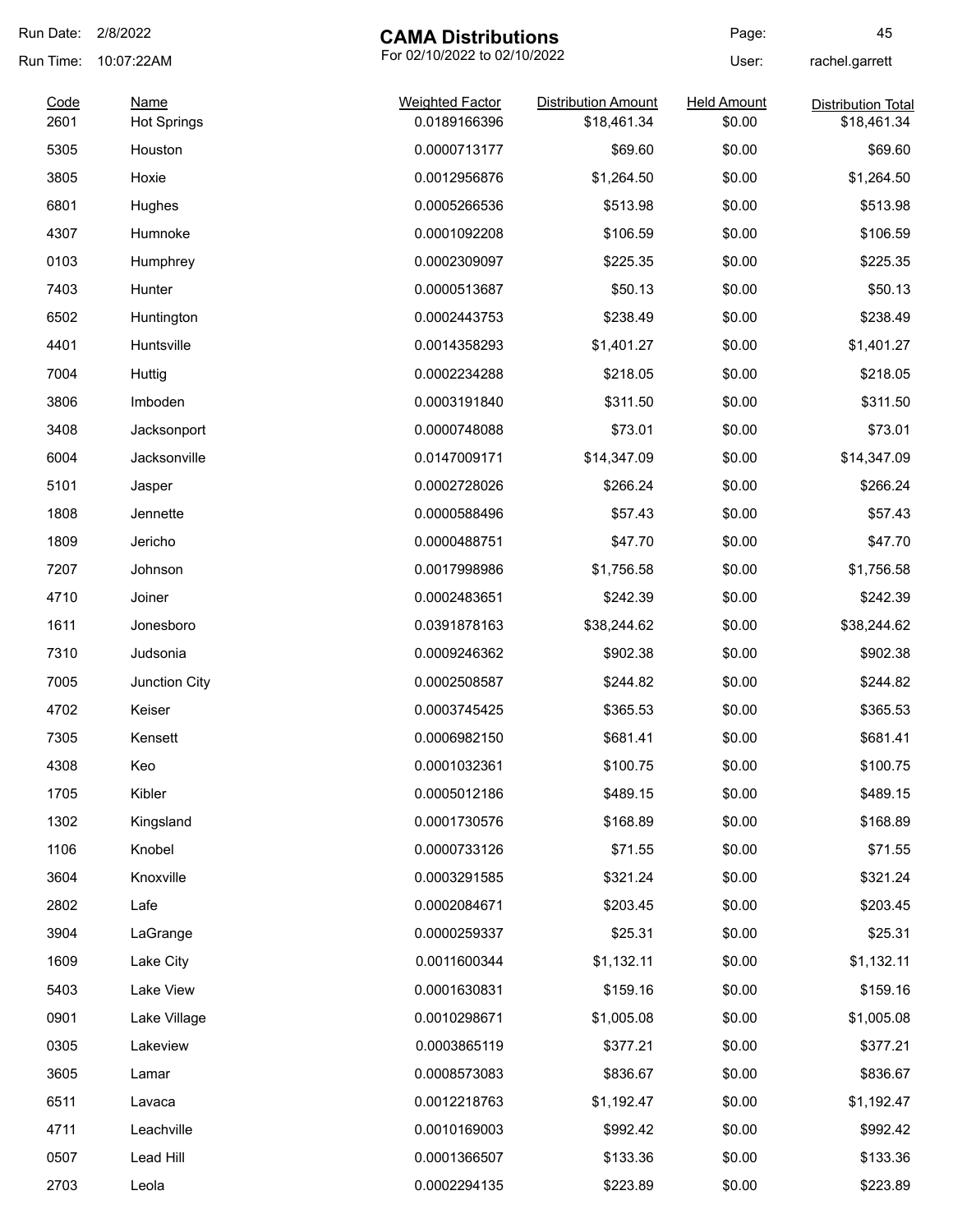| Run Date:    | 2/8/2022              | <b>CAMA Distributions</b>              |                                        | Page:                        | 46                                    |
|--------------|-----------------------|----------------------------------------|----------------------------------------|------------------------------|---------------------------------------|
| Run Time:    | 10:07:22AM            | For 02/10/2022 to 02/10/2022           |                                        | User:                        | rachel.garrett                        |
| Code<br>5601 | <u>Name</u>           | <b>Weighted Factor</b><br>0.0008637917 | <b>Distribution Amount</b><br>\$843.00 | <b>Held Amount</b><br>\$0.00 | <b>Distribution Total</b><br>\$843.00 |
| 6402         | Lepanto<br>Leslie     | 0.0001870219                           | \$182.52                               | \$0.00                       | \$182.52                              |
| 7311         | Letona                | 0.0001196940                           | \$116.81                               | \$0.00                       | \$116.81                              |
| 3704         | Lewisville            | 0.0004563334                           |                                        | \$0.00                       | \$445.35                              |
|              |                       |                                        | \$445.35                               |                              |                                       |
| 5404         | Lexa                  | 0.0001032361                           | \$100.75                               | \$0.00                       | \$100.75                              |
| 7215         | Lincoln               | 0.0011440752                           | \$1,116.54                             | \$0.00                       | \$1,116.54                            |
| 0417         | Little Flock          | 0.0015236049                           | \$1,486.93                             | \$0.00                       | \$1,486.93                            |
| 6005         | Little Rock           | 0.1010371984                           | \$98,605.37                            | \$0.00                       | \$98,605.37                           |
| 6605         | Lockesburg            | 0.0002962427                           | \$289.11                               | \$0.00                       | \$289.11                              |
| 5805         | London                | 0.0004668066                           | \$455.57                               | \$0.00                       | \$455.57                              |
| 4309         | Lonoke                | 0.0021325481                           | \$2,081.22                             | \$0.00                       | \$2,081.22                            |
| 2602         | Lonsdale              | 0.0000513687                           | \$50.13                                | \$0.00                       | \$50.13                               |
| 5206         | Louann                | 0.0000763049                           | \$74.47                                | \$0.00                       | \$74.47                               |
| 0408         | Lowell                | 0.0049069554                           | \$4,788.85                             | \$0.00                       | \$4,788.85                            |
| 4712         | Luxora                | 0.0004697990                           | \$458.49                               | \$0.00                       | \$458.49                              |
| 3807         | Lynn                  | 0.0001286711                           | \$125.57                               | \$0.00                       | \$125.57                              |
| 6805         | Madison               | 0.0003785323                           | \$369.42                               | \$0.00                       | \$369.42                              |
| 4204         | Magazine              | 0.0003690565                           | \$360.17                               | \$0.00                       | \$360.17                              |
| 3204         | Magness               | 0.0001097195                           | \$107.08                               | \$0.00                       | \$107.08                              |
| 1403         | Magnolia              | 0.0055667686                           | \$5,432.78                             | \$0.00                       | \$5,432.78                            |
| 3001         | Malvern               | 0.0054196447                           | \$5,289.20                             | \$0.00                       | \$5,289.20                            |
| 2501         | <b>Mammoth Spring</b> | 0.0004633155                           | \$452.16                               | \$0.00                       | \$452.16                              |
| 4713         | Manila                | 0.0018363055                           | \$896.05                               | \$0.00                       | \$896.05                              |
| 6503         | Mansfield             | 0.0005251574                           | \$512.52                               | \$0.00                       | \$512.52                              |
| 3901         | Marianna              | 0.0017829419                           | \$1,740.03                             | \$0.00                       | \$1,740.03                            |
| 4714         | Marie                 | 0.0000538623                           | \$52.57                                | \$0.00                       | \$52.57                               |
| 1801         | Marion                | 0.0068584663                           | \$6,693.39                             | \$0.00                       | \$6,693.39                            |
| 5604         | <b>Marked Tree</b>    | 0.0011400854                           | \$1,112.65                             | \$0.00                       | \$1,112.65                            |
| 2803         | Marmaduke             | 0.0006044547                           | \$589.91                               | \$0.00                       | \$589.91                              |
| 6403         | Marshall              | 0.0006628055                           | \$646.85                               | \$0.00                       | \$646.85                              |
| 5405         | Marvell               | 0.0004264099                           | \$416.15                               | \$0.00                       | \$416.15                              |
| 6006         | Maumelle              | 0.0096009552                           | \$9,369.87                             | \$0.00                       | \$9,369.87                            |
| 2302         | Mayflower             | 0.0009894704                           | \$965.66                               | \$0.00                       | \$965.66                              |
| 6102         | Maynard               | 0.0001890168                           | \$184.47                               | \$0.00                       | \$184.47                              |
| 2905         | McCaskill             | 0.0000284273                           | \$27.74                                | \$0.00                       | \$27.74                               |
|              |                       |                                        |                                        |                              |                                       |
| 7404         | McCrory               | 0.0007894817                           | \$770.48                               | \$0.00                       | \$770.48                              |
| 1107         | McDougal              | 0.0000668292                           | \$65.22                                | \$0.00                       | \$65.22                               |
| 2101         | McGehee               | 0.0019195926                           | \$1,873.39                             | \$0.00                       | \$1,873.39                            |
| 2911         | McNab                 | 0.0000149618                           | \$14.60                                | \$0.00                       | \$14.60                               |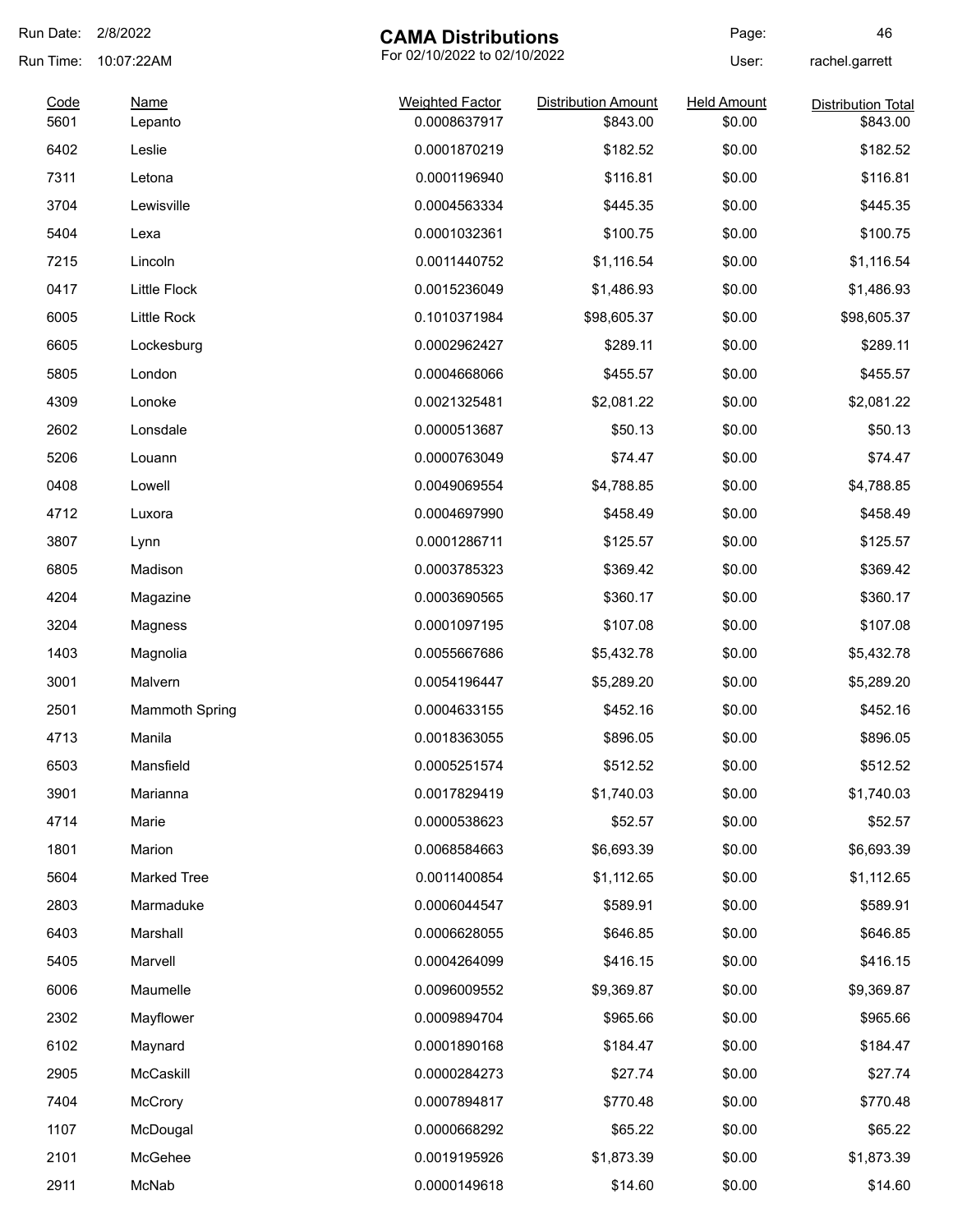| Run Date: 2/8/2022 |                        | <b>CAMA Distributions</b>              |                                        | Page:                        | 47                                    |
|--------------------|------------------------|----------------------------------------|----------------------------------------|------------------------------|---------------------------------------|
| Run Time:          | 10:07:22AM             | For 02/10/2022 to 02/10/2022           |                                        | User:                        | rachel.garrett                        |
| Code<br>1402       | <b>Name</b><br>McNeil  | <b>Weighted Factor</b><br>0.0001900142 | <b>Distribution Amount</b><br>\$185.44 | <b>Held Amount</b><br>\$0.00 | <b>Distribution Total</b><br>\$185.44 |
| 7312               | McRae                  | 0.0003072146                           | \$299.82                               | \$0.00                       | \$299.82                              |
| 3302               | Melbourne              | 0.0009126668                           | \$890.70                               | \$0.00                       | \$890.70                              |
| 5701               | Mena                   | 0.0027873741                           | \$2,720.29                             | \$0.00                       | \$2,720.29                            |
| 1502               | Menifee                | 0.0001366507                           | \$133.36                               | \$0.00                       | \$133.36                              |
| 6512               | Midland                | 0.0001132106                           | \$110.49                               | \$0.00                       | \$110.49                              |
|                    |                        | 0.0001880193                           | \$183.49                               | \$0.00                       | \$183.49                              |
| 3007               | Midway                 |                                        |                                        |                              |                                       |
| 3103               | <b>Mineral Springs</b> | 0.0005411166                           | \$528.09                               | \$0.00                       | \$528.09                              |
| 3808               | Minturn                | 0.0000433891                           | \$42.34                                | \$0.00                       | \$42.34                               |
| 2104               | Mitchellville          | 0.0001461264                           | \$142.61                               | \$0.00                       | \$142.61                              |
| 1610               | Monette                | 0.0007510799                           | \$733.00                               | \$0.00                       | \$733.00                              |
| 2201               | Monticello             | 0.0042102365                           | \$4,108.90                             | \$0.00                       | \$4,108.90                            |
| 0204               | Montrose               | 0.0001211902                           | \$118.27                               | \$0.00                       | \$118.27                              |
| 3205               | Moorefield             | 0.0000628394                           | \$61.33                                | \$0.00                       | \$61.33                               |
| 3905               | Moro                   | 0.0000882743                           | \$86.15                                | \$0.00                       | \$86.15                               |
| 1501               | Morrilton              | 0.0034870853                           | \$3,403.16                             | \$0.00                       | \$3,403.16                            |
| 4205               | <b>Morrison Bluff</b>  | 0.0000389006                           | \$37.96                                | \$0.00                       | \$37.96                               |
| 4905               | Mount Ida              | 0.0004967301                           | \$484.77                               | \$0.00                       | \$484.77                              |
| 3309               | Mount Pleasant         | 0.0001760499                           | \$171.81                               | \$0.00                       | \$171.81                              |
| 2308               | Mount Vernon           | 0.0000718164                           | \$70.09                                | \$0.00                       | \$70.09                               |
| 0301               | <b>Mountain Home</b>   | 0.0063961482                           | \$6,242.20                             | \$0.00                       | \$6,242.20                            |
| 2603               | <b>Mountain Pine</b>   | 0.0002917541                           | \$284.73                               | \$0.00                       | \$284.73                              |
| 6901               | Mountain View          | 0.0014348319                           | \$1,400.30                             | \$0.00                       | \$1,400.30                            |
| 1704               | Mountainburg           | 0.0002633268                           | \$256.99                               | \$0.00                       | \$256.99                              |
| 1703               | Mulberry               | 0.0007695327                           | \$751.01                               | \$0.00                       | \$751.01                              |
| 5505               | Murfreesboro           | 0.0007455939                           | \$727.65                               | \$0.00                       | \$727.65                              |
| 3101               | Nashville              | 0.0020712050                           | \$2,021.35                             | \$0.00                       | \$2,021.35                            |
| 3206               | <b>Newark</b>          | 0.0005884955                           | \$574.33                               | \$0.00                       | \$574.33                              |
| 3401               | Newport                | 0.0039922937                           | \$3,896.20                             | \$0.00                       | \$3,896.20                            |
| 1108               | <b>Nimmons</b>         | 0.0000344120                           | \$33.58                                | \$0.00                       | \$33.58                               |
| 0304               | Norfork                | 0.0002319071                           | \$226.33                               | \$0.00                       | \$226.33                              |
| 4903               | Norman                 | 0.0001511137                           | \$147.48                               | \$0.00                       | \$147.48                              |
| 7006               | Norphlet               | 0.0003820234                           | \$372.83                               | \$0.00                       | \$372.83                              |
| 6001               | North Little Rock      | 0.0322131471                           | \$31,437.82                            | \$0.00                       | \$31,437.82                           |
| 0813               | Oak Grove              | 0.0001925079                           | \$187.87                               | \$0.00                       | \$187.87                              |
| 2804               | Oak Grove Heights      | 0.0005505924                           | \$537.34                               | \$0.00                       | \$537.34                              |
| 2906               | Oakhaven               | 0.0000324171                           | \$31.64                                | \$0.00                       | \$31.64                               |
| 4904               | Oden                   | 0.0000897705                           | \$87.61                                | \$0.00                       | \$87.61                               |
|                    |                        |                                        |                                        |                              |                                       |
| 4103               | Ogden                  | 0.0000653330                           | \$63.76                                | \$0.00                       | \$63.76                               |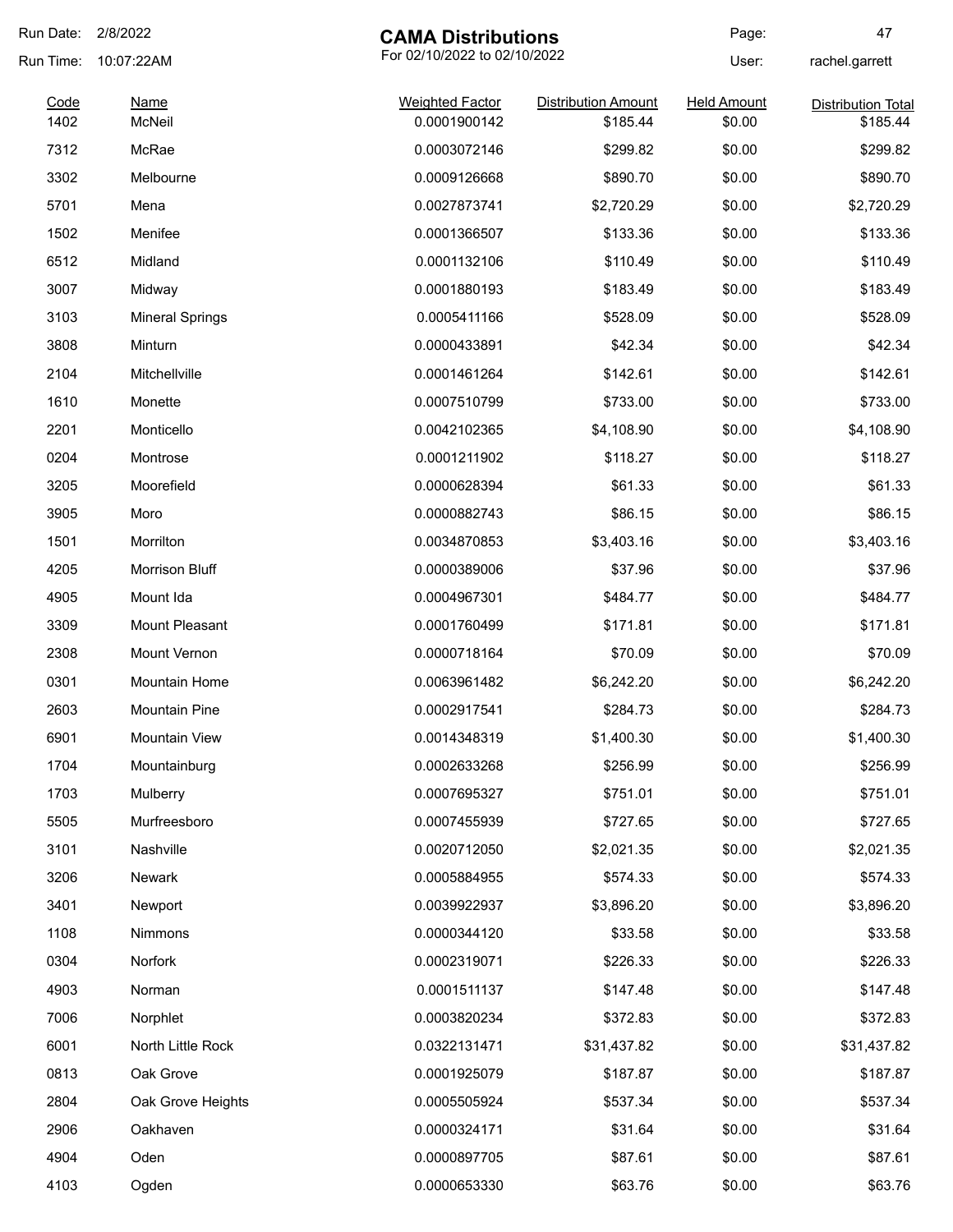| Run Date: 2/8/2022 |                        | <b>CAMA Distributions</b>    |                            | Page:              | 48                        |
|--------------------|------------------------|------------------------------|----------------------------|--------------------|---------------------------|
| Run Time:          | 10:07:22AM             | For 02/10/2022 to 02/10/2022 |                            | User:              | rachel.garrett            |
| Code               | <b>Name</b>            | <b>Weighted Factor</b>       | <b>Distribution Amount</b> | <b>Held Amount</b> | <b>Distribution Total</b> |
| 3207               | Oil Trough             | 0.0001127119                 | \$110.00                   | \$0.00             | \$110.00                  |
| 6103               | O'Kean                 | 0.0000957552                 | \$93.45                    | \$0.00             | \$93.45                   |
| 1006               | Okolona                | 0.0000483763                 | \$47.21                    | \$0.00             | \$47.21                   |
| 7503               | Ola                    | 0.0004658092                 | \$454.60                   | \$0.00             | \$454.60                  |
| 0508               | Omaha                  | 0.0000638368                 | \$62.30                    | \$0.00             | \$62.30                   |
| 1503               | Oppelo                 | 0.0003675603                 | \$358.71                   | \$0.00             | \$358.71                  |
| 4701               | Osceola                | 0.0034791057                 | \$3,395.37                 | \$0.00             | \$3,395.37                |
| 3306               | Oxford                 | 0.0002857694                 | \$278.89                   | \$0.00             | \$278.89                  |
| 2907               | Ozan                   | 0.0000249363                 | \$24.34                    | \$0.00             | \$24.34                   |
| 2407               | Ozark                  | 0.0017664840                 | \$1,723.97                 | \$0.00             | \$1,723.97                |
| 6804               | Palestine              | 0.0002523549                 | \$246.28                   | \$0.00             | \$246.28                  |
| 7313               | Pangburn               | 0.0002493625                 | \$243.36                   | \$0.00             | \$243.36                  |
| 2805               | Paragould              | 0.0147308406                 | \$14,376.29                | \$0.00             | \$14,376.29               |
| 4206               | Paris                  | 0.0015839506                 | \$1,545.83                 | \$0.00             | \$1,545.83                |
| 0205               | Parkdale               | 0.0000857807                 | \$83.72                    | \$0.00             | \$83.72                   |
| 1903               | Parkin                 | 0.0003959877                 | \$386.46                   | \$0.00             | \$386.46                  |
| 2908               | Patmos                 | 0.0000284273                 | \$27.74                    | \$0.00             | \$27.74                   |
| 7405               | Patterson              | 0.0001546048                 | \$150.88                   | \$0.00             | \$150.88                  |
| 0410               | Pea Ridge              | 0.0032711373                 | \$3,192.41                 | \$0.00             | \$3,192.41                |
| 1109               | Peach Orchard          | 0.0000523661                 | \$51.11                    | \$0.00             | \$51.11                   |
| 3002               | Perla                  | 0.0001281723                 | \$125.09                   | \$0.00             | \$125.09                  |
| 5306               | Perry                  | 0.0001306660                 | \$127.52                   | \$0.00             | \$127.52                  |
| 2909               | Perrytown              | 0.0001157042                 | \$112.92                   | \$0.00             | \$112.92                  |
| 5307               | Perryville             | 0.0006847494                 | \$668.27                   | \$0.00             | \$668.27                  |
| 1103               | Piggott                | 0.0018063820                 | \$1,762.90                 | \$0.00             | \$1,762.90                |
| 6404               | Pindall                | 0.0000473789                 | \$46.24                    | \$0.00             | \$46.24                   |
| 3501               | Pine Bluff             | 0.0205739028                 | \$20,078.72                | \$0.00             | \$20,078.72               |
| 3304               | Pineville              | 0.0000768037                 | \$74.96                    | \$0.00             | \$74.96                   |
| 7501               | Plainview              | 0.0002329046                 | \$227.30                   | \$0.00             | \$227.30                  |
| 3208               | <b>Pleasant Plains</b> | 0.0001755512                 | \$171.33                   | \$0.00             | \$171.33                  |
| 1504               | Plumerville            | 0.0003660642                 | \$357.25                   | \$0.00             | \$357.25                  |
| 6104               | Pocahontas             | 0.0036761020                 | \$3,587.62                 | \$0.00             | \$3,587.62                |
| 1110               | Pollard                | 0.0000962539                 | \$93.94                    | \$0.00             | \$93.94                   |
| 3809               | Portia                 | 0.0002114594                 | \$206.37                   | \$0.00             | \$206.37                  |
| 0206               | Portland               | 0.0001620856                 | \$158.18                   | \$0.00             | \$158.18                  |
| 5806               | Pottsville             | 0.0015659965                 | \$1,528.31                 | \$0.00             | \$1,528.31                |
| 3810               | Powhatan               | 0.0000518674                 | \$50.62                    | \$0.00             | \$50.62                   |
|                    |                        |                              |                            |                    |                           |
| 2704               | Poyen                  | 0.0001311647                 | \$128.01                   | \$0.00             | \$128.01                  |
| 7209               | Prairie Grove          | 0.0035135177                 | \$3,428.95                 | \$0.00             | \$3,428.95                |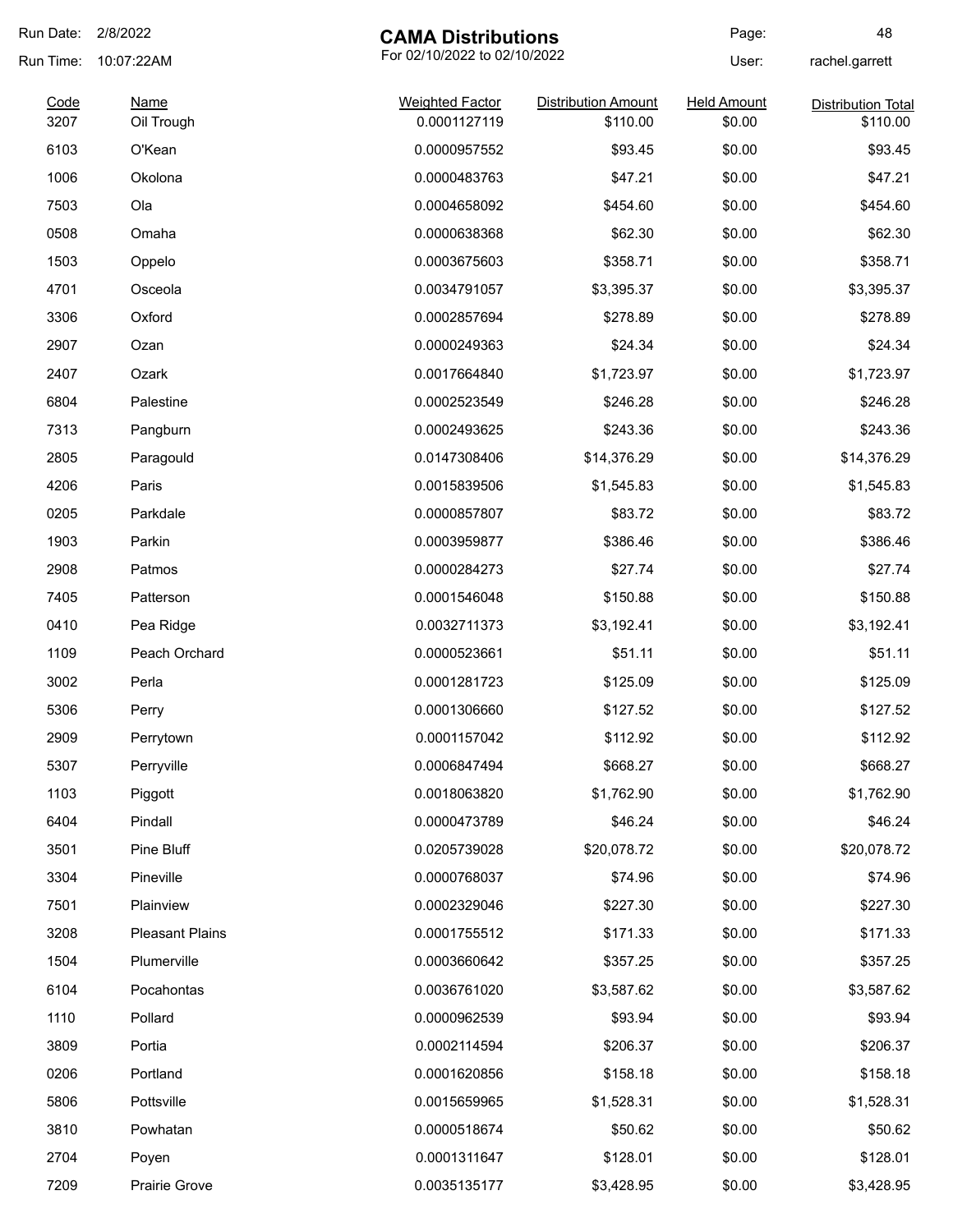| Run Date:    | 2/8/2022                   | <b>CAMA Distributions</b>              |                                        | Page:                        | 49                                    |
|--------------|----------------------------|----------------------------------------|----------------------------------------|------------------------------|---------------------------------------|
| Run Time:    | 10:07:22AM                 | For 02/10/2022 to 02/10/2022           |                                        | User:                        | rachel.garrett                        |
| Code<br>2705 | <b>Name</b><br>Prattsville | <b>Weighted Factor</b><br>0.0001441315 | <b>Distribution Amount</b><br>\$140.66 | <b>Held Amount</b><br>\$0.00 | <b>Distribution Total</b><br>\$140.66 |
| 5001         | Prescott                   | 0.0015465463                           | \$1,509.32                             | \$0.00                       | \$1,509.32                            |
| 4503         | Pyatt                      | 0.0000902692                           | \$88.10                                | \$0.00                       | \$88.10                               |
| 1205         | Quitman                    | 0.0003461152                           | \$337.78                               | \$0.00                       | \$337.78                              |
| 4207         | Ratcliff                   | 0.0000832871                           | \$81.28                                | \$0.00                       | \$81.28                               |
| 3811         | Ravenden                   | 0.0002124569                           | \$207.34                               | \$0.00                       | \$207.34                              |
| 6105         | <b>Ravenden Springs</b>    | 0.0000593483                           | \$57.92                                | \$0.00                       | \$57.92                               |
| 1102         | Rector                     | 0.0009286260                           | \$906.28                               | \$0.00                       | \$906.28                              |
| 3504         | Redfield                   | 0.0007505811                           | \$732.52                               | \$0.00                       | \$732.52                              |
| 2105         | Reed                       | 0.0000648343                           | \$63.27                                | \$0.00                       | \$63.27                               |
| 6106         | Reyno                      | 0.0001950015                           | \$190.31                               | \$0.00                       | \$190.31                              |
| 1301         | Rison                      | 0.0004822671                           | \$470.66                               | \$0.00                       | \$470.66                              |
| 3003         | Rockport                   | 0.0003371381                           | \$329.02                               | \$0.00                       | \$329.02                              |
| 4804         | Roe                        | 0.0000339133                           | \$33.10                                | \$0.00                       | \$33.10                               |
| 0402         | Rogers                     | 0.0348648680                           | \$34,025.72                            | \$0.00                       | \$34,025.72                           |
| 3906         | Rondo                      | 0.0000812922                           | \$79.34                                | \$0.00                       | \$79.34                               |
| 7301         | Rose Bud                   | 0.0002463702                           | \$240.44                               | \$0.00                       | \$240.44                              |
| 5006         | Rosston                    | 0.0001356532                           | \$132.39                               | \$0.00                       | \$132.39                              |
| 1709         | Rudy                       | 0.0000648343                           | \$63.27                                | \$0.00                       | \$63.27                               |
| 7314         | Russell                    | 0.0000917654                           | \$89.56                                | \$0.00                       | \$89.56                               |
| 5801         | Russellville               | 0.0144331018                           | \$14,085.72                            | \$0.00                       | \$14,085.72                           |
| 2502         | Salem                      | 0.0007810034                           | \$762.21                               | \$0.00                       | \$762.21                              |
| 0307         | Salesville                 | 0.0002358969                           | \$230.22                               | \$0.00                       | \$230.22                              |
| 4208         | Scranton                   | 0.0001221876                           | \$119.25                               | \$0.00                       | \$119.25                              |
| 7315         | Searcy                     | 0.0114392555                           | \$11,163.93                            | \$0.00                       | \$11,163.93                           |
| 3812         | Sedgwick                   | 0.0000812922                           | \$79.34                                | \$0.00                       | \$79.34                               |
| 6202         | Shannon Hills              | 0.0022392753                           | \$2,185.38                             | \$0.00                       | \$2,185.38                            |
| 2701         | Sheridan                   | 0.0024537270                           | \$2,394.67                             | \$0.00                       | \$2,394.67                            |
| 3507         | Sherrill                   | 0.0000264324                           | \$25.80                                | \$0.00                       | \$25.80                               |
| 6007         | Sherwood                   | 0.0163237683                           | \$15,930.88                            | \$0.00                       | \$15,930.88                           |
| 7101         | Shirley                    | 0.0001236838                           | \$120.71                               | \$0.00                       | \$120.71                              |
| 6705         | Sidney                     | 0.0000957552                           | \$93.45                                | \$0.00                       | \$93.45                               |
| 0401         | Siloam Springs             | 0.0086214592                           | \$8,413.95                             | \$0.00                       | \$8,413.95                            |
| 7007         | Smackover                  | 0.0008129218                           | \$793.36                               | \$0.00                       | \$793.36                              |
| 3813         | Smithville                 | 0.0000433891                           | \$42.34                                | \$0.00                       | \$42.34                               |
| 0509         | South Lead Hill            | 0.0000428904                           | \$41.86                                | \$0.00                       | \$41.86                               |
| 3210         | Southside                  | 0.0021340443                           | \$2,082.68                             | \$0.00                       | \$2,082.68                            |
| 2001         | Sparkman                   | 0.0001770474                           | \$172.79                               | \$0.00                       | \$172.79                              |
| 7210         | Springdale                 | 0.0434768514                           | \$42,430.42                            | \$0.00                       | \$42,430.42                           |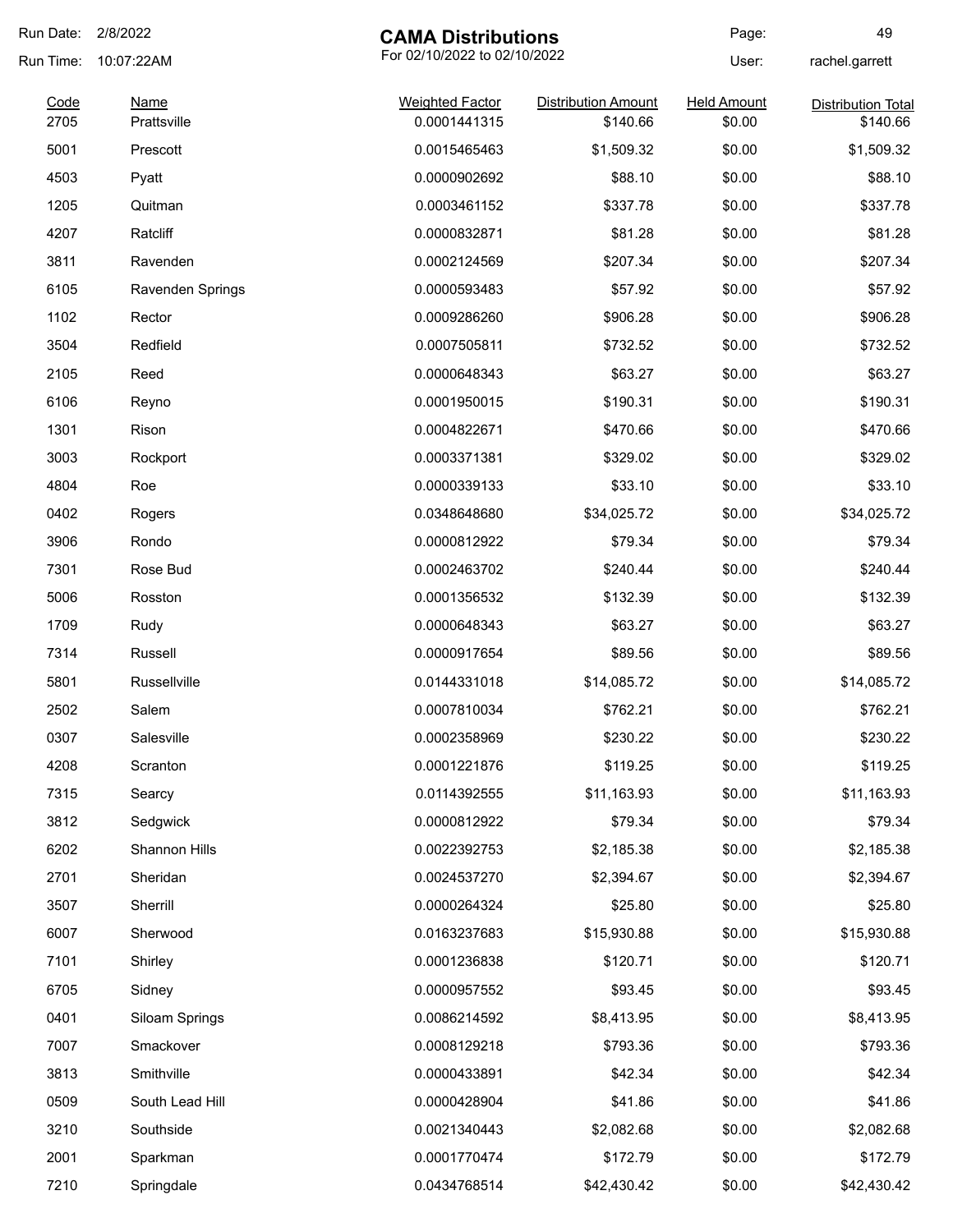| Run Date:    | 2/8/2022<br><b>CAMA Distributions</b> |                                        | Page:                                 | 50                           |                                      |
|--------------|---------------------------------------|----------------------------------------|---------------------------------------|------------------------------|--------------------------------------|
| Run Time:    | 10:07:22AM                            | For 02/10/2022 to 02/10/2022           |                                       | User:                        | rachel.garrett                       |
| Code<br>0421 | <b>Name</b><br>Springtown             | <b>Weighted Factor</b><br>0.0000413942 | <b>Distribution Amount</b><br>\$40.40 | <b>Held Amount</b><br>\$0.00 | <b>Distribution Total</b><br>\$40.40 |
| 0106         | St. Charles                           | 0.0001032361                           | \$100.75                              | \$0.00                       | \$100.75                             |
| 1113         | St. Francis                           | 0.0001087221                           | \$106.11                              | \$0.00                       | \$106.11                             |
| 6405         | St. Joe                               | 0.0000643355                           | \$62.79                               | \$0.00                       | \$62.79                              |
| 4403         | St. Paul                              | 0.0000553585                           | \$54.03                               | \$0.00                       | \$54.03                              |
| 3702         | Stamps                                | 0.0006273961                           | \$612.30                              | \$0.00                       | \$612.30                             |
| 4001         | <b>Star City</b>                      | 0.0010837294                           | \$1,057.65                            | \$0.00                       | \$1,057.65                           |
| 5202         | Stephens                              | 0.0003840183                           | \$374.78                              | \$0.00                       | \$374.78                             |
| 3814         | Strawberry                            | 0.0001336583                           | \$130.44                              | \$0.00                       | \$130.44                             |
| 7008         | Strong                                | 0.0002044773                           | \$199.56                              | \$0.00                       | \$199.56                             |
| 0101         | Stuttgart                             | 0.0041214635                           | \$4,022.27                            | \$0.00                       | \$4,022.27                           |
| 4209         | Subiaco                               | 0.0001999887                           | \$195.18                              | \$0.00                       | \$195.18                             |
| 1112         | <b>Success</b>                        | 0.0000488751                           | \$47.70                               | \$0.00                       | \$47.70                              |
| 3209         | Sulphur Rock                          | 0.0003037235                           | \$296.41                              | \$0.00                       | \$296.41                             |
| 0412         | <b>Sulphur Springs</b>                | 0.0002398867                           | \$234.11                              | \$0.00                       | \$234.11                             |
| 4504         | Summit                                | 0.0002713064                           | \$264.78                              | \$0.00                       | \$264.78                             |
| 1810         | Sunset                                | 0.0000917654                           | \$89.56                               | \$0.00                       | \$89.56                              |
| 3409         | Swifton                               | 0.0003655654                           | \$356.77                              | \$0.00                       | \$356.77                             |
| 1404         | Taylor                                | 0.0002887618                           | \$281.81                              | \$0.00                       | \$281.81                             |
| 4610         | Texarkana                             | 0.0146560319                           | \$14,303.28                           | \$0.00                       | \$14,303.28                          |
| 0703         | Thornton                              | 0.0001690678                           | \$165.00                              | \$0.00                       | \$165.00                             |
| 2203         | Tillar                                | 0.0000857807                           | \$83.72                               | \$0.00                       | \$83.72                              |
| 0704         | Tinsman                               | 0.0000249363                           | \$24.34                               | \$0.00                       | \$24.34                              |
| 3104         | Tollette                              | 0.0000922641                           | \$90.04                               | \$0.00                       | \$90.04                              |
| 7211         | Tontitown                             | 0.0021450163                           | \$2,093.39                            | \$0.00                       | \$2,093.39                           |
| 6206         | Traskwood                             | 0.0002468689                           | \$240.93                              | \$0.00                       | \$240.93                             |
| 5605         | Trumann                               | 0.0036900663                           | \$3,601.25                            | \$0.00                       | \$3,601.25                           |
| 3402         | Tuckerman                             | 0.0008513236                           | \$830.83                              | \$0.00                       | \$830.83                             |
| 2706         | Tull                                  | 0.0002413829                           | \$235.57                              | \$0.00                       | \$235.57                             |
| 3410         | Tupelo                                | 0.0000349108                           | \$34.07                               | \$0.00                       | \$34.07                              |
| 1811         | Turrell                               | 0.0002578408                           | \$251.63                              | \$0.00                       | \$251.63                             |
| 2311         | <b>Twin Groves</b>                    | 0.0001580958                           | \$154.29                              | \$0.00                       | \$154.29                             |
| 5606         | Tyronza                               | 0.0003570871                           | \$348.49                              | \$0.00                       | \$348.49                             |
| 5905         | Ulm                                   | 0.0000872769                           | \$85.18                               | \$0.00                       | \$85.18                              |
| 0510         | <b>Valley Springs</b>                 | 0.0000912667                           | \$89.07                               | \$0.00                       | \$89.07                              |
| 1702         | Van Buren                             | 0.0115793973                           | \$11,300.70                           | \$0.00                       | \$11,300.70                          |
| 5705         | Vandervoort                           | 0.0000573534                           | \$55.97                               | \$0.00                       | \$55.97                              |
| 4715         | Victoria                              | 0.0000099745                           | \$9.73                                | \$0.00                       | \$9.73                               |
| 2304         | Vilonia                               | 0.0021385328                           | \$2,087.06                            | \$0.00                       | \$2,087.06                           |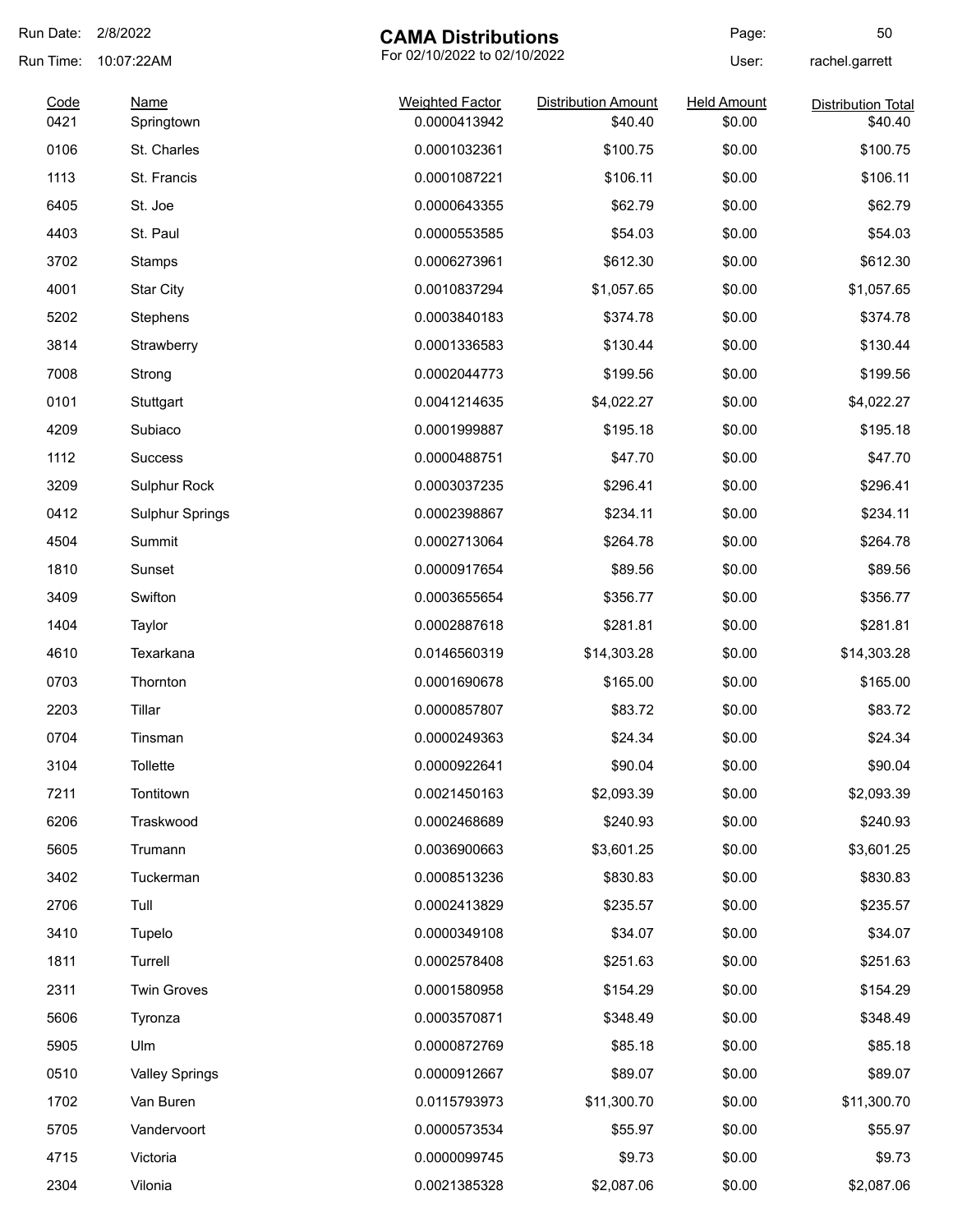| Run Date: | 2/8/2022                                   | <b>CAMA Distributions</b> |                            | Page:              | 51                        |
|-----------|--------------------------------------------|---------------------------|----------------------------|--------------------|---------------------------|
| Run Time: | For 02/10/2022 to 02/10/2022<br>10:07:22AM |                           |                            | User:              | rachel.garrett            |
| Code      | <u>Name</u>                                | <b>Weighted Factor</b>    | <b>Distribution Amount</b> | <b>Held Amount</b> | <b>Distribution Total</b> |
| 2503      | Viola                                      | 0.0001785436              | \$174.25                   | \$0.00             | \$174.25                  |
| 3502      | Wabbaseka                                  | 0.0000897705              | \$87.61                    | \$0.00             | \$87.61                   |
| 5609      | Waldenburg                                 | 0.0000264324              | \$25.80                    | \$0.00             | \$25.80                   |
| 1405      | Waldo                                      | 0.0005740325              | \$560.22                   | \$0.00             | \$560.22                  |
| 6301      | Waldron                                    | 0.0016886829              | \$1,648.04                 | \$0.00             | \$1,648.04                |
| 3801      | <b>Walnut Ridge</b>                        | 0.0026851355              | \$2,620.51                 | \$0.00             | \$2,620.51                |
| 4310      | Ward                                       | 0.0030182838              | \$2,945.64                 | \$0.00             | \$2,945.64                |
| 0603      | Warren                                     | 0.0027195475              | \$2,654.09                 | \$0.00             | \$2,654.09                |
| 2910      | Washington                                 | 0.0000468802              | \$45.75                    | \$0.00             | \$45.75                   |
| 2106      | Watson                                     | 0.0000922641              | \$90.04                    | \$0.00             | \$90.04                   |
| 5608      | Weiner                                     | 0.0003226751              | \$314.91                   | \$0.00             | \$314.91                  |
| 3411      | Weldon                                     | 0.0000284273              | \$27.74                    | \$0.00             | \$27.74                   |
| 7212      | <b>West Fork</b>                           | 0.0011625280              | \$1,134.55                 | \$0.00             | \$1,134.55                |
| 1802      | West Memphis                               | 0.0122287372              | \$11,934.41                | \$0.00             | \$11,934.41               |
| 7316      | <b>West Point</b>                          | 0.0000847833              | \$82.74                    | \$0.00             | \$82.74                   |
| 5102      | <b>Western Grove</b>                       | 0.0001765487              | \$172.30                   | \$0.00             | \$172.30                  |
| 6803      | Wheatley                                   | 0.0001391443              | \$135.80                   | \$0.00             | \$135.80                  |
| 1007      | <b>Whelen Springs</b>                      | 0.0000234401              | \$22.88                    | \$0.00             | \$22.88                   |
| 3503      | White Hall                                 | 0.0027833843              | \$2,716.39                 | \$0.00             | \$2,716.39                |
| 5707      | Wickes                                     | 0.0003176878              | \$310.04                   | \$0.00             | \$310.04                  |
| 6808      | Widener                                    | 0.0001057297              | \$103.18                   | \$0.00             | \$103.18                  |
| 2403      | Wiederkehr Village                         | 0.0000249363              | \$24.34                    | \$0.00             | \$24.34                   |
| 6706      | Williford                                  | 0.0000393993              | \$38.45                    | \$0.00             | \$38.45                   |
| 5007      | Willisville                                | 0.0000738113              | \$72.03                    | \$0.00             | \$72.03                   |
| 2204      | Wilmar                                     | 0.0001969964              | \$192.25                   | \$0.00             | \$192.25                  |
| 0207      | Wilmot                                     | 0.0002074696              | \$202.48                   | \$0.00             | \$202.48                  |
| 4716      | Wilson                                     | 0.0003820234              | \$372.83                   | \$0.00             | \$372.83                  |
| 4104      | Wilton                                     | 0.0001431341              | \$139.69                   | \$0.00             | \$139.69                  |
| 2205      | Winchester                                 | 0.0000683253              | \$66.68                    | \$0.00             | \$66.68                   |
| 7213      | Winslow                                    | 0.0001820346              | \$177.65                   | \$0.00             | \$177.65                  |
| 4105      | Winthrop                                   | 0.0000578521              | \$56.46                    | \$0.00             | \$56.46                   |
| 2309      | Wooster                                    | 0.0005196715              | \$507.16                   | \$0.00             | \$507.16                  |
| 6008      | Wrightsville                               | 0.0007690340              | \$750.52                   | \$0.00             | \$750.52                  |
| 1904      | Wynne                                      | 0.0041463997              | \$4,046.60                 | \$0.00             | \$4,046.60                |
| 4505      | Yellville                                  | 0.0005874981              | \$573.29                   | \$0.00             | \$573.29                  |
| 0511      | Zinc                                       | 0.0000458827              | \$44.78                    | \$0.00             | \$44.78                   |
|           | Total for MLM0200 - Municipal Highway      | 1.0000000024              | \$974,949.61               | \$0.00             | \$974,949.61              |

**Severance MLM0200 - Municipal Special**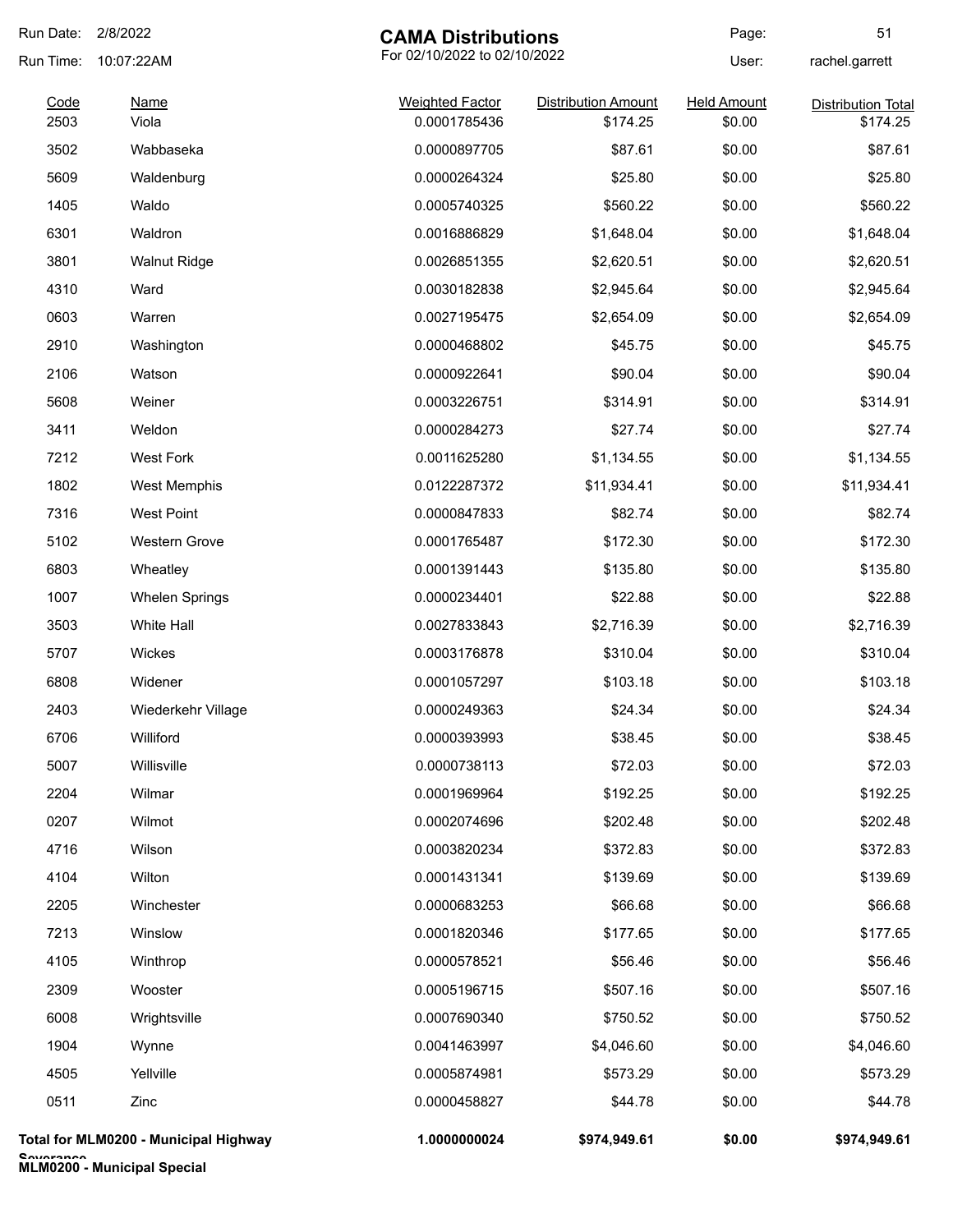| Run Date:    | 2/8/2022<br><b>CAMA Distributions</b> |                                        | Page:                                  | 52                           |                                       |
|--------------|---------------------------------------|----------------------------------------|----------------------------------------|------------------------------|---------------------------------------|
| Run Time:    | 10:07:22AM                            | For 02/10/2022 to 02/10/2022           |                                        | User:                        | rachel.garrett                        |
| Code<br>5301 | Name<br>Adona                         | <b>Weighted Factor</b><br>0.0000743100 | <b>Distribution Amount</b><br>\$570.05 | <b>Held Amount</b><br>\$0.00 | <b>Distribution Total</b><br>\$570.05 |
| 6207         | Alexander                             | 0.0016881842                           | \$12,950.53                            | \$0.00                       | \$12,950.53                           |
| 3802         | Alicia                                | 0.0000713177                           | \$547.10                               | \$0.00                       | \$547.10                              |
| 1701         | Alma                                  | 0.0029050732                           | \$22,285.62                            | \$0.00                       | \$22,285.62                           |
| 0105         | Almyra                                | 0.0001276736                           | \$979.42                               | \$0.00                       | \$979.42                              |
| 0502         | Alpena                                | 0.0001865232                           | \$1,430.87                             | \$0.00                       | \$1,430.87                            |
| 3505         | Altheimer                             | 0.0003471126                           | \$2,662.80                             | \$0.00                       | \$2,662.80                            |
| 2404         | Altus                                 | 0.0003316521                           | \$2,544.19                             | \$0.00                       | \$2,544.19                            |
| 3404         | Amagon                                | 0.0000344120                           | \$263.98                               | \$0.00                       | \$263.98                              |
| 1004         | Amity                                 | 0.0003396317                           | \$2,605.41                             | \$0.00                       | \$2,605.41                            |
| 1812         | Anthonyville                          | 0.0000673279                           | \$516.49                               | \$0.00                       | \$516.49                              |
| 5501         | Antoine                               | 0.0000563559                           | \$432.32                               | \$0.00                       | \$432.32                              |
| 1002         | Arkadelphia                           | 0.0051767656                           | \$39,712.39                            | \$0.00                       | \$39,712.39                           |
| 2102         | Arkansas City                         | 0.0001875206                           | \$1,438.52                             | \$0.00                       | \$1,438.52                            |
| 6702         | Ash Flat                              | 0.0005670503                           | \$4,350.00                             | \$0.00                       | \$4,350.00                            |
| 4101         | Ashdown                               | 0.0021250673                           | \$16,301.98                            | \$0.00                       | \$16,301.98                           |
| 5802         | <b>Atkins</b>                         | 0.0014258548                           | \$10,938.12                            | \$0.00                       | \$10,938.12                           |
| 3902         | Aubrey                                | 0.0000538623                           | \$413.19                               | \$0.00                       | \$413.19                              |
| 7402         | Augusta                               | 0.0009964526                           | \$7,644.06                             | \$0.00                       | \$7,644.06                            |
| 4302         | Austin                                | 0.0017255885                           | \$13,237.46                            | \$0.00                       | \$13,237.46                           |
| 0413         | Avoca                                 | 0.0002428791                           | \$1,863.19                             | \$0.00                       | \$1,863.19                            |
| 7317         | <b>Bald Knob</b>                      | 0.0012577845                           | \$9,648.81                             | \$0.00                       | \$9,648.81                            |
| 0601         | <b>Banks</b>                          | 0.0000433891                           | \$332.85                               | \$0.00                       | \$332.85                              |
| 6504         | Barling                               | 0.0023849030                           | \$18,295.25                            | \$0.00                       | \$18,295.25                           |
| 4703         | <b>Bassett</b>                        | 0.0000618419                           | \$474.41                               | \$0.00                       | \$474.41                              |
| 3201         | <b>Batesville</b>                     | 0.0055812316                           | \$42,815.16                            | \$0.00                       | \$42,815.16                           |
| 6204         | Bauxite                               | 0.0003136980                           | \$2,406.46                             | \$0.00                       | \$2,406.46                            |
| 1601         | Bay                                   | 0.0009356081                           | \$7,177.31                             | \$0.00                       | \$7,177.31                            |
| 5204         | Bearden                               | 0.0003870106                           | \$2,968.86                             | \$0.00                       | \$2,968.86                            |
| 0804         | Beaver                                | 0.0000334146                           | \$256.33                               | \$0.00                       | \$256.33                              |
| 7302         | Beebe                                 | 0.0042077429                           | \$32,278.75                            | \$0.00                       | \$32,278.75                           |
| 3405         | Beedeville                            | 0.0000418929                           | \$321.37                               | \$0.00                       | \$321.37                              |
| 0423         | Bella Vista                           | 0.0150136177                           | \$115,173.59                           | \$0.00                       | \$115,173.59                          |
| 0503         | Bellefonte                            | 0.0002049760                           | \$1,572.43                             | \$0.00                       | \$1,572.43                            |
| 7506         | Belleville                            | 0.0001556022                           | \$1,193.67                             | \$0.00                       | \$1,193.67                            |
| 6602         | Ben Lomond                            | 0.0000698215                           | \$535.62                               | \$0.00                       | \$535.62                              |
| 6203         | Benton                                | 0.0174623575                           | \$133,958.55                           | \$0.00                       | \$133,958.55                          |
| 0403         | Bentonville                           | 0.0270129414                           | \$207,223.71                           | \$0.00                       | \$207,223.71                          |
| 0504         | Bergman                               | 0.0002124569                           | \$1,629.82                             | \$0.00                       | \$1,629.82                            |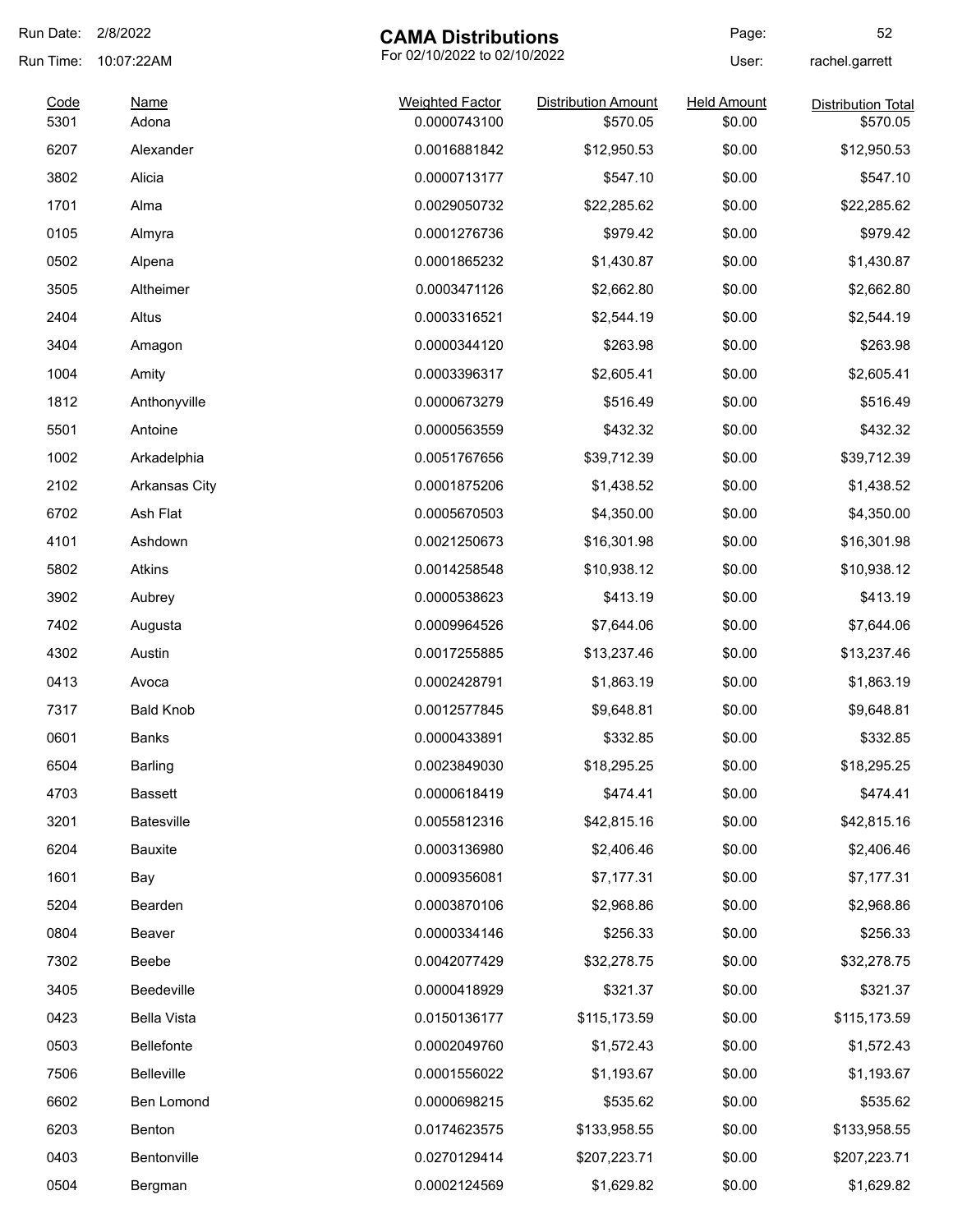| Run Date: 2/8/2022 |                                            | <b>CAMA Distributions</b> |                            | Page:              | 53                        |
|--------------------|--------------------------------------------|---------------------------|----------------------------|--------------------|---------------------------|
| Run Time:          | For 02/10/2022 to 02/10/2022<br>10:07:22AM |                           | User:                      | rachel.garrett     |                           |
| Code               | <b>Name</b>                                | <b>Weighted Factor</b>    | <b>Distribution Amount</b> | <b>Held Amount</b> | <b>Distribution Total</b> |
| 0802               | Berryville                                 | 0.0028337555              | \$21,738.52                | \$0.00             | \$21,738.52               |
| 0306               | <b>Big Flat</b>                            | 0.0000438878              | \$336.68                   | \$0.00             | \$336.68                  |
| 5302               | <b>Bigelow</b>                             | 0.0001755512              | \$1,346.70                 | \$0.00             | \$1,346.70                |
| 6101               | <b>Biggers</b>                             | 0.0001521111              | \$1,166.89                 | \$0.00             | \$1,166.89                |
| 4704               | Birdsong                                   | 0.0000159592              | \$122.43                   | \$0.00             | \$122.43                  |
| 5902               | <b>Biscoe</b>                              | 0.0001521111              | \$1,166.89                 | \$0.00             | \$1,166.89                |
| 1602               | <b>Black Oak</b>                           | 0.0001162029              | \$891.42                   | \$0.00             | \$891.42                  |
| 3803               | <b>Black Rock</b>                          | 0.0002942478              | \$2,257.26                 | \$0.00             | \$2,257.26                |
| 4901               | <b>Black Springs</b>                       | 0.0000478776              | \$367.28                   | \$0.00             | \$367.28                  |
| 2902               | <b>Blevins</b>                             | 0.0001436328              | \$1,101.85                 | \$0.00             | \$1,101.85                |
| 0805               | <b>Blue Eye</b>                            | 0.0000229414              | \$175.99                   | \$0.00             | \$175.99                  |
| 4201               | <b>Blue Mountain</b>                       | 0.0000438878              | \$336.68                   | \$0.00             | \$336.68                  |
| 5002               | <b>Bluff City</b>                          | 0.0000588496              | \$451.45                   | \$0.00             | \$451.45                  |
| 4705               | Blytheville                                | 0.0066859075              | \$51,289.44                | \$0.00             | \$51,289.44               |
| 5003               | <b>Bodcaw</b>                              | 0.0000603457              | \$462.93                   | \$0.00             | \$462.93                  |
| 6506               | Bonanza                                    | 0.0002927516              | \$2,245.78                 | \$0.00             | \$2,245.78                |
| 1603               | Bono                                       | 0.0012014285              | \$9,216.49                 | \$0.00             | \$9,216.49                |
| 4210               | Booneville                                 | 0.0018996436              | \$14,572.69                | \$0.00             | \$14,572.69               |
| 7303               | <b>Bradford</b>                            | 0.0003381356              | \$2,593.93                 | \$0.00             | \$2,593.93                |
| 3701               | <b>Bradley</b>                             | 0.0002019836              | \$1,549.47                 | \$0.00             | \$1,549.47                |
| 2402               | <b>Branch</b>                              | 0.0001476226              | \$1,132.45                 | \$0.00             | \$1,132.45                |
| 0309               | <b>Briarcliff</b>                          | 0.0001176991              | \$902.90                   | \$0.00             | \$902.90                  |
| 4802               | <b>Brinkley</b>                            | 0.0013465575              | \$10,329.81                | \$0.00             | \$10,329.81               |
| 1604               | <b>Brookland</b>                           | 0.0020268184              | \$15,548.28                | \$0.00             | \$15,548.28               |
| 6201               | <b>Bryant</b>                              | 0.0103051549              | \$79,053.68                | \$0.00             | \$79,053.68               |
| 3703               | <b>Buckner</b>                             | 0.0000822896              | \$631.27                   | \$0.00             | \$631.27                  |
| 4501               | <b>Bull Shoals</b>                         | 0.0009735112              | \$7,468.07                 | \$0.00             | \$7,468.07                |
| 4706               | <b>Burdette</b>                            | 0.0000698215              | \$535.62                   | \$0.00             | \$535.62                  |
| 4311               | Cabot                                      | 0.0132506248              | \$101,649.19               | \$0.00             | \$101,649.19              |
| 1001               | Caddo Valley                               | 0.0002967414              | \$2,276.38                 | \$0.00             | \$2,276.38                |
| 6806               | Caldwell                                   | 0.0002249250              | \$1,725.46                 | \$0.00             | \$1,725.46                |
| 5004               | Cale                                       | 0.0000364069              | \$279.29                   | \$0.00             | \$279.29                  |
| 3303               | Calico Rock                                | 0.0004428678              | \$3,397.36                 | \$0.00             | \$3,397.36                |
|                    |                                            |                           |                            |                    |                           |
| 7001               | Calion                                     | 0.0002139530              | \$1,641.29                 | \$0.00             | \$1,641.29                |
| 5201               | Camden                                     | 0.0052924698              | \$40,599.99                | \$0.00             | \$40,599.99               |
| 6003               | Cammack Village                            | 0.0003880081              | \$2,976.52                 | \$0.00             | \$2,976.52                |
| 3406               | <b>Campbell Station</b>                    | 0.0001157042              | \$887.60                   | \$0.00             | \$887.60                  |
| 1605               | Caraway                                    | 0.0005650554              | \$4,334.70                 | \$0.00             | \$4,334.70                |
| 4304               | Carlisle                                   | 0.0010139079              | \$7,777.97                 | \$0.00             | \$7,777.97                |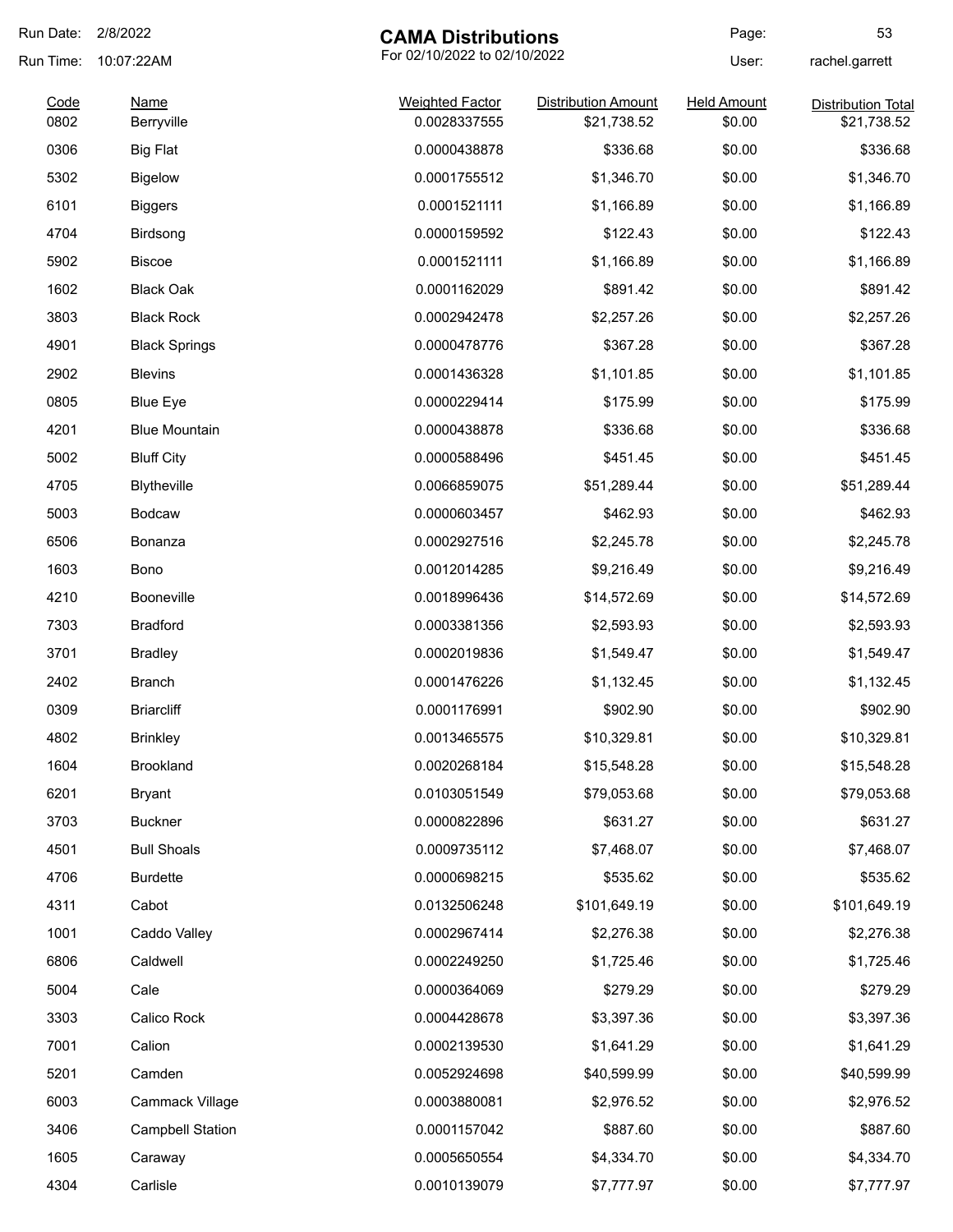| Run Date: | 2/8/2022<br><b>CAMA Distributions</b>      |                        | Page:                      | 54                 |                           |
|-----------|--------------------------------------------|------------------------|----------------------------|--------------------|---------------------------|
| Run Time: | For 02/10/2022 to 02/10/2022<br>10:07:22AM |                        |                            | User:              | rachel.garrett            |
| Code      | <b>Name</b>                                | <b>Weighted Factor</b> | <b>Distribution Amount</b> | <b>Held Amount</b> | <b>Distribution Total</b> |
| 2003      | Carthage                                   | 0.0001107170           | \$849.34                   | \$0.00             | \$849.34                  |
| 5303      | Casa                                       | 0.0000598470           | \$459.10                   | \$0.00             | \$459.10                  |
| 1606      | Cash                                       | 0.0001396430           | \$1,071.24                 | \$0.00             | \$1,071.24                |
| 4203      | Caulksville                                | 0.0000768037           | \$589.18                   | \$0.00             | \$589.18                  |
| 6703      | Cave City                                  | 0.0009585495           | \$7,353.30                 | \$0.00             | \$7,353.30                |
| 0411      | Cave Springs                               | 0.0027404939           | \$21,023.08                | \$0.00             | \$21,023.08               |
| 1710      | Cedarville                                 | 0.0007101844           | \$5,448.02                 | \$0.00             | \$5,448.02                |
| 0409      | Centerton                                  | 0.0088733154           | \$68,069.64                | \$0.00             | \$68,069.64               |
| 6507      | <b>Central City</b>                        | 0.0002299122           | \$1,763.72                 | \$0.00             | \$1,763.72                |
| 2405      | Charleston                                 | 0.0012907003           | \$9,901.32                 | \$0.00             | \$9,901.32                |
| 6708      | <b>Cherokee Village</b>                    | 0.0023839055           | \$18,287.60                | \$0.00             | \$18,287.60               |
| 1901      | <b>Cherry Valley</b>                       | 0.0002867669           | \$2,199.87                 | \$0.00             | \$2,199.87                |
| 1708      | Chester                                    | 0.0000718164           | \$550.92                   | \$0.00             | \$550.92                  |
| 5205      | Chidester                                  | 0.0001261774           | \$967.94                   | \$0.00             | \$967.94                  |
| 4801      | Clarendon                                  | 0.0007610544           | \$5,838.26                 | \$0.00             | \$5,838.26                |
| 1813      | Clarkedale                                 | 0.0001675716           | \$1,285.49                 | \$0.00             | \$1,285.49                |
| 3601      | Clarksville                                | 0.0046785393           | \$35,890.36                | \$0.00             | \$35,890.36               |
| 7103      | Clinton                                    | 0.0012513010           | \$9,599.07                 | \$0.00             | \$9,599.07                |
| 3602      | Coal Hill                                  | 0.0004089545           | \$3,137.20                 | \$0.00             | \$3,137.20                |
| 6807      | Colt                                       | 0.0001461264           | \$1,120.98                 | \$0.00             | \$1,120.98                |
| 1201      | Concord                                    | 0.0000947578           | \$726.91                   | \$0.00             | \$726.91                  |
| 2301      | Conway                                     | 0.0319852298           | \$245,367.50               | \$0.00             | \$245,367.50              |
| 1101      | Corning                                    | 0.0016093856           | \$12,346.04                | \$0.00             | \$12,346.04               |
| 0302      | Cotter                                     | 0.0004418704           | \$3,389.71                 | \$0.00             | \$3,389.71                |
| 7401      | <b>Cotton Plant</b>                        | 0.0002638255           | \$2,023.88                 | \$0.00             | \$2,023.88                |
| 5702      | Cove                                       | 0.0001590933           | \$1,220.45                 | \$0.00             | \$1,220.45                |
| 4305      | Coy                                        | 0.0000433891           | \$332.85                   | \$0.00             | \$332.85                  |
| 1804      | Crawfordsville                             | 0.0002304110           | \$1,767.55                 | \$0.00             | \$1,767.55                |
| 0201      | Crossett                                   | 0.0024048520           | \$18,448.28                | \$0.00             | \$18,448.28               |
| 3203      | Cushman                                    | 0.0002159479           | \$1,656.60                 | \$0.00             | \$1,656.60                |
| 5502      | Daisy                                      | 0.0000438878           | \$336.68                   | \$0.00             | \$336.68                  |
| 7102      | Damascus                                   | 0.0001905130           | \$1,461.48                 | \$0.00             | \$1,461.48                |
| 7504      | Danville                                   | 0.0010114143           | \$7,758.84                 | \$0.00             | \$7,758.84                |
| 7502      | Dardanelle                                 | 0.0022527409           | \$17,281.40                | \$0.00             | \$17,281.40               |
| 1104      | Datto                                      | 0.0000324171           | \$248.68                   | \$0.00             | \$248.68                  |
| 0405      | Decatur                                    | 0.0008842394           | \$6,783.24                 | \$0.00             | \$6,783.24                |
| 2801      | Delaplaine                                 | 0.0000319184           | \$244.85                   | \$0.00             | \$244.85                  |
| 5503      | Delight                                    | 0.0001436328           | \$1,101.85                 | \$0.00             | \$1,101.85                |
|           |                                            |                        |                            |                    |                           |
| 4707      | Dell                                       | 0.0000967527           | \$742.22                   | \$0.00             | \$742.22                  |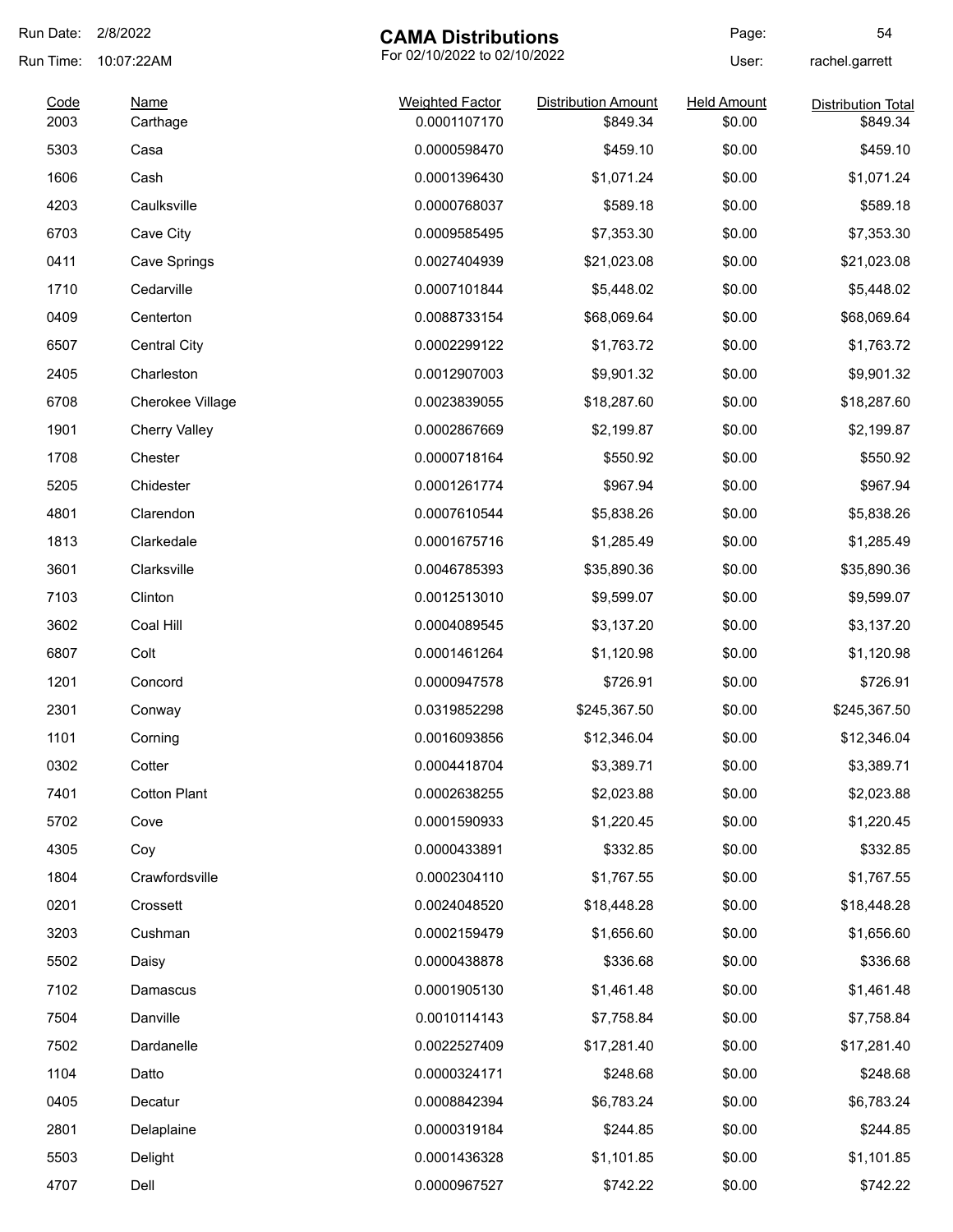| Run Date:    | 2/8/2022               | <b>CAMA Distributions</b>              |                                        | Page:                        | 55                                    |
|--------------|------------------------|----------------------------------------|----------------------------------------|------------------------------|---------------------------------------|
| Run Time:    | 10:07:22AM             | For 02/10/2022 to 02/10/2022           |                                        | User:                        | rachel.garrett                        |
| Code<br>2406 | <b>Name</b><br>Denning | <b>Weighted Factor</b><br>0.0000997450 | <b>Distribution Amount</b><br>\$765.17 | <b>Held Amount</b><br>\$0.00 | <b>Distribution Total</b><br>\$765.17 |
| 6601         | <b>DeQueen</b>         | 0.0030447162                           | \$23,356.86                            | \$0.00                       | \$23,356.86                           |
| 0903         | Dermott                | 0.0010079232                           | \$7,732.06                             | \$0.00                       | \$7,732.06                            |
| 5903         | Des Arc                | 0.0009500711                           | \$7,288.26                             | \$0.00                       | \$7,288.26                            |
| 5904         | DeValls Bluff          | 0.0002593370                           | \$1,989.45                             | \$0.00                       | \$1,989.45                            |
| 0102         | <b>DeWitt</b>          | 0.0015241036                           | \$11,691.82                            | \$0.00                       | \$11,691.82                           |
| 0515         | Diamond City           | 0.0003775348                           | \$2,896.17                             | \$0.00                       | \$2,896.17                            |
| 3407         | Diaz                   | 0.0006104394                           | \$4,682.85                             | \$0.00                       | \$4,682.85                            |
| 3102         | <b>Dierks</b>          | 0.0004568321                           | \$3,504.48                             | \$0.00                       | \$3,504.48                            |
| 3004         | Donaldson              | 0.0001371494                           | \$1,052.11                             | \$0.00                       | \$1,052.11                            |
| 5803         | Dover                  | 0.0006667953                           | \$5,115.17                             | \$0.00                       | \$5,115.17                            |
| 2103         | Dumas                  | 0.0019953988                           | \$15,307.25                            | \$0.00                       | \$15,307.25                           |
| 1707         | Dyer                   | 0.0003850157                           | \$2,953.56                             | \$0.00                       | \$2,953.56                            |
| 4708         | Dyess                  | 0.0001690678                           | \$1,296.97                             | \$0.00                       | \$1,296.97                            |
| 1803         | Earle                  | 0.0009131655                           | \$7,005.14                             | \$0.00                       | \$7,005.14                            |
| 5203         | East Camden            | 0.0003979826                           | \$3,053.03                             | \$0.00                       | \$3,053.03                            |
| 1805         | Edmondson              | 0.0001211902                           | \$929.68                               | \$0.00                       | \$929.68                              |
| 1607         | Egypt                  | 0.0000563559                           | \$432.32                               | \$0.00                       | \$432.32                              |
| 7002         | El Dorado              | 0.0088553613                           | \$67,931.91                            | \$0.00                       | \$67,931.91                           |
| 5401         | Elaine                 | 0.0002538510                           | \$1,947.36                             | \$0.00                       | \$1,947.36                            |
| 7202         | <b>Elkins</b>          | 0.0017964075                           | \$13,780.74                            | \$0.00                       | \$13,780.74                           |
| 7203         | Elm Springs            | 0.0011774897                           | \$9,032.85                             | \$0.00                       | \$9,032.85                            |
| 1401         | Emerson                | 0.0001461264                           | \$1,120.98                             | \$0.00                       | \$1,120.98                            |
| 5005         | Emmet                  | 0.0002069709                           | \$1,587.73                             | \$0.00                       | \$1,587.73                            |
| 4306         | England                | 0.0012353418                           | \$9,476.65                             | \$0.00                       | \$9,476.65                            |
| 2306         | Enola                  | 0.0001585946                           | \$1,216.62                             | \$0.00                       | \$1,216.62                            |
| 4717         | Etowah                 | 0.0001266762                           | \$971.77                               | \$0.00                       | \$971.77                              |
| 0902         | Eudora                 | 0.0008617968                           | \$6,611.08                             | \$0.00                       | \$6,611.08                            |
| 0801         | Eureka Springs         | 0.0010802384                           | \$8,286.81                             | \$0.00                       | \$8,286.81                            |
| 6704         | <b>Evening Shade</b>   | 0.0002094645                           | \$1,606.86                             | \$0.00                       | \$1,606.86                            |
| 0506         | Everton                | 0.0000518674                           | \$397.89                               | \$0.00                       | \$397.89                              |
| 7104         | <b>Fairfield Bay</b>   | 0.0010513123                           | \$8,064.91                             | \$0.00                       | \$8,064.91                            |
| 4806         | Fargo                  | 0.0000284273                           | \$218.07                               | \$0.00                       | \$218.07                              |
| 7216         | Farmington             | 0.0037823305                           | \$29,015.30                            | \$0.00                       | \$29,015.30                           |
| 7214         | Fayetteville           | 0.0468547159                           | \$359,435.42                           | \$0.00                       | \$359,435.42                          |
| 7003         | Felsenthal             | 0.0000423916                           | \$325.20                               | \$0.00                       | \$325.20                              |
| 6902         | <b>Fifty Six</b>       | 0.0000787986                           | \$604.49                               | \$0.00                       | \$604.49                              |
| 5602         | Fisher                 | 0.0000897705                           | \$688.65                               | \$0.00                       | \$688.65                              |
| 4502         | Flippin                | 0.0006707851                           | \$5,145.78                             | \$0.00                       | \$5,145.78                            |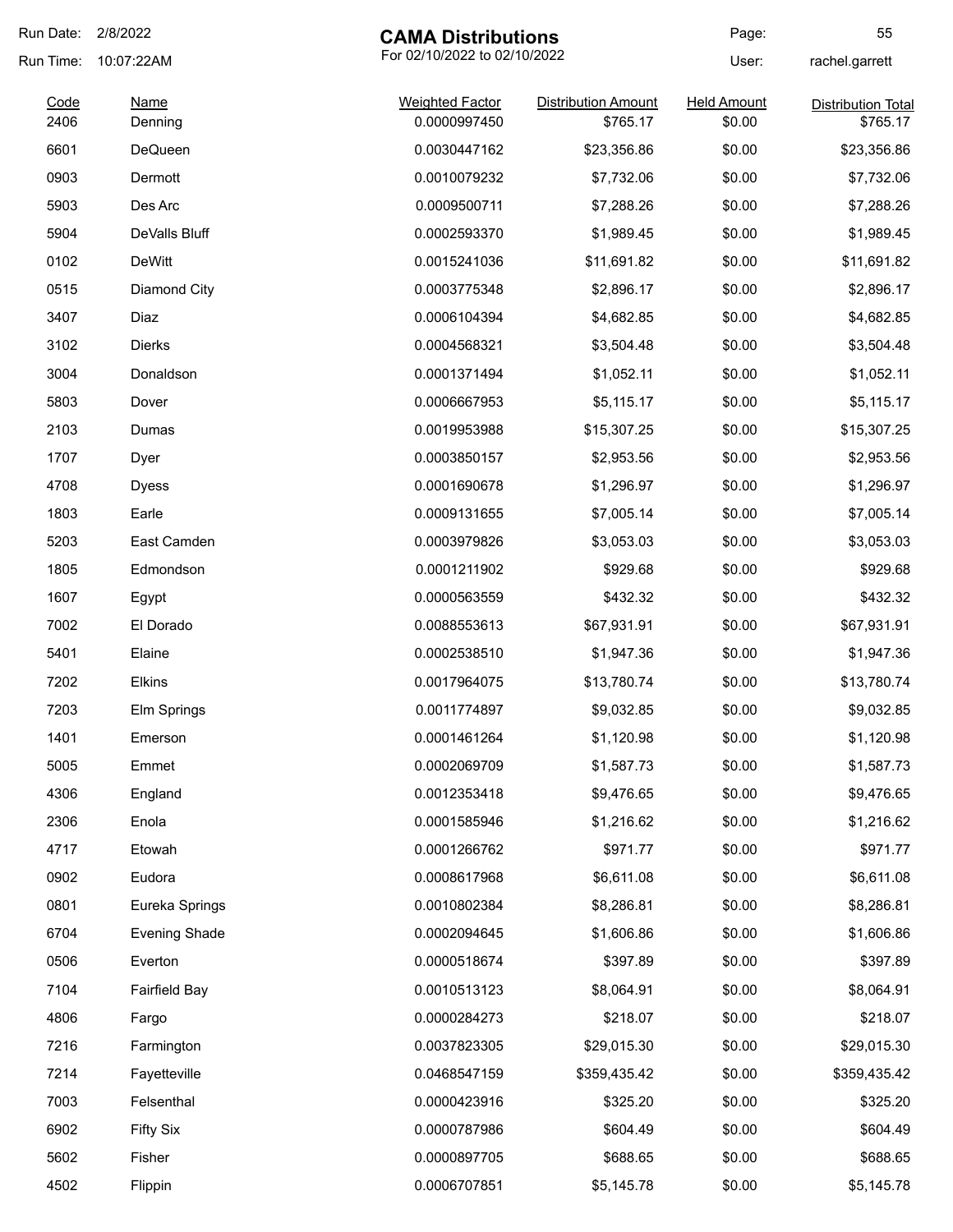| Run Date: 2/8/2022 |                      | <b>CAMA Distributions</b>    |                            | Page:              | 56                        |
|--------------------|----------------------|------------------------------|----------------------------|--------------------|---------------------------|
| Run Time:          | 10:07:22AM           | For 02/10/2022 to 02/10/2022 |                            | User:              | rachel.garrett            |
| Code               | <b>Name</b>          | <b>Weighted Factor</b>       | <b>Distribution Amount</b> | <b>Held Amount</b> | <b>Distribution Total</b> |
| 2002               | Fordyce              | 0.0016936701                 | \$12,992.61                | \$0.00             | \$12,992.61               |
| 4107               | Foreman              | 0.0004872543                 | \$3,737.86                 | \$0.00             | \$3,737.86                |
| 6802               | <b>Forrest City</b>  | 0.0064909060                 | \$49,793.53                | \$0.00             | \$49,793.53               |
| 6501               | Fort Smith           | 0.0444573448                 | \$341,044.53               | \$0.00             | \$341,044.53              |
| 4602               | Fouke                | 0.0004029698                 | \$3,091.29                 | \$0.00             | \$3,091.29                |
| 0202               | Fountain Hill        | 0.0000538623                 | \$413.19                   | \$0.00             | \$413.19                  |
| 2605               | <b>Fountain Lake</b> | 0.0002368944                 | \$1,817.28                 | \$0.00             | \$1,817.28                |
| 5304               | Fourche              | 0.0000279286                 | \$214.25                   | \$0.00             | \$214.25                  |
| 3305               | Franklin             | 0.0000952565                 | \$730.74                   | \$0.00             | \$730.74                  |
| 3005               | Friendship           | 0.0000787986                 | \$604.49                   | \$0.00             | \$604.49                  |
| 2904               | Fulton               | 0.0000573534                 | \$439.97                   | \$0.00             | \$439.97                  |
| 0414               | Garfield             | 0.0002957439                 | \$2,268.73                 | \$0.00             | \$2,268.73                |
| 4601               | Garland              | 0.0000972514                 | \$746.04                   | \$0.00             | \$746.04                  |
| 7306               | Garner               | 0.0001052310                 | \$807.26                   | \$0.00             | \$807.26                  |
| 0303               | Gassville            | 0.0010827320                 | \$8,305.94                 | \$0.00             | \$8,305.94                |
| 0415               | Gateway              | 0.0002174441                 | \$1,668.07                 | \$0.00             | \$1,668.07                |
| 0406               | Gentry               | 0.0018901678                 | \$14,500.00                | \$0.00             | \$14,500.00               |
| 7307               | Georgetown           | 0.0000403967                 | \$309.89                   | \$0.00             | \$309.89                  |
| 6401               | Gilbert              | 0.0000129669                 | \$99.47                    | \$0.00             | \$99.47                   |
| 0104               | Gillett              | 0.0002812809                 | \$2,157.78                 | \$0.00             | \$2,157.78                |
| 6603               | Gillham              | 0.0000782998                 | \$600.66                   | \$0.00             | \$600.66                  |
| 1806               | Gilmore              | 0.0000877756                 | \$0.00                     | \$0.00             | \$0.00                    |
| 5504               | Glenwood             | 0.0010313633                 | \$7,911.87                 | \$0.00             | \$7,911.87                |
| 7205               | Goshen               | 0.0010483200                 | \$8,041.95                 | \$0.00             | \$8,041.95                |
| 4709               | Gosnell              | 0.0014512898                 | \$11,133.24                | \$0.00             | \$11,133.24               |
| 4002               | Gould                | 0.0003306547                 | \$2,536.54                 | \$0.00             | \$2,536.54                |
| 4003               | Grady                | 0.0001521111                 | \$1,166.89                 | \$0.00             | \$1,166.89                |
| 5703               | Grannis              | 0.0002473676                 | \$1,897.62                 | \$0.00             | \$1,897.62                |
| 0407               | Gravette             | 0.0017689776                 | \$13,570.31                | \$0.00             | \$13,570.31               |
| 0803               | Green Forest         | 0.0014822107                 | \$11,370.45                | \$0.00             | \$11,370.45               |
| 2303               | Greenbrier           | 0.0028462236                 | \$21,834.16                | \$0.00             | \$21,834.16               |
| 7206               | Greenland            | 0.0006049534                 | \$4,640.76                 | \$0.00             | \$4,640.76                |
| 1105               | Greenway             | 0.0000867782                 | \$665.70                   | \$0.00             | \$665.70                  |
| 6505               | Greenwood            | 0.0047458672                 | \$36,406.85                | \$0.00             | \$36,406.85               |
| 1202               | <b>Greers Ferry</b>  | 0.0004094532                 | \$3,141.03                 | \$0.00             | \$3,141.03                |
| 7308               | Griffithville        | 0.0000773024                 | \$593.01                   | \$0.00             | \$593.01                  |
| 3403               | Grubbs               | 0.0001501162                 | \$1,151.58                 | \$0.00             | \$1,151.58                |
| 3307               | Guion                | 0.0000339133                 | \$260.16                   | \$0.00             | \$260.16                  |
| 1005               | <b>Gum Springs</b>   | 0.0000453840                 | \$348.15                   | \$0.00             | \$348.15                  |
|                    |                      |                              |                            |                    |                           |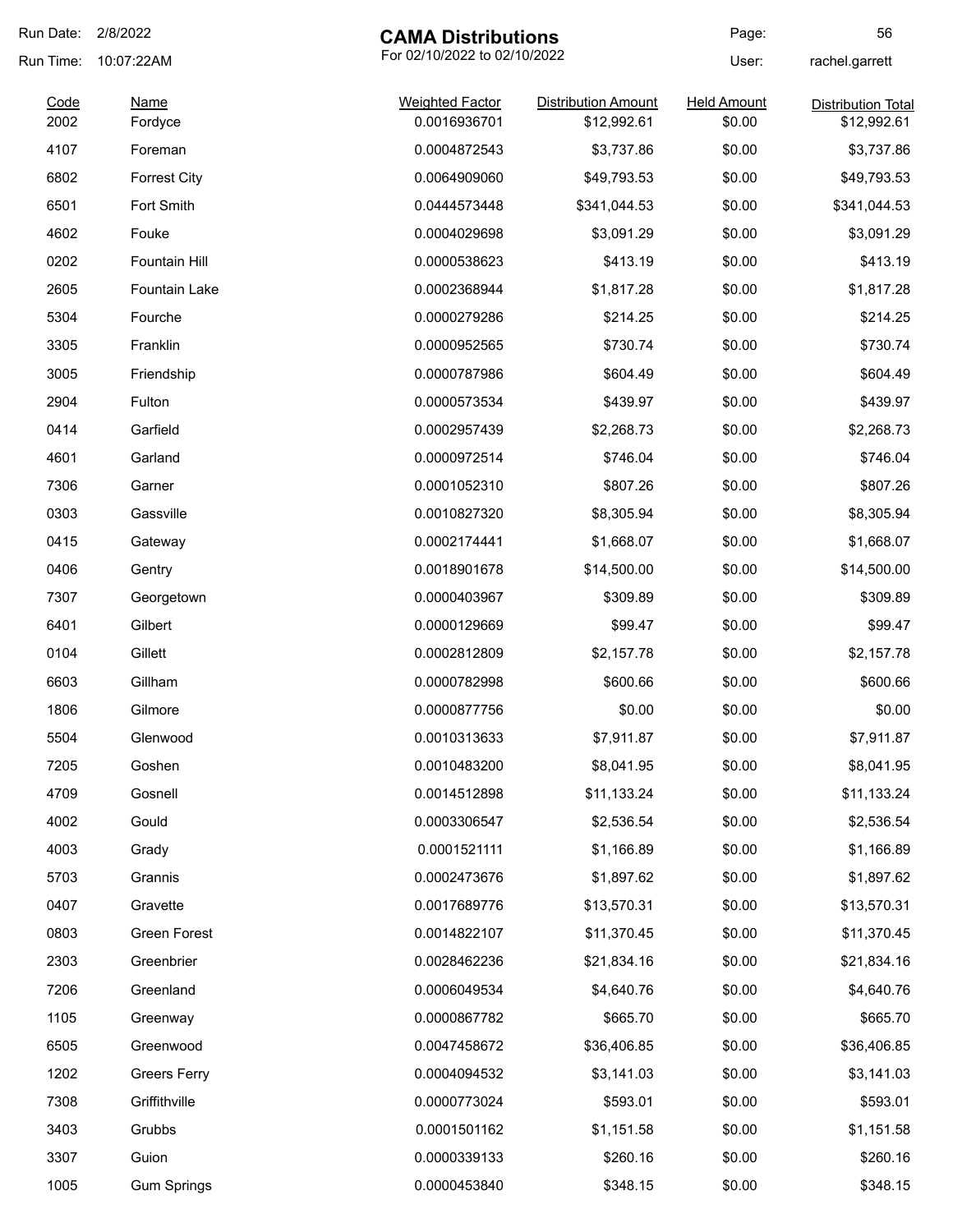| Run Date:    | 2/8/2022             | <b>CAMA Distributions</b>              |                                          | Page:                        | 57                                      |
|--------------|----------------------|----------------------------------------|------------------------------------------|------------------------------|-----------------------------------------|
| Run Time:    | 10:07:22AM           | For 02/10/2022 to 02/10/2022           |                                          | User:                        | rachel.garrett                          |
| Code<br>1003 | Name<br>Gurdon       | <b>Weighted Factor</b><br>0.0009176540 | <b>Distribution Amount</b><br>\$7,039.58 | <b>Held Amount</b><br>\$0.00 | <b>Distribution Total</b><br>\$7,039.58 |
| 2307         | Guy                  | 0.0003750412                           | \$2,877.04                               | \$0.00                       | \$2,877.04                              |
| 6509         | Hackett              | 0.0003910004                           | \$2,999.47                               | \$0.00                       | \$2,999.47                              |
| 0203         | Hamburg              | 0.0012647666                           | \$9,702.37                               | \$0.00                       | \$9,702.37                              |
| 0701         | Hampton              | 0.0005889942                           | \$4,518.34                               | \$0.00                       | \$4,518.34                              |
| 6701         | Hardy                | 0.0003705527                           | \$2,842.61                               | \$0.00                       | \$2,842.61                              |
| 0702         | Harrell              | 0.0001047323                           | \$803.43                                 | \$0.00                       | \$803.43                                |
| 5603         | Harrisburg           | 0.0011031797                           | \$8,462.80                               | \$0.00                       | \$8,462.80                              |
| 0512         | Harrison             | 0.0065178371                           | \$50,000.12                              | \$0.00                       | \$50,000.12                             |
| 6510         | Hartford             | 0.0002488638                           | \$1,909.10                               | \$0.00                       | \$1,909.10                              |
| 3603         | Hartman              | 0.0002573421                           | \$1,974.14                               | \$0.00                       | \$1,974.14                              |
| 6205         | Haskell              | 0.0019729561                           | \$15,135.09                              | \$0.00                       | \$15,135.09                             |
| 5704         | Hatfield             | 0.0001720601                           | \$1,319.92                               | \$0.00                       | \$1,319.92                              |
| 7507         | Havana               | 0.0001191953                           | \$914.38                                 | \$0.00                       | \$914.38                                |
| 3903         | Haynes               | 0.0000608445                           | \$466.75                                 | \$0.00                       | \$466.75                                |
| 5901         | Hazen                | 0.0007386117                           | \$5,666.09                               | \$0.00                       | \$5,666.09                              |
| 1203         | <b>Heber Springs</b> | 0.0034756146                           | \$26,662.40                              | \$0.00                       | \$26,662.40                             |
| 5804         | Hector               | 0.0002049760                           | \$1,572.43                               | \$0.00                       | \$1,572.43                              |
| 5407         | Helena-West Helena   | 0.0047473634                           | \$36,418.33                              | \$0.00                       | \$36,418.33                             |
| 0602         | Hermitage            | 0.0002618306                           | \$2,008.57                               | \$0.00                       | \$2,008.57                              |
| 1902         | <b>Hickory Ridge</b> | 0.0001137093                           | \$872.30                                 | \$0.00                       | \$872.30                                |
| 1204         | Higden               | 0.0000568547                           | \$436.15                                 | \$0.00                       | \$436.15                                |
| 7309         | Higginson            | 0.0003516011                           | \$2,697.23                               | \$0.00                       | \$2,697.23                              |
| 0416         | Highfill             | 0.0007914766                           | \$6,071.63                               | \$0.00                       | \$6,071.63                              |
| 6709         | Highland             | 0.0004897480                           | \$3,756.99                               | \$0.00                       | \$3,756.99                              |
| 4402         | Hindsville           | 0.0000448853                           | \$344.33                                 | \$0.00                       | \$344.33                                |
| 0814         | Holiday Island       | 0.0011964413                           | \$9,178.23                               | \$0.00                       | \$9,178.23                              |
| 2313         | Holland              | 0.0002922529                           | \$2,241.95                               | \$0.00                       | \$2,241.95                              |
| 4803         | <b>Holly Grove</b>   | 0.0002294135                           | \$1,759.89                               | \$0.00                       | \$1,759.89                              |
| 2901         | Hope                 | 0.0044645863                           | \$34,249.07                              | \$0.00                       | \$34,249.07                             |
| 6604         | Horatio              | 0.0004588270                           | \$3,519.79                               | \$0.00                       | \$3,519.79                              |
| 3301         | Horseshoe Bend       | 0.0012168890                           | \$9,335.09                               | \$0.00                       | \$9,335.09                              |
| 1807         | Horseshoe Lake       | 0.0001316634                           | \$1,010.03                               | \$0.00                       | \$1,010.03                              |
| 2601         | <b>Hot Springs</b>   | 0.0189166396                           | \$145,114.75                             | \$0.00                       | \$145,114.75                            |
| 5305         | Houston              | 0.0000713177                           | \$547.10                                 | \$0.00                       | \$547.10                                |
| 3805         | Hoxie                | 0.0012956876                           | \$9,939.58                               | \$0.00                       | \$9,939.58                              |
| 6801         | Hughes               | 0.0005266536                           | \$4,040.10                               | \$0.00                       | \$4,040.10                              |
| 4307         | Humnoke              | 0.0001092208                           | \$837.86                                 | \$0.00                       | \$837.86                                |
| 0103         | Humphrey             | 0.0002309097                           | \$1,771.37                               | \$0.00                       | \$1,771.37                              |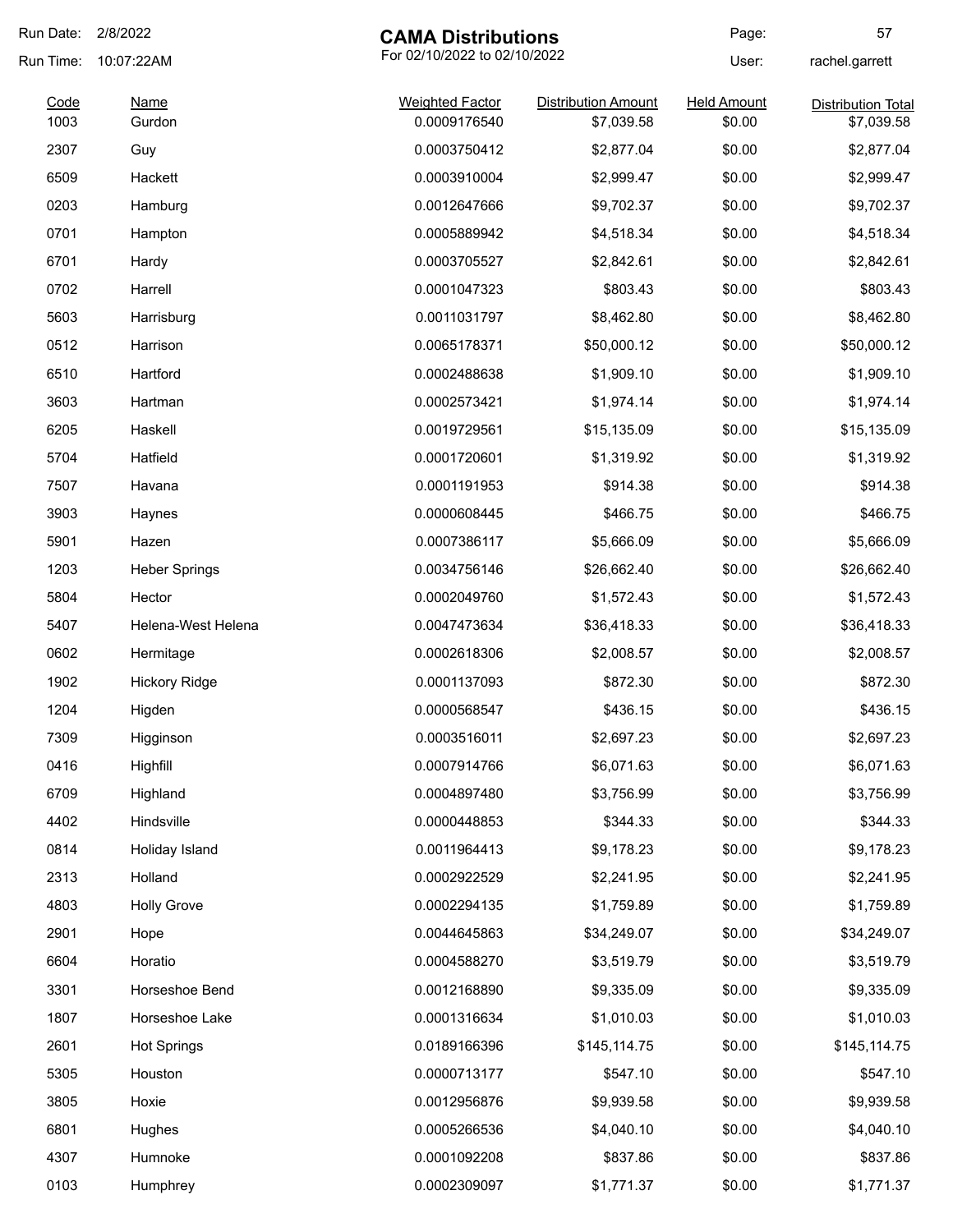| Run Date:    | 2/8/2022<br><b>CAMA Distributions</b> |                                        | Page:                                  | 58                           |                                       |
|--------------|---------------------------------------|----------------------------------------|----------------------------------------|------------------------------|---------------------------------------|
| Run Time:    | 10:07:22AM                            |                                        | For 02/10/2022 to 02/10/2022           |                              | rachel.garrett                        |
| Code<br>7403 | Name<br>Hunter                        | <b>Weighted Factor</b><br>0.0000513687 | <b>Distribution Amount</b><br>\$394.06 | <b>Held Amount</b><br>\$0.00 | <b>Distribution Total</b><br>\$394.06 |
| 6502         | Huntington                            | 0.0002443753                           | \$1,874.67                             | \$0.00                       | \$1,874.67                            |
| 4401         | Huntsville                            | 0.0014358293                           | \$11,014.64                            | \$0.00                       | \$11,014.64                           |
| 7004         | Huttig                                | 0.0002234288                           | \$1,713.98                             | \$0.00                       | \$1,713.98                            |
| 3806         | Imboden                               | 0.0003191840                           | \$2,448.55                             | \$0.00                       | \$2,448.55                            |
| 3408         | Jacksonport                           | 0.0000748088                           | \$573.88                               | \$0.00                       | \$573.88                              |
| 6004         | Jacksonville                          | 0.0147009171                           | \$112,774.78                           | \$0.00                       | \$112,774.78                          |
| 5101         | Jasper                                | 0.0002728026                           | \$2,092.74                             | \$0.00                       | \$2,092.74                            |
| 1808         | Jennette                              | 0.0000588496                           | \$451.45                               | \$0.00                       | \$451.45                              |
| 1809         | Jericho                               | 0.0000488751                           | \$374.93                               | \$0.00                       | \$374.93                              |
| 7207         | Johnson                               | 0.0017998986                           | \$13,807.52                            | \$0.00                       | \$13,807.52                           |
| 4710         | Joiner                                | 0.0002483651                           | \$1,905.28                             | \$0.00                       | \$1,905.28                            |
| 1611         | Jonesboro                             | 0.0391878163                           | \$300,620.52                           | \$0.00                       | \$300,620.52                          |
| 7310         | Judsonia                              | 0.0009246362                           | \$7,093.14                             | \$0.00                       | \$7,093.14                            |
| 7005         | Junction City                         | 0.0002508587                           | \$1,924.41                             | \$0.00                       | \$1,924.41                            |
| 4702         | Keiser                                | 0.0003745425                           | \$2,873.22                             | \$0.00                       | \$2,873.22                            |
| 7305         | Kensett                               | 0.0006982150                           | \$5,356.20                             | \$0.00                       | \$5,356.20                            |
| 4308         | Keo                                   | 0.0001032361                           | \$791.95                               | \$0.00                       | \$791.95                              |
| 1705         | Kibler                                | 0.0005012186                           | \$3,844.99                             | \$0.00                       | \$3,844.99                            |
| 1302         | Kingsland                             | 0.0001730576                           | \$1,327.57                             | \$0.00                       | \$1,327.57                            |
| 1106         | Knobel                                | 0.0000733126                           | \$562.40                               | \$0.00                       | \$562.40                              |
| 3604         | Knoxville                             | 0.0003291585                           | \$2,525.07                             | \$0.00                       | \$2,525.07                            |
| 2802         | Lafe                                  | 0.0002084671                           | \$1,599.21                             | \$0.00                       | \$1,599.21                            |
| 3904         | LaGrange                              | 0.0000259337                           | \$198.94                               | \$0.00                       | \$198.94                              |
| 1609         | Lake City                             | 0.0011600344                           | \$8,898.94                             | \$0.00                       | \$8,898.94                            |
| 5403         | Lake View                             | 0.0001630831                           | \$1,251.06                             | \$0.00                       | \$1,251.06                            |
| 0901         | Lake Village                          | 0.0010298671                           | \$7,900.39                             | \$0.00                       | \$7,900.39                            |
| 0305         | Lakeview                              | 0.0003865119                           | \$2,965.04                             | \$0.00                       | \$2,965.04                            |
| 3605         | Lamar                                 | 0.0008573083                           | \$6,576.65                             | \$0.00                       | \$6,576.65                            |
| 6511         | Lavaca                                | 0.0012218763                           | \$9,373.35                             | \$0.00                       | \$9,373.35                            |
| 4711         | Leachville                            | 0.0010169003                           | \$7,800.92                             | \$0.00                       | \$7,800.92                            |
| 0507         | Lead Hill                             | 0.0001366507                           | \$1,048.28                             | \$0.00                       | \$1,048.28                            |
| 2703         | Leola                                 | 0.0002294135                           | \$1,759.89                             | \$0.00                       | \$1,759.89                            |
| 5601         | Lepanto                               | 0.0008637917                           | \$6,626.38                             | \$0.00                       | \$6,626.38                            |
| 6402         | Leslie                                | 0.0001870219                           | \$1,434.70                             | \$0.00                       | \$1,434.70                            |
| 7311         | Letona                                | 0.0001196940                           | \$918.21                               | \$0.00                       | \$918.21                              |
| 3704         | Lewisville                            | 0.0004563334                           | \$3,500.66                             | \$0.00                       | \$3,500.66                            |
| 5404         | Lexa                                  | 0.0001032361                           | \$791.95                               | \$0.00                       | \$791.95                              |
| 7215         | Lincoln                               | 0.0011440752                           | \$8,776.52                             | \$0.00                       | \$8,776.52                            |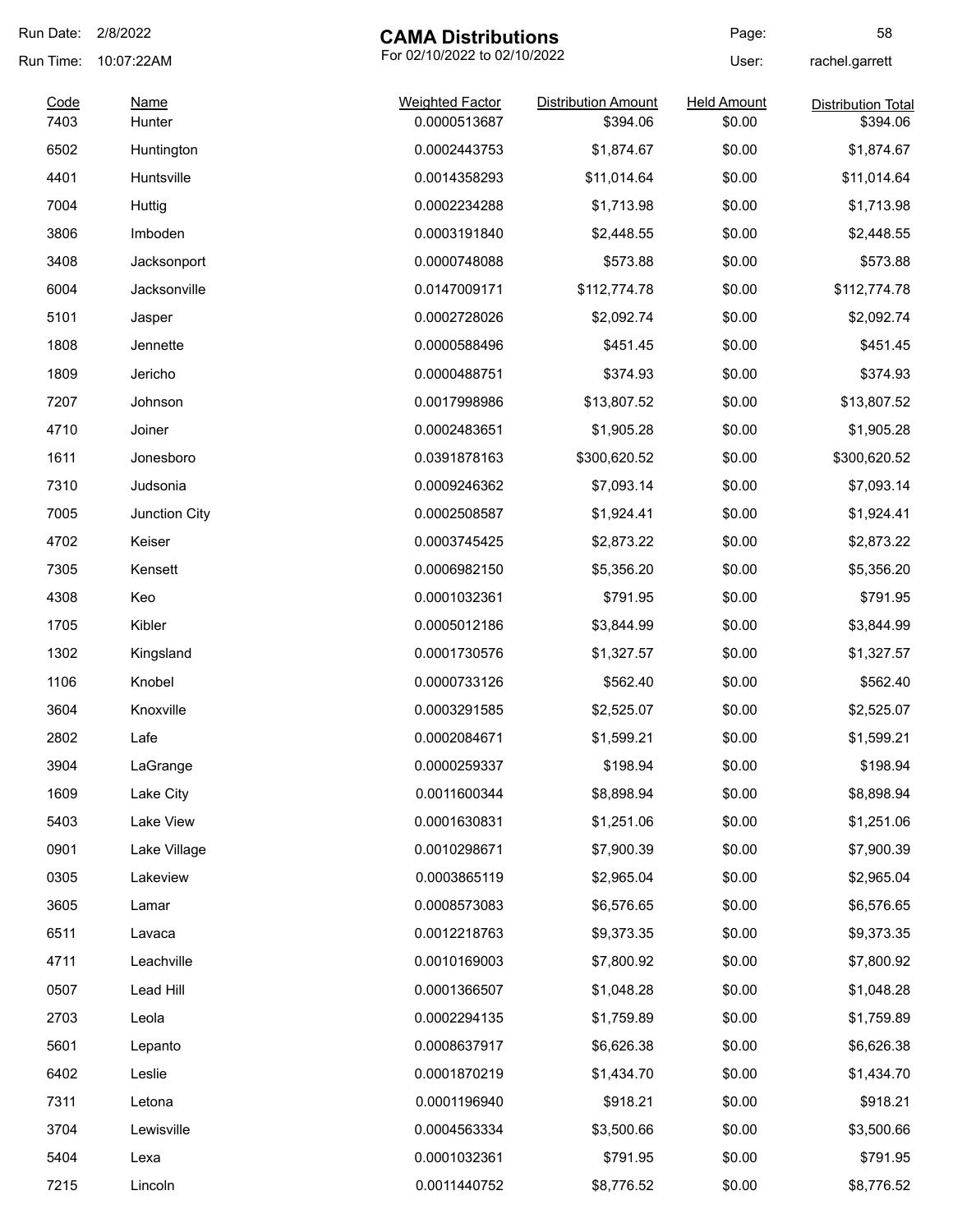| Run Date: | 2/8/2022<br><b>CAMA Distributions</b> |                              | Page:                      | 59                 |                           |
|-----------|---------------------------------------|------------------------------|----------------------------|--------------------|---------------------------|
| Run Time: | 10:07:22AM                            | For 02/10/2022 to 02/10/2022 |                            | User:              | rachel.garrett            |
| Code      | <b>Name</b>                           | <b>Weighted Factor</b>       | <b>Distribution Amount</b> | <b>Held Amount</b> | <b>Distribution Total</b> |
| 0417      | <b>Little Flock</b>                   | 0.0015236049                 | \$11,687.99                | \$0.00             | \$11,687.99               |
| 6005      | Little Rock                           | 0.1010371984                 | \$775,084.16               | \$0.00             | \$775,084.16              |
| 6605      | Lockesburg                            | 0.0002962427                 | \$2,272.56                 | \$0.00             | \$2,272.56                |
| 5805      | London                                | 0.0004668066                 | \$3,581.00                 | \$0.00             | \$3,581.00                |
| 4309      | Lonoke                                | 0.0021325481                 | \$16,359.36                | \$0.00             | \$16,359.36               |
| 2602      | Lonsdale                              | 0.0000513687                 | \$394.06                   | \$0.00             | \$394.06                  |
| 5206      | Louann                                | 0.0000763049                 | \$585.36                   | \$0.00             | \$585.36                  |
| 0408      | Lowell                                | 0.0049069554                 | \$37,642.61                | \$0.00             | \$37,642.61               |
| 4712      | Luxora                                | 0.0004697990                 | \$3,603.96                 | \$0.00             | \$3,603.96                |
| 3807      | Lynn                                  | 0.0001286711                 | \$987.07                   | \$0.00             | \$987.07                  |
| 6805      | Madison                               | 0.0003785323                 | \$2,903.83                 | \$0.00             | \$2,903.83                |
| 4204      | Magazine                              | 0.0003690565                 | \$2,831.13                 | \$0.00             | \$2,831.13                |
| 3204      | Magness                               | 0.0001097195                 | \$841.69                   | \$0.00             | \$841.69                  |
| 1403      | Magnolia                              | 0.0055667686                 | \$42,704.21                | \$0.00             | \$42,704.21               |
| 3001      | Malvern                               | 0.0054196447                 | \$41,575.59                | \$0.00             | \$41,575.59               |
| 2501      | <b>Mammoth Spring</b>                 | 0.0004633155                 | \$3,554.22                 | \$0.00             | \$3,554.22                |
| 4713      | Manila                                | 0.0018363055                 | \$7,043.40                 | \$0.00             | \$7,043.40                |
| 6503      | Mansfield                             | 0.0005251574                 | \$4,028.63                 | \$0.00             | \$4,028.63                |
| 3901      | Marianna                              | 0.0017829419                 | \$13,677.44                | \$0.00             | \$13,677.44               |
| 4714      | Marie                                 | 0.0000538623                 | \$413.19                   | \$0.00             | \$413.19                  |
| 1801      | Marion                                | 0.0068584663                 | \$52,613.18                | \$0.00             | \$52,613.18               |
| 5604      | <b>Marked Tree</b>                    | 0.0011400854                 | \$8,745.91                 | \$0.00             | \$8,745.91                |
| 2803      | Marmaduke                             | 0.0006044547                 | \$4,636.94                 | \$0.00             | \$4,636.94                |
| 6403      | Marshall                              | 0.0006628055                 | \$5,084.56                 | \$0.00             | \$5,084.56                |
| 5405      | Marvell                               | 0.0004264099                 | \$3,271.11                 | \$0.00             | \$3,271.11                |
| 6006      | Maumelle                              | 0.0096009552                 | \$73,651.57                | \$0.00             | \$73,651.57               |
| 2302      | Mayflower                             | 0.0009894704                 | \$7,590.50                 | \$0.00             | \$7,590.50                |
| 6102      | Maynard                               | 0.0001890168                 | \$1,450.00                 | \$0.00             | \$1,450.00                |
| 2905      | McCaskill                             | 0.0000284273                 | \$218.07                   | \$0.00             | \$218.07                  |
| 7404      | McCrory                               | 0.0007894817                 | \$6,056.33                 | \$0.00             | \$6,056.33                |
| 1107      | McDougal                              | 0.0000668292                 | \$512.66                   | \$0.00             | \$512.66                  |
| 2101      | McGehee                               | 0.0019195926                 | \$14,725.72                | \$0.00             | \$14,725.72               |
| 2911      | McNab                                 | 0.0000149618                 | \$114.78                   | \$0.00             | \$114.78                  |
| 1402      | McNeil                                | 0.0001900142                 | \$1,457.65                 | \$0.00             | \$1,457.65                |
| 7312      | McRae                                 | 0.0003072146                 | \$2,356.73                 | \$0.00             | \$2,356.73                |
| 3302      | Melbourne                             | 0.0009126668                 | \$7,001.32                 | \$0.00             | \$7,001.32                |
| 5701      | Mena                                  | 0.0027873741                 | \$21,382.71                | \$0.00             | \$21,382.71               |
| 1502      | Menifee                               | 0.0001366507                 | \$1,048.28                 | \$0.00             | \$1,048.28                |
| 6512      | Midland                               | 0.0001132106                 | \$868.47                   | \$0.00             | \$868.47                  |
|           |                                       |                              |                            |                    |                           |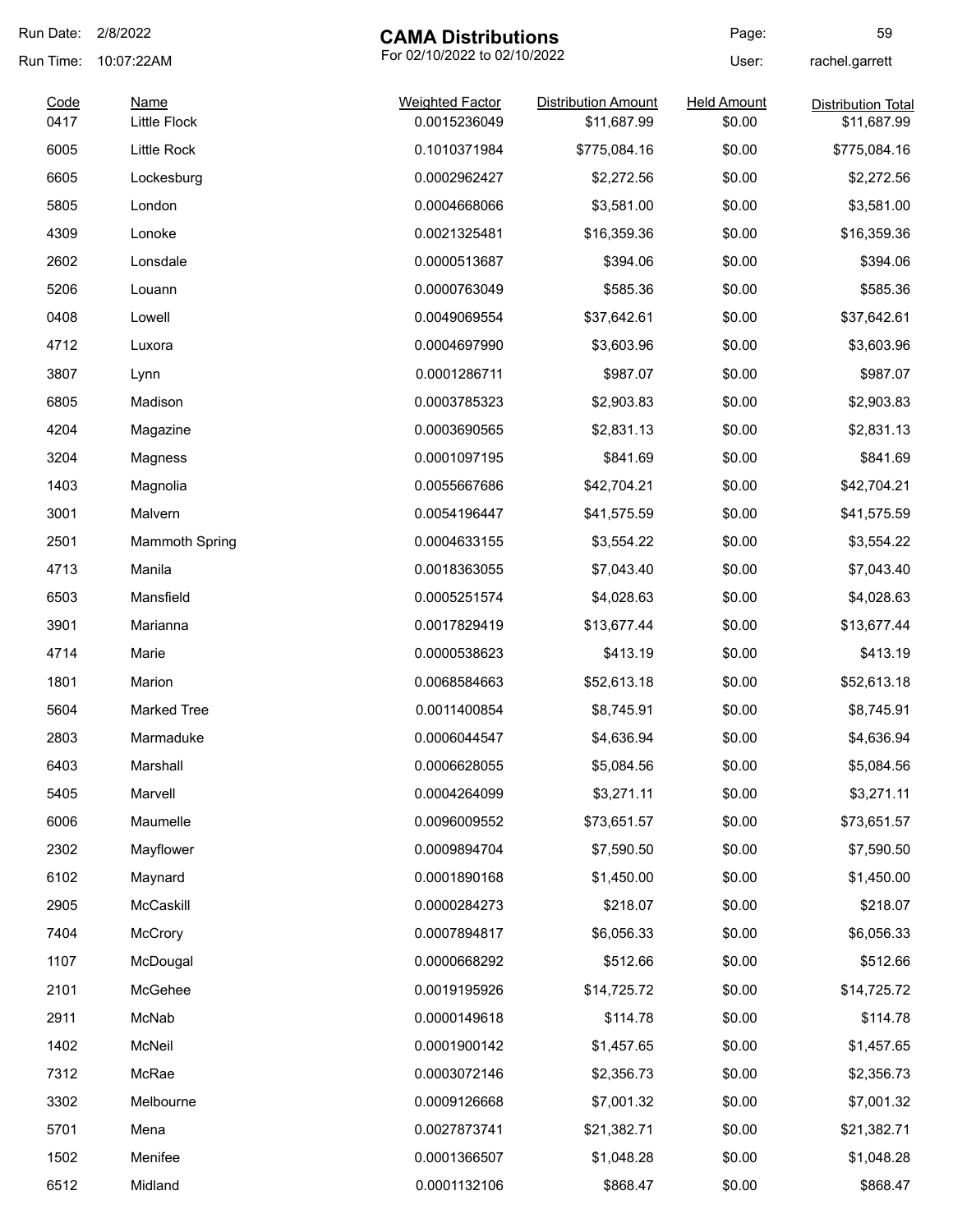| Run Date:    | 2/8/2022               | <b>CAMA Distributions</b>              |                                          | Page:                        | 60                                      |
|--------------|------------------------|----------------------------------------|------------------------------------------|------------------------------|-----------------------------------------|
| Run Time:    | 10:07:22AM             | For 02/10/2022 to 02/10/2022           |                                          | User:                        | rachel.garrett                          |
| Code<br>3007 | <b>Name</b><br>Midway  | <b>Weighted Factor</b><br>0.0001880193 | <b>Distribution Amount</b><br>\$1,442.35 | <b>Held Amount</b><br>\$0.00 | <b>Distribution Total</b><br>\$1,442.35 |
| 3103         | <b>Mineral Springs</b> | 0.0005411166                           | \$4,151.05                               | \$0.00                       | \$4,151.05                              |
| 3808         | Minturn                | 0.0000433891                           | \$332.85                                 | \$0.00                       | \$332.85                                |
| 2104         | Mitchellville          | 0.0001461264                           | \$1,120.98                               | \$0.00                       | \$1,120.98                              |
| 1610         | Monette                | 0.0007510799                           | \$5,761.74                               | \$0.00                       | \$5,761.74                              |
| 2201         | Monticello             | 0.0042102365                           | \$32,297.88                              | \$0.00                       | \$32,297.88                             |
| 0204         | Montrose               | 0.0001211902                           | \$929.68                                 | \$0.00                       | \$929.68                                |
| 3205         | Moorefield             | 0.0000628394                           | \$482.06                                 | \$0.00                       | \$482.06                                |
| 3905         | Moro                   | 0.0000882743                           | \$677.18                                 | \$0.00                       | \$677.18                                |
| 1501         | Morrilton              | 0.0034870853                           | \$26,750.39                              | \$0.00                       | \$26,750.39                             |
| 4205         | Morrison Bluff         | 0.0000389006                           | \$298.42                                 | \$0.00                       | \$298.42                                |
| 4905         | Mount Ida              | 0.0004967301                           | \$3,810.55                               | \$0.00                       | \$3,810.55                              |
| 3309         | <b>Mount Pleasant</b>  | 0.0001760499                           | \$1,350.53                               | \$0.00                       | \$1,350.53                              |
| 2308         | Mount Vernon           | 0.0000718164                           | \$550.92                                 | \$0.00                       | \$550.92                                |
| 0301         | <b>Mountain Home</b>   | 0.0063961482                           | \$49,066.61                              | \$0.00                       | \$49,066.61                             |
| 2603         | <b>Mountain Pine</b>   | 0.0002917541                           | \$2,238.13                               | \$0.00                       | \$2,238.13                              |
| 6901         | <b>Mountain View</b>   | 0.0014348319                           | \$11,006.99                              | \$0.00                       | \$11,006.99                             |
| 1704         | Mountainburg           | 0.0002633268                           | \$2,020.05                               | \$0.00                       | \$2,020.05                              |
| 1703         | Mulberry               | 0.0007695327                           | \$5,903.30                               | \$0.00                       | \$5,903.30                              |
| 5505         | Murfreesboro           | 0.0007455939                           | \$5,719.66                               | \$0.00                       | \$5,719.66                              |
| 3101         | Nashville              | 0.0020712050                           | \$15,888.78                              | \$0.00                       | \$15,888.78                             |
| 3206         | <b>Newark</b>          | 0.0005884955                           | \$4,514.51                               | \$0.00                       | \$4,514.51                              |
| 3401         | Newport                | 0.0039922937                           | \$30,625.98                              | \$0.00                       | \$30,625.98                             |
| 1108         | Nimmons                | 0.0000344120                           | \$263.98                                 | \$0.00                       | \$263.98                                |
| 0304         | Norfork                | 0.0002319071                           | \$1,779.02                               | \$0.00                       | \$1,779.02                              |
| 4903         | Norman                 | 0.0001511137                           | \$1,159.23                               | \$0.00                       | \$1,159.23                              |
| 7006         | Norphlet               | 0.0003820234                           | \$2,930.61                               | \$0.00                       | \$2,930.61                              |
| 6001         | North Little Rock      | 0.0322131471                           | \$247,115.92                             | \$0.00                       | \$247,115.92                            |
| 0813         | Oak Grove              | 0.0001925079                           | \$1,476.78                               | \$0.00                       | \$1,476.78                              |
| 2804         | Oak Grove Heights      | 0.0005505924                           | \$4,223.75                               | \$0.00                       | \$4,223.75                              |
| 2906         | Oakhaven               | 0.0000324171                           | \$248.68                                 | \$0.00                       | \$248.68                                |
| 4904         | Oden                   | 0.0000897705                           | \$688.65                                 | \$0.00                       | \$688.65                                |
| 4103         | Ogden                  | 0.0000653330                           | \$501.19                                 | \$0.00                       | \$501.19                                |
| 3207         | Oil Trough             | 0.0001127119                           | \$864.64                                 | \$0.00                       | \$864.64                                |
| 6103         | O'Kean                 | 0.0000957552                           | \$734.56                                 | \$0.00                       | \$734.56                                |
| 1006         | Okolona                | 0.0000483763                           | \$371.11                                 | \$0.00                       | \$371.11                                |
| 7503         | Ola                    | 0.0004658092                           | \$3,573.35                               | \$0.00                       | \$3,573.35                              |
| 0508         | Omaha                  | 0.0000638368                           | \$489.71                                 | \$0.00                       | \$489.71                                |
| 1503         | Oppelo                 | 0.0003675603                           | \$2,819.66                               | \$0.00                       | \$2,819.66                              |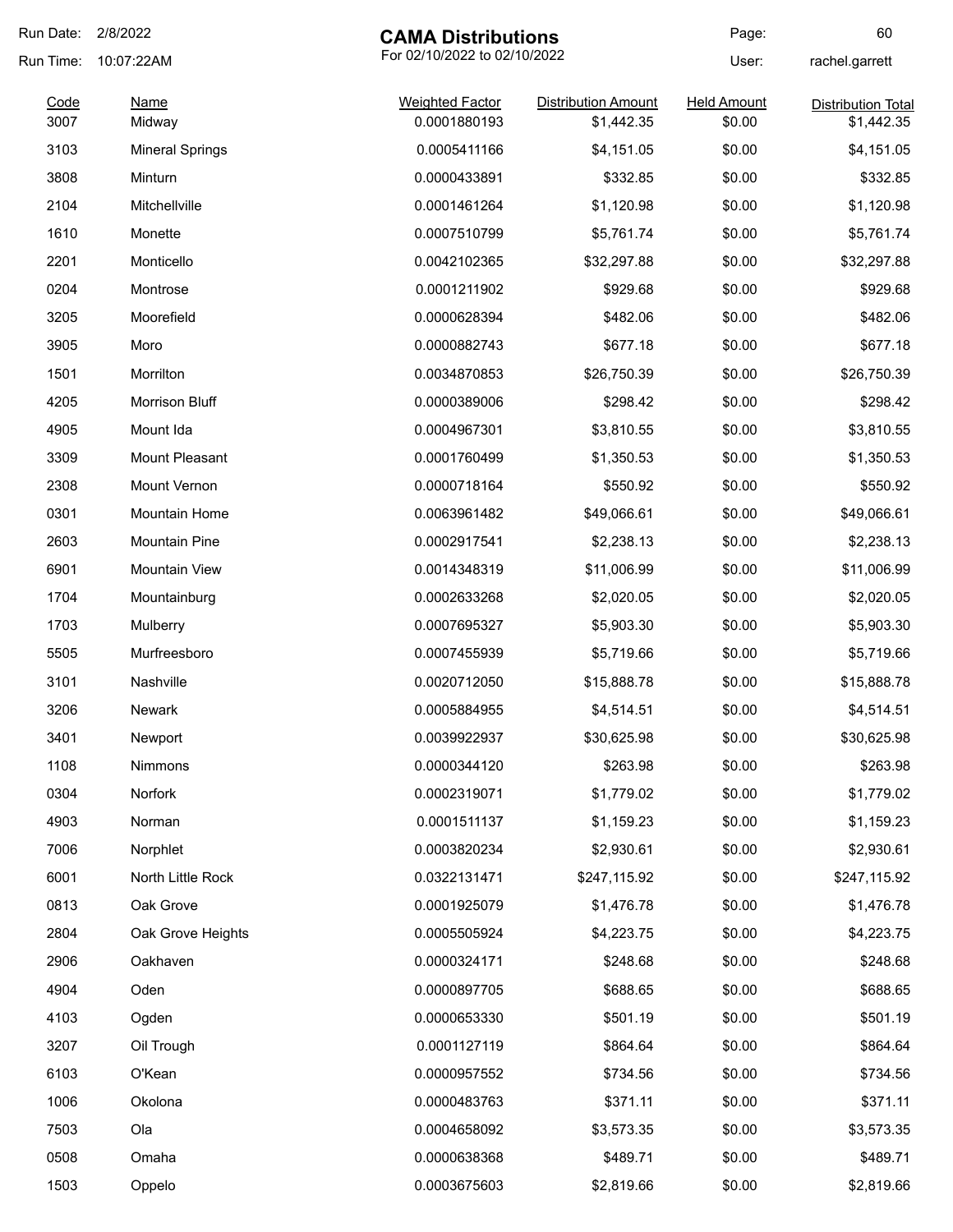| Run Date:    | 2/8/2022               | <b>CAMA Distributions</b>              |                                           | Page:                        | 61                                       |
|--------------|------------------------|----------------------------------------|-------------------------------------------|------------------------------|------------------------------------------|
| Run Time:    | 10:07:22AM             | For 02/10/2022 to 02/10/2022           |                                           | User:                        | rachel.garrett                           |
| Code<br>4701 | Name<br>Osceola        | <b>Weighted Factor</b><br>0.0034791057 | <b>Distribution Amount</b><br>\$26,689.18 | <b>Held Amount</b><br>\$0.00 | <b>Distribution Total</b><br>\$26,689.18 |
| 3306         | Oxford                 | 0.0002857694                           | \$2,192.22                                | \$0.00                       | \$2,192.22                               |
| 2907         | Ozan                   | 0.0000249363                           | \$191.29                                  | \$0.00                       | \$191.29                                 |
| 2407         | Ozark                  | 0.0017664840                           | \$13,551.18                               | \$0.00                       | \$13,551.18                              |
| 6804         | Palestine              | 0.0002523549                           | \$1,935.88                                | \$0.00                       | \$1,935.88                               |
| 7313         | Pangburn               | 0.0002493625                           | \$1,912.93                                | \$0.00                       | \$1,912.93                               |
| 2805         | Paragould              | 0.0147308406                           | \$113,004.33                              | \$0.00                       | \$113,004.33                             |
| 4206         | Paris                  | 0.0015839506                           | \$12,150.92                               | \$0.00                       | \$12,150.92                              |
| 0205         | Parkdale               | 0.0000857807                           | \$658.05                                  | \$0.00                       | \$658.05                                 |
| 1903         | Parkin                 | 0.0003959877                           | \$3,037.73                                | \$0.00                       | \$3,037.73                               |
| 2908         | Patmos                 | 0.0000284273                           | \$218.07                                  | \$0.00                       | \$218.07                                 |
| 7405         | Patterson              | 0.0001546048                           | \$1,186.02                                | \$0.00                       | \$1,186.02                               |
| 0410         | Pea Ridge              | 0.0032711373                           | \$25,093.79                               | \$0.00                       | \$25,093.79                              |
| 1109         | Peach Orchard          | 0.0000523661                           | \$401.71                                  | \$0.00                       | \$401.71                                 |
| 3002         | Perla                  | 0.0001281723                           | \$983.25                                  | \$0.00                       | \$983.25                                 |
| 5306         | Perry                  | 0.0001306660                           | \$1,002.37                                | \$0.00                       | \$1,002.37                               |
| 2909         | Perrytown              | 0.0001157042                           | \$887.60                                  | \$0.00                       | \$887.60                                 |
| 5307         | Perryville             | 0.0006847494                           | \$5,252.90                                | \$0.00                       | \$5,252.90                               |
| 1103         | Piggott                | 0.0018063820                           | \$13,857.25                               | \$0.00                       | \$13,857.25                              |
| 6404         | Pindall                | 0.0000473789                           | \$363.46                                  | \$0.00                       | \$363.46                                 |
| 3501         | Pine Bluff             | 0.0205739028                           | \$157,828.07                              | \$0.00                       | \$157,828.07                             |
| 3304         | Pineville              | 0.0000768037                           | \$589.18                                  | \$0.00                       | \$589.18                                 |
| 7501         | Plainview              | 0.0002329046                           | \$1,786.68                                | \$0.00                       | \$1,786.68                               |
| 3208         | <b>Pleasant Plains</b> | 0.0001755512                           | \$1,346.70                                | \$0.00                       | \$1,346.70                               |
| 1504         | Plumerville            | 0.0003660642                           | \$2,808.18                                | \$0.00                       | \$2,808.18                               |
| 6104         | Pocahontas             | 0.0036761020                           | \$28,200.39                               | \$0.00                       | \$28,200.39                              |
| 1110         | Pollard                | 0.0000962539                           | \$738.39                                  | \$0.00                       | \$738.39                                 |
| 3809         | Portia                 | 0.0002114594                           | \$1,622.16                                | \$0.00                       | \$1,622.16                               |
| 0206         | Portland               | 0.0001620856                           | \$1,243.40                                | \$0.00                       | \$1,243.40                               |
| 5806         | Pottsville             | 0.0015659965                           | \$12,013.19                               | \$0.00                       | \$12,013.19                              |
| 3810         | Powhatan               | 0.0000518674                           | \$397.89                                  | \$0.00                       | \$397.89                                 |
| 2704         | Poyen                  | 0.0001311647                           | \$1,006.20                                | \$0.00                       | \$1,006.20                               |
| 7209         | Prairie Grove          | 0.0035135177                           | \$26,953.16                               | \$0.00                       | \$26,953.16                              |
| 2705         | Prattsville            | 0.0001441315                           | \$1,105.67                                | \$0.00                       | \$1,105.67                               |
| 5001         | Prescott               | 0.0015465463                           | \$11,863.98                               | \$0.00                       | \$11,863.98                              |
| 4503         | Pyatt                  | 0.0000902692                           | \$692.48                                  | \$0.00                       | \$692.48                                 |
| 1205         | Quitman                | 0.0003461152                           | \$2,655.14                                | \$0.00                       | \$2,655.14                               |
| 4207         | Ratcliff               | 0.0000832871                           | \$638.92                                  | \$0.00                       | \$638.92                                 |
| 3811         | Ravenden               | 0.0002124569                           | \$1,629.82                                | \$0.00                       | \$1,629.82                               |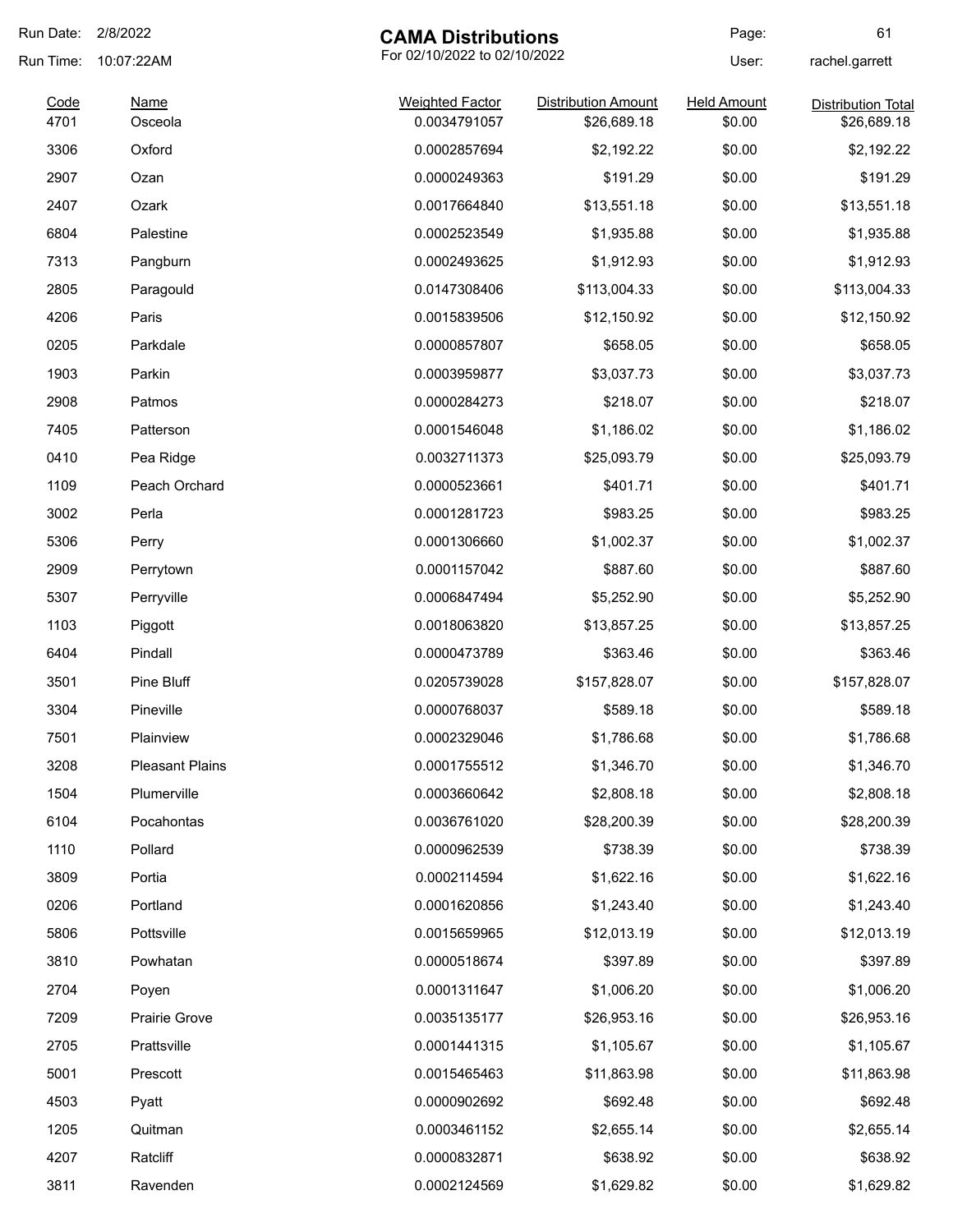| Run Date: | 2/8/2022                | <b>CAMA Distributions</b>    |                            | Page:              | 62                        |
|-----------|-------------------------|------------------------------|----------------------------|--------------------|---------------------------|
| Run Time: | 10:07:22AM              | For 02/10/2022 to 02/10/2022 |                            | User:              | rachel.garrett            |
| Code      | <b>Name</b>             | <b>Weighted Factor</b>       | <b>Distribution Amount</b> | <b>Held Amount</b> | <b>Distribution Total</b> |
| 6105      | <b>Ravenden Springs</b> | 0.0000593483                 | \$455.28                   | \$0.00             | \$455.28                  |
| 1102      | Rector                  | 0.0009286260                 | \$7,123.75                 | \$0.00             | \$7,123.75                |
| 3504      | Redfield                | 0.0007505811                 | \$5,757.91                 | \$0.00             | \$5,757.91                |
| 2105      | Reed                    | 0.0000648343                 | \$497.36                   | \$0.00             | \$497.36                  |
| 6106      | Reyno                   | 0.0001950015                 | \$1,495.91                 | \$0.00             | \$1,495.91                |
| 1301      | Rison                   | 0.0004822671                 | \$3,699.60                 | \$0.00             | \$3,699.60                |
| 3003      | Rockport                | 0.0003371381                 | \$2,586.28                 | \$0.00             | \$2,586.28                |
| 4804      | Roe                     | 0.0000339133                 | \$260.16                   | \$0.00             | \$260.16                  |
| 0402      | Rogers                  | 0.0348648680                 | \$267,458.00               | \$0.00             | \$267,458.00              |
| 3906      | Rondo                   | 0.0000812922                 | \$623.61                   | \$0.00             | \$623.61                  |
| 7301      | Rose Bud                | 0.0002463702                 | \$1,889.97                 | \$0.00             | \$1,889.97                |
| 5006      | Rosston                 | 0.0001356532                 | \$1,040.63                 | \$0.00             | \$1,040.63                |
| 1709      | Rudy                    | 0.0000648343                 | \$497.36                   | \$0.00             | \$497.36                  |
| 7314      | Russell                 | 0.0000917654                 | \$703.96                   | \$0.00             | \$703.96                  |
| 5801      | Russellville            | 0.0144331018                 | \$110,720.30               | \$0.00             | \$110,720.30              |
| 2502      | Salem                   | 0.0007810034                 | \$5,991.29                 | \$0.00             | \$5,991.29                |
| 0307      | Salesville              | 0.0002358969                 | \$1,809.63                 | \$0.00             | \$1,809.63                |
| 4208      | Scranton                | 0.0001221876                 | \$937.33                   | \$0.00             | \$937.33                  |
| 7315      | Searcy                  | 0.0114392555                 | \$87,753.68                | \$0.00             | \$87,753.68               |
| 3812      | Sedgwick                | 0.0000812922                 | \$623.61                   | \$0.00             | \$623.61                  |
| 6202      | Shannon Hills           | 0.0022392753                 | \$17,178.10                | \$0.00             | \$17,178.10               |
| 2701      | Sheridan                | 0.0024537270                 | \$18,823.22                | \$0.00             | \$18,823.22               |
| 3507      | Sherrill                | 0.0000264324                 | \$202.77                   | \$0.00             | \$202.77                  |
| 6007      | Sherwood                | 0.0163237683                 | \$125,224.12               | \$0.00             | \$125,224.12              |
| 7101      | Shirley                 | 0.0001236838                 | \$948.81                   | \$0.00             | \$948.81                  |
| 6705      | Sidney                  | 0.0000957552                 | \$734.56                   | \$0.00             | \$734.56                  |
| 0401      | Siloam Springs          | 0.0086214592                 | \$66,137.59                | \$0.00             | \$66,137.59               |
| 7007      | Smackover               | 0.0008129218                 | \$6,236.15                 | \$0.00             | \$6,236.15                |
| 3813      | Smithville              | 0.0000433891                 | \$332.85                   | \$0.00             | \$332.85                  |
| 0509      | South Lead Hill         | 0.0000428904                 | \$329.02                   | \$0.00             | \$329.02                  |
| 3210      | Southside               | 0.0021340443                 | \$16,370.84                | \$0.00             | \$16,370.84               |
| 2001      | Sparkman                | 0.0001770474                 | \$1,358.18                 | \$0.00             | \$1,358.18                |
| 7210      | Springdale              | 0.0434768514                 | \$333,522.89               | \$0.00             | \$333,522.89              |
| 0421      | Springtown              | 0.0000413942                 | \$317.55                   | \$0.00             | \$317.55                  |
| 0106      | St. Charles             | 0.0001032361                 | \$791.95                   | \$0.00             | \$791.95                  |
| 1113      | St. Francis             | 0.0001087221                 | \$834.04                   | \$0.00             | \$834.04                  |
| 6405      | St. Joe                 | 0.0000643355                 | \$493.54                   | \$0.00             | \$493.54                  |
| 4403      | St. Paul                | 0.0000553585                 | \$424.67                   | \$0.00             | \$424.67                  |
| 3702      | Stamps                  | 0.0006273961                 | \$4,812.93                 | \$0.00             | \$4,812.93                |
|           |                         |                              |                            |                    |                           |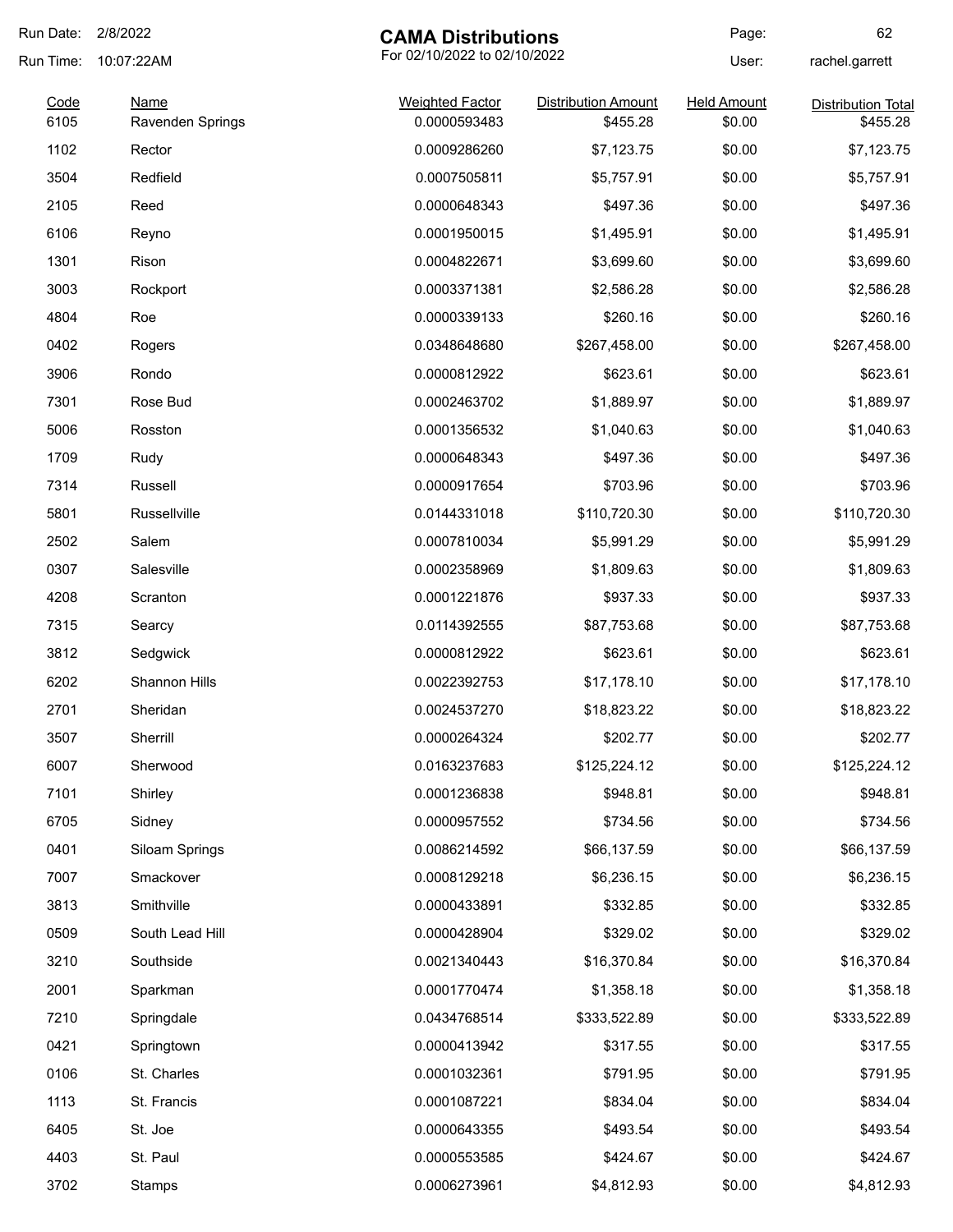| Run Date:    | 2/8/2022                        | <b>CAMA Distributions</b>              |                                          | Page:                        | 63                                      |
|--------------|---------------------------------|----------------------------------------|------------------------------------------|------------------------------|-----------------------------------------|
| Run Time:    | 10:07:22AM                      | For 02/10/2022 to 02/10/2022           |                                          | User:                        | rachel.garrett                          |
| Code<br>4001 | <b>Name</b><br><b>Star City</b> | <b>Weighted Factor</b><br>0.0010837294 | <b>Distribution Amount</b><br>\$8,313.59 | <b>Held Amount</b><br>\$0.00 | <b>Distribution Total</b><br>\$8,313.59 |
| 5202         | Stephens                        | 0.0003840183                           | \$2,945.91                               | \$0.00                       | \$2,945.91                              |
| 3814         | Strawberry                      | 0.0001336583                           | \$1,025.33                               | \$0.00                       | \$1,025.33                              |
| 7008         | Strong                          | 0.0002044773                           | \$1,568.60                               | \$0.00                       | \$1,568.60                              |
| 0101         | Stuttgart                       | 0.0041214635                           | \$31,616.88                              | \$0.00                       | \$31,616.88                             |
| 4209         | Subiaco                         | 0.0001999887                           | \$1,534.17                               | \$0.00                       | \$1,534.17                              |
| 1112         | <b>Success</b>                  | 0.0000488751                           | \$374.93                                 | \$0.00                       | \$374.93                                |
| 3209         | Sulphur Rock                    | 0.0003037235                           | \$2,329.95                               | \$0.00                       | \$2,329.95                              |
| 0412         | <b>Sulphur Springs</b>          | 0.0002398867                           | \$1,840.24                               | \$0.00                       | \$1,840.24                              |
| 4504         | Summit                          | 0.0002713064                           | \$2,081.27                               | \$0.00                       | \$2,081.27                              |
| 1810         | Sunset                          | 0.0000917654                           | \$703.96                                 | \$0.00                       | \$703.96                                |
| 3409         | Swifton                         | 0.0003655654                           | \$2,804.35                               | \$0.00                       | \$2,804.35                              |
| 1404         | Taylor                          | 0.0002887618                           | \$2,215.17                               | \$0.00                       | \$2,215.17                              |
| 4610         | Texarkana                       | 0.0146560319                           | \$112,430.45                             | \$0.00                       | \$112,430.45                            |
| 0703         | Thornton                        | 0.0001690678                           | \$1,296.97                               | \$0.00                       | \$1,296.97                              |
| 2203         | Tillar                          | 0.0000857807                           | \$658.05                                 | \$0.00                       | \$658.05                                |
| 0704         | Tinsman                         | 0.0000249363                           | \$191.29                                 | \$0.00                       | \$191.29                                |
| 3104         | Tollette                        | 0.0000922641                           | \$707.78                                 | \$0.00                       | \$707.78                                |
| 7211         | Tontitown                       | 0.0021450163                           | \$16,455.01                              | \$0.00                       | \$16,455.01                             |
| 6206         | Traskwood                       | 0.0002468689                           | \$1,893.80                               | \$0.00                       | \$1,893.80                              |
| 5605         | Trumann                         | 0.0036900663                           | \$28,307.51                              | \$0.00                       | \$28,307.51                             |
| 3402         | Tuckerman                       | 0.0008513236                           | \$6,530.74                               | \$0.00                       | \$6,530.74                              |
| 2706         | Tull                            | 0.0002413829                           | \$1,851.71                               | \$0.00                       | \$1,851.71                              |
| 3410         | Tupelo                          | 0.0000349108                           | \$267.81                                 | \$0.00                       | \$267.81                                |
| 1811         | Turrell                         | 0.0002578408                           | \$1,977.97                               | \$0.00                       | \$1,977.97                              |
| 2311         | <b>Twin Groves</b>              | 0.0001580958                           | \$1,212.80                               | \$0.00                       | \$1,212.80                              |
| 5606         | Tyronza                         | 0.0003570871                           | \$2,739.31                               | \$0.00                       | \$2,739.31                              |
| 5905         | Ulm                             | 0.0000872769                           | \$669.52                                 | \$0.00                       | \$669.52                                |
| 0510         | <b>Valley Springs</b>           | 0.0000912667                           | \$700.13                                 | \$0.00                       | \$700.13                                |
| 1702         | Van Buren                       | 0.0115793973                           | \$88,828.74                              | \$0.00                       | \$88,828.74                             |
| 5705         | Vandervoort                     | 0.0000573534                           | \$439.97                                 | \$0.00                       | \$439.97                                |
| 4715         | Victoria                        | 0.0000099745                           | \$76.52                                  | \$0.00                       | \$76.52                                 |
| 2304         | Vilonia                         | 0.0021385328                           | \$16,405.27                              | \$0.00                       | \$16,405.27                             |
| 2503         | Viola                           | 0.0001785436                           | \$1,369.66                               | \$0.00                       | \$1,369.66                              |
| 3502         | Wabbaseka                       | 0.0000897705                           | \$688.65                                 | \$0.00                       | \$688.65                                |
| 5609         | Waldenburg                      | 0.0000264324                           | \$202.77                                 | \$0.00                       | \$202.77                                |
| 1405         | Waldo                           | 0.0005740325                           | \$4,403.56                               | \$0.00                       | \$4,403.56                              |
| 6301         | Waldron                         | 0.0016886829                           | \$12,954.35                              | \$0.00                       | \$12,954.35                             |
| 3801         | <b>Walnut Ridge</b>             | 0.0026851355                           | \$20,598.41                              | \$0.00                       | \$20,598.41                             |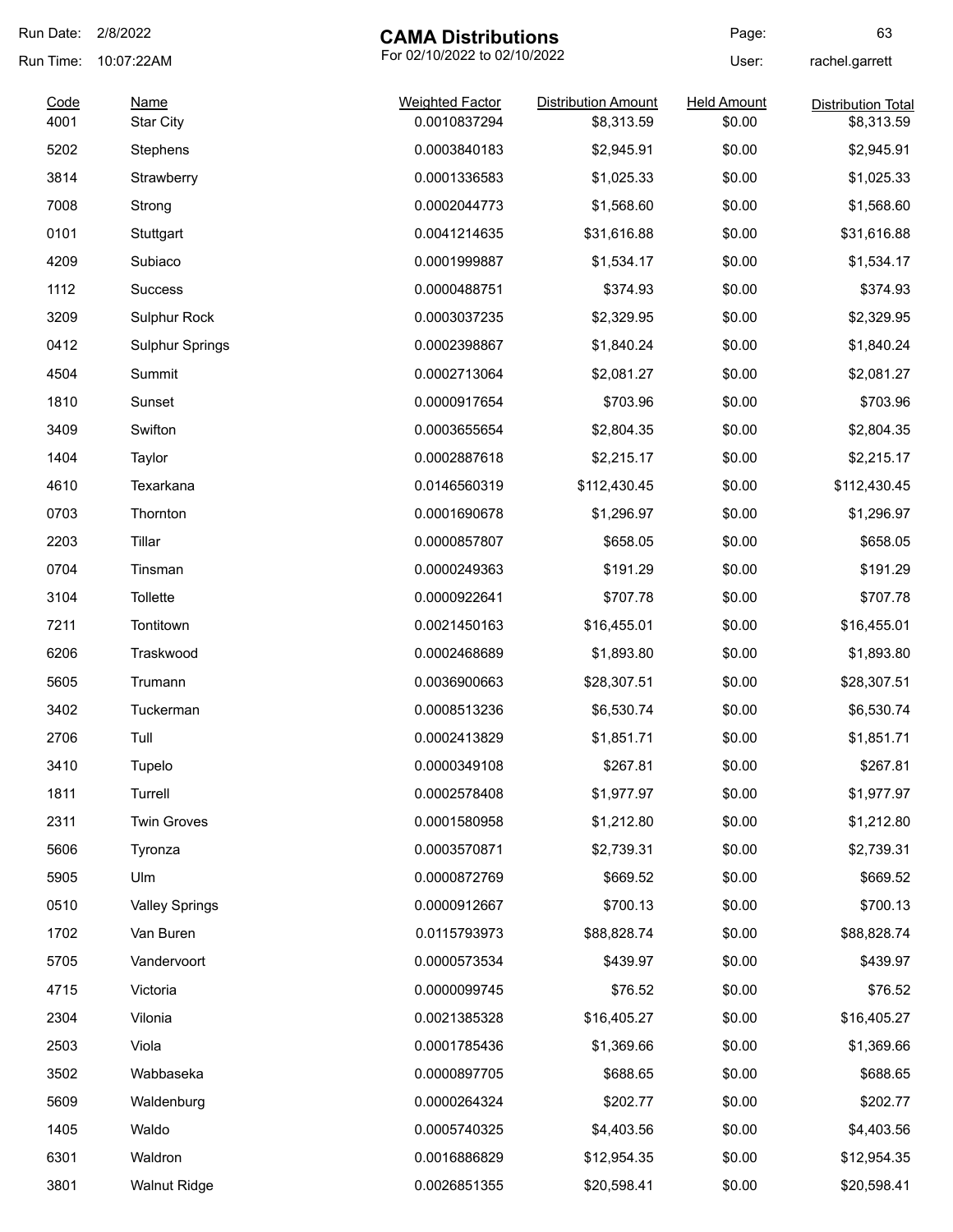| Run Date: | 2/8/2022                                     | <b>CAMA Distributions</b> |                              | Page:              | 64                        |
|-----------|----------------------------------------------|---------------------------|------------------------------|--------------------|---------------------------|
| Run Time: | 10:07:22AM                                   |                           | For 02/10/2022 to 02/10/2022 |                    | rachel.garrett            |
| Code      | <b>Name</b>                                  | <b>Weighted Factor</b>    | <b>Distribution Amount</b>   | <b>Held Amount</b> | <b>Distribution Total</b> |
| 4310      | Ward                                         | 0.0030182838              | \$23,154.09                  | \$0.00             | \$23,154.09               |
| 0603      | Warren                                       | 0.0027195475              | \$20,862.40                  | \$0.00             | \$20,862.40               |
| 2910      | Washington                                   | 0.0000468802              | \$359.63                     | \$0.00             | \$359.63                  |
| 2106      | Watson                                       | 0.0000922641              | \$707.78                     | \$0.00             | \$707.78                  |
| 5608      | Weiner                                       | 0.0003226751              | \$2,475.33                   | \$0.00             | \$2,475.33                |
| 3411      | Weldon                                       | 0.0000284273              | \$218.07                     | \$0.00             | \$218.07                  |
| 7212      | <b>West Fork</b>                             | 0.0011625280              | \$8,918.07                   | \$0.00             | \$8,918.07                |
| 1802      | <b>West Memphis</b>                          | 0.0122287372              | \$93,810.01                  | \$0.00             | \$93,810.01               |
| 7316      | <b>West Point</b>                            | 0.0000847833              | \$650.40                     | \$0.00             | \$650.40                  |
| 5102      | <b>Western Grove</b>                         | 0.0001765487              | \$1,354.35                   | \$0.00             | \$1,354.35                |
| 6803      | Wheatley                                     | 0.0001391443              | \$1,067.41                   | \$0.00             | \$1,067.41                |
| 1007      | <b>Whelen Springs</b>                        | 0.0000234401              | \$179.82                     | \$0.00             | \$179.82                  |
| 3503      | White Hall                                   | 0.0027833843              | \$21,352.11                  | \$0.00             | \$21,352.11               |
| 5707      | Wickes                                       | 0.0003176878              | \$2,437.07                   | \$0.00             | \$2,437.07                |
| 6808      | Widener                                      | 0.0001057297              | \$811.08                     | \$0.00             | \$811.08                  |
| 2403      | Wiederkehr Village                           | 0.0000249363              | \$191.29                     | \$0.00             | \$191.29                  |
| 6706      | Williford                                    | 0.0000393993              | \$302.24                     | \$0.00             | \$302.24                  |
| 5007      | Willisville                                  | 0.0000738113              | \$566.23                     | \$0.00             | \$566.23                  |
| 2204      | Wilmar                                       | 0.0001969964              | \$1,511.21                   | \$0.00             | \$1,511.21                |
| 0207      | Wilmot                                       | 0.0002074696              | \$1,591.56                   | \$0.00             | \$1,591.56                |
| 4716      | Wilson                                       | 0.0003820234              | \$2,930.61                   | \$0.00             | \$2,930.61                |
| 4104      | Wilton                                       | 0.0001431341              | \$1,098.02                   | \$0.00             | \$1,098.02                |
| 2205      | Winchester                                   | 0.0000683253              | \$524.14                     | \$0.00             | \$524.14                  |
| 7213      | Winslow                                      | 0.0001820346              | \$1,396.44                   | \$0.00             | \$1,396.44                |
| 4105      | Winthrop                                     | 0.0000578521              | \$443.80                     | \$0.00             | \$443.80                  |
| 2309      | Wooster                                      | 0.0005196715              | \$3,986.54                   | \$0.00             | \$3,986.54                |
| 6008      | Wrightsville                                 | 0.0007690340              | \$5,899.47                   | \$0.00             | \$5,899.47                |
| 1904      | Wynne                                        | 0.0041463997              | \$31,808.17                  | \$0.00             | \$31,808.17               |
| 4505      | Yellville                                    | 0.0005874981              | \$4,506.96                   | \$0.00             | \$4,506.96                |
| 0511      | Zinc                                         | 0.0000458827              | \$351.98                     | \$0.00             | \$351.98                  |
|           | <b>Total for MLM0200 - Municipal Special</b> | 1.0000000024              | \$7,663,558.48               | \$0.00             | \$7,663,558.48            |
|           | MLM0200 - Municipal Wholesale Fuel Tax       |                           |                              |                    |                           |
| 5301      | Adona                                        | 0.0000743100              | \$76.60                      | \$0.00             | \$76.60                   |
| 6207      | Alexander                                    | 0.0016881842              | \$1,740.28                   | \$0.00             | \$1,740.28                |
| 3802      | Alicia                                       | 0.0000713177              | \$73.52                      | \$0.00             | \$73.52                   |
| 1701      | Alma                                         | 0.0029050732              | \$2,994.72                   | \$0.00             | \$2,994.72                |
| 0105      | Almyra                                       | 0.0001276736              | \$131.61                     | \$0.00             | \$131.61                  |
| 0502      | Alpena                                       | 0.0001865232              | \$192.28                     | \$0.00             | \$192.28                  |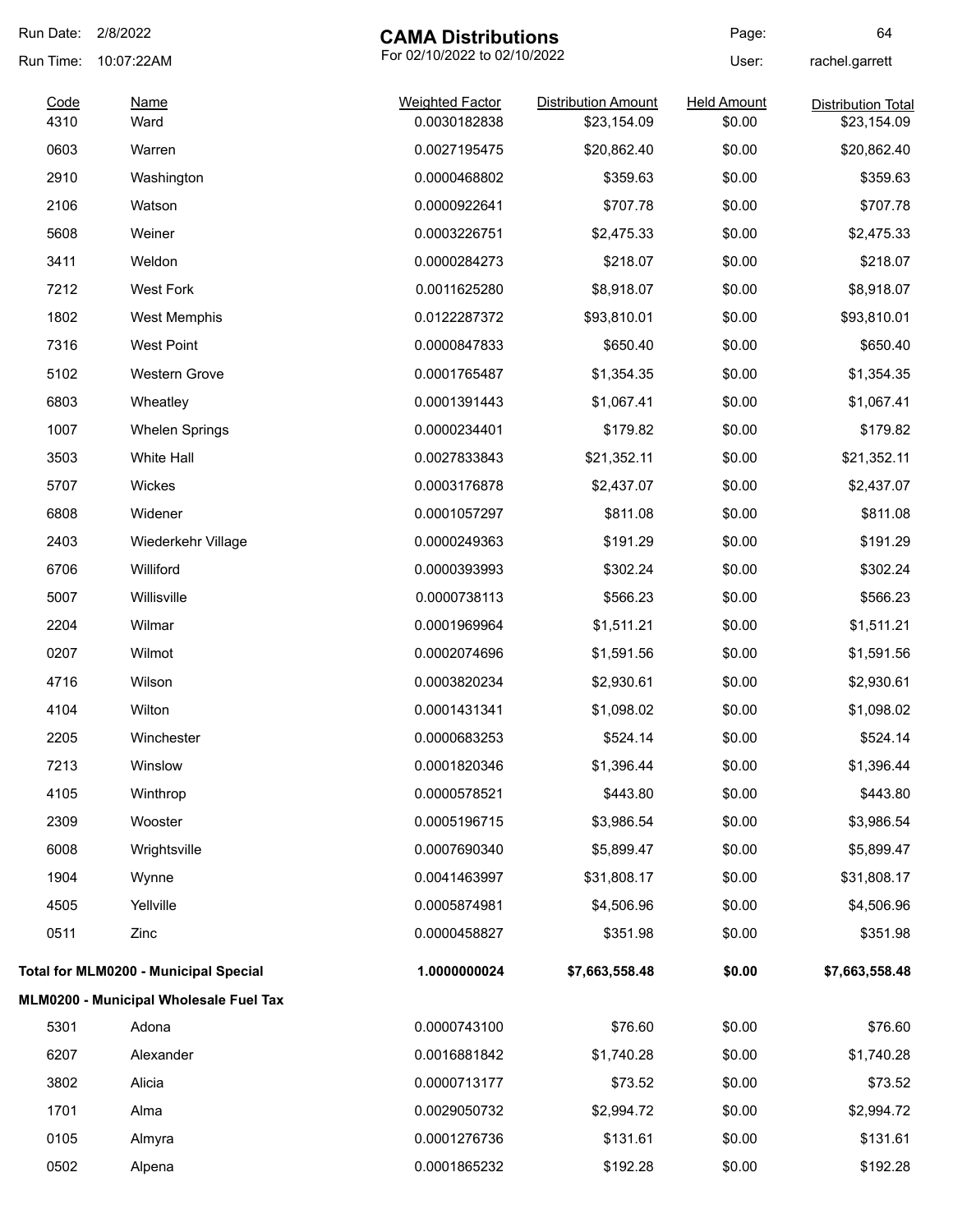| Run Date:    | 2/8/2022                                   | <b>CAMA Distributions</b>              |                                        | Page:                        | 65                                    |
|--------------|--------------------------------------------|----------------------------------------|----------------------------------------|------------------------------|---------------------------------------|
| Run Time:    | For 02/10/2022 to 02/10/2022<br>10:07:22AM |                                        |                                        | User:                        | rachel.garrett                        |
| Code<br>3505 | <b>Name</b><br>Altheimer                   | <b>Weighted Factor</b><br>0.0003471126 | <b>Distribution Amount</b><br>\$357.82 | <b>Held Amount</b><br>\$0.00 | <b>Distribution Total</b><br>\$357.82 |
| 2404         | Altus                                      | 0.0003316521                           | \$341.89                               | \$0.00                       | \$341.89                              |
| 3404         | Amagon                                     | 0.0000344120                           | \$35.47                                | \$0.00                       | \$35.47                               |
| 1004         | Amity                                      | 0.0003396317                           | \$350.11                               | \$0.00                       | \$350.11                              |
| 1812         | Anthonyville                               | 0.0000673279                           | \$69.41                                | \$0.00                       | \$69.41                               |
| 5501         | Antoine                                    | 0.0000563559                           | \$58.10                                | \$0.00                       | \$58.10                               |
| 1002         | Arkadelphia                                | 0.0051767656                           | \$5,336.52                             | \$0.00                       | \$5,336.52                            |
| 2102         | <b>Arkansas City</b>                       | 0.0001875206                           | \$193.31                               | \$0.00                       | \$193.31                              |
| 6702         | Ash Flat                                   | 0.0005670503                           | \$584.55                               | \$0.00                       | \$584.55                              |
| 4101         | Ashdown                                    | 0.0021250673                           | \$2,190.65                             | \$0.00                       | \$2,190.65                            |
| 5802         | <b>Atkins</b>                              | 0.0014258548                           | \$1,469.86                             | \$0.00                       | \$1,469.86                            |
| 3902         | Aubrey                                     | 0.0000538623                           | \$55.52                                | \$0.00                       | \$55.52                               |
| 7402         | Augusta                                    | 0.0009964526                           | \$1,027.20                             | \$0.00                       | \$1,027.20                            |
| 4302         | Austin                                     | 0.0017255885                           | \$1,778.84                             | \$0.00                       | \$1,778.84                            |
| 0413         | Avoca                                      | 0.0002428791                           | \$250.37                               | \$0.00                       | \$250.37                              |
| 7317         | <b>Bald Knob</b>                           | 0.0012577845                           | \$1,296.60                             | \$0.00                       | \$1,296.60                            |
| 0601         | <b>Banks</b>                               | 0.0000433891                           | \$44.73                                | \$0.00                       | \$44.73                               |
| 6504         | Barling                                    | 0.0023849030                           | \$2,458.50                             | \$0.00                       | \$2,458.50                            |
| 4703         | <b>Bassett</b>                             | 0.0000618419                           | \$63.75                                | \$0.00                       | \$63.75                               |
| 3201         | <b>Batesville</b>                          | 0.0055812316                           | \$5,753.46                             | \$0.00                       | \$5,753.46                            |
| 6204         | <b>Bauxite</b>                             | 0.0003136980                           | \$323.38                               | \$0.00                       | \$323.38                              |
| 1601         | Bay                                        | 0.0009356081                           | \$964.48                               | \$0.00                       | \$964.48                              |
| 5204         | Bearden                                    | 0.0003870106                           | \$398.95                               | \$0.00                       | \$398.95                              |
| 0804         | Beaver                                     | 0.0000334146                           | \$34.45                                | \$0.00                       | \$34.45                               |
| 7302         | Beebe                                      | 0.0042077429                           | \$4,337.59                             | \$0.00                       | \$4,337.59                            |
| 3405         | Beedeville                                 | 0.0000418929                           | \$43.19                                | \$0.00                       | \$43.19                               |
| 0423         | <b>Bella Vista</b>                         | 0.0150136177                           | \$15,476.93                            | \$0.00                       | \$15,476.93                           |
| 0503         | Bellefonte                                 | 0.0002049760                           | \$211.30                               | \$0.00                       | \$211.30                              |
| 7506         | <b>Belleville</b>                          | 0.0001556022                           | \$160.40                               | \$0.00                       | \$160.40                              |
| 6602         | Ben Lomond                                 | 0.0000698215                           | \$71.98                                | \$0.00                       | \$71.98                               |
| 6203         | Benton                                     | 0.0174623575                           | \$18,001.23                            | \$0.00                       | \$18,001.23                           |
| 0403         | Bentonville                                | 0.0270129414                           | \$27,846.54                            | \$0.00                       | \$27,846.54                           |
| 0504         | Bergman                                    | 0.0002124569                           | \$219.01                               | \$0.00                       | \$219.01                              |
| 0802         | Berryville                                 | 0.0028337555                           | \$2,921.20                             | \$0.00                       | \$2,921.20                            |
| 0306         | <b>Big Flat</b>                            | 0.0000438878                           | \$45.24                                | \$0.00                       | \$45.24                               |
| 5302         | <b>Bigelow</b>                             | 0.0001755512                           | \$180.97                               | \$0.00                       | \$180.97                              |
| 6101         | <b>Biggers</b>                             | 0.0001521111                           | \$156.81                               | \$0.00                       | \$156.81                              |
| 4704         | Birdsong                                   | 0.0000159592                           | \$16.45                                | \$0.00                       | \$16.45                               |
| 5902         | Biscoe                                     | 0.0001521111                           | \$156.81                               | \$0.00                       | \$156.81                              |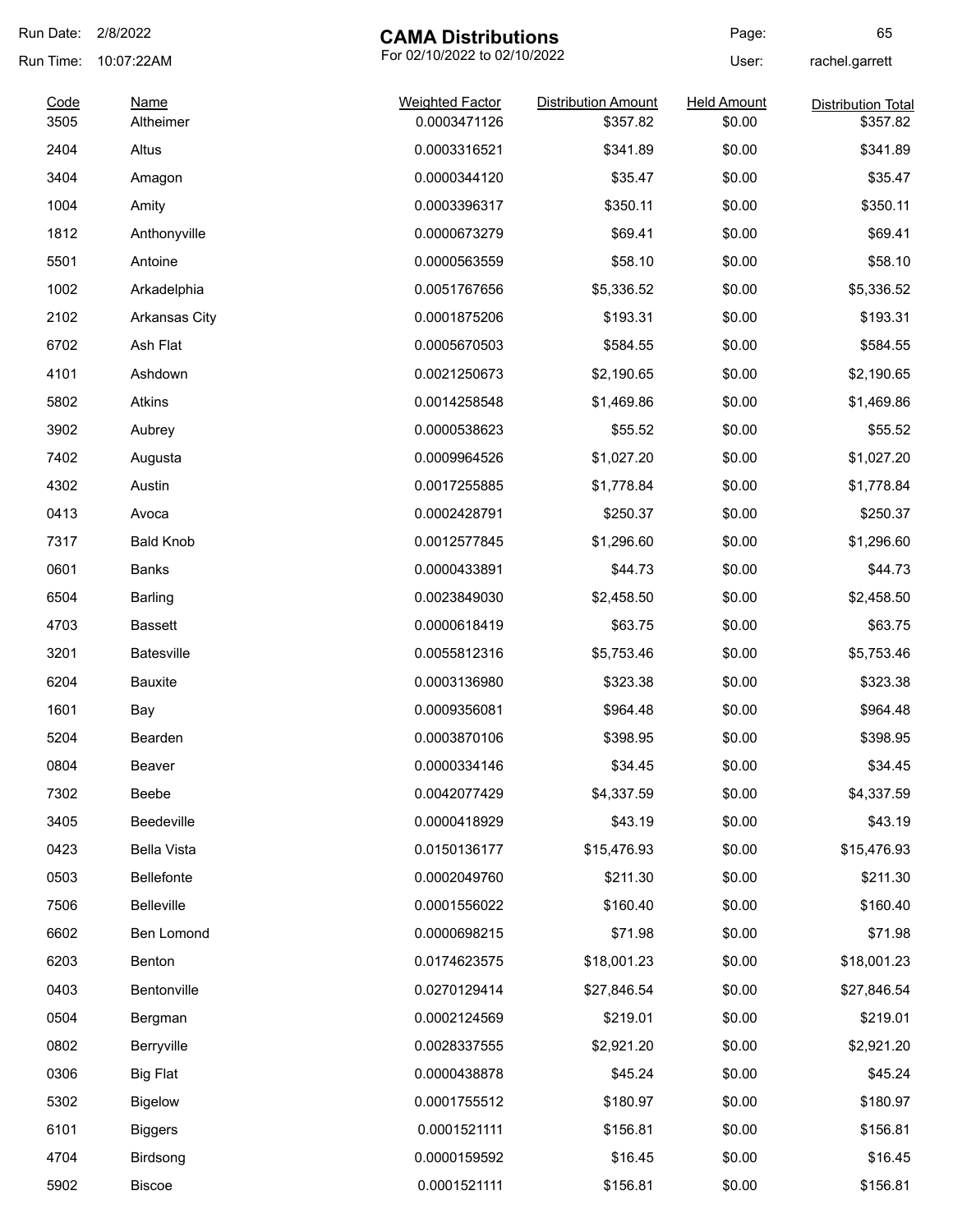| Run Date:    | 2/8/2022                        | <b>CAMA Distributions</b>              |                                        | Page:                        | 66                                    |
|--------------|---------------------------------|----------------------------------------|----------------------------------------|------------------------------|---------------------------------------|
| Run Time:    | 10:07:22AM                      | For 02/10/2022 to 02/10/2022           |                                        | User:                        | rachel.garrett                        |
| Code<br>1602 | <b>Name</b><br><b>Black Oak</b> | <b>Weighted Factor</b><br>0.0001162029 | <b>Distribution Amount</b><br>\$119.79 | <b>Held Amount</b><br>\$0.00 | <b>Distribution Total</b><br>\$119.79 |
| 3803         | <b>Black Rock</b>               | 0.0002942478                           | \$303.33                               | \$0.00                       | \$303.33                              |
| 4901         | <b>Black Springs</b>            | 0.0000478776                           | \$49.36                                | \$0.00                       | \$49.36                               |
| 2902         | <b>Blevins</b>                  | 0.0001436328                           | \$148.07                               | \$0.00                       | \$148.07                              |
| 0805         | <b>Blue Eye</b>                 | 0.0000229414                           | \$23.65                                | \$0.00                       | \$23.65                               |
| 4201         | <b>Blue Mountain</b>            | 0.0000438878                           | \$45.24                                | \$0.00                       | \$45.24                               |
| 5002         | <b>Bluff City</b>               | 0.0000588496                           | \$60.67                                | \$0.00                       | \$60.67                               |
| 4705         | Blytheville                     | 0.0066859075                           | \$6,892.23                             | \$0.00                       | \$6,892.23                            |
| 5003         | <b>Bodcaw</b>                   | 0.0000603457                           | \$62.21                                | \$0.00                       | \$62.21                               |
| 6506         | Bonanza                         | 0.0002927516                           | \$301.79                               | \$0.00                       | \$301.79                              |
| 1603         | Bono                            | 0.0012014285                           | \$1,238.50                             | \$0.00                       | \$1,238.50                            |
| 4210         | Booneville                      | 0.0018996436                           | \$1,958.26                             | \$0.00                       | \$1,958.26                            |
| 7303         | <b>Bradford</b>                 | 0.0003381356                           | \$348.57                               | \$0.00                       | \$348.57                              |
| 3701         | <b>Bradley</b>                  | 0.0002019836                           | \$208.22                               | \$0.00                       | \$208.22                              |
| 2402         | <b>Branch</b>                   | 0.0001476226                           | \$152.18                               | \$0.00                       | \$152.18                              |
| 0309         | <b>Briarcliff</b>               | 0.0001176991                           | \$121.33                               | \$0.00                       | \$121.33                              |
| 4802         | <b>Brinkley</b>                 | 0.0013465575                           | \$1,388.11                             | \$0.00                       | \$1,388.11                            |
| 1604         | <b>Brookland</b>                | 0.0020268184                           | \$2,089.36                             | \$0.00                       | \$2,089.36                            |
| 6201         | Bryant                          | 0.0103051549                           | \$10,623.16                            | \$0.00                       | \$10,623.16                           |
| 3703         | <b>Buckner</b>                  | 0.0000822896                           | \$84.83                                | \$0.00                       | \$84.83                               |
| 4501         | <b>Bull Shoals</b>              | 0.0009735112                           | \$1,003.55                             | \$0.00                       | \$1,003.55                            |
| 4706         | <b>Burdette</b>                 | 0.0000698215                           | \$71.98                                | \$0.00                       | \$71.98                               |
| 4311         | Cabot                           | 0.0132506248                           | \$13,659.53                            | \$0.00                       | \$13,659.53                           |
| 1001         | Caddo Valley                    | 0.0002967414                           | \$305.90                               | \$0.00                       | \$305.90                              |
| 6806         | Caldwell                        | 0.0002249250                           | \$231.87                               | \$0.00                       | \$231.87                              |
| 5004         | Cale                            | 0.0000364069                           | \$37.53                                | \$0.00                       | \$37.53                               |
| 3303         | Calico Rock                     | 0.0004428678                           | \$456.53                               | \$0.00                       | \$456.53                              |
| 7001         | Calion                          | 0.0002139530                           | \$220.56                               | \$0.00                       | \$220.56                              |
| 5201         | Camden                          | 0.0052924698                           | \$5,455.79                             | \$0.00                       | \$5,455.79                            |
| 6003         | Cammack Village                 | 0.0003880081                           | \$399.98                               | \$0.00                       | \$399.98                              |
| 3406         | <b>Campbell Station</b>         | 0.0001157042                           | \$119.27                               | \$0.00                       | \$119.27                              |
| 1605         | Caraway                         | 0.0005650554                           | \$582.49                               | \$0.00                       | \$582.49                              |
| 4304         | Carlisle                        | 0.0010139079                           | \$1,045.20                             | \$0.00                       | \$1,045.20                            |
| 2003         | Carthage                        | 0.0001107170                           | \$114.13                               | \$0.00                       | \$114.13                              |
| 5303         | Casa                            | 0.0000598470                           | \$61.69                                | \$0.00                       | \$61.69                               |
| 1606         | Cash                            | 0.0001396430                           | \$143.95                               | \$0.00                       | \$143.95                              |
| 4203         | Caulksville                     | 0.0000768037                           | \$79.17                                | \$0.00                       | \$79.17                               |
| 6703         | Cave City                       | 0.0009585495                           | \$988.13                               | \$0.00                       | \$988.13                              |
| 0411         | Cave Springs                    | 0.0027404939                           | \$2,825.06                             | \$0.00                       | \$2,825.06                            |
|              |                                 |                                        |                                        |                              |                                       |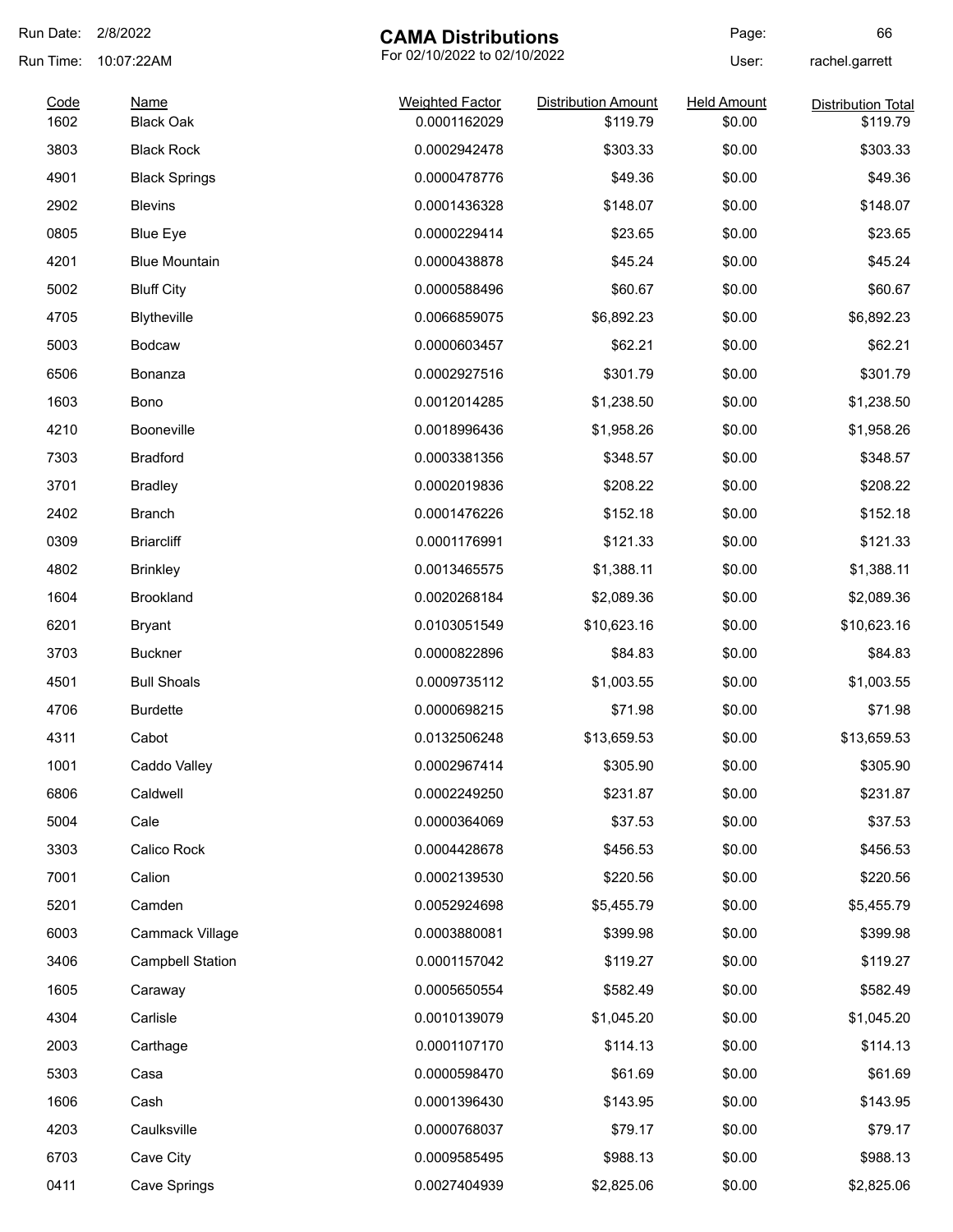| Run Date:    | 2/8/2022                  | <b>CAMA Distributions</b>              |                                        | Page:                        | 67                                    |
|--------------|---------------------------|----------------------------------------|----------------------------------------|------------------------------|---------------------------------------|
| Run Time:    | 10:07:22AM                | For 02/10/2022 to 02/10/2022           |                                        | User:                        | rachel.garrett                        |
| Code<br>1710 | <b>Name</b><br>Cedarville | <b>Weighted Factor</b><br>0.0007101844 | <b>Distribution Amount</b><br>\$732.10 | <b>Held Amount</b><br>\$0.00 | <b>Distribution Total</b><br>\$732.10 |
| 0409         | Centerton                 | 0.0088733154                           | \$9,147.14                             | \$0.00                       | \$9,147.14                            |
| 6507         | <b>Central City</b>       | 0.0002299122                           | \$237.01                               | \$0.00                       | \$237.01                              |
| 2405         | Charleston                | 0.0012907003                           | \$1,330.53                             | \$0.00                       | \$1,330.53                            |
| 6708         | <b>Cherokee Village</b>   | 0.0023839055                           | \$2,457.47                             | \$0.00                       | \$2,457.47                            |
| 1901         | <b>Cherry Valley</b>      | 0.0002867669                           | \$295.62                               | \$0.00                       | \$295.62                              |
| 1708         | Chester                   | 0.0000718164                           | \$74.03                                | \$0.00                       | \$74.03                               |
| 5205         | Chidester                 | 0.0001261774                           | \$130.07                               | \$0.00                       | \$130.07                              |
| 4801         | Clarendon                 | 0.0007610544                           | \$784.54                               | \$0.00                       | \$784.54                              |
| 1813         | Clarkedale                | 0.0001675716                           | \$172.74                               | \$0.00                       | \$172.74                              |
| 3601         | Clarksville               | 0.0046785393                           | \$4,822.92                             | \$0.00                       | \$4,822.92                            |
| 7103         | Clinton                   | 0.0012513010                           | \$1,289.92                             | \$0.00                       | \$1,289.92                            |
| 3602         | Coal Hill                 | 0.0004089545                           | \$421.57                               | \$0.00                       | \$421.57                              |
| 6807         | Colt                      | 0.0001461264                           | \$150.64                               | \$0.00                       | \$150.64                              |
| 1201         | Concord                   | 0.0000947578                           | \$97.68                                | \$0.00                       | \$97.68                               |
| 2301         | Conway                    | 0.0319852298                           | \$32,972.27                            | \$0.00                       | \$32,972.27                           |
| 1101         | Corning                   | 0.0016093856                           | \$1,659.05                             | \$0.00                       | \$1,659.05                            |
| 0302         | Cotter                    | 0.0004418704                           | \$455.51                               | \$0.00                       | \$455.51                              |
| 7401         | <b>Cotton Plant</b>       | 0.0002638255                           | \$271.97                               | \$0.00                       | \$271.97                              |
| 5702         | Cove                      | 0.0001590933                           | \$164.00                               | \$0.00                       | \$164.00                              |
| 4305         | Coy                       | 0.0000433891                           | \$44.73                                | \$0.00                       | \$44.73                               |
| 1804         | Crawfordsville            | 0.0002304110                           | \$237.52                               | \$0.00                       | \$237.52                              |
| 0201         | Crossett                  | 0.0024048520                           | \$2,479.06                             | \$0.00                       | \$2,479.06                            |
| 3203         | Cushman                   | 0.0002159479                           | \$222.61                               | \$0.00                       | \$222.61                              |
| 5502         | Daisy                     | 0.0000438878                           | \$45.24                                | \$0.00                       | \$45.24                               |
| 7102         | Damascus                  | 0.0001905130                           | \$196.39                               | \$0.00                       | \$196.39                              |
| 7504         | Danville                  | 0.0010114143                           | \$1,042.63                             | \$0.00                       | \$1,042.63                            |
| 7502         | Dardanelle                | 0.0022527409                           | \$2,322.26                             | \$0.00                       | \$2,322.26                            |
| 1104         | Datto                     | 0.0000324171                           | \$33.42                                | \$0.00                       | \$33.42                               |
| 0405         | Decatur                   | 0.0008842394                           | \$911.53                               | \$0.00                       | \$911.53                              |
| 2801         | Delaplaine                | 0.0000319184                           | \$32.90                                | \$0.00                       | \$32.90                               |
| 5503         | Delight                   | 0.0001436328                           | \$148.07                               | \$0.00                       | \$148.07                              |
| 4707         | Dell                      | 0.0000967527                           | \$99.74                                | \$0.00                       | \$99.74                               |
| 2406         | Denning                   | 0.0000997450                           | \$102.82                               | \$0.00                       | \$102.82                              |
| 6601         | DeQueen                   | 0.0030447162                           | \$3,138.67                             | \$0.00                       | \$3,138.67                            |
| 0903         | Dermott                   | 0.0010079232                           | \$1,039.03                             | \$0.00                       | \$1,039.03                            |
| 5903         | Des Arc                   | 0.0009500711                           | \$979.39                               | \$0.00                       | \$979.39                              |
| 5904         | DeValls Bluff             | 0.0002593370                           | \$267.34                               | \$0.00                       | \$267.34                              |
| 0102         | DeWitt                    | 0.0015241036                           | \$1,571.14                             | \$0.00                       | \$1,571.14                            |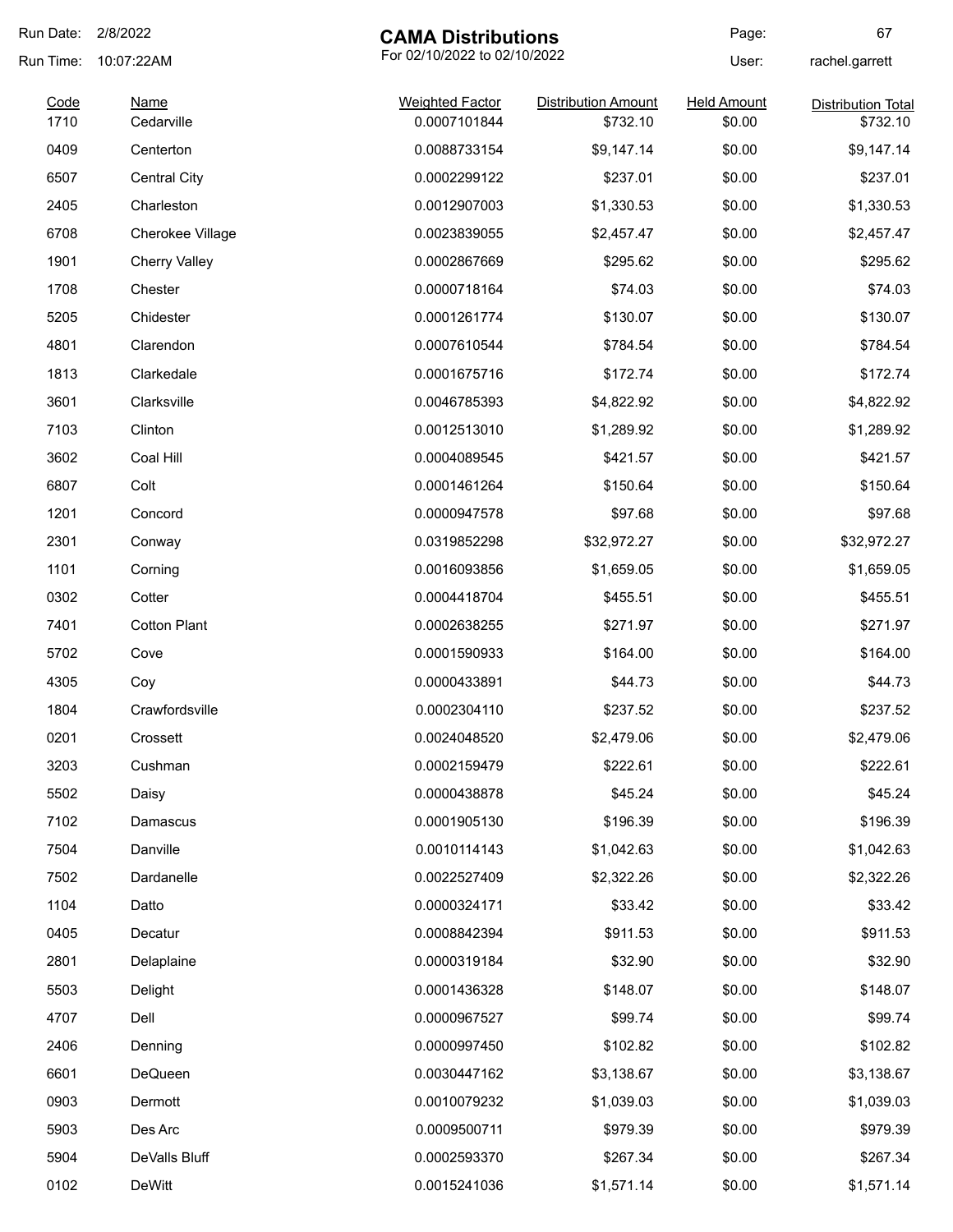| Run Date:    | 2/8/2022                    | <b>CAMA Distributions</b>              |                                        | Page:                        | 68                                    |
|--------------|-----------------------------|----------------------------------------|----------------------------------------|------------------------------|---------------------------------------|
| Run Time:    | 10:07:22AM                  | For 02/10/2022 to 02/10/2022           |                                        | User:                        | rachel.garrett                        |
| Code<br>0515 | <b>Name</b><br>Diamond City | <b>Weighted Factor</b><br>0.0003775348 | <b>Distribution Amount</b><br>\$389.19 | <b>Held Amount</b><br>\$0.00 | <b>Distribution Total</b><br>\$389.19 |
| 3407         | Diaz                        | 0.0006104394                           | \$629.28                               | \$0.00                       | \$629.28                              |
| 3102         | <b>Dierks</b>               | 0.0004568321                           | \$470.93                               | \$0.00                       | \$470.93                              |
| 3004         | Donaldson                   | 0.0001371494                           | \$141.38                               | \$0.00                       | \$141.38                              |
| 5803         | Dover                       | 0.0006667953                           | \$687.37                               | \$0.00                       | \$687.37                              |
| 2103         | Dumas                       | 0.0019953988                           | \$2,056.98                             | \$0.00                       | \$2,056.98                            |
| 1707         | Dyer                        | 0.0003850157                           | \$396.90                               | \$0.00                       | \$396.90                              |
| 4708         | <b>Dyess</b>                | 0.0001690678                           | \$174.29                               | \$0.00                       | \$174.29                              |
| 1803         | Earle                       | 0.0009131655                           | \$941.34                               | \$0.00                       | \$941.34                              |
| 5203         | East Camden                 | 0.0003979826                           | \$410.26                               | \$0.00                       | \$410.26                              |
| 1805         | Edmondson                   | 0.0001211902                           | \$124.93                               | \$0.00                       | \$124.93                              |
| 1607         | Egypt                       | 0.0000563559                           | \$58.10                                | \$0.00                       | \$58.10                               |
| 7002         | El Dorado                   | 0.0088553613                           | \$9,128.63                             | \$0.00                       | \$9,128.63                            |
| 5401         | Elaine                      | 0.0002538510                           | \$261.68                               | \$0.00                       | \$261.68                              |
| 7202         | Elkins                      | 0.0017964075                           | \$1,851.84                             | \$0.00                       | \$1,851.84                            |
| 7203         | Elm Springs                 | 0.0011774897                           | \$1,213.83                             | \$0.00                       | \$1,213.83                            |
| 1401         | Emerson                     | 0.0001461264                           | \$150.64                               | \$0.00                       | \$150.64                              |
| 5005         | Emmet                       | 0.0002069709                           | \$213.36                               | \$0.00                       | \$213.36                              |
| 4306         | England                     | 0.0012353418                           | \$1,273.46                             | \$0.00                       | \$1,273.46                            |
| 2306         | Enola                       | 0.0001585946                           | \$163.49                               | \$0.00                       | \$163.49                              |
| 4717         | Etowah                      | 0.0001266762                           | \$130.59                               | \$0.00                       | \$130.59                              |
| 0902         | Eudora                      | 0.0008617968                           | \$888.39                               | \$0.00                       | \$888.39                              |
| 0801         | Eureka Springs              | 0.0010802384                           | \$1,113.57                             | \$0.00                       | \$1,113.57                            |
| 6704         | <b>Evening Shade</b>        | 0.0002094645                           | \$215.93                               | \$0.00                       | \$215.93                              |
| 0506         | Everton                     | 0.0000518674                           | \$53.47                                | \$0.00                       | \$53.47                               |
| 7104         | Fairfield Bay               | 0.0010513123                           | \$1,083.75                             | \$0.00                       | \$1,083.75                            |
| 4806         | Fargo                       | 0.0000284273                           | \$29.30                                | \$0.00                       | \$29.30                               |
| 7216         | Farmington                  | 0.0037823305                           | \$3,899.05                             | \$0.00                       | \$3,899.05                            |
| 7214         | Fayetteville                | 0.0468547159                           | \$48,300.61                            | \$0.00                       | \$48,300.61                           |
| 7003         | Felsenthal                  | 0.0000423916                           | \$43.70                                | \$0.00                       | \$43.70                               |
| 6902         | <b>Fifty Six</b>            | 0.0000787986                           | \$81.23                                | \$0.00                       | \$81.23                               |
| 5602         | Fisher                      | 0.0000897705                           | \$92.54                                | \$0.00                       | \$92.54                               |
| 4502         | Flippin                     | 0.0006707851                           | \$691.48                               | \$0.00                       | \$691.48                              |
| 2002         | Fordyce                     | 0.0016936701                           | \$1,745.94                             | \$0.00                       | \$1,745.94                            |
| 4107         | Foreman                     | 0.0004872543                           | \$502.29                               | \$0.00                       | \$502.29                              |
| 6802         | <b>Forrest City</b>         | 0.0064909060                           | \$6,691.21                             | \$0.00                       | \$6,691.21                            |
| 6501         | Fort Smith                  | 0.0444573448                           | \$45,829.26                            | \$0.00                       | \$45,829.26                           |
| 4602         | Fouke                       | 0.0004029698                           | \$415.41                               | \$0.00                       | \$415.41                              |
| 0202         | Fountain Hill               | 0.0000538623                           | \$55.52                                | \$0.00                       | \$55.52                               |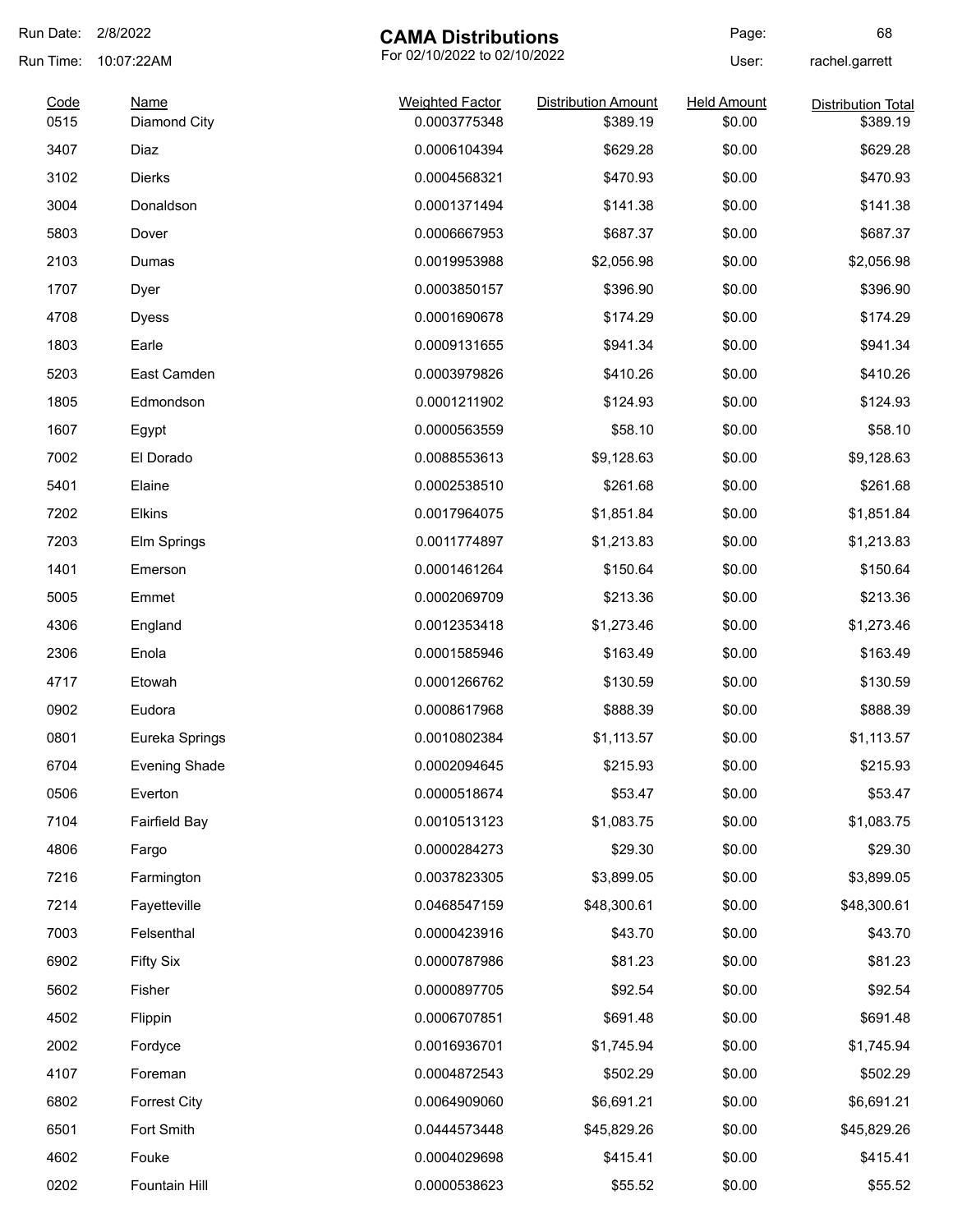| Run Date:    | 2/8/2022                            | <b>CAMA Distributions</b>              |                                        | Page:                        | 69                                    |
|--------------|-------------------------------------|----------------------------------------|----------------------------------------|------------------------------|---------------------------------------|
| Run Time:    | 10:07:22AM                          | For 02/10/2022 to 02/10/2022           |                                        | User:                        | rachel.garrett                        |
| Code<br>2605 | <b>Name</b><br><b>Fountain Lake</b> | <b>Weighted Factor</b><br>0.0002368944 | <b>Distribution Amount</b><br>\$244.20 | <b>Held Amount</b><br>\$0.00 | <b>Distribution Total</b><br>\$244.20 |
| 5304         | Fourche                             | 0.0000279286                           | \$28.79                                | \$0.00                       | \$28.79                               |
| 3305         | Franklin                            | 0.0000952565                           | \$98.20                                | \$0.00                       | \$98.20                               |
| 3005         | Friendship                          | 0.0000787986                           | \$81.23                                | \$0.00                       | \$81.23                               |
| 2904         | Fulton                              | 0.0000573534                           | \$59.12                                | \$0.00                       | \$59.12                               |
| 0414         | Garfield                            | 0.0002957439                           | \$304.87                               | \$0.00                       | \$304.87                              |
| 4601         | Garland                             | 0.0000972514                           | \$100.25                               | \$0.00                       | \$100.25                              |
| 7306         | Garner                              | 0.0001052310                           | \$108.48                               | \$0.00                       | \$108.48                              |
| 0303         | Gassville                           | 0.0010827320                           | \$1,116.14                             | \$0.00                       | \$1,116.14                            |
| 0415         | Gateway                             | 0.0002174441                           | \$224.15                               | \$0.00                       | \$224.15                              |
| 0406         | Gentry                              | 0.0018901678                           | \$1,948.50                             | \$0.00                       | \$1,948.50                            |
| 7307         | Georgetown                          | 0.0000403967                           | \$41.64                                | \$0.00                       | \$41.64                               |
| 6401         | Gilbert                             | 0.0000129669                           | \$13.37                                | \$0.00                       | \$13.37                               |
| 0104         | Gillett                             | 0.0002812809                           | \$289.96                               | \$0.00                       | \$289.96                              |
| 6603         | Gillham                             | 0.0000782998                           | \$80.72                                | \$0.00                       | \$80.72                               |
| 1806         | Gilmore                             | 0.0000877756                           | \$0.00                                 | \$0.00                       | \$0.00                                |
| 5504         | Glenwood                            | 0.0010313633                           | \$1,063.19                             | \$0.00                       | \$1,063.19                            |
| 7205         | Goshen                              | 0.0010483200                           | \$1,080.67                             | \$0.00                       | \$1,080.67                            |
| 4709         | Gosnell                             | 0.0014512898                           | \$1,496.08                             | \$0.00                       | \$1,496.08                            |
| 4002         | Gould                               | 0.0003306547                           | \$340.86                               | \$0.00                       | \$340.86                              |
| 4003         | Grady                               | 0.0001521111                           | \$156.81                               | \$0.00                       | \$156.81                              |
| 5703         | Grannis                             | 0.0002473676                           | \$255.00                               | \$0.00                       | \$255.00                              |
| 0407         | Gravette                            | 0.0017689776                           | \$1,823.57                             | \$0.00                       | \$1,823.57                            |
| 0803         | Green Forest                        | 0.0014822107                           | \$1,527.95                             | \$0.00                       | \$1,527.95                            |
| 2303         | Greenbrier                          | 0.0028462236                           | \$2,934.06                             | \$0.00                       | \$2,934.06                            |
| 7206         | Greenland                           | 0.0006049534                           | \$623.62                               | \$0.00                       | \$623.62                              |
| 1105         | Greenway                            | 0.0000867782                           | \$89.46                                | \$0.00                       | \$89.46                               |
| 6505         | Greenwood                           | 0.0047458672                           | \$4,892.32                             | \$0.00                       | \$4,892.32                            |
| 1202         | <b>Greers Ferry</b>                 | 0.0004094532                           | \$422.09                               | \$0.00                       | \$422.09                              |
| 7308         | Griffithville                       | 0.0000773024                           | \$79.69                                | \$0.00                       | \$79.69                               |
| 3403         | Grubbs                              | 0.0001501162                           | \$154.75                               | \$0.00                       | \$154.75                              |
| 3307         | Guion                               | 0.0000339133                           | \$34.96                                | \$0.00                       | \$34.96                               |
| 1005         | <b>Gum Springs</b>                  | 0.0000453840                           | \$46.78                                | \$0.00                       | \$46.78                               |
| 1003         | Gurdon                              | 0.0009176540                           | \$945.97                               | \$0.00                       | \$945.97                              |
| 2307         | Guy                                 | 0.0003750412                           | \$386.61                               | \$0.00                       | \$386.61                              |
| 6509         | Hackett                             | 0.0003910004                           | \$403.07                               | \$0.00                       | \$403.07                              |
| 0203         | Hamburg                             | 0.0012647666                           | \$1,303.80                             | \$0.00                       | \$1,303.80                            |
| 0701         | Hampton                             | 0.0005889942                           | \$607.17                               | \$0.00                       | \$607.17                              |
| 6701         | Hardy                               | 0.0003705527                           | \$381.99                               | \$0.00                       | \$381.99                              |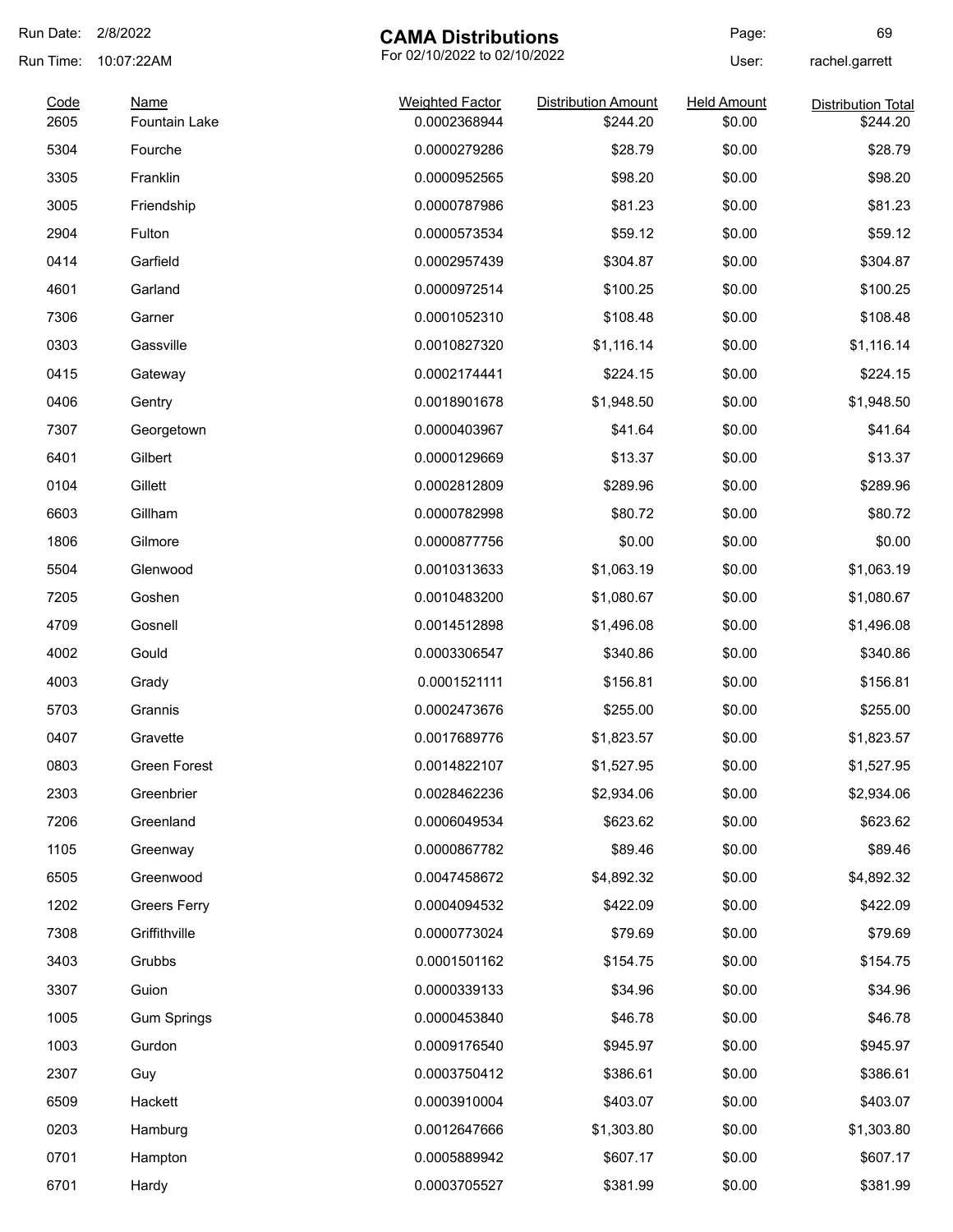| Run Date:<br>2/8/2022<br><b>CAMA Distributions</b> |                        |                                        | Page:                                  | 70                           |                                       |
|----------------------------------------------------|------------------------|----------------------------------------|----------------------------------------|------------------------------|---------------------------------------|
| Run Time:                                          | 10:07:22AM             |                                        | For 02/10/2022 to 02/10/2022           |                              | rachel.garrett                        |
| Code<br>0702                                       | <b>Name</b><br>Harrell | <b>Weighted Factor</b><br>0.0001047323 | <b>Distribution Amount</b><br>\$107.96 | <b>Held Amount</b><br>\$0.00 | <b>Distribution Total</b><br>\$107.96 |
| 5603                                               | Harrisburg             | 0.0011031797                           | \$1,137.22                             | \$0.00                       | \$1,137.22                            |
| 0512                                               | Harrison               | 0.0065178371                           | \$6,718.97                             | \$0.00                       | \$6,718.97                            |
| 6510                                               | Hartford               | 0.0002488638                           | \$256.54                               | \$0.00                       | \$256.54                              |
| 3603                                               | Hartman                | 0.0002573421                           | \$265.28                               | \$0.00                       | \$265.28                              |
| 6205                                               | Haskell                | 0.0019729561                           | \$2,033.84                             | \$0.00                       | \$2,033.84                            |
| 5704                                               | Hatfield               | 0.0001720601                           | \$177.37                               | \$0.00                       | \$177.37                              |
| 7507                                               | Havana                 | 0.0001191953                           | \$122.87                               | \$0.00                       | \$122.87                              |
| 3903                                               | Haynes                 | 0.0000608445                           | \$62.72                                | \$0.00                       | \$62.72                               |
| 5901                                               | Hazen                  | 0.0007386117                           | \$761.40                               | \$0.00                       | \$761.40                              |
| 1203                                               | <b>Heber Springs</b>   | 0.0034756146                           | \$3,582.87                             | \$0.00                       | \$3,582.87                            |
| 5804                                               | Hector                 | 0.0002049760                           | \$211.30                               | \$0.00                       | \$211.30                              |
| 5407                                               | Helena-West Helena     | 0.0047473634                           | \$4,893.86                             | \$0.00                       | \$4,893.86                            |
| 0602                                               | Hermitage              | 0.0002618306                           | \$269.91                               | \$0.00                       | \$269.91                              |
| 1902                                               | <b>Hickory Ridge</b>   | 0.0001137093                           | \$117.22                               | \$0.00                       | \$117.22                              |
| 1204                                               | Higden                 | 0.0000568547                           | \$58.61                                | \$0.00                       | \$58.61                               |
| 7309                                               | Higginson              | 0.0003516011                           | \$362.45                               | \$0.00                       | \$362.45                              |
| 0416                                               | Highfill               | 0.0007914766                           | \$815.90                               | \$0.00                       | \$815.90                              |
| 6709                                               | Highland               | 0.0004897480                           | \$504.86                               | \$0.00                       | \$504.86                              |
| 4402                                               | Hindsville             | 0.0000448853                           | \$46.27                                | \$0.00                       | \$46.27                               |
| 0814                                               | Holiday Island         | 0.0011964413                           | \$1,233.36                             | \$0.00                       | \$1,233.36                            |
| 2313                                               | Holland                | 0.0002922529                           | \$301.27                               | \$0.00                       | \$301.27                              |
| 4803                                               | <b>Holly Grove</b>     | 0.0002294135                           | \$236.49                               | \$0.00                       | \$236.49                              |
| 2901                                               | Hope                   | 0.0044645863                           | \$4,602.36                             | \$0.00                       | \$4,602.36                            |
| 6604                                               | Horatio                | 0.0004588270                           | \$472.99                               | \$0.00                       | \$472.99                              |
| 3301                                               | Horseshoe Bend         | 0.0012168890                           | \$1,254.44                             | \$0.00                       | \$1,254.44                            |
| 1807                                               | Horseshoe Lake         | 0.0001316634                           | \$135.73                               | \$0.00                       | \$135.73                              |
| 2601                                               | <b>Hot Springs</b>     | 0.0189166396                           | \$19,500.39                            | \$0.00                       | \$19,500.39                           |
| 5305                                               | Houston                | 0.0000713177                           | \$73.52                                | \$0.00                       | \$73.52                               |
| 3805                                               | Hoxie                  | 0.0012956876                           | \$1,335.67                             | \$0.00                       | \$1,335.67                            |
| 6801                                               | Hughes                 | 0.0005266536                           | \$542.91                               | \$0.00                       | \$542.91                              |
| 4307                                               | Humnoke                | 0.0001092208                           | \$112.59                               | \$0.00                       | \$112.59                              |
| 0103                                               | Humphrey               | 0.0002309097                           | \$238.04                               | \$0.00                       | \$238.04                              |
| 7403                                               | Hunter                 | 0.0000513687                           | \$52.95                                | \$0.00                       | \$52.95                               |
| 6502                                               | Huntington             | 0.0002443753                           | \$251.92                               | \$0.00                       | \$251.92                              |
| 4401                                               | Huntsville             | 0.0014358293                           | \$1,480.14                             | \$0.00                       | \$1,480.14                            |
| 7004                                               | Huttig                 | 0.0002234288                           | \$230.32                               | \$0.00                       | \$230.32                              |
| 3806                                               | Imboden                | 0.0003191840                           | \$329.03                               | \$0.00                       | \$329.03                              |
| 3408                                               | Jacksonport            | 0.0000748088                           | \$77.12                                | \$0.00                       | \$77.12                               |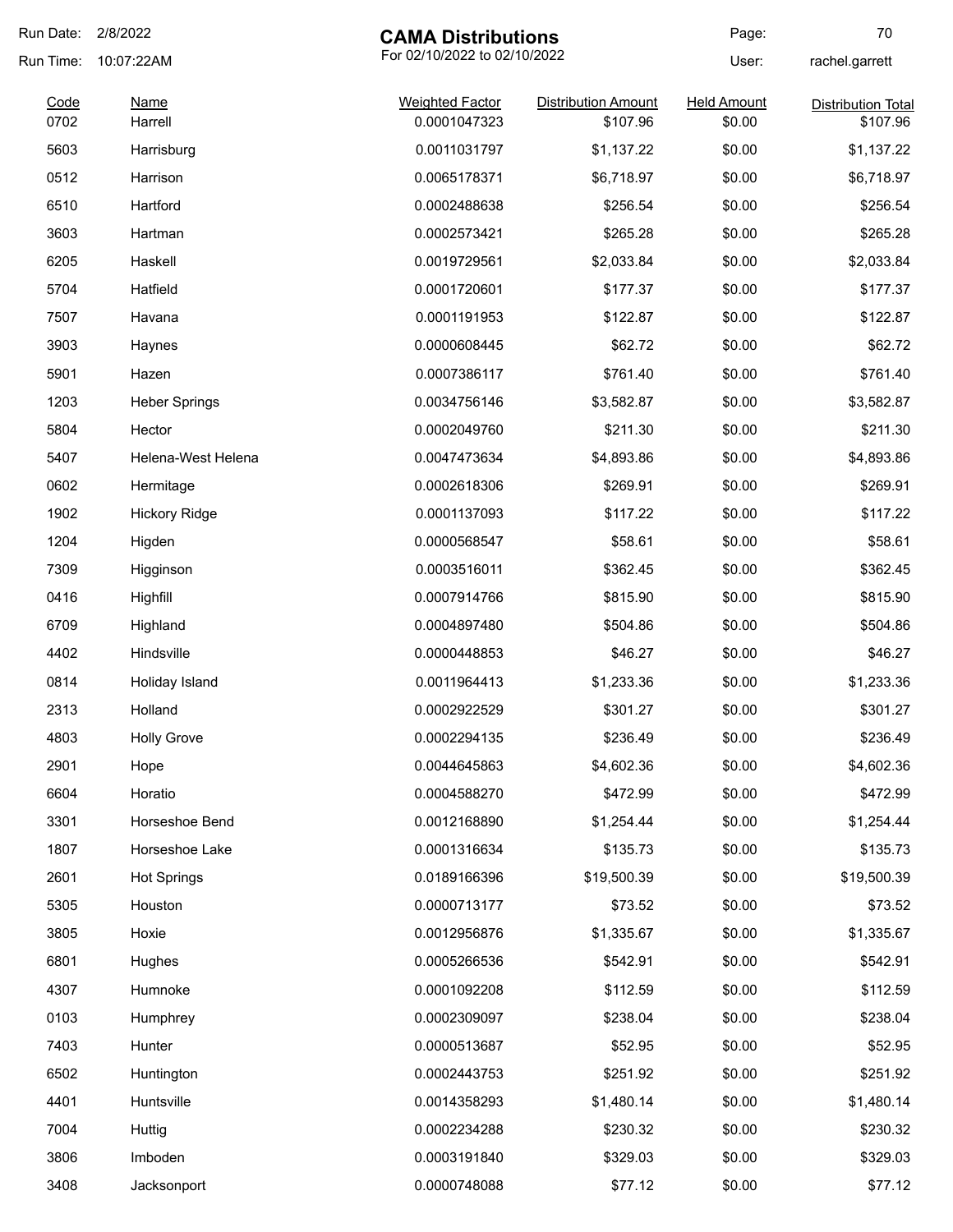| Run Date: 2/8/2022 |                      | <b>CAMA Distributions</b>              |                                           | Page:                        | 71                                       |
|--------------------|----------------------|----------------------------------------|-------------------------------------------|------------------------------|------------------------------------------|
| Run Time:          | 10:07:22AM           | For 02/10/2022 to 02/10/2022           | User:                                     | rachel.garrett               |                                          |
| Code<br>6004       | Name<br>Jacksonville | <b>Weighted Factor</b><br>0.0147009171 | <b>Distribution Amount</b><br>\$15,154.57 | <b>Held Amount</b><br>\$0.00 | <b>Distribution Total</b><br>\$15,154.57 |
| 5101               | Jasper               | 0.0002728026                           | \$281.22                                  | \$0.00                       | \$281.22                                 |
| 1808               | Jennette             | 0.0000588496                           | \$60.67                                   | \$0.00                       | \$60.67                                  |
| 1809               | Jericho              | 0.0000488751                           | \$50.38                                   | \$0.00                       | \$50.38                                  |
| 7207               | Johnson              | 0.0017998986                           | \$1,855.44                                | \$0.00                       | \$1,855.44                               |
| 4710               | Joiner               | 0.0002483651                           | \$256.03                                  | \$0.00                       | \$256.03                                 |
| 1611               | Jonesboro            | 0.0391878163                           | \$40,397.12                               | \$0.00                       | \$40,397.12                              |
| 7310               | Judsonia             | 0.0009246362                           | \$953.17                                  | \$0.00                       | \$953.17                                 |
| 7005               | Junction City        | 0.0002508587                           | \$258.60                                  | \$0.00                       | \$258.60                                 |
| 4702               | Keiser               | 0.0003745425                           | \$386.10                                  | \$0.00                       | \$386.10                                 |
| 7305               | Kensett              | 0.0006982150                           | \$719.76                                  | \$0.00                       | \$719.76                                 |
| 4308               | Keo                  | 0.0001032361                           | \$106.42                                  | \$0.00                       | \$106.42                                 |
| 1705               | Kibler               | 0.0005012186                           | \$516.69                                  | \$0.00                       | \$516.69                                 |
| 1302               | Kingsland            | 0.0001730576                           | \$178.40                                  | \$0.00                       | \$178.40                                 |
| 1106               | Knobel               | 0.0000733126                           | \$75.57                                   | \$0.00                       | \$75.57                                  |
| 3604               | Knoxville            | 0.0003291585                           | \$339.32                                  | \$0.00                       | \$339.32                                 |
| 2802               | Lafe                 | 0.0002084671                           | \$214.90                                  | \$0.00                       | \$214.90                                 |
| 3904               | LaGrange             | 0.0000259337                           | \$26.73                                   | \$0.00                       | \$26.73                                  |
| 1609               | Lake City            | 0.0011600344                           | \$1,195.83                                | \$0.00                       | \$1,195.83                               |
| 5403               | Lake View            | 0.0001630831                           | \$168.12                                  | \$0.00                       | \$168.12                                 |
| 0901               | Lake Village         | 0.0010298671                           | \$1,061.65                                | \$0.00                       | \$1,061.65                               |
| 0305               | Lakeview             | 0.0003865119                           | \$398.44                                  | \$0.00                       | \$398.44                                 |
| 3605               | Lamar                | 0.0008573083                           | \$883.76                                  | \$0.00                       | \$883.76                                 |
| 6511               | Lavaca               | 0.0012218763                           | \$1,259.58                                | \$0.00                       | \$1,259.58                               |
| 4711               | Leachville           | 0.0010169003                           | \$1,048.28                                | \$0.00                       | \$1,048.28                               |
| 0507               | Lead Hill            | 0.0001366507                           | \$140.87                                  | \$0.00                       | \$140.87                                 |
| 2703               | Leola                | 0.0002294135                           | \$236.49                                  | \$0.00                       | \$236.49                                 |
| 5601               | Lepanto              | 0.0008637917                           | \$890.45                                  | \$0.00                       | \$890.45                                 |
| 6402               | Leslie               | 0.0001870219                           | \$192.79                                  | \$0.00                       | \$192.79                                 |
| 7311               | Letona               | 0.0001196940                           | \$123.39                                  | \$0.00                       | \$123.39                                 |
| 3704               | Lewisville           | 0.0004563334                           | \$470.42                                  | \$0.00                       | \$470.42                                 |
| 5404               | Lexa                 | 0.0001032361                           | \$106.42                                  | \$0.00                       | \$106.42                                 |
| 7215               | Lincoln              | 0.0011440752                           | \$1,179.38                                | \$0.00                       | \$1,179.38                               |
| 0417               | Little Flock         | 0.0015236049                           | \$1,570.62                                | \$0.00                       | \$1,570.62                               |
| 6005               | Little Rock          | 0.1010371984                           | \$104,155.12                              | \$0.00                       | \$104,155.12                             |
| 6605               | Lockesburg           | 0.0002962427                           | \$305.38                                  | \$0.00                       | \$305.38                                 |
| 5805               | London               | 0.0004668066                           | \$481.21                                  | \$0.00                       | \$481.21                                 |
| 4309               | Lonoke               | 0.0021325481                           | \$2,198.36                                | \$0.00                       | \$2,198.36                               |
| 2602               | Lonsdale             | 0.0000513687                           | \$52.95                                   | \$0.00                       | \$52.95                                  |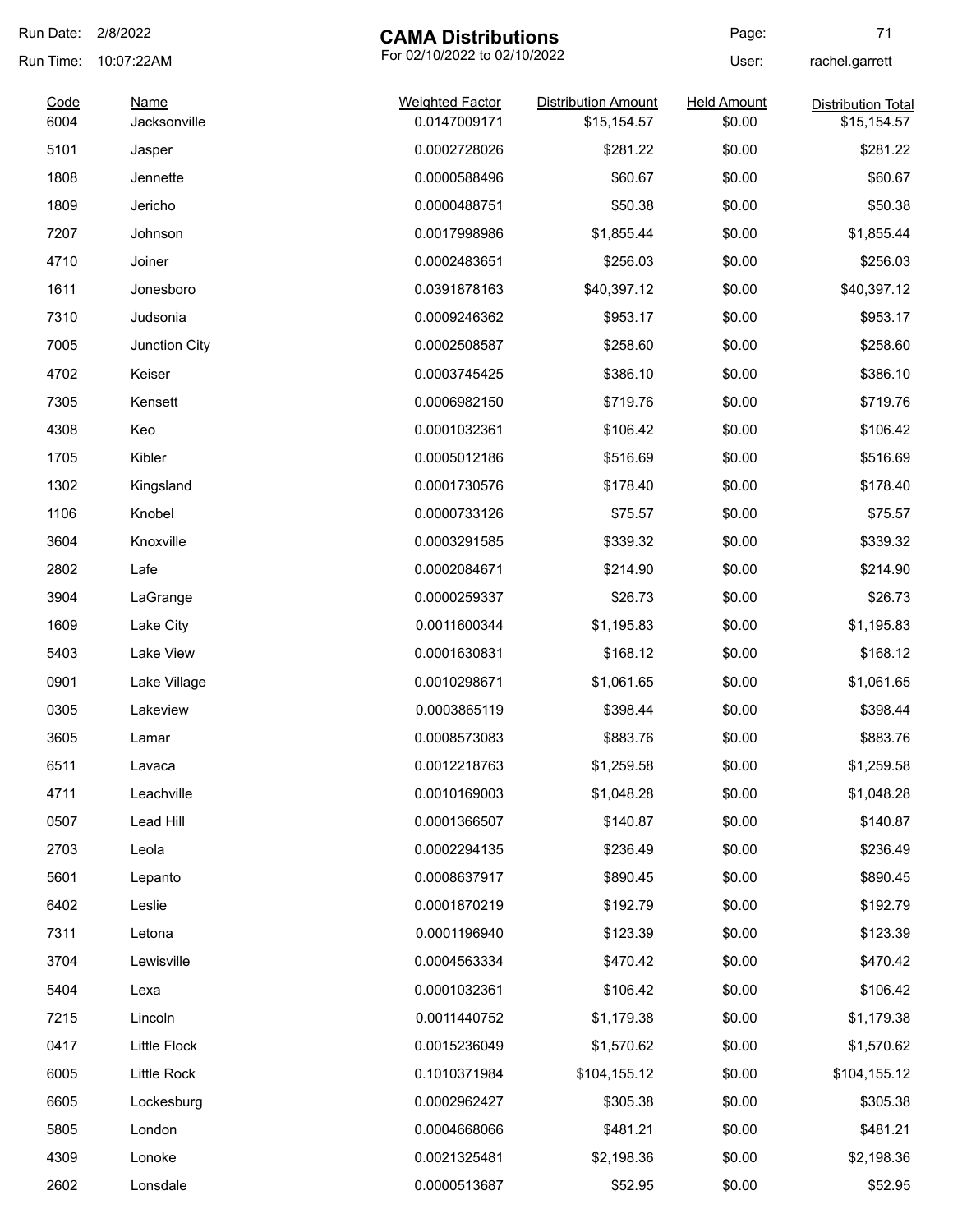| Run Date: | 2/8/2022               | <b>CAMA Distributions</b>    |                            | Page:              | 72                        |
|-----------|------------------------|------------------------------|----------------------------|--------------------|---------------------------|
| Run Time: | 10:07:22AM             | For 02/10/2022 to 02/10/2022 | User:                      | rachel.garrett     |                           |
| Code      | <b>Name</b>            | <b>Weighted Factor</b>       | <b>Distribution Amount</b> | <b>Held Amount</b> | <b>Distribution Total</b> |
| 5206      | Louann                 | 0.0000763049                 | \$78.66                    | \$0.00             | \$78.66                   |
| 0408      | Lowell                 | 0.0049069554                 | \$5,058.38                 | \$0.00             | \$5,058.38                |
| 4712      | Luxora                 | 0.0004697990                 | \$484.30                   | \$0.00             | \$484.30                  |
| 3807      | Lynn                   | 0.0001286711                 | \$132.64                   | \$0.00             | \$132.64                  |
| 6805      | Madison                | 0.0003785323                 | \$390.21                   | \$0.00             | \$390.21                  |
| 4204      | Magazine               | 0.0003690565                 | \$380.45                   | \$0.00             | \$380.45                  |
| 3204      | Magness                | 0.0001097195                 | \$113.11                   | \$0.00             | \$113.11                  |
| 1403      | Magnolia               | 0.0055667686                 | \$5,738.55                 | \$0.00             | \$5,738.55                |
| 3001      | Malvern                | 0.0054196447                 | \$5,586.89                 | \$0.00             | \$5,586.89                |
| 2501      | <b>Mammoth Spring</b>  | 0.0004633155                 | \$477.61                   | \$0.00             | \$477.61                  |
| 4713      | Manila                 | 0.0018363055                 | \$946.49                   | \$0.00             | \$946.49                  |
| 6503      | Mansfield              | 0.0005251574                 | \$541.36                   | \$0.00             | \$541.36                  |
| 3901      | Marianna               | 0.0017829419                 | \$1,837.96                 | \$0.00             | \$1,837.96                |
| 4714      | Marie                  | 0.0000538623                 | \$55.52                    | \$0.00             | \$55.52                   |
| 1801      | Marion                 | 0.0068584663                 | \$7,070.11                 | \$0.00             | \$7,070.11                |
| 5604      | <b>Marked Tree</b>     | 0.0011400854                 | \$1,175.27                 | \$0.00             | \$1,175.27                |
| 2803      | Marmaduke              | 0.0006044547                 | \$623.11                   | \$0.00             | \$623.11                  |
| 6403      | Marshall               | 0.0006628055                 | \$683.26                   | \$0.00             | \$683.26                  |
| 5405      | Marvell                | 0.0004264099                 | \$439.57                   | \$0.00             | \$439.57                  |
| 6006      | Maumelle               | 0.0096009552                 | \$9,897.23                 | \$0.00             | \$9,897.23                |
| 2302      | Mayflower              | 0.0009894704                 | \$1,020.00                 | \$0.00             | \$1,020.00                |
| 6102      | Maynard                | 0.0001890168                 | \$194.85                   | \$0.00             | \$194.85                  |
| 2905      | McCaskill              | 0.0000284273                 | \$29.30                    | \$0.00             | \$29.30                   |
| 7404      | McCrory                | 0.0007894817                 | \$813.84                   | \$0.00             | \$813.84                  |
| 1107      | McDougal               | 0.0000668292                 | \$68.89                    | \$0.00             | \$68.89                   |
| 2101      | McGehee                | 0.0019195926                 | \$1,978.83                 | \$0.00             | \$1,978.83                |
| 2911      | McNab                  | 0.0000149618                 | \$15.42                    | \$0.00             | \$15.42                   |
| 1402      | McNeil                 | 0.0001900142                 | \$195.88                   | \$0.00             | \$195.88                  |
| 7312      | McRae                  | 0.0003072146                 | \$316.69                   | \$0.00             | \$316.69                  |
| 3302      | Melbourne              | 0.0009126668                 | \$940.83                   | \$0.00             | \$940.83                  |
| 5701      | Mena                   | 0.0027873741                 | \$2,873.39                 | \$0.00             | \$2,873.39                |
| 1502      | Menifee                | 0.0001366507                 | \$140.87                   | \$0.00             | \$140.87                  |
|           |                        |                              |                            |                    | \$116.70                  |
| 6512      | Midland                | 0.0001132106                 | \$116.70                   | \$0.00             |                           |
| 3007      | Midway                 | 0.0001880193                 | \$193.82                   | \$0.00             | \$193.82                  |
| 3103      | <b>Mineral Springs</b> | 0.0005411166                 | \$557.82                   | \$0.00             | \$557.82                  |
| 3808      | Minturn                | 0.0000433891                 | \$44.73                    | \$0.00             | \$44.73                   |
| 2104      | Mitchellville          | 0.0001461264                 | \$150.64                   | \$0.00             | \$150.64                  |
| 1610      | Monette                | 0.0007510799                 | \$774.26                   | \$0.00             | \$774.26                  |
| 2201      | Monticello             | 0.0042102365                 | \$4,340.16                 | \$0.00             | \$4,340.16                |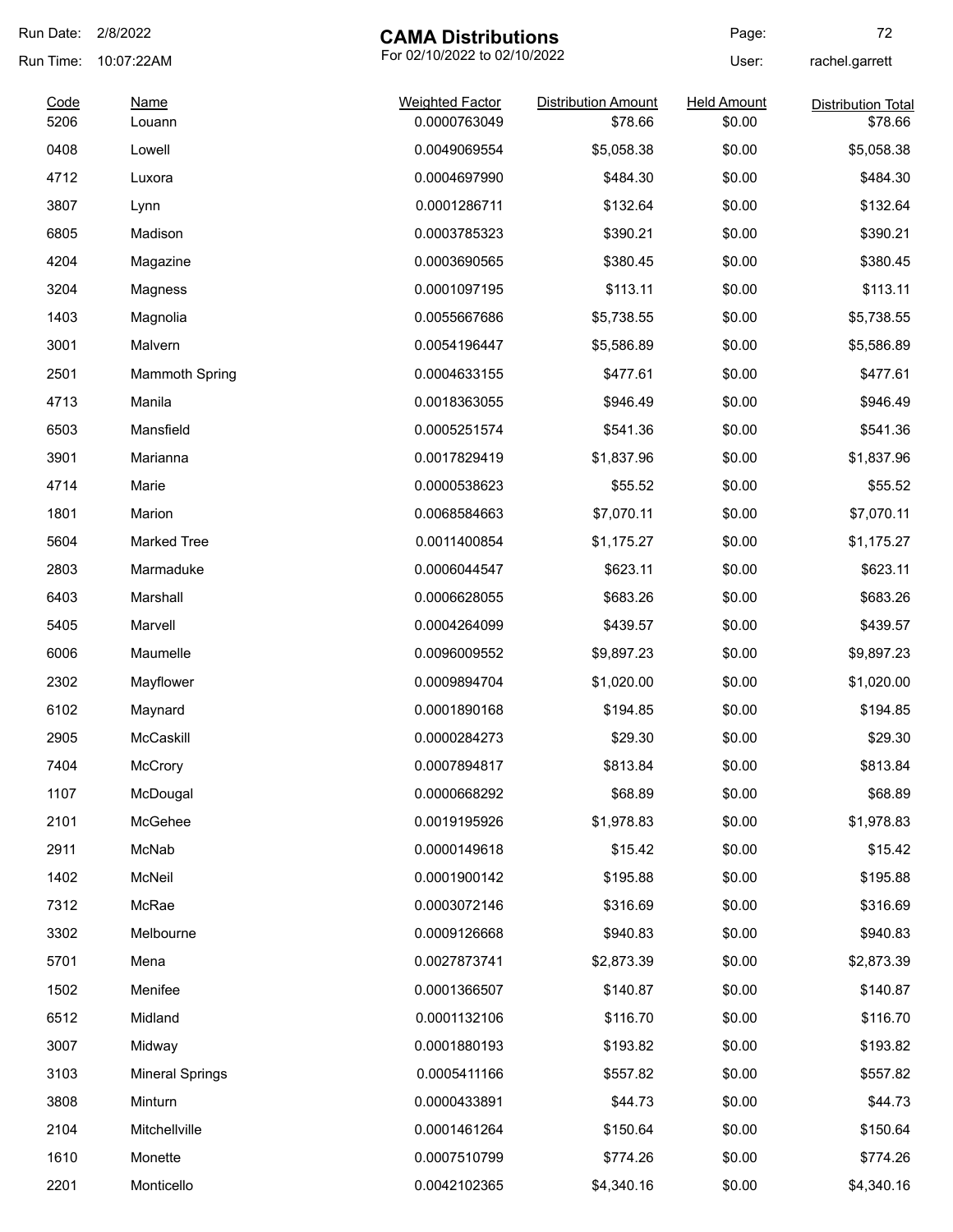| Run Date:    | 2/8/2022                | <b>CAMA Distributions</b>              |                                        | Page:                        | 73                                    |
|--------------|-------------------------|----------------------------------------|----------------------------------------|------------------------------|---------------------------------------|
| Run Time:    | 10:07:22AM              | For 02/10/2022 to 02/10/2022           |                                        | User:                        | rachel.garrett                        |
| Code<br>0204 | <b>Name</b><br>Montrose | <b>Weighted Factor</b><br>0.0001211902 | <b>Distribution Amount</b><br>\$124.93 | <b>Held Amount</b><br>\$0.00 | <b>Distribution Total</b><br>\$124.93 |
| 3205         | Moorefield              | 0.0000628394                           | \$64.78                                | \$0.00                       | \$64.78                               |
| 3905         | Moro                    | 0.0000882743                           | \$91.00                                | \$0.00                       | \$91.00                               |
| 1501         | Morrilton               | 0.0034870853                           | \$3,594.69                             | \$0.00                       | \$3,594.69                            |
| 4205         | <b>Morrison Bluff</b>   | 0.0000389006                           | \$40.10                                | \$0.00                       | \$40.10                               |
| 4905         | Mount Ida               | 0.0004967301                           | \$512.06                               | \$0.00                       | \$512.06                              |
| 3309         | <b>Mount Pleasant</b>   | 0.0001760499                           | \$181.48                               | \$0.00                       | \$181.48                              |
| 2308         | Mount Vernon            | 0.0000718164                           | \$74.03                                | \$0.00                       | \$74.03                               |
| 0301         | Mountain Home           | 0.0063961482                           | \$6,593.53                             | \$0.00                       | \$6,593.53                            |
| 2603         | <b>Mountain Pine</b>    | 0.0002917541                           | \$300.76                               | \$0.00                       | \$300.76                              |
| 6901         | <b>Mountain View</b>    | 0.0014348319                           | \$1,479.11                             | \$0.00                       | \$1,479.11                            |
| 1704         | Mountainburg            | 0.0002633268                           | \$271.45                               | \$0.00                       | \$271.45                              |
| 1703         | Mulberry                | 0.0007695327                           | \$793.28                               | \$0.00                       | \$793.28                              |
| 5505         | Murfreesboro            | 0.0007455939                           | \$768.60                               | \$0.00                       | \$768.60                              |
| 3101         | Nashville               | 0.0020712050                           | \$2,135.12                             | \$0.00                       | \$2,135.12                            |
| 3206         | Newark                  | 0.0005884955                           | \$606.66                               | \$0.00                       | \$606.66                              |
| 3401         | Newport                 | 0.0039922937                           | \$4,115.49                             | \$0.00                       | \$4,115.49                            |
| 1108         | Nimmons                 | 0.0000344120                           | \$35.47                                | \$0.00                       | \$35.47                               |
| 0304         | <b>Norfork</b>          | 0.0002319071                           | \$239.06                               | \$0.00                       | \$239.06                              |
| 4903         | Norman                  | 0.0001511137                           | \$155.78                               | \$0.00                       | \$155.78                              |
| 7006         | Norphlet                | 0.0003820234                           | \$393.81                               | \$0.00                       | \$393.81                              |
| 6001         | North Little Rock       | 0.0322131471                           | \$33,207.22                            | \$0.00                       | \$33,207.22                           |
| 0813         | Oak Grove               | 0.0001925079                           | \$198.45                               | \$0.00                       | \$198.45                              |
| 2804         | Oak Grove Heights       | 0.0005505924                           | \$567.58                               | \$0.00                       | \$567.58                              |
| 2906         | Oakhaven                | 0.0000324171                           | \$33.42                                | \$0.00                       | \$33.42                               |
| 4904         | Oden                    | 0.0000897705                           | \$92.54                                | \$0.00                       | \$92.54                               |
| 4103         | Ogden                   | 0.0000653330                           | \$67.35                                | \$0.00                       | \$67.35                               |
| 3207         | Oil Trough              | 0.0001127119                           | \$116.19                               | \$0.00                       | \$116.19                              |
| 6103         | O'Kean                  | 0.0000957552                           | \$98.71                                | \$0.00                       | \$98.71                               |
| 1006         | Okolona                 | 0.0000483763                           | \$49.87                                | \$0.00                       | \$49.87                               |
| 7503         | Ola                     | 0.0004658092                           | \$480.18                               | \$0.00                       | \$480.18                              |
| 0508         | Omaha                   | 0.0000638368                           | \$65.81                                | \$0.00                       | \$65.81                               |
| 1503         | Oppelo                  | 0.0003675603                           | \$378.90                               | \$0.00                       | \$378.90                              |
| 4701         | Osceola                 | 0.0034791057                           | \$3,586.47                             | \$0.00                       | \$3,586.47                            |
| 3306         | Oxford                  | 0.0002857694                           | \$294.59                               | \$0.00                       | \$294.59                              |
| 2907         | Ozan                    | 0.0000249363                           | \$25.71                                | \$0.00                       | \$25.71                               |
| 2407         | Ozark                   | 0.0017664840                           | \$1,821.00                             | \$0.00                       | \$1,821.00                            |
| 6804         | Palestine               | 0.0002523549                           | \$260.14                               | \$0.00                       | \$260.14                              |
| 7313         | Pangburn                | 0.0002493625                           | \$257.06                               | \$0.00                       | \$257.06                              |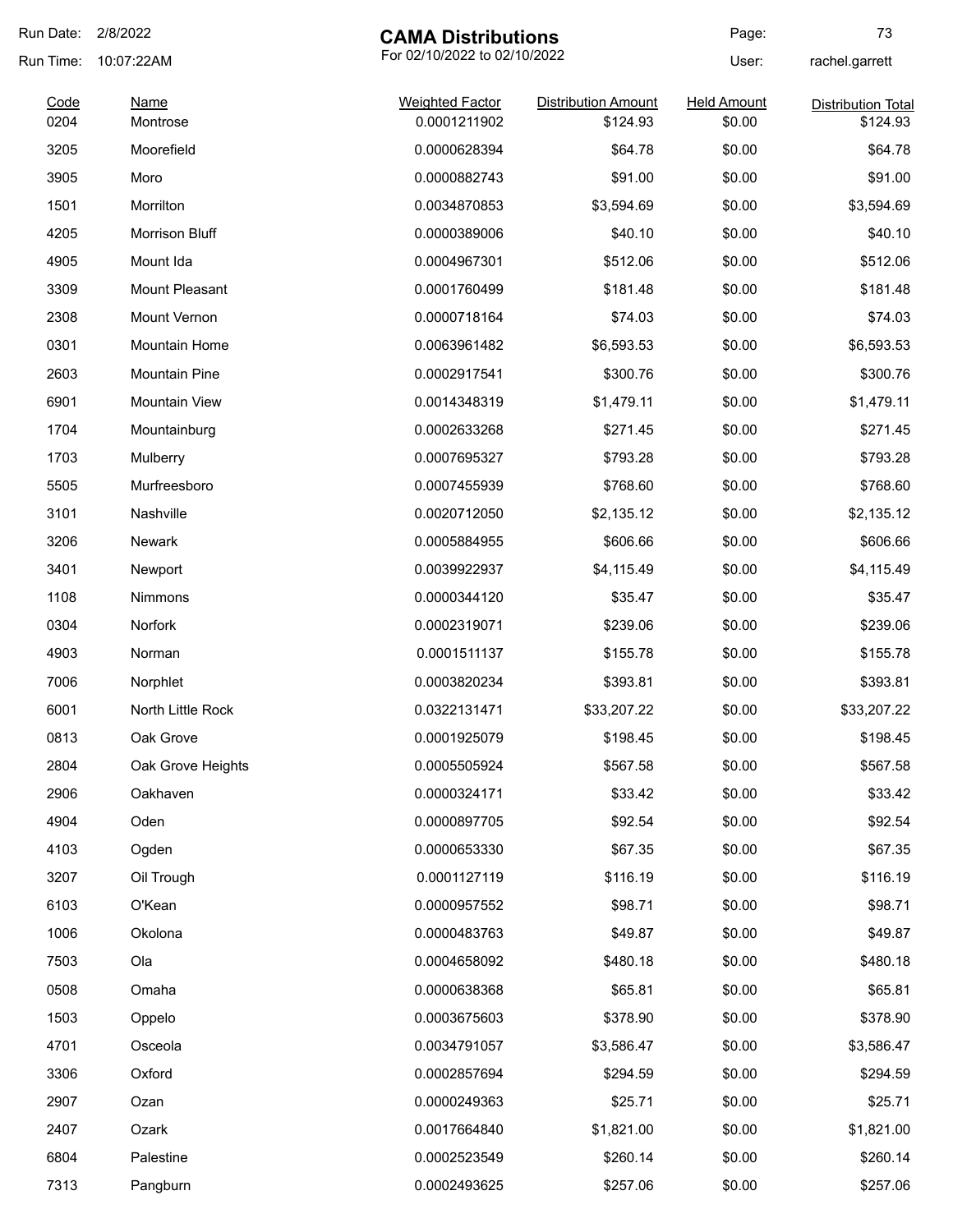| Run Date: | 2/8/2022               | <b>CAMA Distributions</b>    |                            | Page:              | 74                        |
|-----------|------------------------|------------------------------|----------------------------|--------------------|---------------------------|
| Run Time: | 10:07:22AM             | For 02/10/2022 to 02/10/2022 |                            | User:              | rachel.garrett            |
| Code      | <b>Name</b>            | <b>Weighted Factor</b>       | <b>Distribution Amount</b> | <b>Held Amount</b> | <b>Distribution Total</b> |
| 2805      | Paragould              | 0.0147308406                 | \$15,185.42                | \$0.00             | \$15,185.42               |
| 4206      | Paris                  | 0.0015839506                 | \$1,632.83                 | \$0.00             | \$1,632.83                |
| 0205      | Parkdale               | 0.0000857807                 | \$88.43                    | \$0.00             | \$88.43                   |
| 1903      | Parkin                 | 0.0003959877                 | \$408.21                   | \$0.00             | \$408.21                  |
| 2908      | Patmos                 | 0.0000284273                 | \$29.30                    | \$0.00             | \$29.30                   |
| 7405      | Patterson              | 0.0001546048                 | \$159.38                   | \$0.00             | \$159.38                  |
| 0410      | Pea Ridge              | 0.0032711373                 | \$3,372.08                 | \$0.00             | \$3,372.08                |
| 1109      | Peach Orchard          | 0.0000523661                 | \$53.98                    | \$0.00             | \$53.98                   |
| 3002      | Perla                  | 0.0001281723                 | \$132.13                   | \$0.00             | \$132.13                  |
| 5306      | Perry                  | 0.0001306660                 | \$134.70                   | \$0.00             | \$134.70                  |
| 2909      | Perrytown              | 0.0001157042                 | \$119.27                   | \$0.00             | \$119.27                  |
| 5307      | Perryville             | 0.0006847494                 | \$705.88                   | \$0.00             | \$705.88                  |
| 1103      | Piggott                | 0.0018063820                 | \$1,862.13                 | \$0.00             | \$1,862.13                |
| 6404      | Pindall                | 0.0000473789                 | \$48.84                    | \$0.00             | \$48.84                   |
| 3501      | Pine Bluff             | 0.0205739028                 | \$21,208.80                | \$0.00             | \$21,208.80               |
| 3304      | Pineville              | 0.0000768037                 | \$79.17                    | \$0.00             | \$79.17                   |
| 7501      | Plainview              | 0.0002329046                 | \$240.09                   | \$0.00             | \$240.09                  |
| 3208      | <b>Pleasant Plains</b> | 0.0001755512                 | \$180.97                   | \$0.00             | \$180.97                  |
| 1504      | Plumerville            | 0.0003660642                 | \$377.36                   | \$0.00             | \$377.36                  |
| 6104      | Pocahontas             | 0.0036761020                 | \$3,789.54                 | \$0.00             | \$3,789.54                |
| 1110      | Pollard                | 0.0000962539                 | \$99.22                    | \$0.00             | \$99.22                   |
| 3809      | Portia                 | 0.0002114594                 | \$217.98                   | \$0.00             | \$217.98                  |
| 0206      | Portland               | 0.0001620856                 | \$167.09                   | \$0.00             | \$167.09                  |
| 5806      | Pottsville             | 0.0015659965                 | \$1,614.32                 | \$0.00             | \$1,614.32                |
| 3810      | Powhatan               | 0.0000518674                 | \$53.47                    | \$0.00             | \$53.47                   |
| 2704      | Poyen                  | 0.0001311647                 | \$135.21                   | \$0.00             | \$135.21                  |
| 7209      | Prairie Grove          | 0.0035135177                 | \$3,621.94                 | \$0.00             | \$3,621.94                |
| 2705      | Prattsville            | 0.0001441315                 | \$148.58                   | \$0.00             | \$148.58                  |
| 5001      | Prescott               | 0.0015465463                 | \$1,594.27                 | \$0.00             | \$1,594.27                |
| 4503      | Pyatt                  | 0.0000902692                 | \$93.05                    | \$0.00             | \$93.05                   |
| 1205      | Quitman                | 0.0003461152                 | \$356.80                   | \$0.00             | \$356.80                  |
| 4207      | Ratcliff               | 0.0000832871                 | \$85.86                    | \$0.00             | \$85.86                   |
| 3811      | Ravenden               | 0.0002124569                 | \$219.01                   | \$0.00             | \$219.01                  |
| 6105      | Ravenden Springs       | 0.0000593483                 | \$61.18                    | \$0.00             | \$61.18                   |
| 1102      | Rector                 | 0.0009286260                 | \$957.28                   | \$0.00             | \$957.28                  |
| 3504      | Redfield               | 0.0007505811                 | \$773.74                   | \$0.00             | \$773.74                  |
| 2105      | Reed                   | 0.0000648343                 | \$66.83                    | \$0.00             | \$66.83                   |
| 6106      | Reyno                  | 0.0001950015                 | \$201.02                   | \$0.00             | \$201.02                  |
|           |                        | 0.0004822671                 |                            |                    |                           |
| 1301      | Rison                  |                              | \$497.15                   | \$0.00             | \$497.15                  |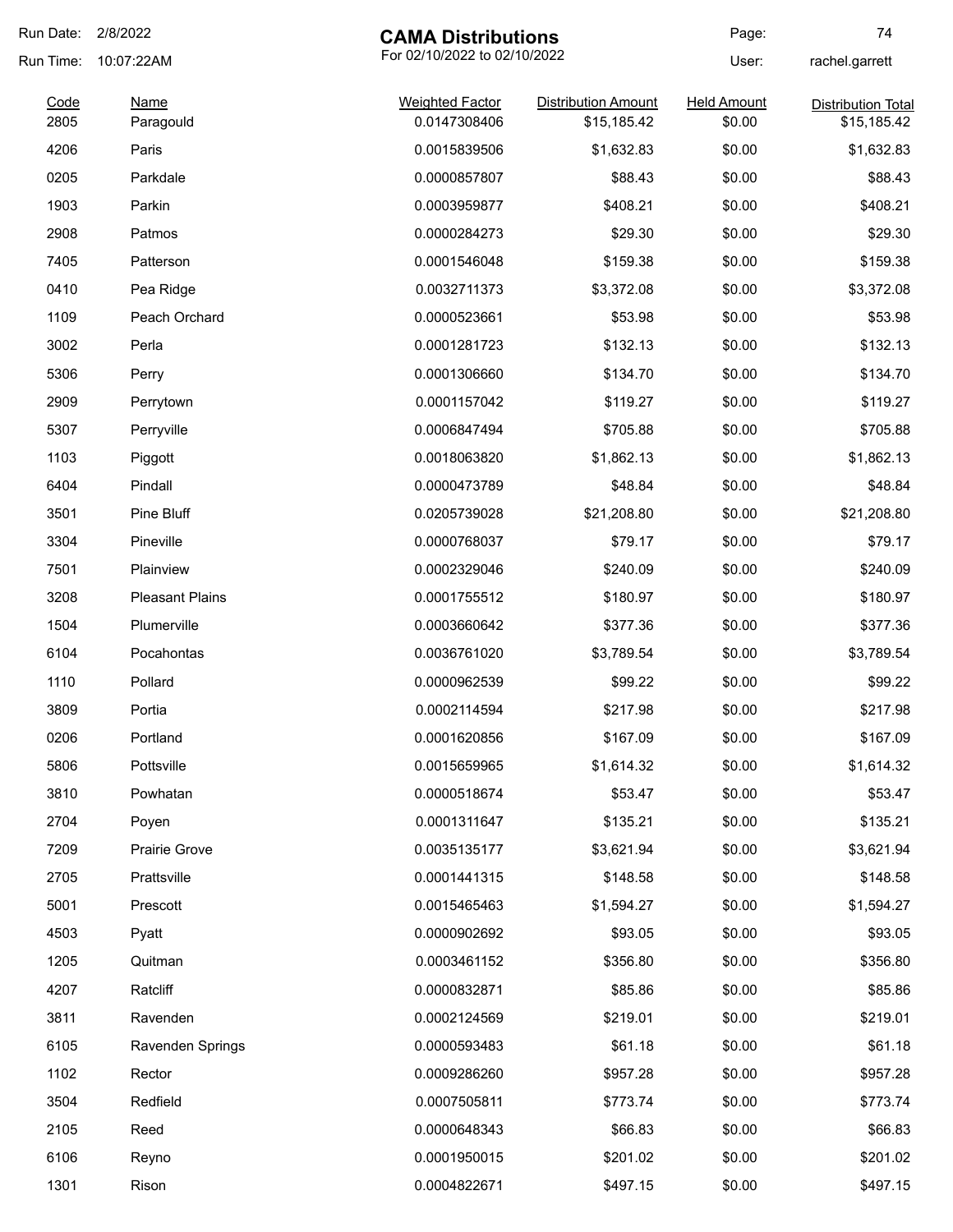| Run Date: | 2/8/2022<br><b>CAMA Distributions</b> |                              | Page:                      | 75                 |                           |
|-----------|---------------------------------------|------------------------------|----------------------------|--------------------|---------------------------|
| Run Time: | 10:07:22AM                            | For 02/10/2022 to 02/10/2022 |                            | User:              | rachel.garrett            |
| Code      | <b>Name</b>                           | <b>Weighted Factor</b>       | <b>Distribution Amount</b> | <b>Held Amount</b> | <b>Distribution Total</b> |
| 3003      | Rockport                              | 0.0003371381                 | \$347.54                   | \$0.00             | \$347.54                  |
| 4804      | Roe                                   | 0.0000339133                 | \$34.96                    | \$0.00             | \$34.96                   |
| 0402      | Rogers                                | 0.0348648680                 | \$35,940.77                | \$0.00             | \$35,940.77               |
| 3906      | Rondo                                 | 0.0000812922                 | \$83.80                    | \$0.00             | \$83.80                   |
| 7301      | Rose Bud                              | 0.0002463702                 | \$253.97                   | \$0.00             | \$253.97                  |
| 5006      | Rosston                               | 0.0001356532                 | \$139.84                   | \$0.00             | \$139.84                  |
| 1709      | Rudy                                  | 0.0000648343                 | \$66.83                    | \$0.00             | \$66.83                   |
| 7314      | Russell                               | 0.0000917654                 | \$94.60                    | \$0.00             | \$94.60                   |
| 5801      | Russellville                          | 0.0144331018                 | \$14,878.49                | \$0.00             | \$14,878.49               |
| 2502      | Salem                                 | 0.0007810034                 | \$805.10                   | \$0.00             | \$805.10                  |
| 0307      | Salesville                            | 0.0002358969                 | \$243.18                   | \$0.00             | \$243.18                  |
| 4208      | Scranton                              | 0.0001221876                 | \$125.96                   | \$0.00             | \$125.96                  |
| 7315      | Searcy                                | 0.0114392555                 | \$11,792.26                | \$0.00             | \$11,792.26               |
| 3812      | Sedgwick                              | 0.0000812922                 | \$83.80                    | \$0.00             | \$83.80                   |
| 6202      | Shannon Hills                         | 0.0022392753                 | \$2,308.38                 | \$0.00             | \$2,308.38                |
| 2701      | Sheridan                              | 0.0024537270                 | \$2,529.45                 | \$0.00             | \$2,529.45                |
| 3507      | Sherrill                              | 0.0000264324                 | \$27.25                    | \$0.00             | \$27.25                   |
| 6007      | Sherwood                              | 0.0163237683                 | \$16,827.51                | \$0.00             | \$16,827.51               |
| 7101      | Shirley                               | 0.0001236838                 | \$127.50                   | \$0.00             | \$127.50                  |
| 6705      | Sidney                                | 0.0000957552                 | \$98.71                    | \$0.00             | \$98.71                   |
| 0401      | Siloam Springs                        | 0.0086214592                 | \$8,887.51                 | \$0.00             | \$8,887.51                |
| 7007      | Smackover                             | 0.0008129218                 | \$838.01                   | \$0.00             | \$838.01                  |
| 3813      | Smithville                            | 0.0000433891                 | \$44.73                    | \$0.00             | \$44.73                   |
| 0509      | South Lead Hill                       | 0.0000428904                 | \$44.21                    | \$0.00             | \$44.21                   |
| 3210      | Southside                             | 0.0021340443                 | \$2,199.90                 | \$0.00             | \$2,199.90                |
| 2001      | Sparkman                              | 0.0001770474                 | \$182.51                   | \$0.00             | \$182.51                  |
| 7210      | Springdale                            | 0.0434768514                 | \$44,818.51                | \$0.00             | \$44,818.51               |
| 0421      | Springtown                            | 0.0000413942                 | \$42.67                    | \$0.00             | \$42.67                   |
| 0106      | St. Charles                           | 0.0001032361                 | \$106.42                   | \$0.00             | \$106.42                  |
| 1113      | St. Francis                           | 0.0001087221                 | \$112.08                   | \$0.00             | \$112.08                  |
| 6405      | St. Joe                               | 0.0000643355                 | \$66.32                    | \$0.00             | \$66.32                   |
| 4403      | St. Paul                              | 0.0000553585                 | \$57.07                    | \$0.00             | \$57.07                   |
| 3702      | <b>Stamps</b>                         | 0.0006273961                 | \$646.76                   | \$0.00             | \$646.76                  |
| 4001      | <b>Star City</b>                      | 0.0010837294                 | \$1,117.17                 | \$0.00             | \$1,117.17                |
| 5202      |                                       | 0.0003840183                 | \$395.87                   | \$0.00             |                           |
|           | Stephens                              |                              |                            |                    | \$395.87                  |
| 3814      | Strawberry                            | 0.0001336583                 | \$137.78                   | \$0.00             | \$137.78                  |
| 7008      | Strong                                | 0.0002044773                 | \$210.79                   | \$0.00             | \$210.79                  |
| 0101      | Stuttgart                             | 0.0041214635                 | \$4,248.65                 | \$0.00             | \$4,248.65                |
| 4209      | Subiaco                               | 0.0001999887                 | \$206.16                   | \$0.00             | \$206.16                  |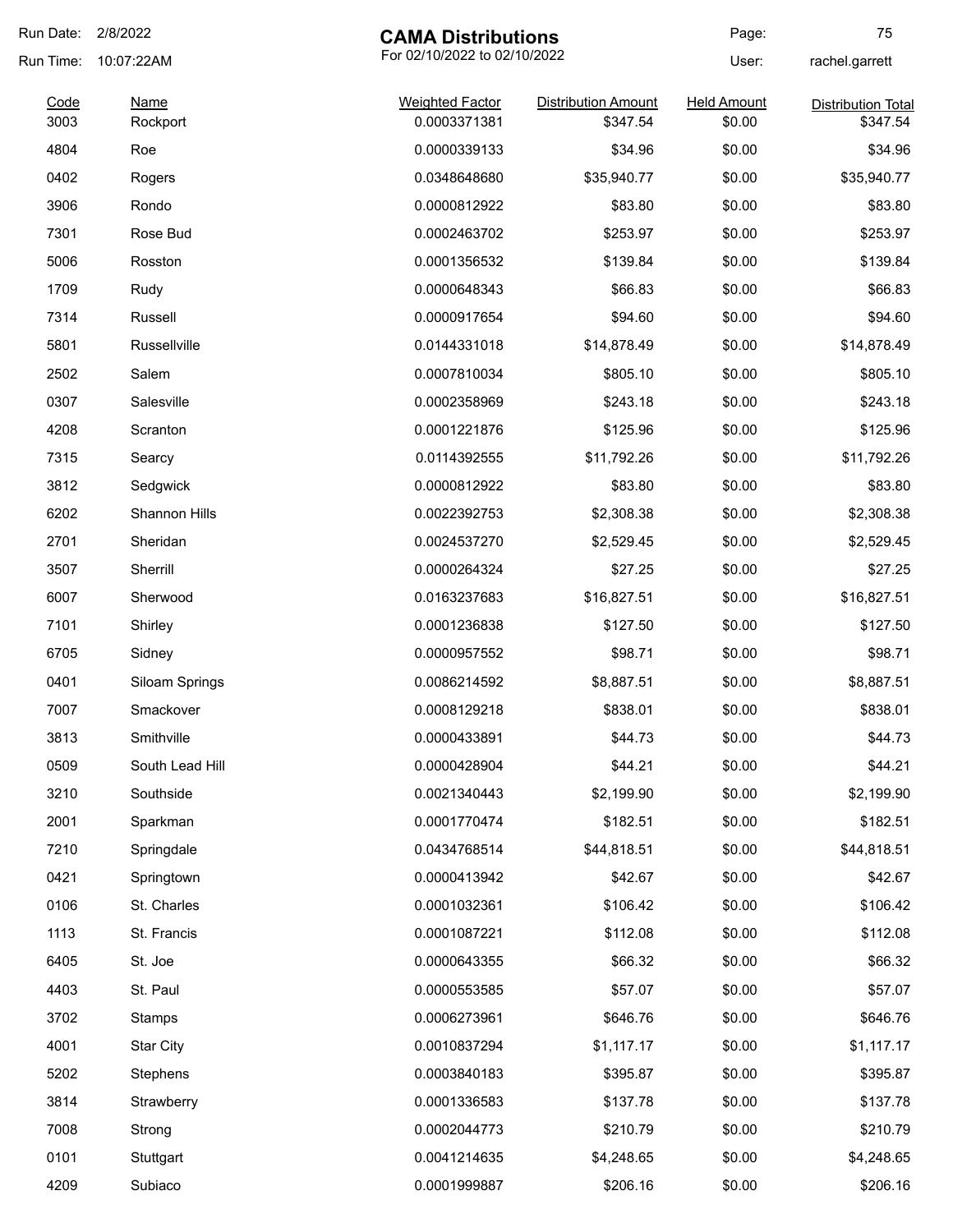| Run Date:    | 2/8/2022<br><b>CAMA Distributions</b> |                                        | Page:                                 | 76                           |                                      |
|--------------|---------------------------------------|----------------------------------------|---------------------------------------|------------------------------|--------------------------------------|
| Run Time:    | 10:07:22AM                            | For 02/10/2022 to 02/10/2022           |                                       | User:                        | rachel.garrett                       |
| Code<br>1112 | Name<br><b>Success</b>                | <b>Weighted Factor</b><br>0.0000488751 | <b>Distribution Amount</b><br>\$50.38 | <b>Held Amount</b><br>\$0.00 | <b>Distribution Total</b><br>\$50.38 |
| 3209         | Sulphur Rock                          | 0.0003037235                           | \$313.10                              | \$0.00                       | \$313.10                             |
| 0412         | <b>Sulphur Springs</b>                | 0.0002398867                           | \$247.29                              | \$0.00                       | \$247.29                             |
| 4504         | Summit                                | 0.0002713064                           | \$279.68                              | \$0.00                       | \$279.68                             |
| 1810         | Sunset                                | 0.0000917654                           | \$94.60                               | \$0.00                       | \$94.60                              |
| 3409         | Swifton                               | 0.0003655654                           | \$376.85                              | \$0.00                       | \$376.85                             |
| 1404         | Taylor                                | 0.0002887618                           | \$297.67                              | \$0.00                       | \$297.67                             |
| 4610         | Texarkana                             | 0.0146560319                           | \$15,108.30                           | \$0.00                       | \$15,108.30                          |
| 0703         | Thornton                              | 0.0001690678                           | \$174.29                              | \$0.00                       | \$174.29                             |
| 2203         | Tillar                                | 0.0000857807                           | \$88.43                               | \$0.00                       | \$88.43                              |
| 0704         | Tinsman                               | 0.0000249363                           | \$25.71                               | \$0.00                       | \$25.71                              |
| 3104         | Tollette                              | 0.0000922641                           | \$95.11                               | \$0.00                       | \$95.11                              |
| 7211         | Tontitown                             | 0.0021450163                           | \$2,211.21                            | \$0.00                       | \$2,211.21                           |
| 6206         | Traskwood                             | 0.0002468689                           | \$254.49                              | \$0.00                       | \$254.49                             |
| 5605         | Trumann                               | 0.0036900663                           | \$3,803.94                            | \$0.00                       | \$3,803.94                           |
| 3402         | Tuckerman                             | 0.0008513236                           | \$877.59                              | \$0.00                       | \$877.59                             |
| 2706         | Tull                                  | 0.0002413829                           | \$248.83                              | \$0.00                       | \$248.83                             |
| 3410         | Tupelo                                | 0.0000349108                           | \$35.99                               | \$0.00                       | \$35.99                              |
| 1811         | Turrell                               | 0.0002578408                           | \$265.80                              | \$0.00                       | \$265.80                             |
| 2311         | <b>Twin Groves</b>                    | 0.0001580958                           | \$162.97                              | \$0.00                       | \$162.97                             |
| 5606         | Tyronza                               | 0.0003570871                           | \$368.11                              | \$0.00                       | \$368.11                             |
| 5905         | Ulm                                   | 0.0000872769                           | \$89.97                               | \$0.00                       | \$89.97                              |
| 0510         | <b>Valley Springs</b>                 | 0.0000912667                           | \$94.08                               | \$0.00                       | \$94.08                              |
| 1702         | Van Buren                             | 0.0115793973                           | \$11,936.73                           | \$0.00                       | \$11,936.73                          |
| 5705         | Vandervoort                           | 0.0000573534                           | \$59.12                               | \$0.00                       | \$59.12                              |
| 4715         | Victoria                              | 0.0000099745                           | \$10.28                               | \$0.00                       | \$10.28                              |
| 2304         | Vilonia                               | 0.0021385328                           | \$2,204.53                            | \$0.00                       | \$2,204.53                           |
| 2503         | Viola                                 | 0.0001785436                           | \$184.05                              | \$0.00                       | \$184.05                             |
| 3502         | Wabbaseka                             | 0.0000897705                           | \$92.54                               | \$0.00                       | \$92.54                              |
| 5609         | Waldenburg                            | 0.0000264324                           | \$27.25                               | \$0.00                       | \$27.25                              |
| 1405         | Waldo                                 | 0.0005740325                           | \$591.75                              | \$0.00                       | \$591.75                             |
| 6301         | Waldron                               | 0.0016886829                           | \$1,740.79                            | \$0.00                       | \$1,740.79                           |
| 3801         | <b>Walnut Ridge</b>                   | 0.0026851355                           | \$2,768.00                            | \$0.00                       | \$2,768.00                           |
| 4310         | Ward                                  | 0.0030182838                           | \$3,111.43                            | \$0.00                       | \$3,111.43                           |
| 0603         | Warren                                | 0.0027195475                           | \$2,803.47                            | \$0.00                       | \$2,803.47                           |
| 2910         | Washington                            | 0.0000468802                           | \$48.33                               | \$0.00                       | \$48.33                              |
| 2106         | Watson                                | 0.0000922641                           | \$95.11                               | \$0.00                       | \$95.11                              |
| 5608         | Weiner                                | 0.0003226751                           | \$332.63                              | \$0.00                       | \$332.63                             |
| 3411         | Weldon                                | 0.0000284273                           | \$29.30                               | \$0.00                       | \$29.30                              |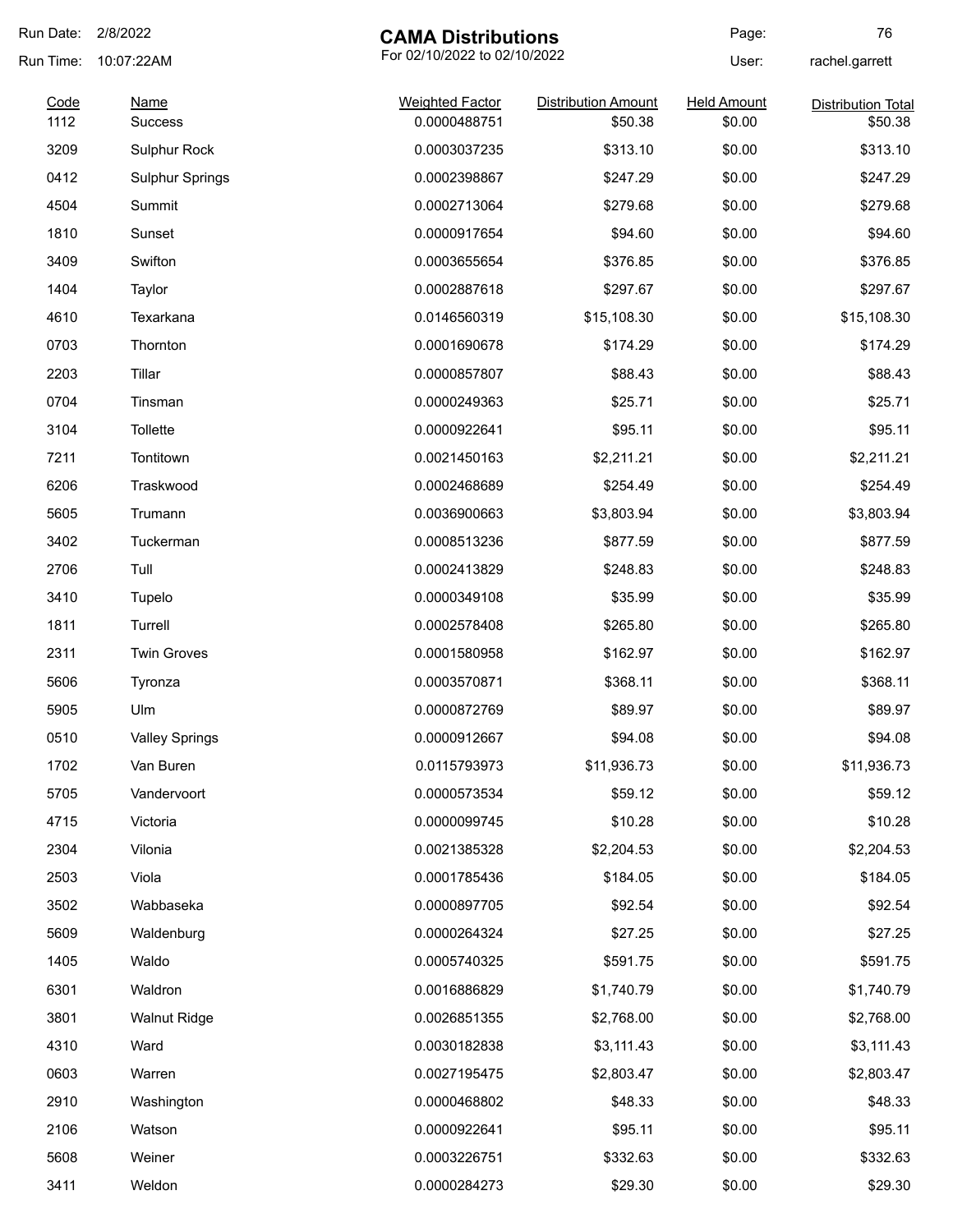| Run Date:    | 2/8/2022<br><b>CAMA Distributions</b>               |                                        |                                          | Page:                        | 77                                      |
|--------------|-----------------------------------------------------|----------------------------------------|------------------------------------------|------------------------------|-----------------------------------------|
| Run Time:    | 10:07:22AM                                          | For 02/10/2022 to 02/10/2022           |                                          | User:                        | rachel.garrett                          |
| Code<br>7212 | <b>Name</b><br><b>West Fork</b>                     | <b>Weighted Factor</b><br>0.0011625280 | <b>Distribution Amount</b><br>\$1,198.40 | <b>Held Amount</b><br>\$0.00 | <b>Distribution Total</b><br>\$1,198.40 |
| 1802         | <b>West Memphis</b>                                 | 0.0122287372                           | \$12,606.11                              | \$0.00                       | \$12,606.11                             |
| 7316         | <b>West Point</b>                                   | 0.0000847833                           | \$87.40                                  | \$0.00                       | \$87.40                                 |
| 5102         | <b>Western Grove</b>                                | 0.0001765487                           | \$182.00                                 | \$0.00                       | \$182.00                                |
| 6803         | Wheatley                                            | 0.0001391443                           | \$143.44                                 | \$0.00                       | \$143.44                                |
| 1007         | <b>Whelen Springs</b>                               | 0.0000234401                           | \$24.16                                  | \$0.00                       | \$24.16                                 |
| 3503         | White Hall                                          | 0.0027833843                           | \$2,869.28                               | \$0.00                       | \$2,869.28                              |
| 5707         | Wickes                                              | 0.0003176878                           | \$327.49                                 | \$0.00                       | \$327.49                                |
| 6808         | Widener                                             | 0.0001057297                           | \$108.99                                 | \$0.00                       | \$108.99                                |
| 2403         | Wiederkehr Village                                  | 0.0000249363                           | \$25.71                                  | \$0.00                       | \$25.71                                 |
| 6706         | Williford                                           | 0.0000393993                           | \$40.62                                  | \$0.00                       | \$40.62                                 |
| 5007         | Willisville                                         | 0.0000738113                           | \$76.09                                  | \$0.00                       | \$76.09                                 |
| 2204         | Wilmar                                              | 0.0001969964                           | \$203.08                                 | \$0.00                       | \$203.08                                |
| 0207         | Wilmot                                              | 0.0002074696                           | \$213.87                                 | \$0.00                       | \$213.87                                |
| 4716         | Wilson                                              | 0.0003820234                           | \$393.81                                 | \$0.00                       | \$393.81                                |
| 4104         | Wilton                                              | 0.0001431341                           | \$147.55                                 | \$0.00                       | \$147.55                                |
| 2205         | Winchester                                          | 0.0000683253                           | \$70.43                                  | \$0.00                       | \$70.43                                 |
| 7213         | Winslow                                             | 0.0001820346                           | \$187.65                                 | \$0.00                       | \$187.65                                |
| 4105         | Winthrop                                            | 0.0000578521                           | \$59.64                                  | \$0.00                       | \$59.64                                 |
| 2309         | Wooster                                             | 0.0005196715                           | \$535.71                                 | \$0.00                       | \$535.71                                |
| 6008         | Wrightsville                                        | 0.0007690340                           | \$792.77                                 | \$0.00                       | \$792.77                                |
| 1904         | Wynne                                               | 0.0041463997                           | \$4,274.35                               | \$0.00                       | \$4,274.35                              |
| 4505         | Yellville                                           | 0.0005874981                           | \$605.63                                 | \$0.00                       | \$605.63                                |
| 0511         | Zinc                                                | 0.0000458827                           | \$47.30                                  | \$0.00                       | \$47.30                                 |
|              | <b>Total for MLM0200 - Municipal Wholesale Fuel</b> | 1.0000000024                           | \$1,029,822.18                           | \$0.00                       | \$1,029,822.18                          |
|              | TPR0100 - Property Tax Relief Trust                 |                                        |                                          |                              |                                         |
| 0100         | <b>Arkansas County</b>                              | 0.0062365980                           | \$181,656.07                             | \$0.00                       | \$181,656.07                            |
| 0200         | <b>Ashley County</b>                                | 0.0070216037                           | \$204,521.27                             | \$0.00                       | \$204,521.27                            |
| 0300         | <b>Baxter County</b>                                | 0.0189469410                           | \$551,875.69                             | \$0.00                       | \$551,875.69                            |
| 0400         | <b>Benton County</b>                                | 0.0913051727                           | \$2,659,484.99                           | \$0.00                       | \$2,659,484.99                          |
| 0500         | <b>Boone County</b>                                 | 0.0141230349                           | \$411,367.70                             | \$0.00                       | \$411,367.70                            |
| 0600         | <b>Bradley County</b>                               | 0.0034614365                           | \$100,822.75                             | \$0.00                       | \$100,822.75                            |
| 0700         | Calhoun County                                      | 0.0020112072                           | \$58,581.30                              | \$0.00                       | \$58,581.30                             |
| 0800         | <b>Carroll County</b>                               | 0.0102664307                           | \$299,034.74                             | \$0.00                       | \$299,034.74                            |
| 0900         | <b>Chicot County</b>                                | 0.0030208757                           | \$87,990.34                              | \$0.00                       | \$87,990.34                             |
| 1000         | <b>Clark County</b>                                 | 0.0065480881                           | \$190,728.97                             | \$0.00                       | \$190,728.97                            |
| 1100         | Clay County                                         | 0.0055798834                           | \$162,527.66                             | \$0.00                       | \$162,527.66                            |
| 1200         | Cleburne County                                     | 0.0097493952                           | \$283,974.82                             | \$0.00                       | \$283,974.82                            |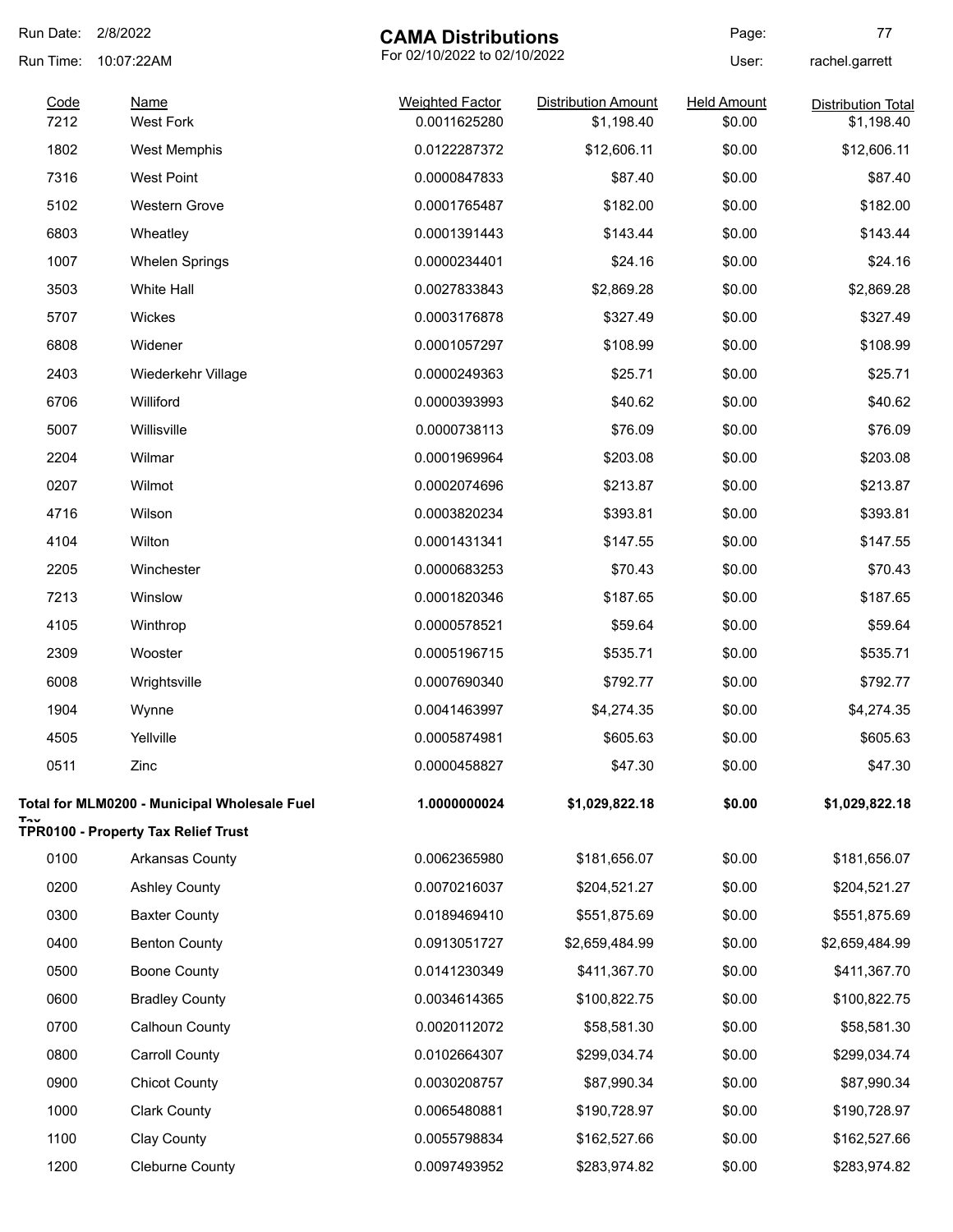| Run Date: | 2/8/2022                   | <b>CAMA Distributions</b>    |                            | Page:              | 78                        |
|-----------|----------------------------|------------------------------|----------------------------|--------------------|---------------------------|
| Run Time: | 10:07:22AM                 | For 02/10/2022 to 02/10/2022 |                            | User:              | rachel.garrett            |
| Code      | <b>Name</b>                | <b>Weighted Factor</b>       | <b>Distribution Amount</b> | <b>Held Amount</b> | <b>Distribution Total</b> |
| 1300      | <b>Cleveland County</b>    | 0.0030483168                 | \$88,789.63                | \$0.00             | \$88,789.63               |
| 1400      | Columbia County            | 0.0072441475                 | \$211,003.40               | \$0.00             | \$211,003.40              |
| 1500      | Conway County              | 0.0081392276                 | \$237,074.78               | \$0.00             | \$237,074.78              |
| 1600      | <b>Craighead County</b>    | 0.0319089215                 | \$929,424.87               | \$0.00             | \$929,424.87              |
| 1700      | <b>Crawford County</b>     | 0.0211103981                 | \$614,891.64               | \$0.00             | \$614,891.64              |
| 1800      | <b>Crittenden County</b>   | 0.0127284684                 | \$370,747.57               | \$0.00             | \$370,747.57              |
| 1900      | <b>Cross County</b>        | 0.0057311952                 | \$166,934.98               | \$0.00             | \$166,934.98              |
| 2000      | <b>Dallas County</b>       | 0.0023850487                 | \$69,470.34                | \$0.00             | \$69,470.34               |
| 2100      | Desha County               | 0.0033036701                 | \$96,227.42                | \$0.00             | \$96,227.42               |
| 2200      | Drew County                | 0.0052377002                 | \$152,560.74               | \$0.00             | \$152,560.74              |
| 2300      | <b>Faulkner County</b>     | 0.0407132141                 | \$1,185,871.28             | \$0.00             | \$1,185,871.28            |
| 2400      | <b>Franklin County</b>     | 0.0064361733                 | \$187,469.19               | \$0.00             | \$187,469.19              |
| 2500      | <b>Fulton County</b>       | 0.0050005991                 | \$145,654.60               | \$0.00             | \$145,654.60              |
| 2600      | <b>Garland County</b>      | 0.0376359823                 | \$1,096,239.42             | \$0.00             | \$1,096,239.42            |
| 2700      | <b>Grant County</b>        | 0.0066753701                 | \$194,436.37               | \$0.00             | \$194,436.37              |
| 2800      | <b>Greene County</b>       | 0.0142084089                 | \$413,854.43               | \$0.00             | \$413,854.43              |
| 2900      | <b>Hempstead County</b>    | 0.0063222105                 | \$184,149.74               | \$0.00             | \$184,149.74              |
| 3000      | <b>Hot Spring County</b>   | 0.0114826459                 | \$334,459.96               | \$0.00             | \$334,459.96              |
| 3100      | <b>Howard County</b>       | 0.0042624279                 | \$124,153.57               | \$0.00             | \$124,153.57              |
| 3200      | Independence County        | 0.0128425414                 | \$374,070.22               | \$0.00             | \$374,070.22              |
| 3300      | Izard County               | 0.0054479305                 | \$158,684.21               | \$0.00             | \$158,684.21              |
| 3400      | Jackson County             | 0.0045455810                 | \$132,401.09               | \$0.00             | \$132,401.09              |
| 3500      | Jefferson County           | 0.0196788850                 | \$573,195.34               | \$0.00             | \$573,195.34              |
| 3600      | Johnson County             | 0.0086467181                 | \$251,856.67               | \$0.00             | \$251,856.67              |
| 3700      | Lafayette County           | 0.0022277471                 | \$64,888.55                | \$0.00             | \$64,888.55               |
| 3800      | Lawrence County            | 0.0055073841                 | \$160,415.94               | \$0.00             | \$160,415.94              |
| 3900      | Lee County                 | 0.0020762340                 | \$60,475.36                | \$0.00             | \$60,475.36               |
| 4000      | <b>Lincoln County</b>      | 0.0033099925                 | \$96,411.57                | \$0.00             | \$96,411.57               |
| 4100      | <b>Little River County</b> | 0.0046480168                 | \$135,384.78               | \$0.00             | \$135,384.78              |
| 4200      | Logan County               | 0.0083417328                 | \$242,973.24               | \$0.00             | \$242,973.24              |
| 4300      | Lonoke County              | 0.0251674069                 | \$733,061.87               | \$0.00             | \$733,061.87              |
| 4400      | <b>Madison County</b>      | 0.0062847848                 | \$183,059.63               | \$0.00             | \$183,059.63              |
| 4500      | <b>Marion County</b>       | 0.0071775193                 | \$209,062.69               | \$0.00             | \$209,062.69              |
| 4600      | <b>Miller County</b>       | 0.0140204446                 | \$408,379.51               | \$0.00             | \$408,379.51              |
| 4700      | Mississippi County         | 0.0114772838                 | \$334,303.78               | \$0.00             | \$334,303.78              |
| 4800      | Monroe County              | 0.0020388257                 | \$59,385.75                | \$0.00             | \$59,385.75               |
| 4900      | Montgomery County          | 0.0036130511                 | \$105,238.89               | \$0.00             | \$105,238.89              |
| 5000      | Nevada County              | 0.0026074909                 | \$75,949.51                | \$0.00             | \$75,949.51               |
| 5100      | Newton County              | 0.0035496726                 | \$103,392.84               | \$0.00             | \$103,392.84              |
|           |                            |                              |                            |                    |                           |